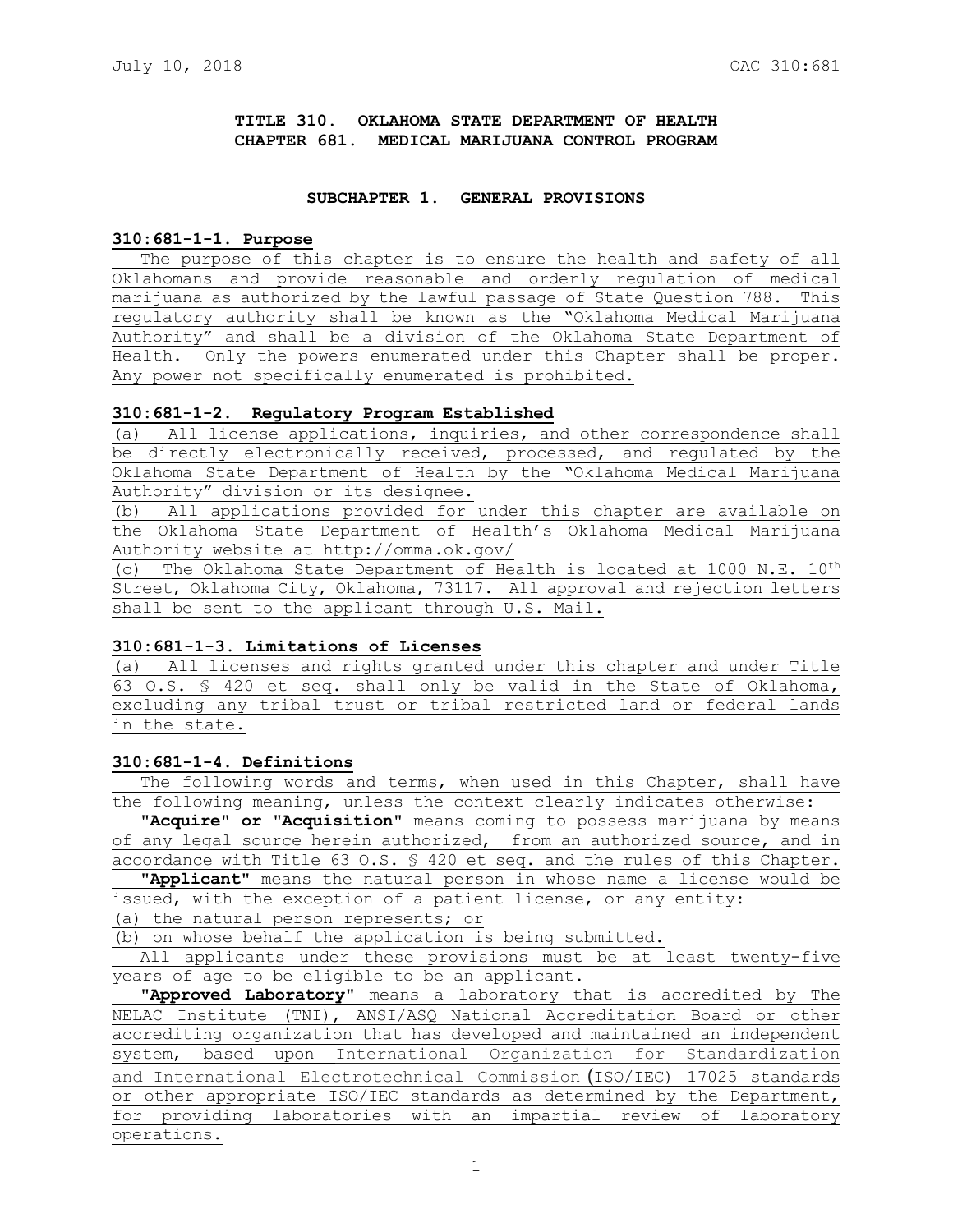**"Batch"** means, with regard to usable marijuana, a homogenous, identified quantity of usable marijuana, no greater than ten (10) pounds, that is harvested during a specified time period from a specified cultivation area, and with regard to oils, vapors and waxes derived from usable marijuana, means an identified quantity that is uniform, that is intended to meet specifications for identity, strength, and composition, and that is manufactured, packaged and labeled during a specified time period according to a single manufacturing, packaging and labeling protocol.

**"Batch Number"** means a unique numeric or alphanumeric identifier assigned prior to testing to allow for inventory tracking and traceability.

**"Cannabidiol ("CBD")"** is a cannabinoid and the primary non-

psychoative ingredient found in marijuana, Chemical Abstracts Service Number 13956-29-1.

**"Cannabidiolic Acid ("CBDA")"** is one of the primary cannabinoids produced on the stems, leaves and flowers of some varieties of marijuana plants.

**"Cannabinoid"** means any of the diverse chemical compounds that can act on cannabinoid receptors in cells and alter neurotransmitter release in the brain, including phytocannabinoids that are produced naturally by marijuana and some other plants.

**"Clone"** means a non-flowering plant cut from a mother plant that is no taller than eight inches and is capable of developing into a new plant.

**"Commercial Establishment" ("Establishment")** means an entity licensed under this chapter as a medical marijuana dispensary, grower, processor or researcher.

"**Commercial License"** means a license issued to a medical marijuana dispensary, grower, processor or researcher.

**"Commissioner"** means the Commissioner of Health of the Oklahoma State Department of Health.

**"Complete Application"** means a document prepared in accordance with the rules and the forms and instructions provided by the Department, including any supporting documentation required by the Department and the license fee.

**"Control Number"** means the tracking number issued with a license to purchase medical marijuana.

**"Department"** means the Oklahoma State Department of Health or its agent or designee.

**"Dispense"** means the selling of medical marijuana or a medical marijuana product to a qualified patient or the patient's designated caregiver that is packaged in a suitable container appropriately labeled for subsequent administration to or use by a qualifying patient.

**"Dispensary"** means an entity that has been licensed by the Department pursuant to Title 63 O.S. § 421 and this Chapter, which allows the entity to purchase medical marijuana from a processer licensee or grower licensee and sell medical marijuana only to qualified patients and caregivers.

**"Dispensary Manager"** means a person who a current licensed pharmacist in good standing with the Oklahoma Board of Pharmacy and is knowledgeable in the specialized functions of medical marijuana product preparation and dispensing, including the safety standards and quality assurance. This knowledge may be obtained through training programs and/or previous experience in a medical marijuana dispensary.

**"Disqualifying Felony Conviction"** means:

(A) Any non-violent felony conviction within two (2) years of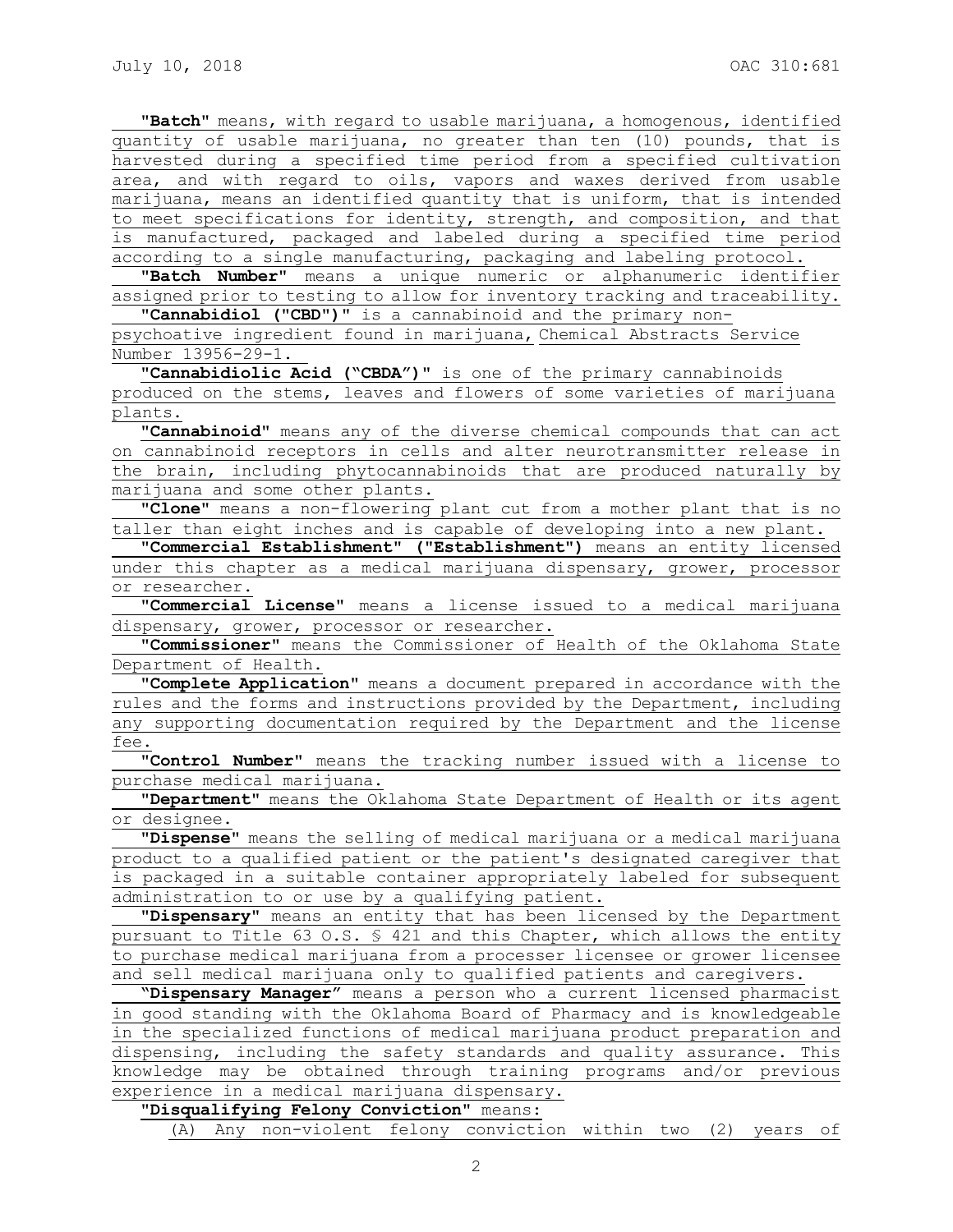submitting an application to the Department;

|  |  |                                   |  |  |  | (B) Any violent felony conviction for an offense listed in                |  |
|--|--|-----------------------------------|--|--|--|---------------------------------------------------------------------------|--|
|  |  |                                   |  |  |  | Title 57 O.S. $\frac{1}{5}$ 571(2) within five (5) years of submitting an |  |
|  |  | application to the Department; or |  |  |  |                                                                           |  |

(C) Any felony conviction for which the sentence, including any terms of supervised or unsupervised probation, have not been completed at the time application is made for a license.

(D) Any misdemeanor conviction which requires the convicted person to be incarcerated at the time application is made for commercial license.

**"Entity"** means an individual, general partnership, a limited partnership, a limited liability company, a trust, an estate, an association, a corporation or any other legal or commercial entity.

**"Grower" or "Commercial Grower"** means an entity that has been licensed by the Department pursuant to Title 63 O.S. § 422, which allows the entity to grow, harvest, and package medical marijuana according to this chapter for the purpose of selling medical marijuana to a dispensary, processor or researcher.

**"Harvest Lot**" means a specifically identified quantity of marijuana that is uniform in strain, cultivated utilizing the same growing practices, harvested at the same time at the same location and cured under uniform conditions.

**"ISO/IEC 17025"** means the Internal Organization of Standards/International Electrotechnical Commission standards 17025 that is published by the International Organization for Standardization and the International Electrotechnical Commission and included as a standard in general requirements for the competence of testing and calibration laboratories.

**"Licensee"** means any natural born person or entity that holds a marijuana license provided for in this chapter, excluding inmates of the Oklahoma Department of Corrections.

**"Limited-access area"** means an area in which medical marijuana and medical marijuana products are stored or held and is only accessible to a licensee and its employees and contractors.

**"Lot"** means an identified portion of a batch, that is uniform and that intended to meet specifications for identity, strength, and composition; or in the case of a vapor, oil, or wax derived from usable marijuana, an identified quantity produced in a specified period of time in a manner that is uniform and that is intended to meet specifications for identity, strength and composition.

**"Manufacture"** means the process of converting harvested plant material into medical marijuana concentrate by physical or chemical means for use as an ingredient in a medical marijuana product.

**"Marijuana"** means all parts of a plant of the genus cannabis, whether growing or not; the seeds of a plant of that type; the resin extracted from a part of a plant of that type; and every compound, manufacture, salt, derivative, mixture, or preparation of a plant of that type or of its seeds or resin. "Marijuana" does not include the mature stalks of the plant, fiber produced from the stalks, oils or cake made from the seeds of the plant, or any other compound, manufacture, salt, derivative, mixture, or preparation of the mature stalks, except the resin extracted from the mature stalks, fiber, oil or cake, or the sterilized seed of the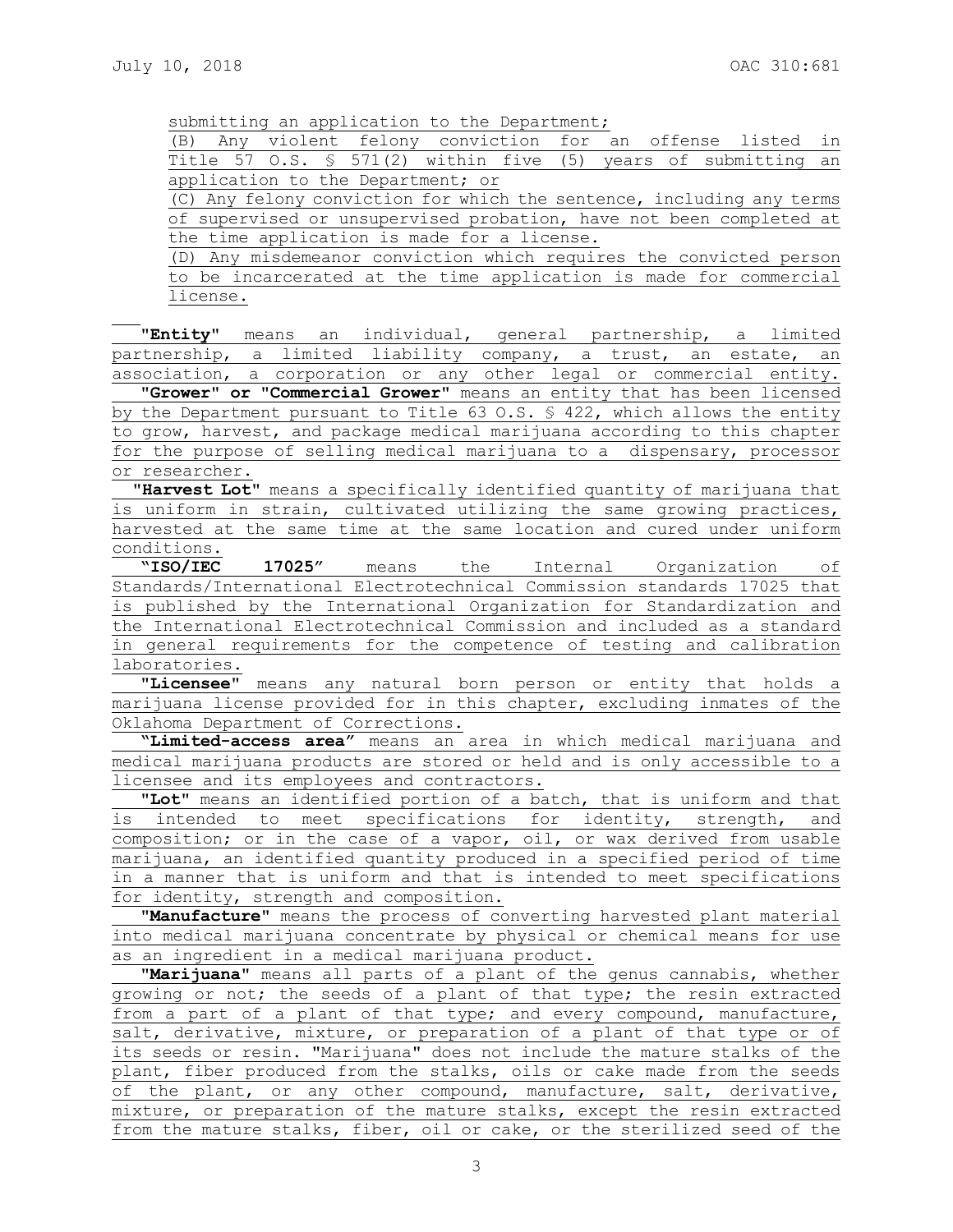plant that is incapable of germination**.**

**"Mature Plant"** means harvestable female marijuana plant that is flowering.

**"Medicaid"** means the federal program which is also commonly known as "Soonercare."

**"Medical Marijuana"** means marijuana that is grown, processed, dispensed, tested, possessed, or used for a medical purpose.

**"Medical Marijuana Concentrate ("concentrate")"** means a substance obtained by separating cannabinoids from any part of the marijuana plant by physical or chemical means, so as to deliver a product with a cannabinoid concentration greater than the raw plant material from which it is derived, intended to be refined for use as an ingredient in a medical marijuana product and not for administration to a qualified patient.

**"Medical Marijuana Product"** means a product that contains cannabinoids that have been extracted from plant material or the resin therefrom by physical or chemical means and is intended for administration to a qualified patient, including but not limited to oils, tinctures, edibles, pills, topical forms, gels, creams, forms medically appropriate for administration by a vaporization or a nebulizer, patches, tinctures, and liquids excluding live plant forms.

**"Medical Marijuana Waste"** means unused, surplus, returned or out-ofdate marijuana; recalled marijuana; unused marijuana; plant debris of the plant of the genus cannabis, including dead plants and all unused plant parts and roots; and any wastewater generated during growing and processing;

**"Mother Plant"** means a marijuana plant that is grown or maintained for the purpose of generating clones, and that will not be used to produce plant material for sale to a processor or dispensary.

**"Oklahoma Resident ("Resident")"** means an individual who is an income tax payer in the State of Oklahoma and can provide proof of residency as required by OAC 310:681-1-6.

**"Out-of-State medical marijuana license"** means an unexpired medical marijuana patient license issued by another U.S. state, which is the substantial equivalent of the Oklahoma medical marijuana patient license issued pursuant to OAC 310:681-2-1 and 310:681-2-2

**"Owners" and "Ownership interest"** means:

(A) All shareholders owning five percent (5%) or more of a corporate entity and all officers of a corporate entity;

(B) All partners of a general partnership;

(C) All general partners and all limited partners that own five percent (5%) or more of a limited partnership;

(D) All members that own five percent (5%) or more of a limited liability company;

(E) All beneficiaries that hold a five percent (5%) or more beneficial interest in a trust and all trustees of the trust;

(F) All persons or entities that own a five percent (5%) or more interest in a joint venture;

(G) All persons or entities that own a five percent (5%) or more interest in an association;

(H) The owners holding a five percent (5%) or more interest of any other type of legal entity; or

(I) Any other person holding at least a five percent (5%) interest in any entity which owns, operates, or manages a commercial facility.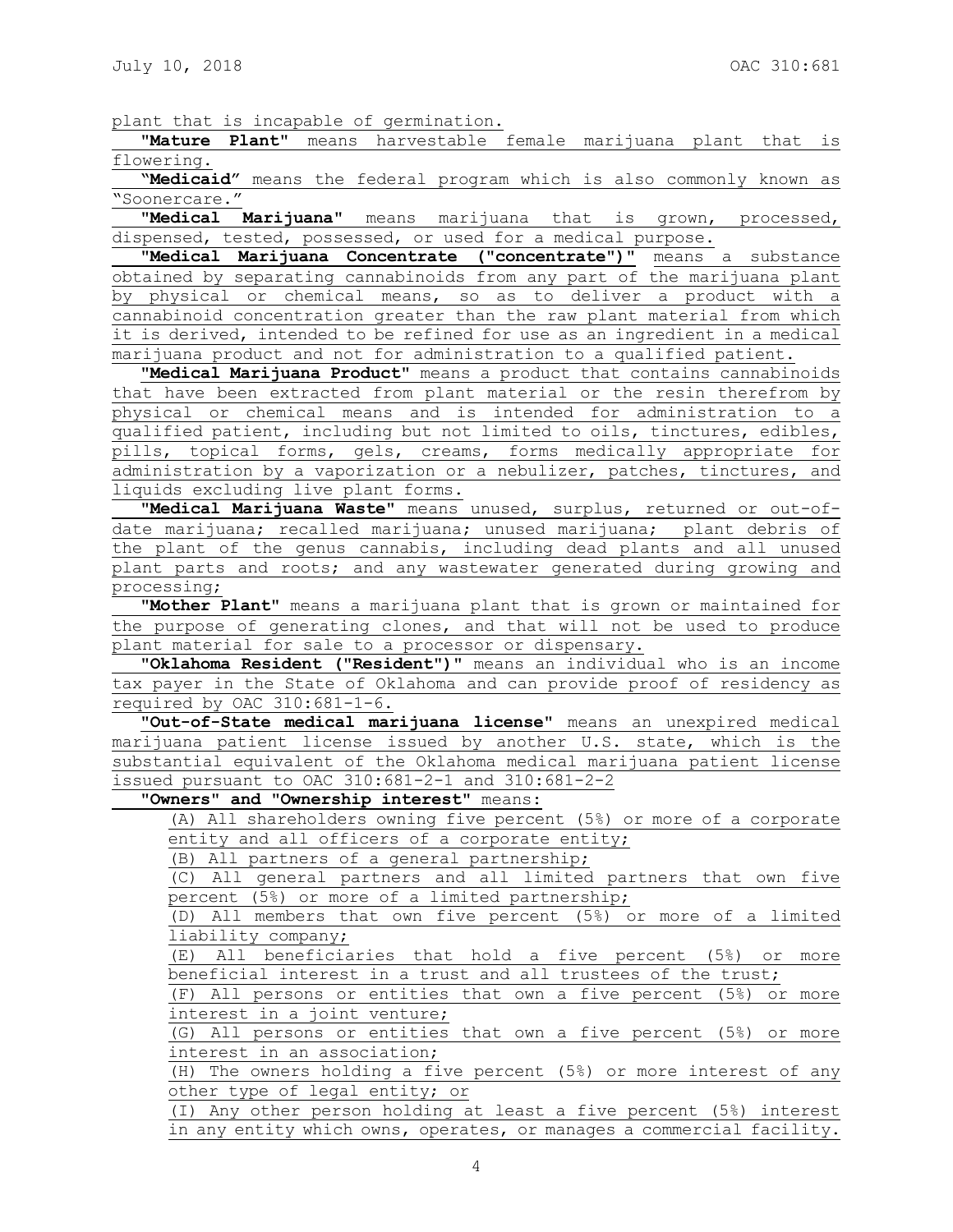**"Package" or "Packaging"** means any container or wrapper that a grower or processer may use for enclosing or containing medical marijuana.

**"Packager"** as used in Title 63 O.S. § 422(C) means a processor.

**"Patient"** or **"Qualified patient"** means a person that has been properly issued a medical marijuana license pursuant to Title 63 O.S. § 420 et seq. and these rules.

**"Physician**" means a doctor of medicine or a doctor of osteopathic medicine who holds a valid, unrestricted and existing license to practice in the State of Oklahoma and meets the definition of "board certified" under rules established by either the Oklahoma Board of Medical Licensure or the Oklahoma Board of Osteopathic Examiners and has been issued a current and active registration from the United States Drug Enforcement Administration (DEA) and the Oklahoma Bureau of Narcotics and Dangerous Drugs (OBNDD) to prescribe controlled substances.

**"Plant Material"** means the leaves, stems, buds, and flowers of the marijuana plant, and does not include seedlings, seeds, clones, stalks, or roots of the plant or the weight of any non-marijuana ingredients combined with marijuana.

**"Principal Display Panel"** means the part of a label on a package or container that is most likely to be displayed, presented, shown or seen under customary conditions of display for sale or transfer.

**"Principal Officer"** means the governing person(s) of a given entity, including but not limited to: Limited Liability Company (LLC) member/manager, president, vice president, secretary, treasurer, CEO, director, partner, general partner, limited partner.

**"Processor"** means an entity that has been licensed by the Department pursuant to Title 63 O.S. § 423, which allows the entity to: purchase marijuana from a commercial grower; prepare, manufacture, package, sell to and deliver medical marijuana products to a dispensary licensee or other processor licensee; and may process marijuana received from a qualified patient into a medical marijuana concentrate, for a fee.

**"Process Lot"** means any amount of cannabinoid concentrate of the same type and processed at the same time using the same extraction methods, standard operating procedures and from the same batch or batches of harvested marijuana.

**"Proper Identification"** means a motor vehicle operator's license or other official state issued identification that contains a photograph of the applicant and includes the residential or mailing address of the purchaser, other than a post office box number.

**"Retailer"** as used in Title 63 O.S. § 420 et seq. means a dispensary. "**Resident"** means a person who is an income tax payer in the State of Oklahoma and can provide proof of residency as required in OAC 310:681-1- 6, excluding inmates in the custody of the Department of Corrections.

**"Revocation**" means the Department's final decision that any license issued pursuant to this Chapter is rescinded because the individual or entity does not comply with the applicable requirements in this Chapter. "**Seedling"** means a marijuana plant that has no flowers.

**"State Question"** means Oklahoma State Question No. 788 and Initiative Petition Number 412.

**"Tetrahydrocannabinol Content"** or **"THC Content"** means the sum of the amount of THC and 87.7 per cent of the amount of THCA present in the product or plant material.

**"Tetrahydrocannabinol ("THC")"** is the primary psychoactive cannabinoid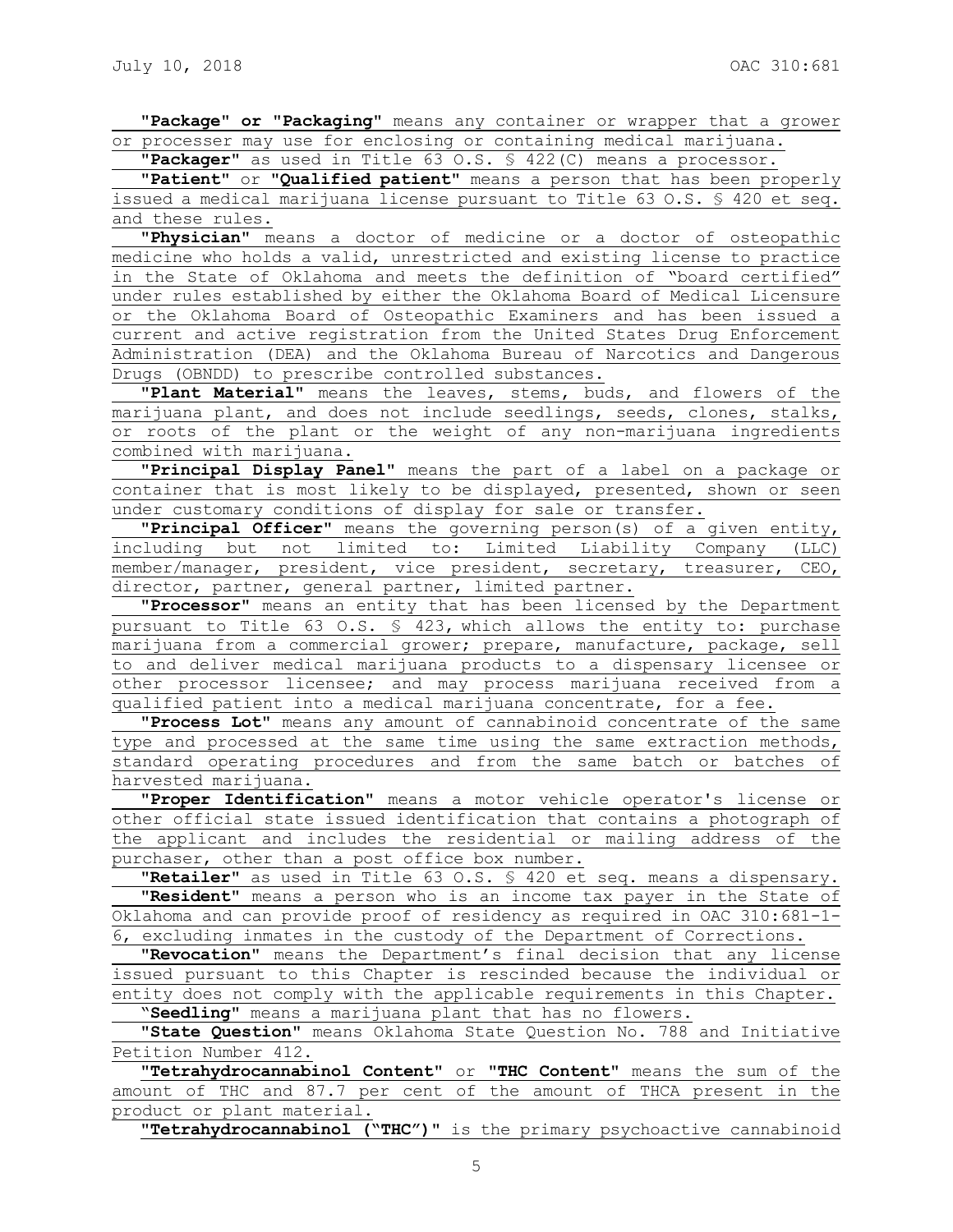in marijuana formed by decarboxylation of naturally occurring tetrahydrocannabinolic acid, which generally takes place by heating.

"**Tetrahydrocannabinolic Acid ("THCA")"** is the dominant cannabinoid that occurs naturally in most varieties of marijuana.

**"Universal Symbol"** means the image, established by the Department and made available to licensees indicating the package contains marijuana and must be printed one-half inch in size by one-half inch in size in color.

## **310:681-1-5. Criminal History Screening**

(a) **Parties subject to screening.** Prior to issuance of any dispensary, grower, processor, transportation, or researcher license authorized by this chapter, the following shall undergo an Oklahoma state criminal history background check within thirty (30) days prior to the application for the license:

(1) Individual applicants applying on their own behalf;

(2) Individuals applying on behalf of an entity;

(3) All principal officers of an entity;

(4) All owners of an entity.

(b) **Fees.** All applicable fees charged by the Oklahoma State Bureau of Investigation vendor are the responsibility of the applicant.

(c) Prior to the issuance of any dispensary, grower, processor, or research license authorized by this chapter, the applicant shall obtain an Oklahoma Bureau of Narcotics and Dangerous Drugs Control registration.

## **310:681-1-6. Proof of Residency.**

Sufficient documentation of proof of residency shall include one of the following:

(1) An unexpired Oklahoma issued driver's license;

(2) An Oklahoma voter identification card;

(3) A utility bill for the calendar month preceding the date of application, excluding cellular telephone and internet bills;

(4) A residential property deed to property in the State of Oklahoma; or

(5) A current rental agreement for residential property located in the State of Oklahoma.

## **310:681-1-7. Proof of Identity**

 Applicants shall establish their identity through submission of a color copy or digital image of one of the following unexpired documents:

(1) Front and back of an Oklahoma Driver's License;

(2) Front and back of an Oklahoma Identification Card;

(3) A United States Passport or other photo identification issued by the United States government;

(4) Certified copy of the applicant's birth certificate for minor applicants who do not possess a document listed in subsections  $(1)$ , (2), or (3); or

(5) A tribal identification card approved for identification purposes by the Oklahoma Department of Public Safety.

## **310:681-1-8. Applicant Photograph.**

The digital photograph to be submitted with an application shall: (1) Be a clear, color photograph of the head and top of the shoulders;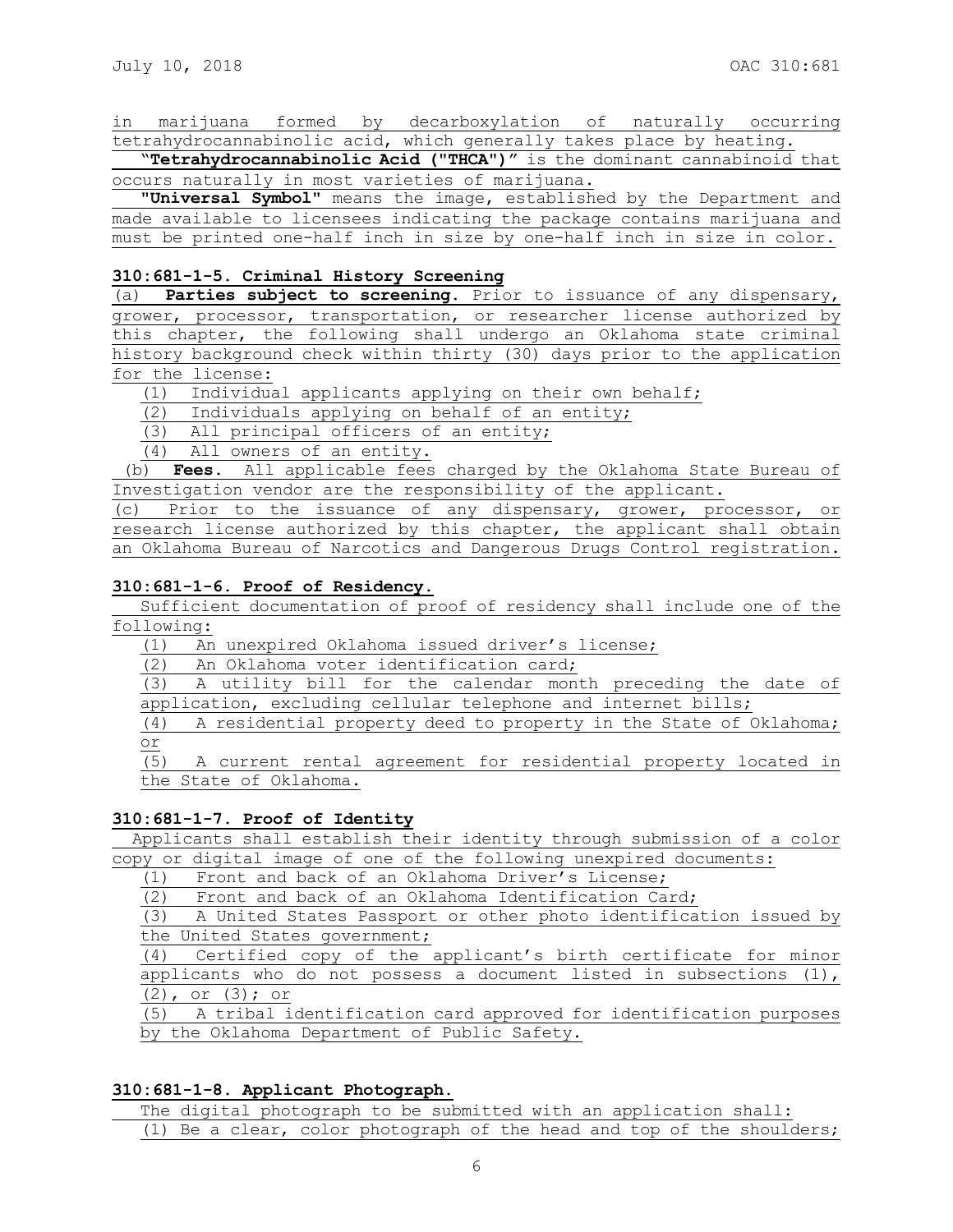(2) Be an image file in a .jpg, .png or .gif digital image format no larger than 3 MB in size;

(3) Be in one of the following approved formats:

(A) A scanned photograph shall be scanned at a resolution of 300 pixels per inch from a 2 x 2 inch image with dimensions in a square aspect ratio (the height must be equal to the width).

(B) A captured image must have minimum acceptable pixel dimensions of 600 x 600 pixels and maximum acceptable pixel dimensions of 1200 x 1200 pixels.

(4) Be taken within the last six (6) months to reflect the applicant's appearance;

(5) Be taken in front of a plain white or off-white background;

(6) Be taken in full-face view directly facing the camera at eye level with nothing obscuring the face, such as a hat or eyewear;

(A) If a hat or head covering is worn for religious purposes, submit a signed statement that verifies the hat or head covering in the photo is part of recognized, traditional religious attire that is customarily or required to be worn continuously in public.

(B) If a hat or head covering is worn for medical purposes, submit a signed doctor's statement verifying the hat or head covering in the photo is used daily for medical purposes.

(C) The applicant's full face must be visible and your hat or head covering cannot obscure your hairline or cast shadows on your face. (7) Be taken with a neutral facial expression (preferred) or a natural smile with the mouth closed, and with both eyes open;

(8) Not be digitally enhanced or altered to change the appearance in any way; and

(9) Sufficiently resemble the photograph included in any identification provided for proof of identity or residence.

# **310:681-1-9. Recommending Physician Registration**

(a) A physician must file a registration with the Department as a recommending physician on a form prescribed by the Department if the physician holds a valid, unrestricted and existing license to practice in the State of Oklahoma and meets the definition of "board certified" under rule established by either the Oklahoma Board of Medical Licensure or the Oklahoma Board of Osteopathic Examiners and has been issued a current and active registration from the United States Drug Enforcement Administration (DEA) and the Oklahoma Bureau of Narcotics and Dangerous Drugs (OBNDD) to prescribe controlled substances.

(b) A registration must include, at a minimum, all of the following:

(1) The physician's full name, business address, professional email address, telephone numbers and, if the physician owns or is affiliated with a medical practice, the name of the medical practice.

(2) The physician's credentials, education, area of board certification, training and experience, and supporting documentation when available.

(3) The physician's medical license number.

(4) A certification by the physician that states:

(i) That the physician's Oklahoma license to practice medicine is active and in good standing.

(ii)If the physician has been subject to any type of professional disciplinary action that would prevent the physician from carrying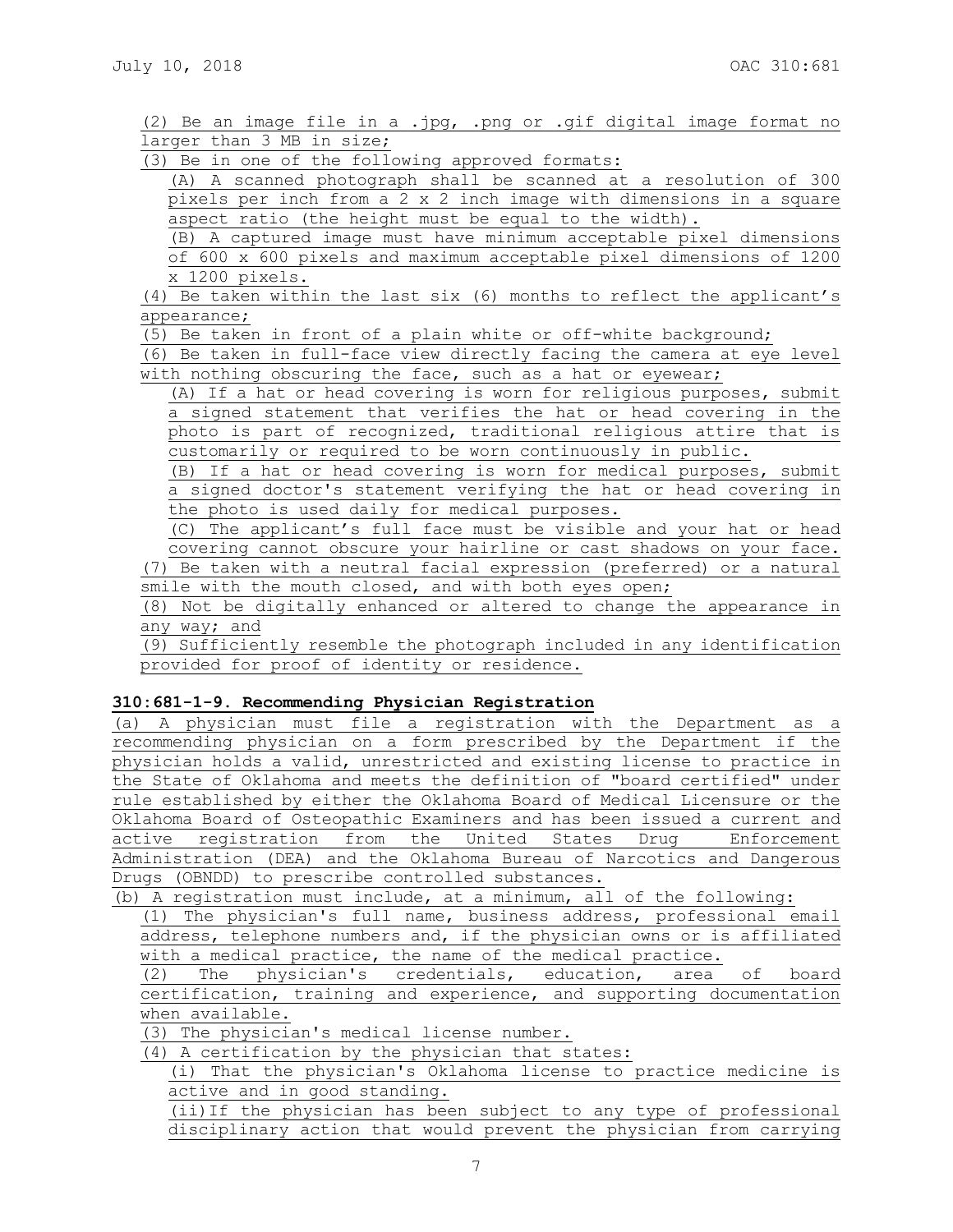out the responsibilities under the Act and this part, together with, if applicable, an explanation of the professional disciplinary action.

(iii) That the physician does not hold any direct or economic interest in a commercial establishment, grower, commercial grower, manufacturer, or processor, as defined in 310:681-1-4.

(c) All applications for patient licenses will be returned to the patient as incomplete until the recommending physician complies with the registration provisions of this rule.

## **310:681-1-9.1. Recommending Physician Standards**

(a) Any Physician, before making a recommendation for medical marijuana or medical marijuana products under these provisions, shall be in "good standing" with their licensure board and must have completed all required training as required by their licensure board for the recommendation of medical marijuana or medical marijuana products to patients prior to recommending a patient for a patient medical marijuana license. Additionally, the physician must comply with all continuing education requirements generally and specifically required by their board of licensure for the recommendation of medical marijuana under these provisions. Resident physicians do not meet the definition of Physician under this section and any recommendation for a patient medical marijuana license will not be processed by the Department.

(b) Accepted standards a reasonable and prudent physician shall follow when recommending medical marijuana to a patient include the following:

(1) Establishment of a bona fide physician-patient relationship in which physician has ongoing responsibility for the assessment, care and treatment of a patient's medical condition or an aspect of the patient's medical condition;

(2) Documentation of an in-person (tele-medicine is prohibited) medically reasonable assessment by the recommending physician of the patient's medical history and current medical condition including physical examination within the past 30 days;

(3) Diagnosis of a medical condition , in the physician's opinion, the qualifying patient is likely to receive therapeutic or palliative benefit from the medical use of marijuana to treat or alleviate the medical condition.

(4) Discussion of the risks and benefits of the use of medical marijuana with the patient to include:

(A) The risk of cannabis use disorder, including in adolescent and young adult users;

(B) The risk for exacerbation of psychotic disorders and adverse cognitive effects for children and young adults;

(C) The variability and lack of standardization of marijuana preparations and the effect of marijuana;

(D) The increased risk of motor vehicle crashes while under the influence of marijuana;

(5) Provision of follow-up care and management of the patient's medical condition for which use of medical marijuana is recommended, including any follow-up examination necessary to determine the efficacy of marijuana for the patient's medical condition. All recommendations for medical marijuana shall be governed by the standards for prescription of controlled dangerous substances as codified by the Oklahoma Board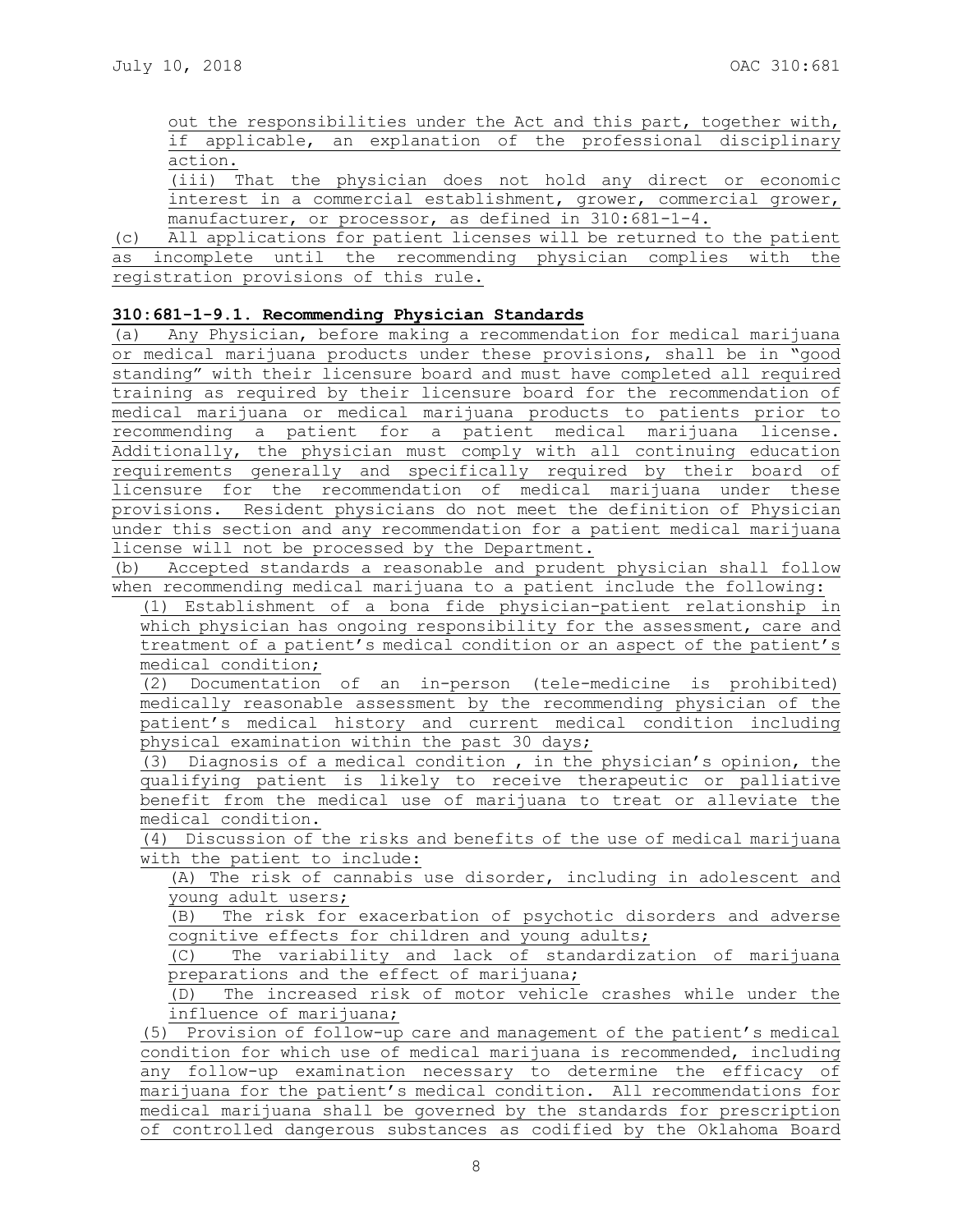of Medical Licensure at OAC 435:10-7-11 the Board of Osteopathic Examiners at OAC 510:5-9-2, including a review by the physician, at least annually, of the necessity of the medical need for the continuing recommendation of medical marijuana.

(6) Maintenance of accurate and complete medical records.

(7) Provision of screening for substance abuse or mental health disorders and determination that issuance of the subsequent medical marijuana recommendation does not present an undue risk of abuse, addiction, or diversion and documents that determination.

(8) Physicians are prohibited from issuing a recommendation for approval of medical marijuana license to females of childbearing years without first performing a pregnancy test on the patient. If the patient is pregnant, the physician may make the recommendation for medical marijuana to the patient if the physician determines that the benefits of the recommendation outweigh the risk of potential harm to the fetus.

(9) Physicians are prohibited from issuing a recommendation for approval of a patient license to themselves, their family members of the first or second degree, their co-workers, or employees; and

(10) A physician who recommends use of medical marijuana shall not: (A) Accept, solicit, or offer any form of pecuniary remuneration from or to a caregiver, dispensary, processor, or commercial grower; (B) Offer a discount or any other thing of value to a patient who uses or agrees to use a particular caregiver or dispensary;

(C) Examine a patient for the purposes of recommending medical marijuana at a location where medical marijuana is dispensed;

(D) Hold a patient medical marijuana license in his or her personal capacity or as a caregiver if actively marking recommendations under these provisions for other patients;

(E) Hold any economic interest in an enterprise that grows, transports, processes, or dispenses medical marijuana.

(11) If after a physician completes a follow-up examination and review pursuant to subsection (6) and determine the continued use of medical marijuana by the patient no longer meets the standards set forth in subsection (3) the physician shall so notify the Department.

(12) Check the qualifying patient's profile on the Oklahoma Prescription Drug Monitoring Program each time a recommendation for approval of the marijuana medical license is made to the Department to: (A) Determine whether a patient may be under treatment with a controlled substance by another physician or health care provider; (B) Determine the controlled substance history of the patient; or

(C) Recommend a change of amount or form of medical marijuana.

# **SUBCHAPTER 2. MEDICAL MARIJUANA LICENSES**

## **310:681-2-1. Application for Patient License**

(a) The application for a patient license shall be on the Department issued form and shall include at a minimum:

(1) The applicant's first name, middle name, last name and suffix, if applicable;

(2) The applicant's residence address and mailing address. If the applicant proves Oklahoma residence, but does not have a fixed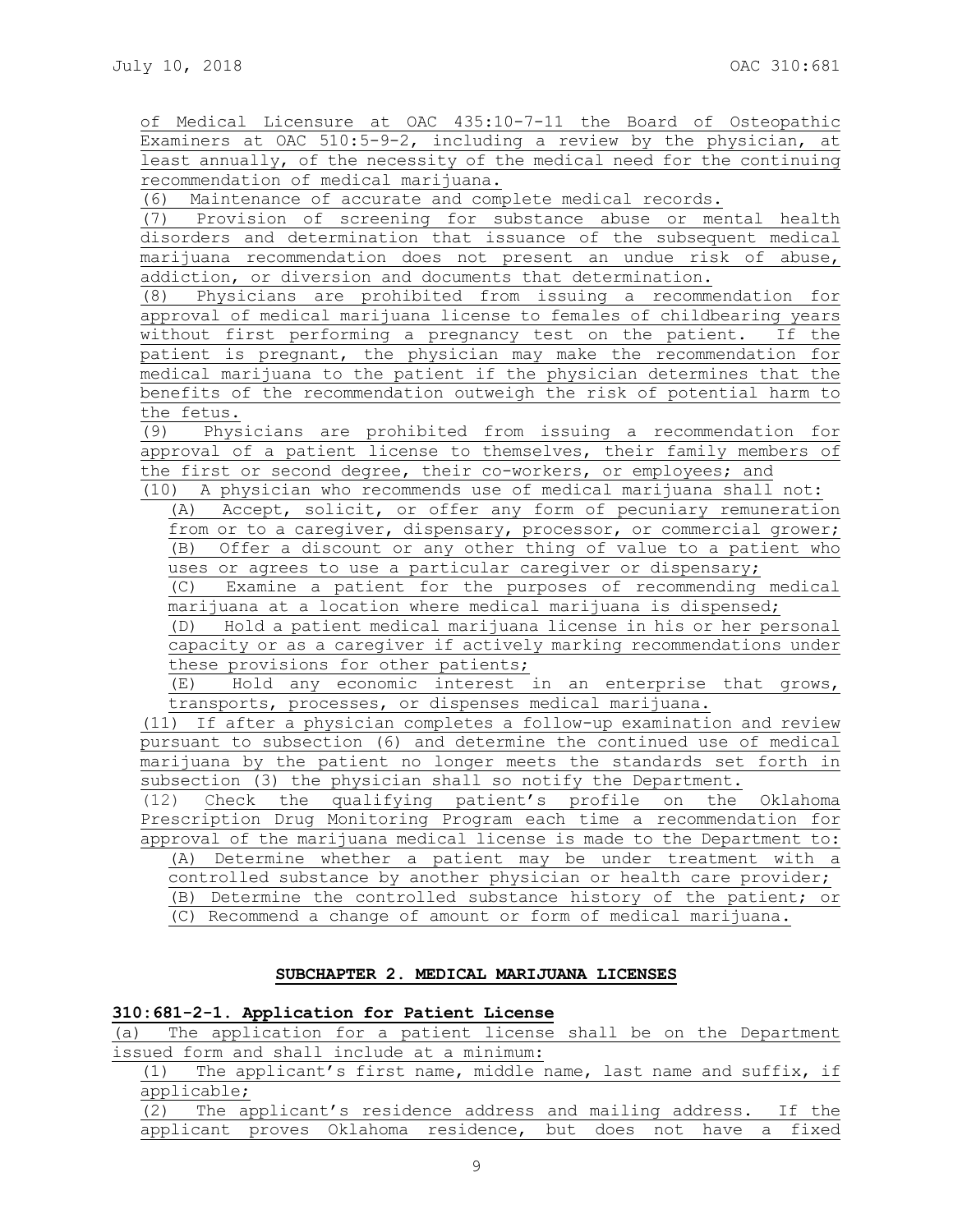residential address, then the address where the applicant can receive mail;

(3) The applicant's date of birth;

The applicant's telephone number and email address;

(5) The signature of the applicant attesting the information provided by the applicant is true and correct and pledging the applicant will not divert marijuana to any individual or entity that is not lawfully entitled to possess marijuana; and

(6) The date the application was signed.

(b) An application must be submitted within thirty (30) days of signature or it will be rejected by the Department.

(c) The following documentation shall accompany the application or the application will be rejected:

(1) An affidavit of lawful presence form as prescribed by the Department.

(2) Documents establishing the applicant is an Oklahoma resident as established in 310:681-1-6 (relating to proof of residency).

(3) Documents establishing proof of identity as established in 310:681-1-7 (relating to proof of identity).

(4) A digital photograph as established in 310:681-1-8 (relating to proof of identity).

(5) A certification and recommendation from an Oklahoma Board Certified Physician dated within thirty (30) days of the date of submission of the application to the Department, on the form provided by the Department, which includes the following:

(A) The physician's name and license number including an identification of the physician's license type and area of board certification;

(B) Office address on file with the physician's licensing board;

(C) Telephone number on file with the physician's licensing board; (D) The patient/applicant's date of birth;

(E) The physician's signed and dated attestation of the following: (i) The physician has established a medical record and has a bonafide physician-patient relationship with the patient/ applicant which includes ongoing care, treatment and follow-up of

the patient/applicant's medical condition(s);

(ii) The physician has conducted an in-person physical examination of the patient/applicant within the previous thirty (30) calendar days;

(iii) The physician has discussed the risks and benefits of the use of medical marijuana with the patient applicant or the patient/applicant's custodial parent or legal guardian;

(iv) The physician has determined the presence of a medical condition(s) for which the patient/applicant is likely to receive therapeutic or palliative benefit from use of medical marijuana

(v) The patient/applicant is recommended a medical marijuana license according to the accepted standards a reasonable and prudent physician would follow for recommending or approving any medication as described at 310:681-1-9.1, (relating to recommending physician standards);

(vi) If applicable, the patient/applicant is homebound and unable to ambulate sufficiently to allow them to regularly leave their residence; and the physician believes the patient/applicant would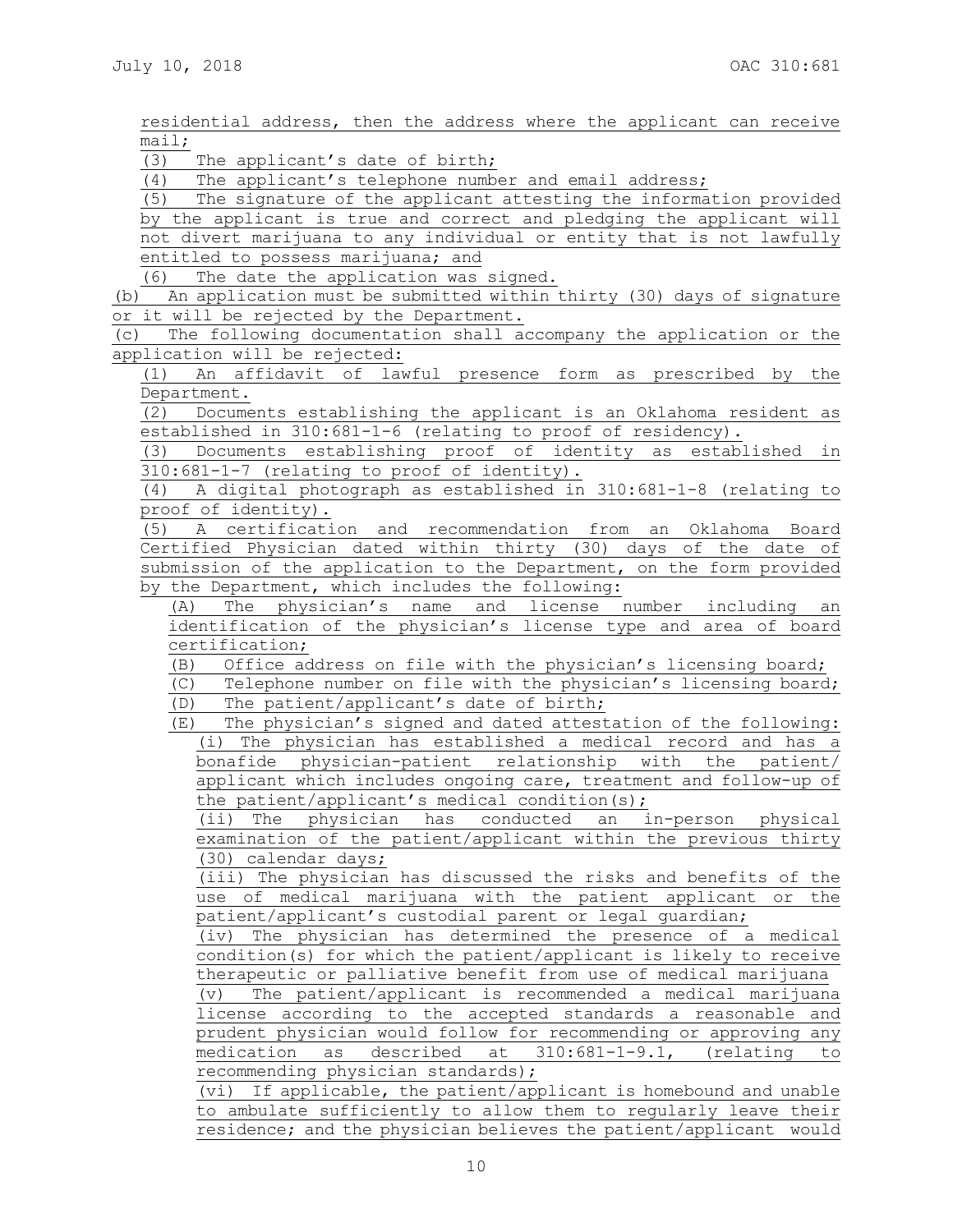benefit from having a caregiver with a Caregiver's license designated to manage the patient's medical marijuana on the patient's behalf; and (vii) The information provided by the physician in the

certification is true and correct;

(vii) Stating the method by which the physician verified the patient's identity as is provided in 310:681-1-7; and,

(ix) The physician has participated in all mandatory continuing medical education as required by their licensing board.

(d) Payment of the application fee as established in Title 63 O.S. § 420(D) is required unless the applicant is insured by Medicaid, Medicare or SoonerCare.

(1) If the applicant is insured by Medicaid, Medicare or SoonerCare the applicant must provide a copy of their insurance card or other acceptable verification.

(2) Upon receipt of this verification the Department may attempt to verify the applicant is currently insured by the insuring agency.

(3) If the Department is unable to verify the insurance, the application shall be rejected until verification is obtained, or the application fee is paid.

(4) All applicants who are verified as being insured by Medicaid, Medicare or SoonerCare shall pay a reduced application fee as established in Title 63 O.S. § 420(D).

(5) Application fees are nonrefundable.

# **310:681-2-2. Application for Patient License for Persons Under Age Eighteen (18)**

(a)Patient licenses may be issued for applicants under the age of eighteen (18) by submitting the same documentation as is required by 310:681-2-1, and the following:

(1) The application shall require the recommendation by two (2) physicians, both of whom must be either a pediatrician or pediatric subspecialist, dated within thirty (30) days of each other who do not practice together or who are not otherwise in a business relationship and both recommendations must state the same diagnosis for which the recommendation of medical marijuana or medical marijuana products is made;

(2) The application must be completed listing the minor as the applicant, but shall also include the same information as is required in 310:681-2-1(a) for the minor's parent(s) or legal guardian(s);

(3) The proof of residency information required shall be provided for the minor's parent(s) or legal guardian(s);

(4) Identification and residency documents shall be provided for the parent(s) or legal quardian(s);

(5) A digital photograph, as established in 310:681-1-8 (relating to proof of identify), shall also be included of the minor's parent(s) or  $\overline{\text{legal}}$  guardian(s);

(6) If the person submitting the application on behalf of a minor is the minor's legal guardian, a copy of documentation establishing the individual as the minor's legal guardian must be submitted;

(7) The signature and date of each parent or legal guardian must be included on the application. In the event one of the parents or legal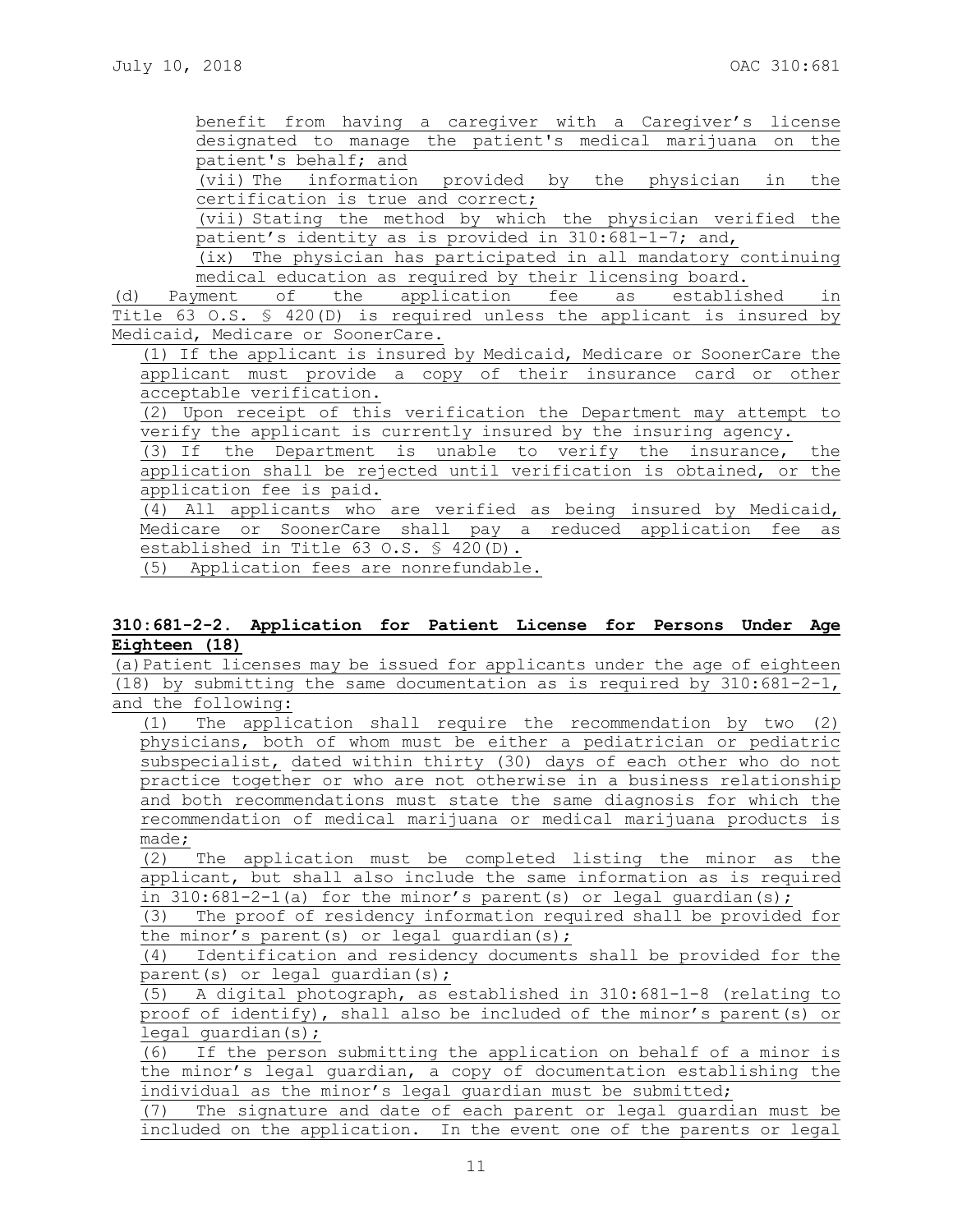guardians has abandoned the minor or is otherwise unavailable a notarized affidavit stating the reasons the parent or legal guardian cannot sign (except in the case of refusal or disagreement) is sufficient if approved by the Department;

(8) An attestation by the parent or legal guardian that the information provided in the application is true and correct must be included on the application; and

(9) The minor applicant is not required to submit any documents listed in 310:681-1-6 (residency).

(b) Minor Patient Licenses are valid for a term of two (2) years, or until the minor turns age eighteen (18), whichever occurs first.

(c) Under no circumstances shall a minor patient license holder be authorized to consume, smoke, or inhale any smokable or vapable medical marijuana or smokable or vapable medical marijuana products.

# **310:681-2-3. Application for Caregiver's License**

(a) Applications for a Caregiver's License for caregivers of a patient may accompany the original applications in 310:681-2-1 and 310:681-2-2 or may be made at any time during the term of the patient license.

(b) Only one Caregiver's License shall be issued for each patient license issued except in the case of a patient/applicant under the age of eighteen (18) whereby two (2) parents and/or legal guardians may be recognized as the minor's caregivers. Any variance from the number of patient licenses per caregiver shall be evaluated by the Department pursuant to the variance procedure set forth in 310:681-2-12.

(c) A Caregiver's application will be accepted for a patient who has a physician's attestation that the patient is homebound or does not have the capability to self-administer or purchase medical marijuana due to developmental disability or physical or cognitive impairment and would benefit by having a designated caregiver to manage medical marijuana on the behalf of the patient as provided in  $310:681-2-1(c)$  (5)(E)(iv).

(d) The Caregiver's application shall be made on a form provided by the Department and shall include the following:

(1) All information and documentation for the Caregiver provided for in 310:681-2-1(a) and (c) except there shall be no medical certification from an Oklahoma Board Certified Physician nor fee assessed for a Caregiver's license.

(2) A signed and dated attestation from the patient license holder or patient applicant appointing the Caregiver as their designee under this provision. If the patient license holder is incapacitated, a durable medical power of attorney or a court order for guardianship may be submitted and the person appointed to act under that document may execute the notarized statement; and

(3) If the patient is a license holder, the patient control number shall be included in the application.

## **310:681-2-3.1. Withdrawal of a Caregiver's Authorization**

A Caregiver's license for a specific patient shall be withdrawn for any patient that provides written or electronic notification to the Department, on the Department provided form, of their wish to withdraw the caregiver's authorization. This withdrawal shall not be subject to appeal.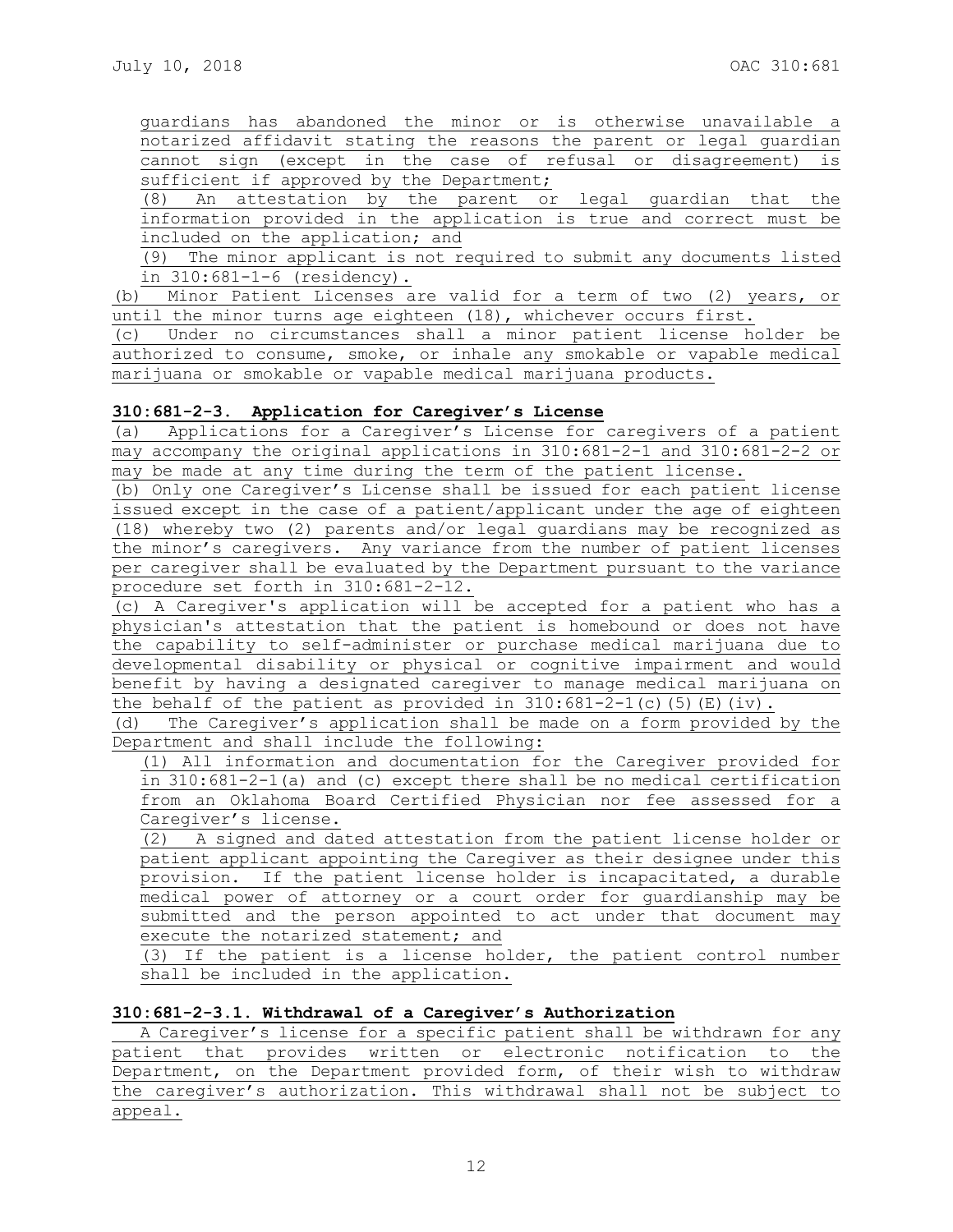### **310:681-2-4. Application for Temporary Patient License**

(a) Temporary patient license application shall be made on a form provided by the Department and shall include the following:

| All information provided for in 310:681-2-1(a) (relating to<br>(1)            |  |  |  |  |  |  |  |  |  |
|-------------------------------------------------------------------------------|--|--|--|--|--|--|--|--|--|
| patient license application);                                                 |  |  |  |  |  |  |  |  |  |
| Color copy or digital image file of the front and back of<br>(2)              |  |  |  |  |  |  |  |  |  |
| applicant's unexpired out-of-state medical marijuana patient license;         |  |  |  |  |  |  |  |  |  |
| (3) Color copy or digital image file of one of the following unexpired        |  |  |  |  |  |  |  |  |  |
| documents:                                                                    |  |  |  |  |  |  |  |  |  |
| Front and back of a valid state issued Driver's License;<br>(A)               |  |  |  |  |  |  |  |  |  |
| (B) Front and back of valid state issued Identification Card;                 |  |  |  |  |  |  |  |  |  |
| A United States Passport or other photo identification issued<br>(C)          |  |  |  |  |  |  |  |  |  |
| by the United States government; or                                           |  |  |  |  |  |  |  |  |  |
| (D) Certified copy of the applicant's birth certificate for minor             |  |  |  |  |  |  |  |  |  |
| applicants who do not possess a document listed in subsections $(A)$ ,        |  |  |  |  |  |  |  |  |  |
| $(B)$ , or $(C)$ .                                                            |  |  |  |  |  |  |  |  |  |
| A digital photograph as established in 310:681-1-8 (relating<br>(4)           |  |  |  |  |  |  |  |  |  |
| to proof of identity); and                                                    |  |  |  |  |  |  |  |  |  |
| If temporary patient applicant is under the age of eighteen $(18)$ ,<br>(5)   |  |  |  |  |  |  |  |  |  |
| in addition to complying with subsections $(1)$ $(2)$ and $(3)$ , applicant   |  |  |  |  |  |  |  |  |  |
| shall also comply with $310:681-2-2(2)$ , $(5)$ , $(6)$ , $(7)$ , and $(8)$ . |  |  |  |  |  |  |  |  |  |
| Digital images of the records required in this section shall<br>(6)           |  |  |  |  |  |  |  |  |  |
| be of sufficient clarity that all text is legible. See the requirements       |  |  |  |  |  |  |  |  |  |
| specified in 310:681-1-8 (relating to applicant photograph) for               |  |  |  |  |  |  |  |  |  |
| resolution quidance                                                           |  |  |  |  |  |  |  |  |  |

(b) The fee for a temporary patient license shall be the fee established in statute at 63 O.S. § 420 et seq.

### **310:681-2-5. Term and Renewal of Medical Marijuana License**

(a) Medical marijuana patient licenses issued under 310:681-2-1 and 310:681-2-2 shall be for a term of two (2) years from the date of issuance, unless the physician's recommendation is terminated pursuant to 310:681- 1-9.1(11) or revoked by the Department. Minor patient licenses are valid for two years, or until the minor turns eighteen (18) years of age, whichever is sooner, unless either of the physician's recommendations are terminated pursuant to  $310:681-1-9.1$   $(11)$ .

(b) Caregiver's Licenses may not extend beyond the expiration date of the underlying Patient license regardless of the issue date.

(c) Temporary patient licenses issued under 310:681-2-4 shall be for a term of thirty (30) days from the date of issuance; however, temporary patient licenses may not extend beyond the expiration date of the underlying out-of-state medical marijuana patient license.

(d) It is the responsibility of the license holder to renew the license, with all applicable documentation, prior to the date of expiration of the license by following the procedures provided in 310:681-2-1, 310:681-2-2 ,310:681-2-3 and/or 310:681-2-4.

(d) The fee for renewal shall be the fee established in statute for the license at 63 O.S. § 420 et seq.

#### **310:681-2-6. Information Contained on Patient and Caregiver License**

Licenses issued pursuant to Sections 310:681-2-1, 2 and 3 of this Subchapter shall contain the following:

(1) The digital photograph of the license holder;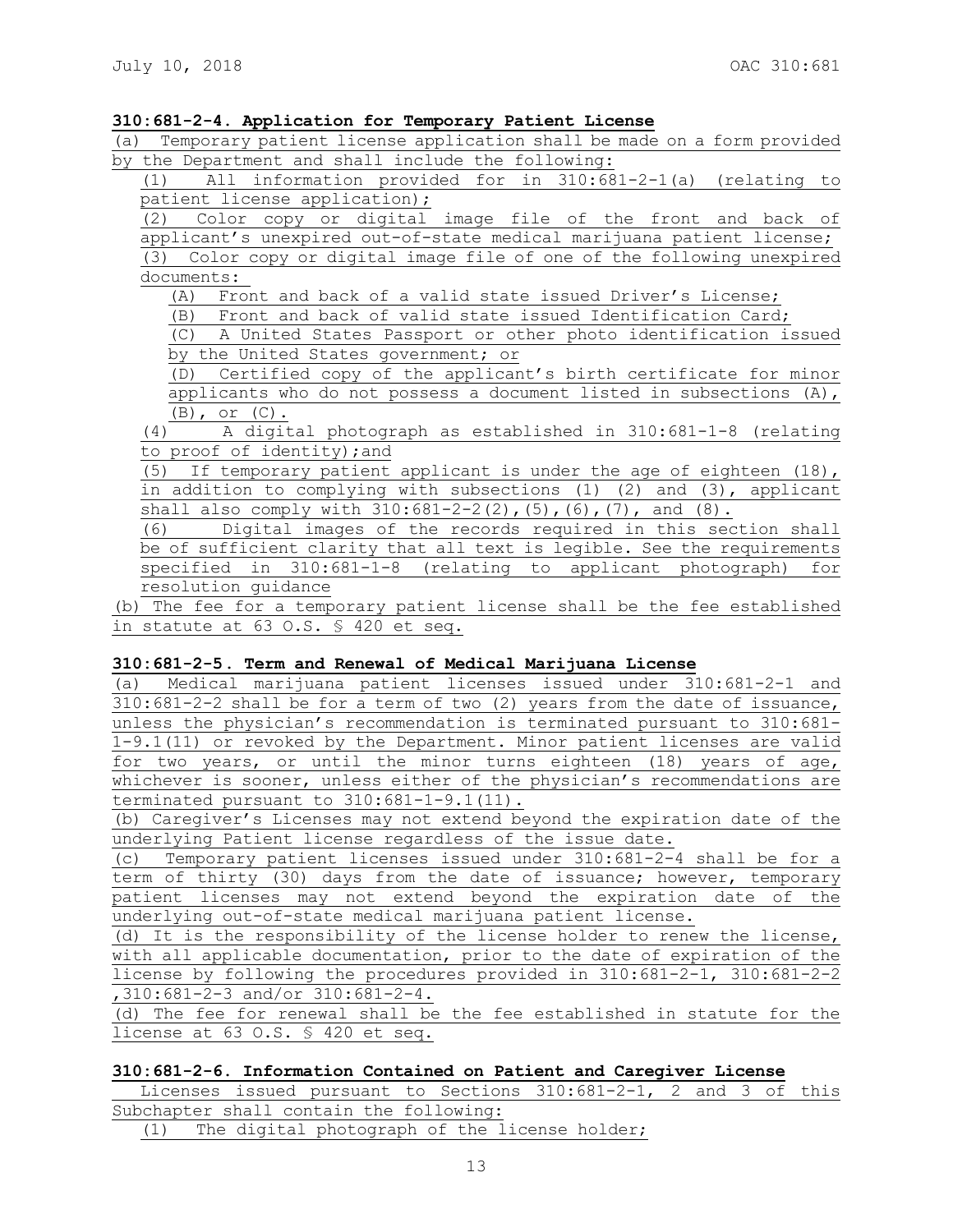(2) The name and date of birth of the license holder;

(3) The city and county of residence of the license holder;

(4) The type of license;

(5) The date the license expires;

(6) The unique 24 character control number assigned to the license holder; and if applicable

(7) The unique 24 character control number assigned to the license holder for which the caregiver, parent or legal guardian is licensed to purchase medical marijuana.

## **310:681-2-7. Medical Marijuana License Verification System**

(a) The Department will make available on its website and via telephone a system by which authenticity and validity of a medical marijuana license and a transport license may be verified. This system shall be made available to all law enforcement and regulating entities as determined by the Department.

(b) Before any sale or service is provided to any patient or caregiver, the licensed establishment shall validate the authenticity of the patient or caregiver's license, including other establishments, patients, and caregivers, using the license verification system.

## **310:681-2-9. Patient and Caregiver Disposal of Medical Marijuana.**

(a) An individual who is no longer licensed, or no longer eligible, under sections  $310:681-2-1$ , 2 and 3 of this subchapter shall dispose of any usable marijuana and medical marijuana product in their possession by:

(1) Surrendering the marijuana to an Oklahoma law enforcement agency; or

(2) Rendering it unusable in accordance with subsection (d) of 310:681-  $5 - 9$ .

(b) Except as provided in this section, a caregiver who is no longer licensed with the Department or a patient who is no longer eligible may not transfer, share, give, sell, or deliver any usable marijuana in their possession to anyone, regardless of whether the individual possesses a valid medical marijuana license issued pursuant to this subchapter.

(c) A caregiver who is no longer licensed with the Department or a patient who is no longer eligible may not dispose of usable marijuana in any manner other than as permitted by these rules.

(d) After the death of a patient, any usable marijuana that was in the patient's possession or in the possession of a patient's designated caregiver must be disposed of within fifteen (15) calendar days. The patient's caregiver or next of kin shall dispose of any usable marijuana and/or medical marijuana products as specified under OAC 310:681-2-8(a)(1) and (2).

(e) After the death of a licensed caregiver, any usable marijuana and/or medical marijuana product that was in the caregiver's possession must be disposed of within fifteen (15) calendar days. The licensed caregiver's next of kin shall dispose of any usable marijuana and/or medical marijuana product as specified under OAC 310:681-2-9(a)(1) and (2) or by allowing the patient for whom it was dispensed to take possession of the medical marijuana.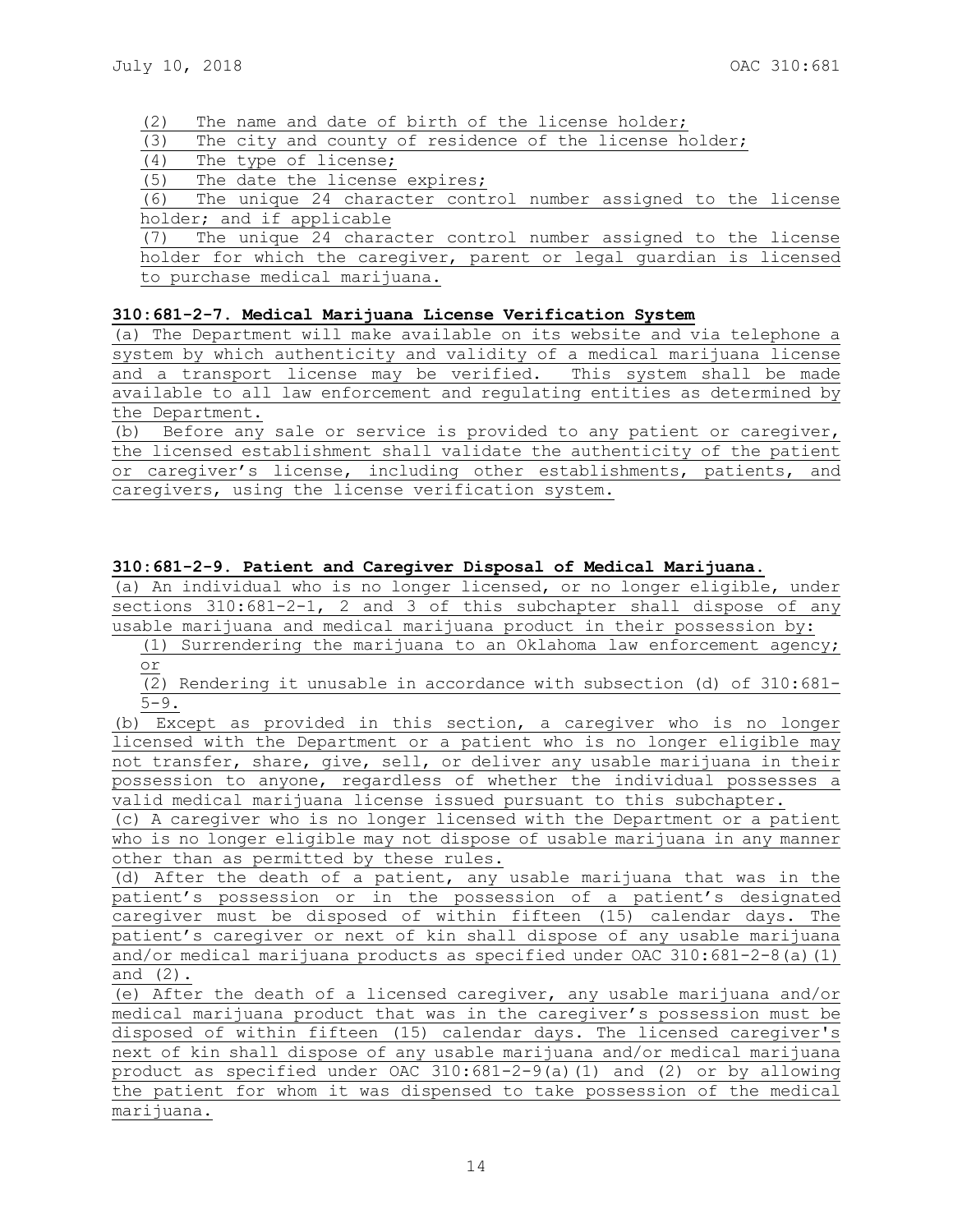| 310:681-2-10. Grounds for sanctions |  |  |  |
|-------------------------------------|--|--|--|
|-------------------------------------|--|--|--|

(a) The Department, after notice and hearing, may revoke or impose any one or more of the following sanctions on a patient or caregiver if the Department finds the individual engaged in any of the conduct set forth in paragraph (b) of this rule:

(1) Revoke, suspend, or refuse to renew a license; or

(2) Reprimand or place the licensee on probation.

(b) The Department may impose the sanctions listed in paragraph (a) of this rule if the Department finds:

(1) Any information provided to the Department by the patient or caregiver was false or misleading;

(2) The caregiver's patient has had their patient license suspended, revoked, or inactivated and the caregiver has not voluntarily relinquished their caregiver license to the Department;

(3) The patient or caregiver obtained an unlawful amount of medical marijuana in excess of the possession limits of Title  $\overline{63}$  O.S. § 420(A); (4) The patient or caregiver failed to report knowledge of conduct in violation of the medical marijuana control program;

(5) The patient or caregiver used or maintained medical marijuana in a manner that put others at an unreasonable risk or failed to take reasonable precautions to avoid putting others at risk;

(6) The patient or caregiver sold, transferred, shared, gave, or delivered any medical marijuana or medical marijuana product to any other person, including other patients or caregivers regardless of whether the individual possesses a valid medical marijuana license;

(7) The patient or caregiver allowed another to use the patient or caregiver's license;

(8) The patient was convicted of operating a vehicle, watercraft, or aircraft under the influence of medical marijuana;

(9) The patient knowingly violates 310:681-2-11 (Restrictions on smokable medical marijuana and medical marijuana products); or

(10) The patient or caregiver knowingly violates Title 63 O.S. § 420 et seq. or the rules in this Chapter.

(11) The physician's recommendation for medical marijuana is terminated pursuant to 310:681-1-9.1(11).

(c) All revocations and suspensions shall state the term of the revocation and suspension and shall also state the first date the license holder is eligible to reapply for the license.

## **310:681-2-11. Restrictions on Smokable Medical Marijuana and Medical Marijuana Products**

(a) All smokable, vaporized, vapable and e-cigarette medical marijuana and medical marijuana products ingested, smoked, or consumed by a patient license holder is subject to the same restrictions for tobacco under section 1-1521 et. seq. of Title 63 of Oklahoma statutes, commonly referred to as the "Smoking in Public Places and Indoor Workplaces Act."

(b) All smokable, vaporized, vapable and e-cigarette medical marijuana and medical marijuana products consumed or smoked by a patient medical marijuana license holder shall not be smoked nor consumed in the presence of a minor under the age of eighteen (18).

(c) Medical marijuana products may only be dispensed to a patient or caregiver in the following forms:

(1) pill;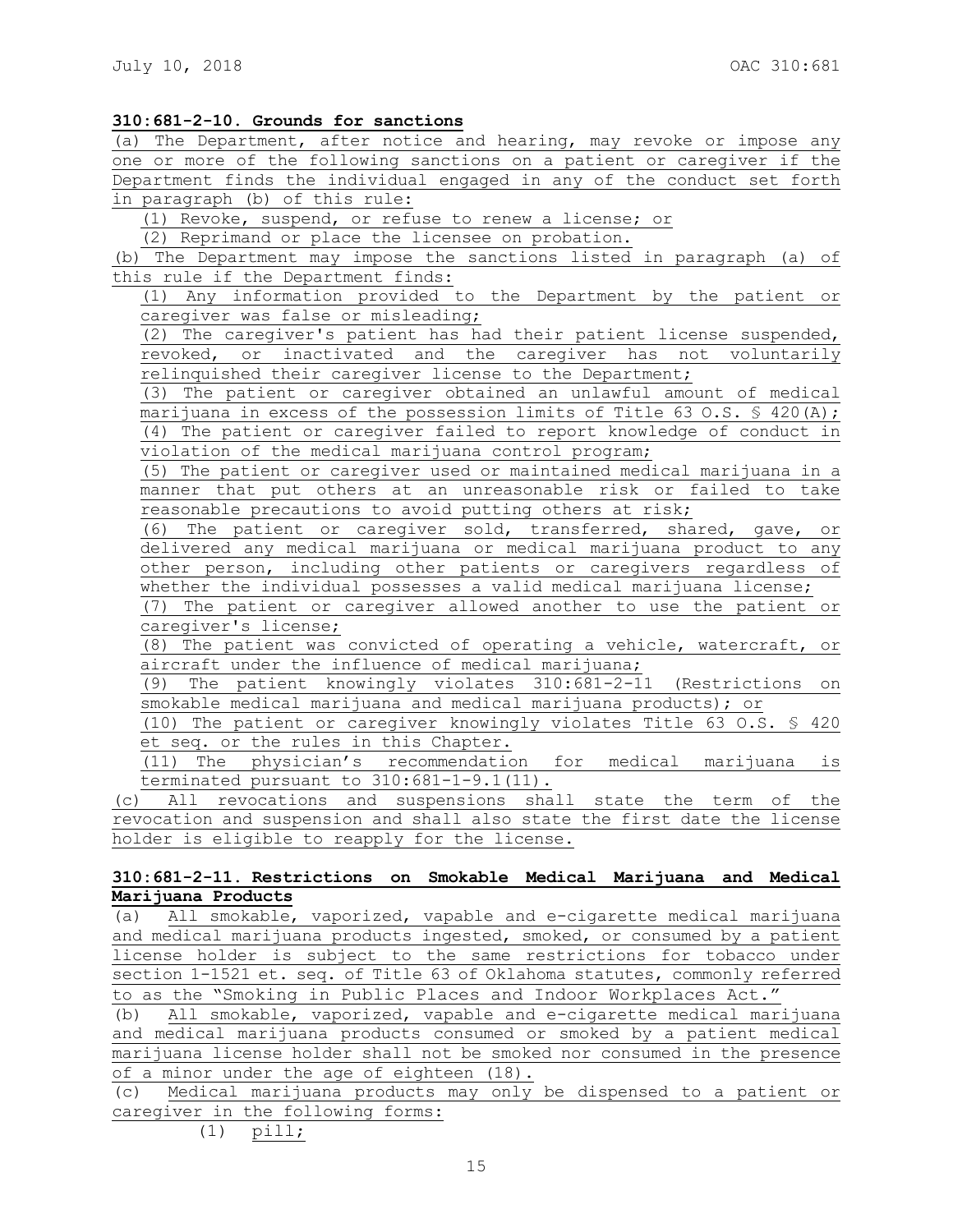- (2) oil;
- (3) topical forms, including gels, creams, or ointments;
- (4) a form medically appropriate for administration by vaporization or nebulization, excluding flower, dry leaf or plant form;
- (5) tincture; or
- (6) liquid.

(d) Medical marijuana product may not be dispensed to a patient or a caregiver in flower, dry leaf or plant form.

# **310:681-2-12. Variance**

(a) Purpose. Those applicants and license holders subject to the requirements of this Chapter may request that a variance be granted from the requirements of this Chapter. Such variance shall only be granted for the term of the current license period, or less. The fees authorized in 63 O.S. § 420 et seq. and this Chapter are not eligible for a variance.

(b) Extension of time for application review. A variance request filed in conjunction with an application for license, or renewal of license, shall extend the time allowed for the review of the application for license or renewal of license.

(c) Application required. Variances requested pursuant to this section are subject to approval by the Department. In order to have the variance approved, an applicant or license holder must submit a written application on a form provided by the Department.

(d) Denied until approved. Any variance request shall be deemed denied unless the license holder subsequently receives notice of approval from the Department.

(e) Annual review. Variances may be reviewed and reconsidered for each successive licensing period. Prior to the expiration of the current license, the licensee must apply in writing for renewal of the variance, on a form provided by the Department. The process for approval of the renewal is the same as the process for granting the original variance. Each "renewal" shall be considered a new, separate variance, and must be independently justified.

(f) Application form. Any applicant or licensee requesting a variance shall apply in writing on a form provided by the Department. The form shall include:

(1) Information sufficient to reference any pending application for license or existing license.

(2) The section(s) of this Chapter for which the variance is requested;

(3) Reason(s) for requesting a variance;

(4) The specific variance requested; and

(5) Any documentation which supports the application for variance. (g) Criteria. In consideration of a request for variance, the Department shall consider the following:

(1) Compliance with 63 O.S. Section 420 et seq. and this Chapter.

(2) The impact of the variance on public health and safety;

(3) The creation or avoidance of public nuisance; and

(4) Alternative policies or procedures proposed.

(h) Incomplete variance applications. If the Department finds that a request is incomplete, the Department shall advise the applicant in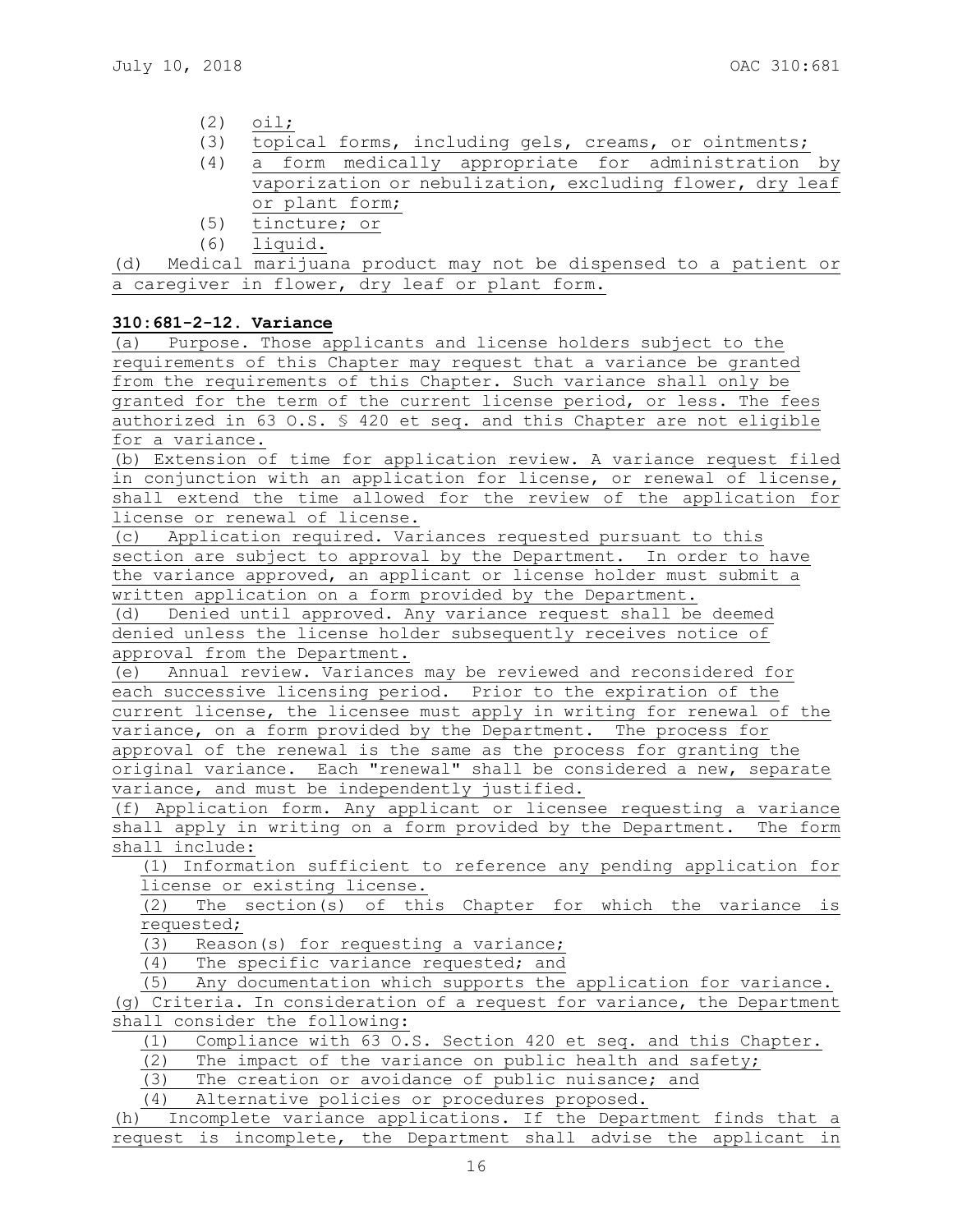writing and offer an opportunity to submit additional or clarifying information. The applicant shall have thirty (30) calendar days after receipt of notification to submit additional or clarifying information in writing to the Department, or the request shall be considered withdrawn. (i) Department decision. The Department shall permit or disallow the variance request in writing within forty-five (45) calendar days after receipt of the request. (j) Denial or revocation of variance. Variances are not a part of the license. Denial of a variance is not subject to appeal. A variance may be revoked upon finding the licensee is operating in violation of the variance, or the variance jeopardizes public health and safety, constitutes a distinct hazard to life, or creates a public nuisance. The licensee shall not be entitled to a hearing prior to revocation, but will be provided written notice of any revocation along with instructions that the licensee must come into compliance by a date certain.

# **310:681-2-13. Homegrown Medical Marijuana**

(a) All medical marijuana grown at home by patient medical marijuana license holders can only be grown on residential real property owned by the patient license holder or on rented real property for which the patient license holder has the property owner's written permission to grow medical marijuana on the property.

(b) All homegrown medical marijuana plants must be grown so that the marijuana is not accessible to a member of the general public and is only accessible to the patient or caregiver. If grown outdoors, it must be grown behind a fence that is at least six (6) feet in height. The marijuana plants must be completely enclosed by the fence and the fence must be secured with a lock and key. No marijuana plants may be visible from any street adjacent to the property.

(c) All medical marijuana processed by a patient license holder must be processed in a closed-loop system and processing and extractions with butane are prohibited.

# **SUBCHAPTER 3. TRANSPORTATION LICENSE**

### **310:681-3-1. License for Transportation of Medical Marijuana**

(a) A marijuana transportation license will be issued to qualifying applicants for a commercial license at the time of approval if requested by the applicant.

(b) All employees, officers, and principals of the commercial entity or approved laboratory who will be transporting marijuana on behalf of the commercial entity must also have a transportation license issued in their individual name/capacity.

(c) A transportation license shall enable the holder to transport marijuana from an Oklahoma licensed dispensary, licensed grower, licensed laboratory, or licensed processer, to an Oklahoma licensed dispensary, licensed grower, licensed processor, licensed laboratory, or licensed researcher.

(d) Licensed research establishments with an approved transportation license may only transport for the purpose of transporting marijuana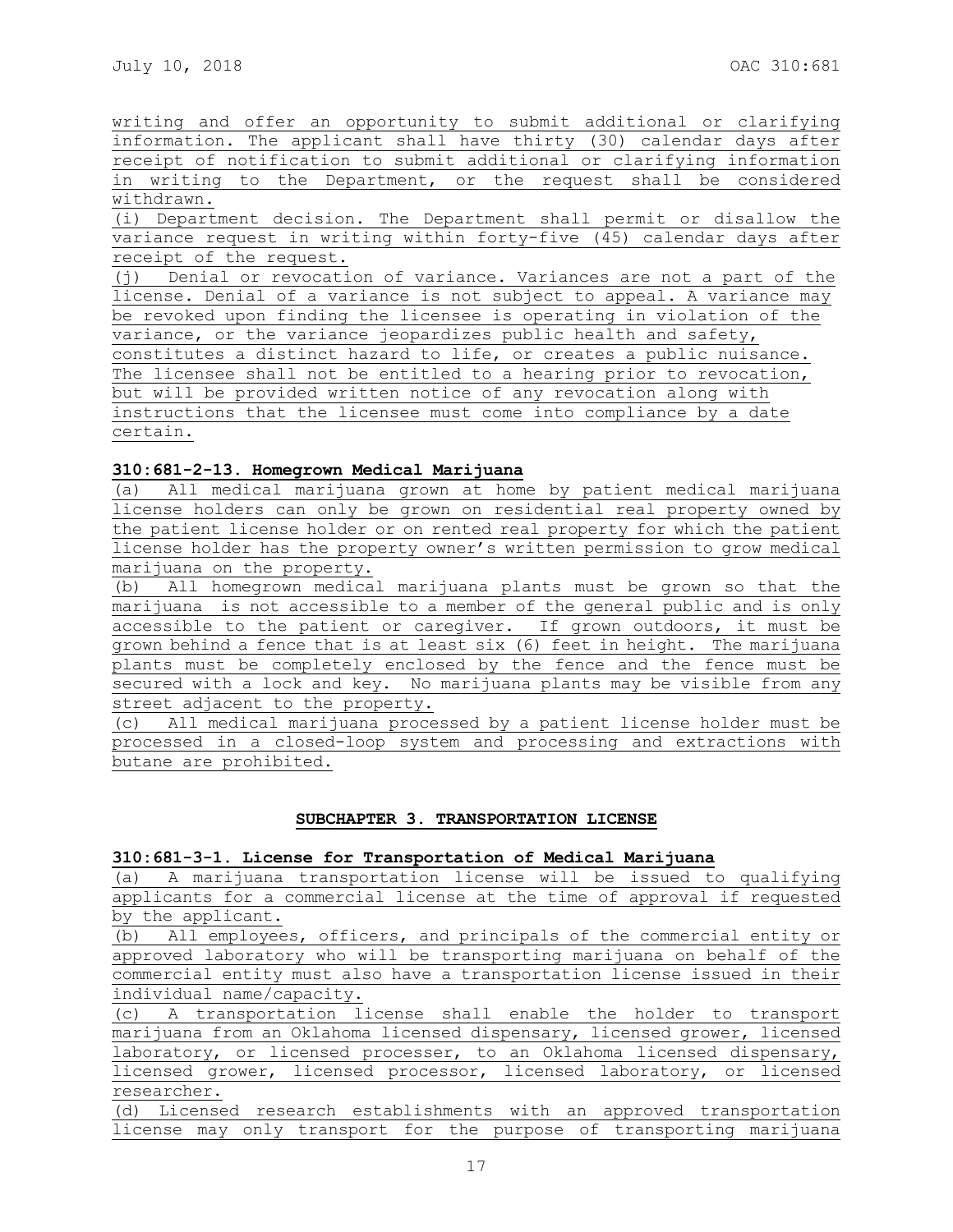purchased from a licensed dispensary, licensed grower or licensed processer back to their approved research site.

## **310:681-3-2. Requirements for Transportation of Marijuana**

(a) Vehicles used in the transport of medical marijuana between commercial establishments or Approved Laboratories shall be:

(1) Insured at or above the legal requirements in Oklahoma;

(2) Capable of securing medical marijuana during transport;

(3) Equipped with an alarm system;

(4) Free of any markings that would indicate the vehicle is being used to transport medical marijuana; and

(5) Staffed with a minimum of two (2) employees, principals or officers and transportation license holders of the commercial establishment or approved laboratory for whom the marijuana is being transported when a vehicle contains medical marijuana. At least one (1) transportation license holder shall remain with the vehicle at any time it contains medical marijuana.

(b) Individuals transporting medical marijuana shall:

(1) Be employed by or an officer or principal of an establishment with a valid medical marijuana dispensary, grower or processer license; (2) Have a valid Oklahoma driver's license; and

(3) Have possession of their transportation license while operating the motor vehicle used to transport medical marijuana.

(c) All medical marijuana shall be transported in a locked container, shielded from public view, and clearly labeled "Medical Marijuana or Derivative."

(d) Prior to the transport of any medical marijuana, an inventory manifest shall be prepared at the origination point of the medical marijuana. The inventory manifest shall include the following information:

(1) For the origination point of the medical marijuana:

(A) The license number for the dispensary, grower or processor;

(B) Address of origination of transport; and

(C) Name and contact information for the originating licensee.

(2) For the end recipient license holder of the medical marijuana:

(A) The license number for the dispensary, grower, processor or researcher destination;

(B) Address of the destination; and

(C) Name and contact information for the destination licensee.

(3) Quantities by weight or unit of each type of medical marijuana product contained in transport;

(4) The date of the transport and the approximate time of departure; (5) The arrival date and estimated time of arrival;

(6) Printed names and signatures of the personnel accompanying the transport; and

(7) Notation of the transporting licensee.

(e) A separate inventory manifest shall be prepared for each licensee receiving the medical marijuana.

(f) The transporting licensee entity shall provide the other licensee facility with a copy of the inventory manifest at the time the product changes hands and after the other licensee prints their name and signs the inventory manifest.

(g) An inventory manifest shall not be altered after departing the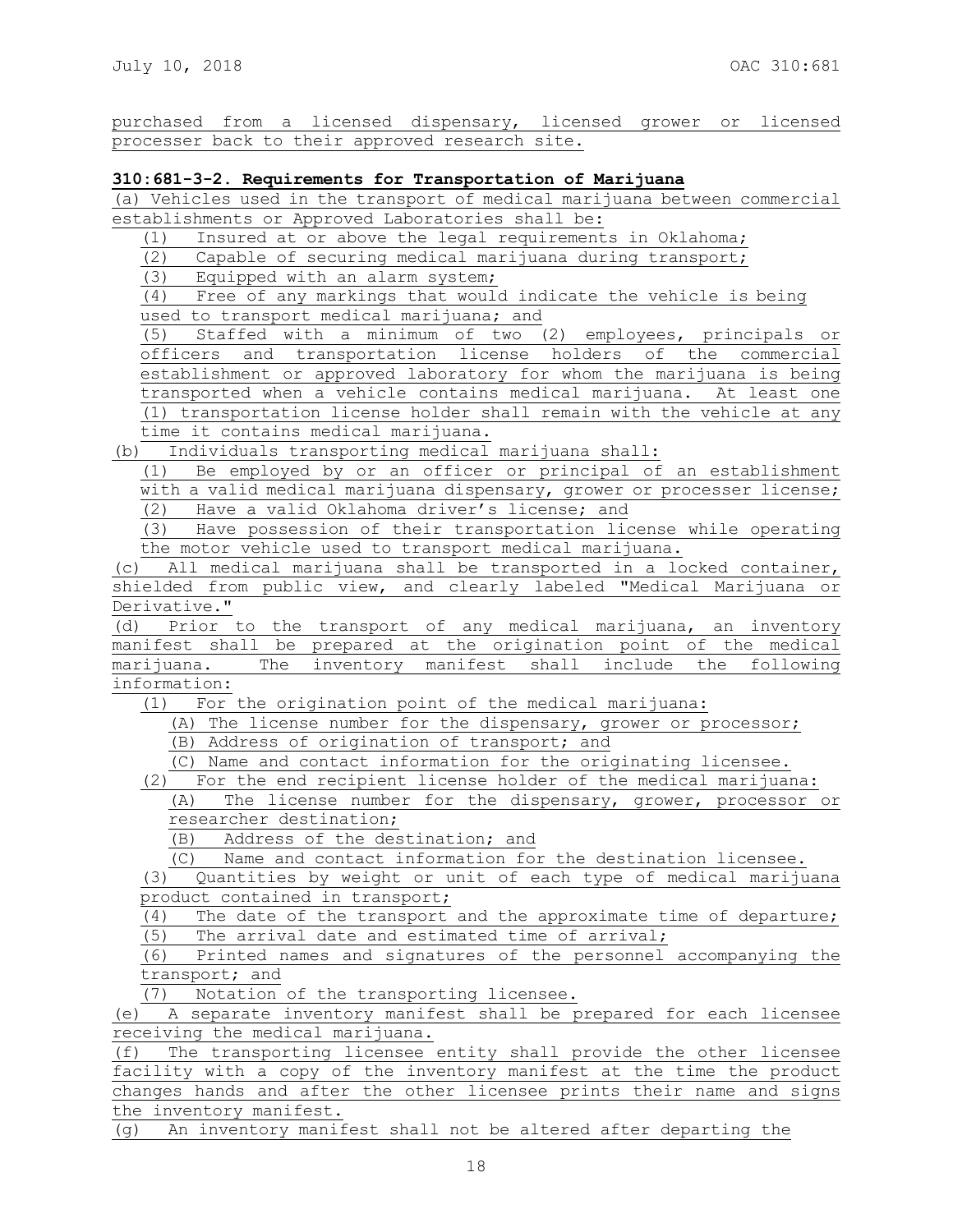originating premises other than in cases where the printed name and signature of receipt by the receiving licensee is necessary.

(h) A receiving licensee shall refuse to accept any medical marijuana or medical marijuana product that is not accompanied by an inventory manifest. (i) Originating and receiving licensees shall maintain copies of inventory manifests and logs of quantities of medical marijuana received for three (3) years from date of receipt.

(j) Commercially licensed establishments may only transport from or to another commercially licensed establishment or approved laboratory per Title 63 O.S. § 424(B).

### **SUBCHAPTER 4. MEDICAL RESEARCH LICENSE**

### **310:681-4-1. Purpose**

A marijuana research license allows a holder of the license to produce, process, and possess marijuana solely for human and plant research purposes.

## **310:681-4-2. Standards**

(a) **Eligibility.** The Department will review applications and have a process to approve or deny the research project. The following provisions govern eligibility and continuing requirements for research license applications, prohibitions and restrictions.

(1) Other than the restrictions listed in this Section or outlined in law, any person, organization, agency, or business entity may apply for a marijuana research license.

(2) Other marijuana licensees may apply for a research license. Facilities at which the research is conducted must be wholly separate and distinct from the marijuana business, except:

(A) Licensed growers with a research license and approved research project may grow marijuana plants or possess marijuana for research purposes at the licensed grower's premises. However, all marijuana grown or possessed for research purposes or purposes other than those related to the research project must be kept wholly separated and distinct from commercial operations and must not be comingled with or diverted to marijuana grown for commercial purposes or purposes other than those related to the research project; and

(B) Licensed processors with a research license and approved research project may possess or process marijuana for research purposes at the licensed processor's premises. However, all marijuana possessed or processed for research purposes must be kept wholly separated and distinct from all marijuana possessed and processed for commercial purposes or purposes other than those related to the research project and must not be comingled with or diverted to marijuana possessed for commercial purposes or purposes other than those related to the research project. Researchers who are also licensed processors yet do not also hold a grower license may not grow marijuana plants for the purposes of research under a research license at the licensed processor's premises.

(3) All persons conducting research under the research license must be twenty-five (25) years of age or older.

(4) All research license applicants and those persons that have managing control over an organization, agency, or business entity must submit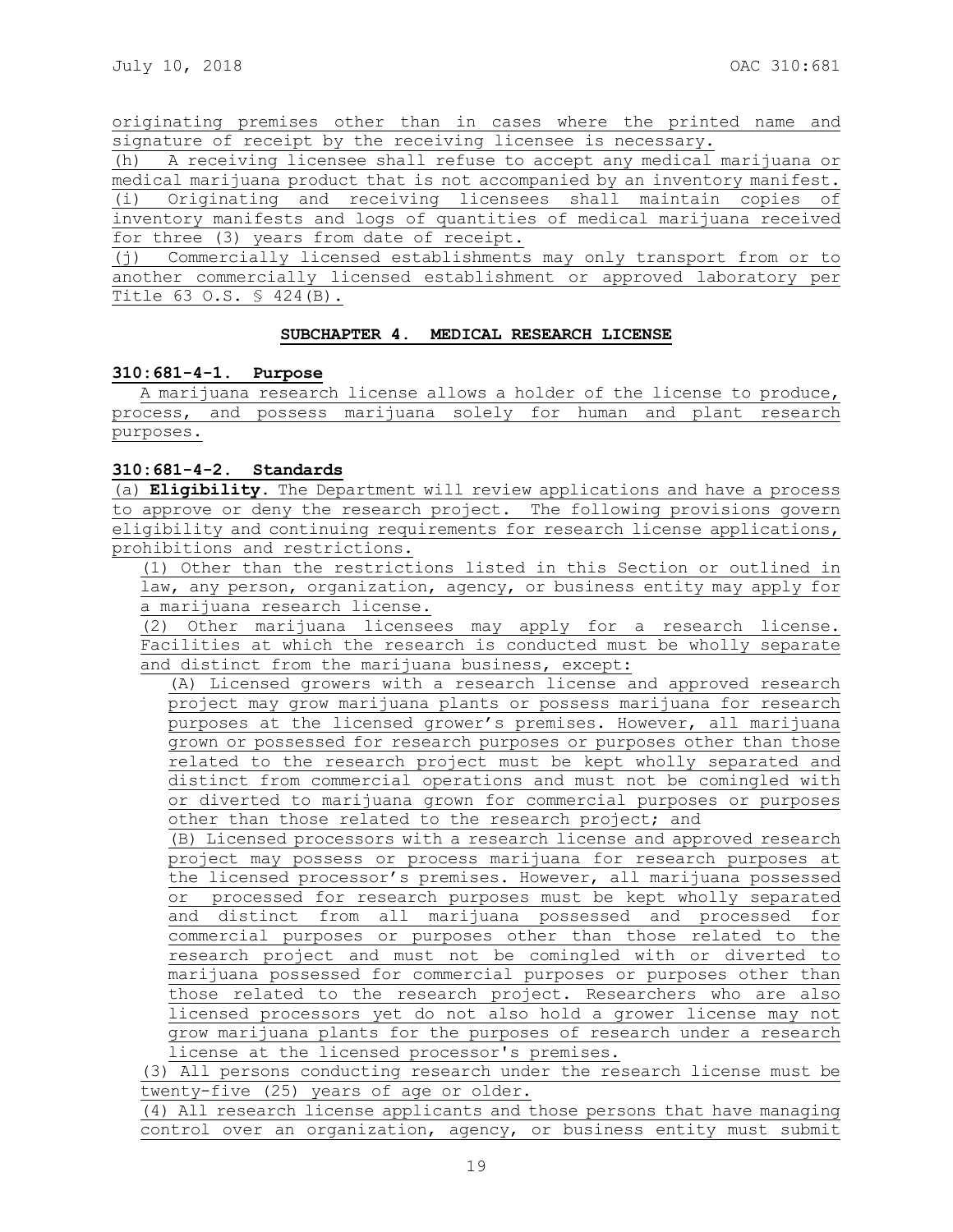to a criminal background check as defined in 310:681-1-5 within five (5) days of submittal of an application and not have a disqualifying criminal conviction.

(b) **Restrictions on possession.** Except as otherwise provided in agency rule, no applicant for a research license may possess any marijuana plants or marijuana for research purposes unless and until the research project is approved and the applicant is notified the research license is approved in writing by the Department.

(c) **Restrictions on transport.** Persons working under the research license may not carry marijuana on their persons away from the approved research address except during transportation if the research license has applied for a transportation license. All requirements under the transportation license will apply.

## (d) **Initial applications**.

(1) The applicant is responsible for ensuring no information is included in the research plan that may compromise the applicant's ability to secure patent, trade secret, or other intellectual property protection. (2) All application documents must be submitted by a person who has the legal authority to represent the entity if the applicant is an entity other than an individual person.

(3) All documents must be submitted to the Department in a legible PDF format.

(4) All of the following information and documents are required for each initial application:

(A) A completed marijuana research license application as established in 310:681-5-3 (relating to applications).

(B) A research plan limited to four pages that includes the following information:

(i) Purpose and goal(s) of the proposed research project(s);

(ii) Key milestones and timelines for the research project(s);

(iii) Background and preliminary studies;

(iv) Amount of marijuana to be grown, if applicable, including the justification with respect to milestone tasks;

(v) Anticipated cost of the proposed research project(s) and funding available for the work. Funding of the proposed research must be disclosed by the applicant(s) in amount, timing and source(s);

(vi) Key personnel and organizations, including names and roles; (vii) Facilities, equipment, security plans and other resources required and available for conducting the proposed research project(s);

(viii) A biosketch for each individual involved in executing the proposed research project limited to two (2) pages per individual performing technical and administrative functions essential to performing the proposed research, including proof that the individual is twenty-five (25) years of age or older. Biosketches must be prepared using the National Institutes of Health (NIH) biographical sketch format, available at

http://grants.nih.gov/grants/forms/new-renewal-revisions.htm. (C) Letters of support limited to two (2) pages per letter confirming the commitment of time and resources from external personnel or organizations if external personnel or organizations will participate in research activities under an approved research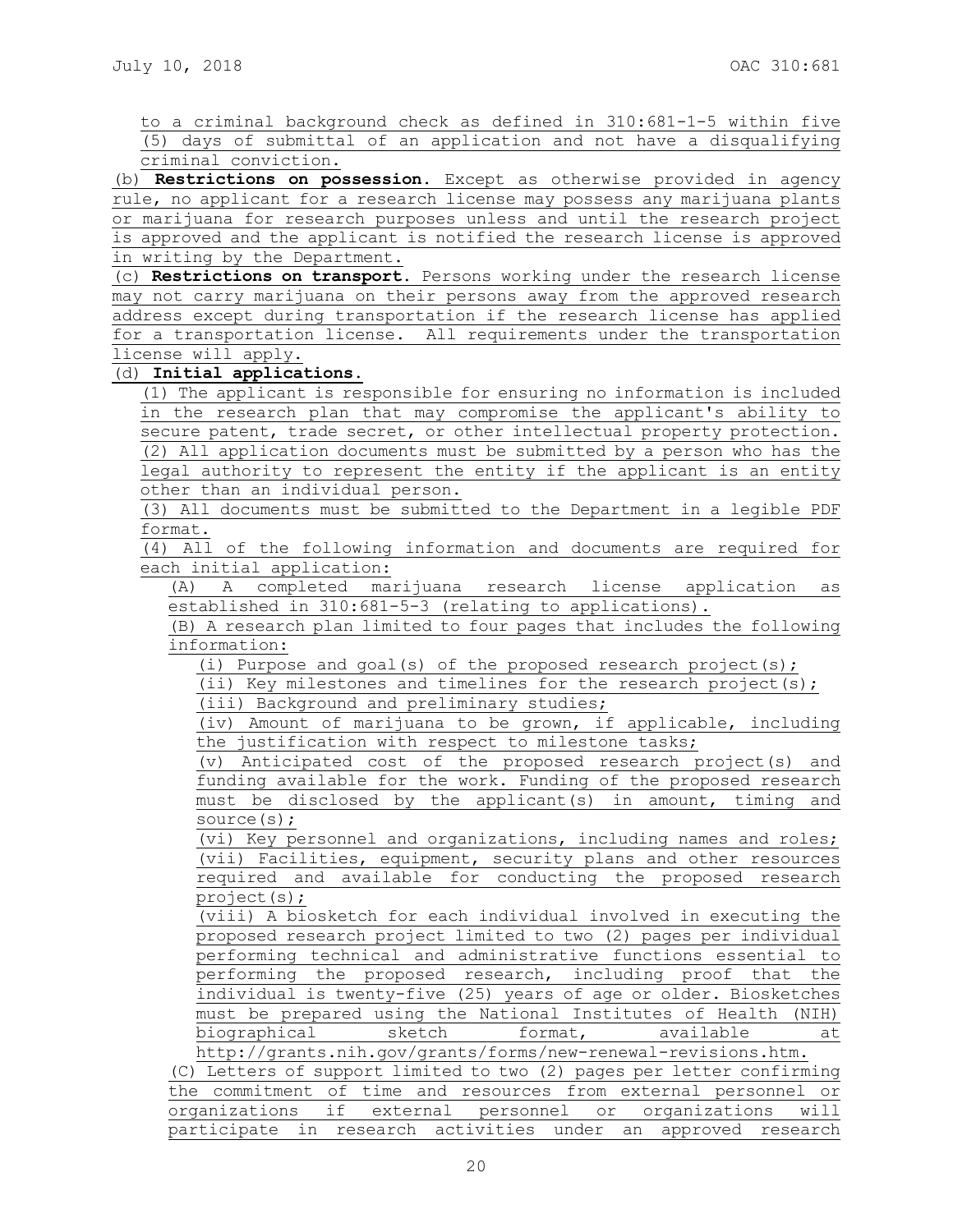project. Letters of support are required to confirm the commitment of time and resources from personnel involved in the proposed research project(s) who are not employed at the applicant organization. Letters of support must include specific details regarding the type(s) and magnitude of the time and resources being committed to the proposed research project(s) and must be signed by individuals having the authority to make such commitments.

(D) For all projects involving human subjects, documentation of approval of the research project from an institutional review board (IRB) with federal wide assurance is required. Documents must be provided on IRB letterhead and be signed by authorized officials of those regulatory bodies.

(E) A research protocol approved by the IRB.

(F) A plan for waste disposal that meets the requirements as established in 310:681-5-10.

(G) Documents that do not conform to the requirements in subsection (d) of this Section may be withdrawn. All non-form documents must conform to the following requirements:

(i) Eight and one-half by 11-inch portrait-oriented page dimensions;

(ii) Single-spaced with all margins measuring at least one inch; and

(iii) At least 12-point font in Times New Roman or Arial, not proportionately reduced.

## (e) **Review by the Department.**

(1) The Department may assign, or contract with, external parties for the review of research applications

(2) If the applicant submits application materials to the Department by the required deadline specified by the Department's application letter and the Department determines the additional application materials are complete and meet the document requirements specified in this section, the Department will proceed with reviewing the research project.

(3) If at any time during the process of review the Department finds that the application materials are not complete, the Department will notify the applicant the application is deemed withdrawn until such time as the application is corrected.

(4) The Department will supply a written evaluation with the approval recommendation status; determination(s) of the applicable research category or categories; and, as applicable, the reasons for a "Not Approved" recommendation. The Department will provide written evaluations to applicants following completion of the review process along with the Department's approval or denial of the research license.

(f) **Physical Plant**. The physical plant where the research will be conducted must meet the physical plant requirements in Subchapter 6 (relating to commercial establishments).

# (g) **Research license withdrawal and denials.**

(1) The Department will withdraw an application if:

(A) The application or additional application materials are determined incomplete or incorrect by the Department or its designated reviewer;

(B) The additional application materials are not timely received by the Department as provided in this section; or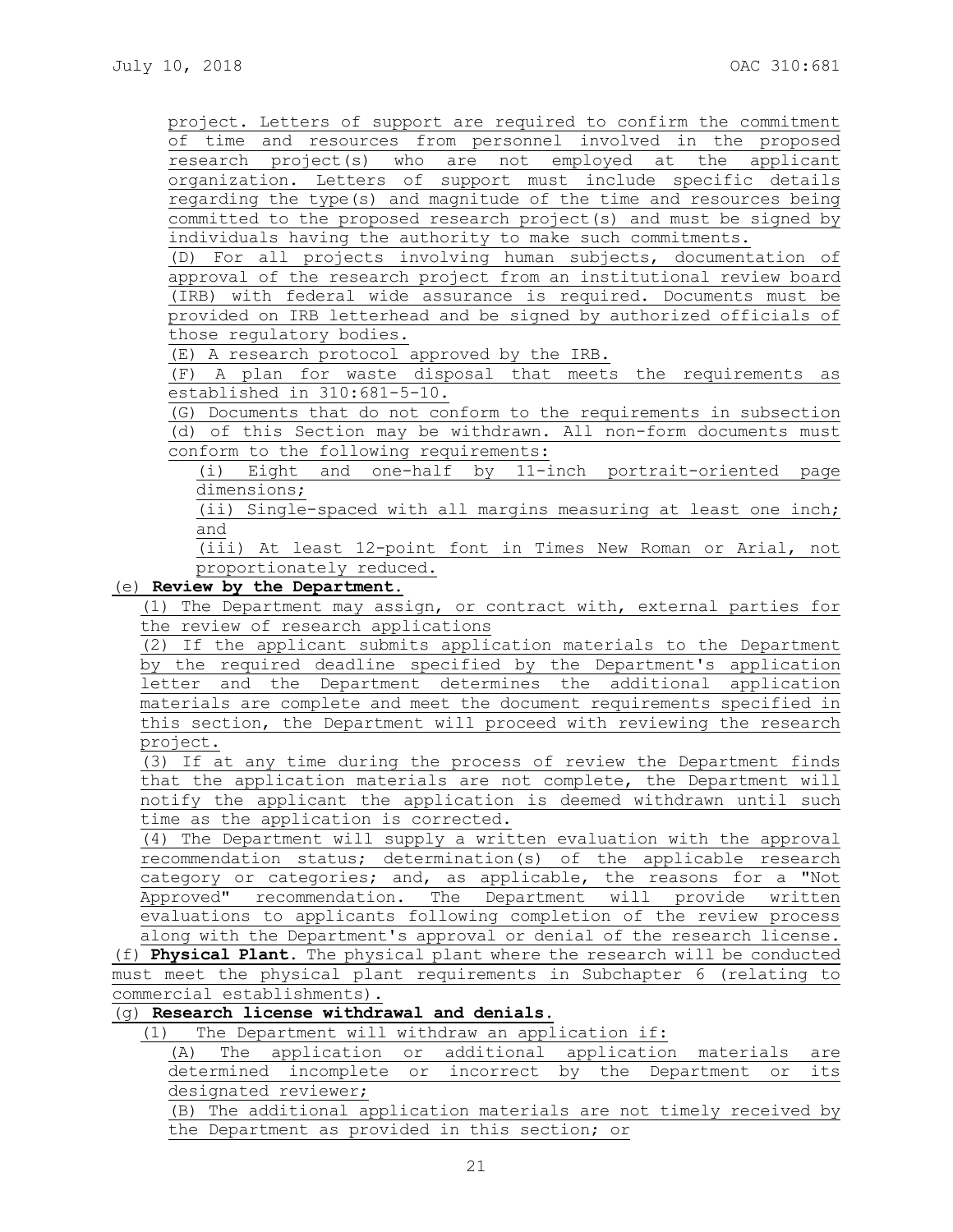(C) The applicant(s) request withdrawal of a research license application at any time in the application process. The applicant must request the withdrawal in writing and is responsible for any review costs due to the reviewer. The voluntary withdrawal of a research license application does not result in a hearing right.

(2) The Department will deny a research license if:

(A) The scientific reviewer does not recommend approval of the license after reviewing the research proposal;

(B) The applicant does not meet the requirements for a license under this section; or

(C) The applicant provides false or misleading information in any of the materials it submits to the Department or the reviewer.

(3) If the Department denies a research application for the reasons provided in subsection (g)(2) of this section the applicant is prohibited from reapplying for a research license for one (1) calendar year from the date of the Department's denial of the license.

## (h) **Reporting required**.

(1) Monthly reporting on product consumption is required pursuant to Title 63 O.S. § 425(H).

(2) The Department may require additional reporting by, or auditing of, the research licensee as necessary, based on the nature of the research proposal.

(3) The research licensee shall report:

(A) Any circumstances that alter the scope of the research project; (B) Any circumstances that require a change to the approved operating plan, the entity structure, or entity location; or

(C) Any security failures resulting in the loss of marijuana.

# (i) **Adding an additional research project or changing existing approved research project process (after licensure).**

(1) A research licensee is restricted to only those research activities under a research project that have been reviewed and approved.

(2) Applications to add a new project or change an existing approved project must meet the same standards as those required for the initial application except that a new license application is not required. To apply to add a new research project or change an existing approved project, a research licensee shall submit all materials to the Department as required under subsection (d) of this section. Incomplete project applications will not be considered.

(3) The Department will review the application for a new research project or change to an existing approved research project pursuant to the requirements of this Subchapter. The Department will supply a written evaluation to the licensee after completing review of the application for a new research project or a change to an existing approved research project. Evaluations will provide the approval recommendation status; determination(s) of the applicable research category or categories; and, as applicable, the reasons for a "Not Approved" recommendation.

# (j) **Research license renewals.**

(1) Research license renewals operate on an annual basis, based on the license issuance date. The licensee must provide a status report to the Department or an application for a new research project if the licensee's ongoing approved research project will end within thirty days prior to or after the renewal date. The status report or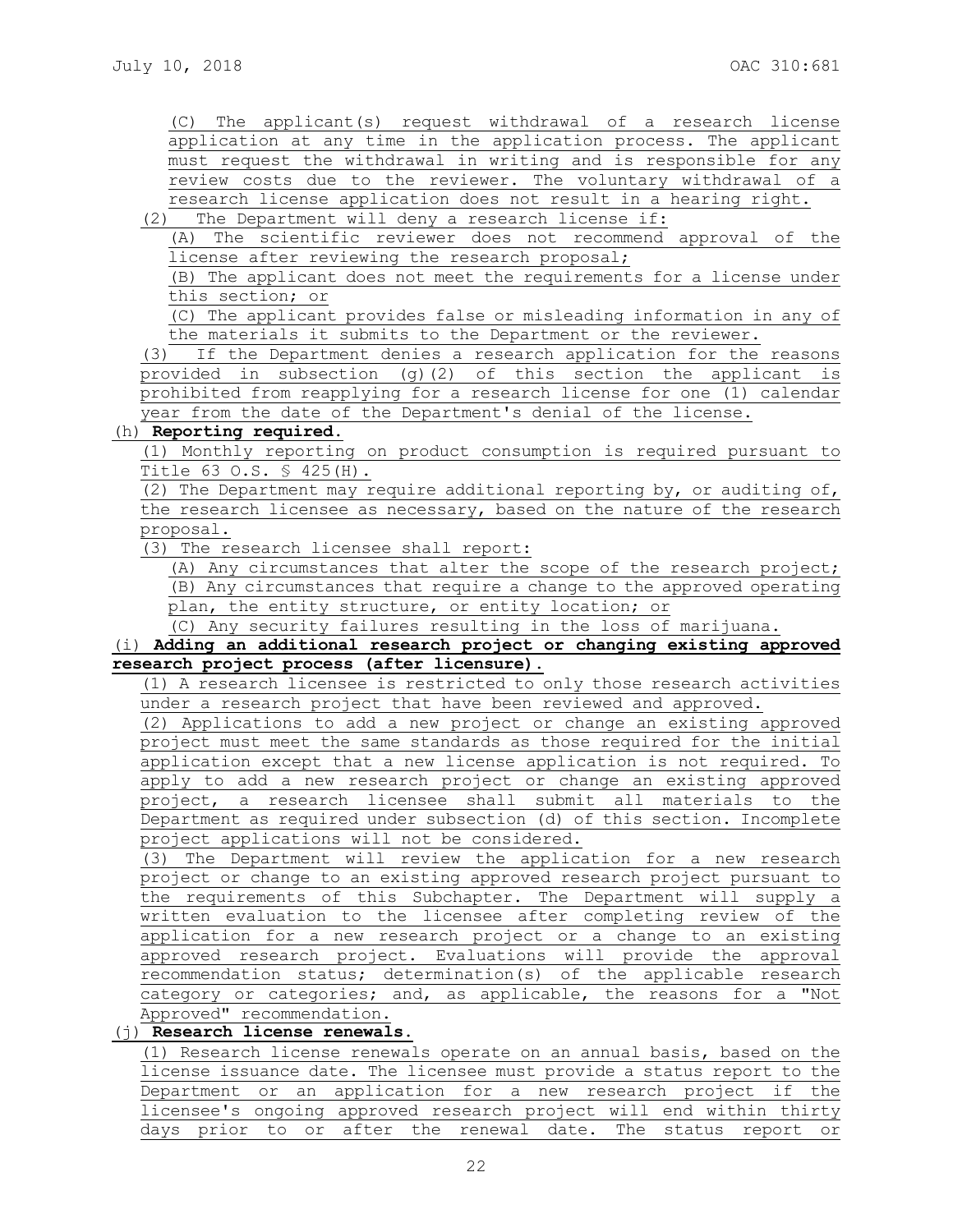application must be received by the Department sixty days prior to the license expiration.

(2) The Department will review the renewal application, the licensee's violation history, and criminal background check prior to renewal. If the violation history or criminal records disqualify the licensee from eligibility for a research license, the Department will provide written notice the license will not be renewed.

# (k) **License revocation.**

(1) The Department may revoke an application for the following reasons: (A) The Department has reason to believe that marijuana is being diverted from the research licensee;

(B) The research licensee operates outside the scope of the research project(s) approved under the license issued to the licensee;

(C) The applicant makes a misrepresentation of fact, or fails to disclose a material fact to the Department during the application process or any subsequent investigation after a license has been issued;

(D) The Department finds that the licensee possesses marijuana plants, marijuana, or marijuana products that are not included in the approved research project;

(E) The research licensee makes changes to their operating plan, entity structure, or location without prior approval from the Department; or

(F) The research licensee fails to maintain security requirements for the licensed research facility.

(2) A licensee may request voluntary cancellation of a license at any time. The licensee must request cancellation of a research license to the Department in writing. The voluntary cancellation of a research license does not result in a hearing right.

(l) **Disposal requirements**. Research licensees must dispose of marijuana as provided in 310:681-5-10 (relating to waste disposal).

(m) **Animal research.** Animal research is not authorized in this Chapter.

## **310:681-4-43. Inspections**

(a) Submission of an application for a research license constitutes permission for entry to and inspection of the licensee's premises during hours of operation and other reasonable times. Refusal to permit such entry or inspection shall constitute grounds for the nonrenewal, suspension or revocation of a license. All inspections must be complete and approved prior to the issuance of any research license. Additionally, each licensee shall be inspected pursuant to this section at least once in any twelve month period.

(b) The Department may perform an annual unannounced on-site inspection of a commercial establishment to determine compliance with these rules or submissions made pursuant to this rule.

(c) If the Department receives a complaint concerning a research license holder's noncompliance with this chapter, the Department may conduct additional unannounced, on-site inspections beyond an annual inspection. The Department shall refer all complaints alleging criminal activity that are made against a commercial licensee to appropriate Oklahoma state or local law enforcement authorities.

(d) If the Department discovers what it reasonably believes to be criminal activity during an inspection, the Department shall refer the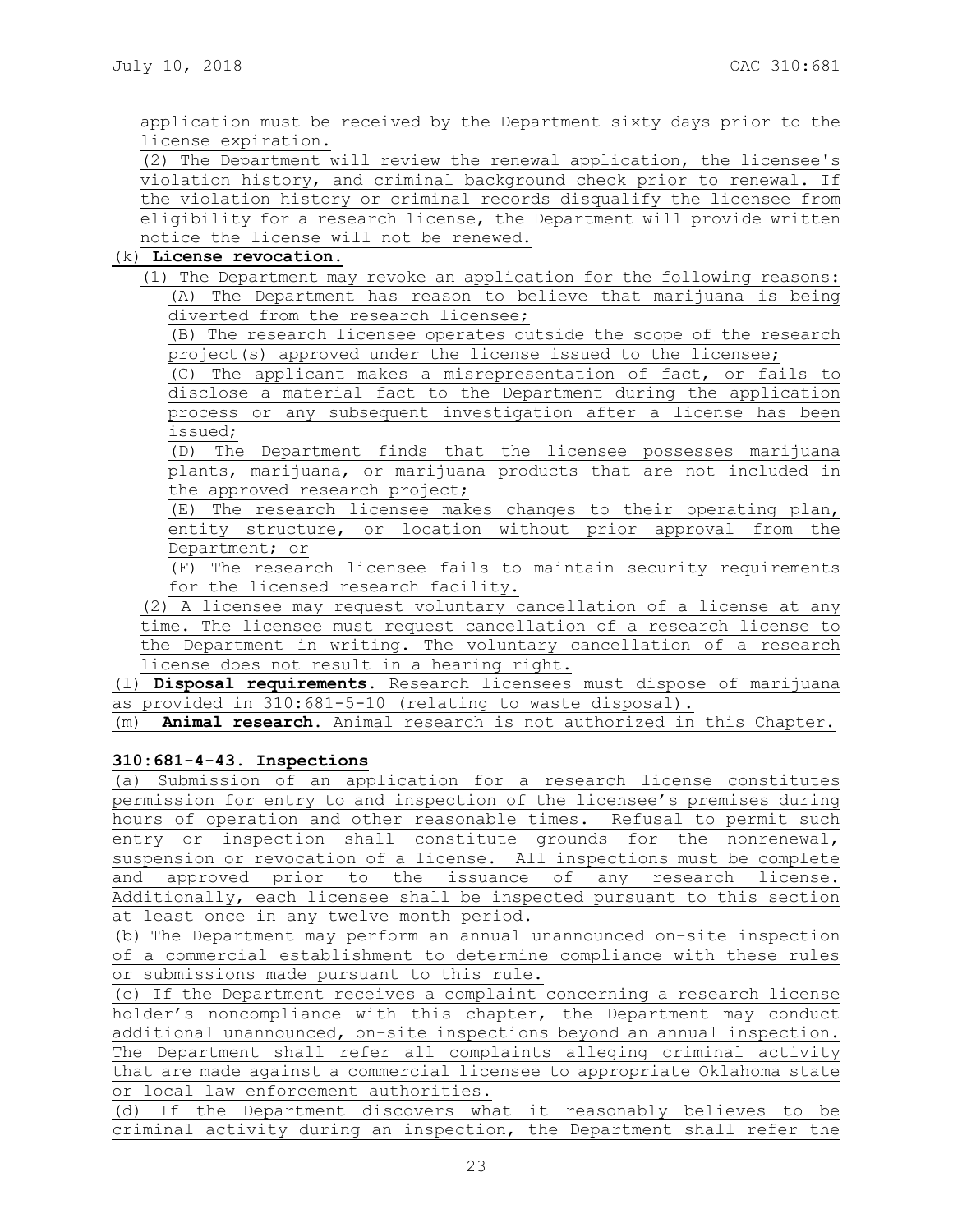matter to appropriate Oklahoma state or local law enforcement authorities for further investigation.

(e) The Department may review any and all records of a research license holder and may require and conduct interviews with such persons or entities and persons affiliated with such entities, for the purpose of determining compliance with Department rules and applicable laws.

(f) All research licensees shall provide the Department access to any material and information necessary in a reasonable amount of time not to exceed fifteen (15) days for determining compliance with this chapter. (g) If the Department identifies a violation of Title 63 O.S. § 420 et seq. or this chapter during an inspection of the research licensee the Department shall provide an inspection report or a written notice of violation to the research licensee that includes the rule or statute violated.

## **SUBCHAPTER 5. COMMERCIAL ESTABLISHMENTS**

### **310:681-5-1. License Required**

(a) No entity shall operate a medical marijuana dispensary, grower operation, processor, or research project without first obtaining a license from the Department pursuant to the rules in this chapter.

(b) All commercial licenses shall be on forms prescribed by the Department.

(c) Application fees are nonrefundable.

## **310:681-5-2. Licenses**

(a) **Timeframe.** A commercial establishment license shall be issued for a twelve (12) month period expiring one (1) year from the date of issuance. The license may be issued upon receipt of a completed application, payment of application fee and verification by the Department the entity complies with the requirements of this chapter.

(b) **Location.** A business establishment license shall only be valid for a single location at the address listed on the application.

# (c) **Renewal of License**

(1) It is the responsibility of the license holder to renew the license, with all applicable documentation, prior to the date of expiration of the license by following the procedures provided in 310:681-5-3.

(2) Before renewing a license, the Department may require further information and documentation and may conduct additional background checks to determine the licensee continues to meet the requirements of these rules.

(3) A commercial establishment licensee whose license is not renewed shall cease all operations immediately upon expiration of the license.

(A) A commercial establishment has thirty (30) days from date of expiration to liquidate all pre-packaged medical marijuana products to another commercially licensed entity.

(B) Any medical marijuana after date of expiration, revocation or surrender, or prepackaged medical marijuana products not liquidated after thirty (30) days still remaining in the possession shall be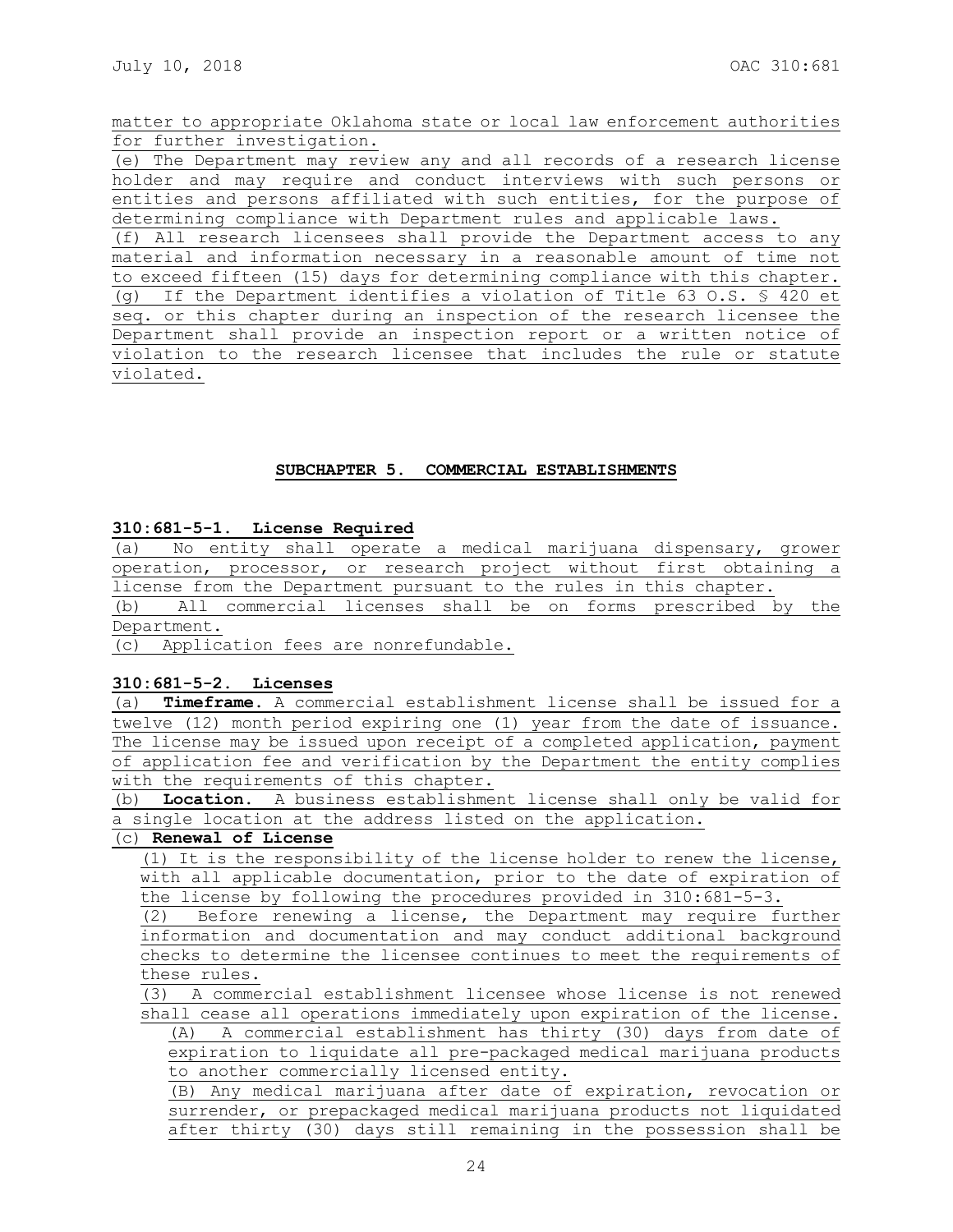disposed of as specified under OAC  $310:681-2-9$ (a)(1) and (2).

(4) Upon the determination that a licensee has not met the requirements for renewal, the Department shall provide written notice to the licensee. The notice shall provide an explanation for the denial of the renewal application.

## (d) **Change in information**

(1) The commercial licensee shall notify the Department in writing within ten (10) days of any changes in contact information.

(2) The licensee shall notify the Department in writing no less than fourteen (14) days in advance of any change that may affect the licensee's qualifications for licensure, and submit to the Department a new application as provided for in 310:681-5-3.

(3) In the event of a change for which a licensee does not have prior notice that may affect the licensee's qualifications for licensure, the licensee shall notify the Department immediately upon learning of the change.

## (e) **Transfer of license.**

(1) Commercial licenses may not be transferred.

(2) Licenses may not be changed from one business type to another.

# **(f). Surrender of license**

(1) A licensee may voluntarily surrender a license to the Department at any time.

(2) If a licensee voluntarily surrenders a license, the licensee shall: (A) Return the license to the Department;

(B) Submit a report to the Department including the reason for surrendering the license; contact information following the close of business; the person or persons responsible for the close of the business; and where business records will be retained; and

(C) Any medical marijuana remaining in the possession of the licensee shall be disposed of in accordance with 310:681-5-2(c)(3)(A) and  $(B)$ .

**310:681-5-3. Applications**

(a) **Application fee.** An applicant for a commercial establishment license, or renewal thereof, shall submit to the Department a completed application on a form and in a manner prescribed by the Department, along with the application fee as established in Title 63 O.S. § 420 et seq.

(b) **Submission.** Applications for a commercial license will be accepted by the Department no earlier than sixty (60) days from the date that the State Question is approved by the voters of the State of Oklahoma. The application shall be on the Department prescribed form and shall include the following information about the establishment:

(1) Name of the establishment;

(2) Physical address of the establishment;

(3) GPS coordinates of the establishment;

(4) Phone number and if available, email of the establishment; and

(5) Operating hours of the establishment.

(c) **Individual applicant.** The application for a commercial license made by an individual on their own behalf shall be on the Department prescribed form and shall include at a minimum:

(1) The applicant's first name, middle name, last name and suffix if applicable;

(2) The applicant's residence address and mailing address;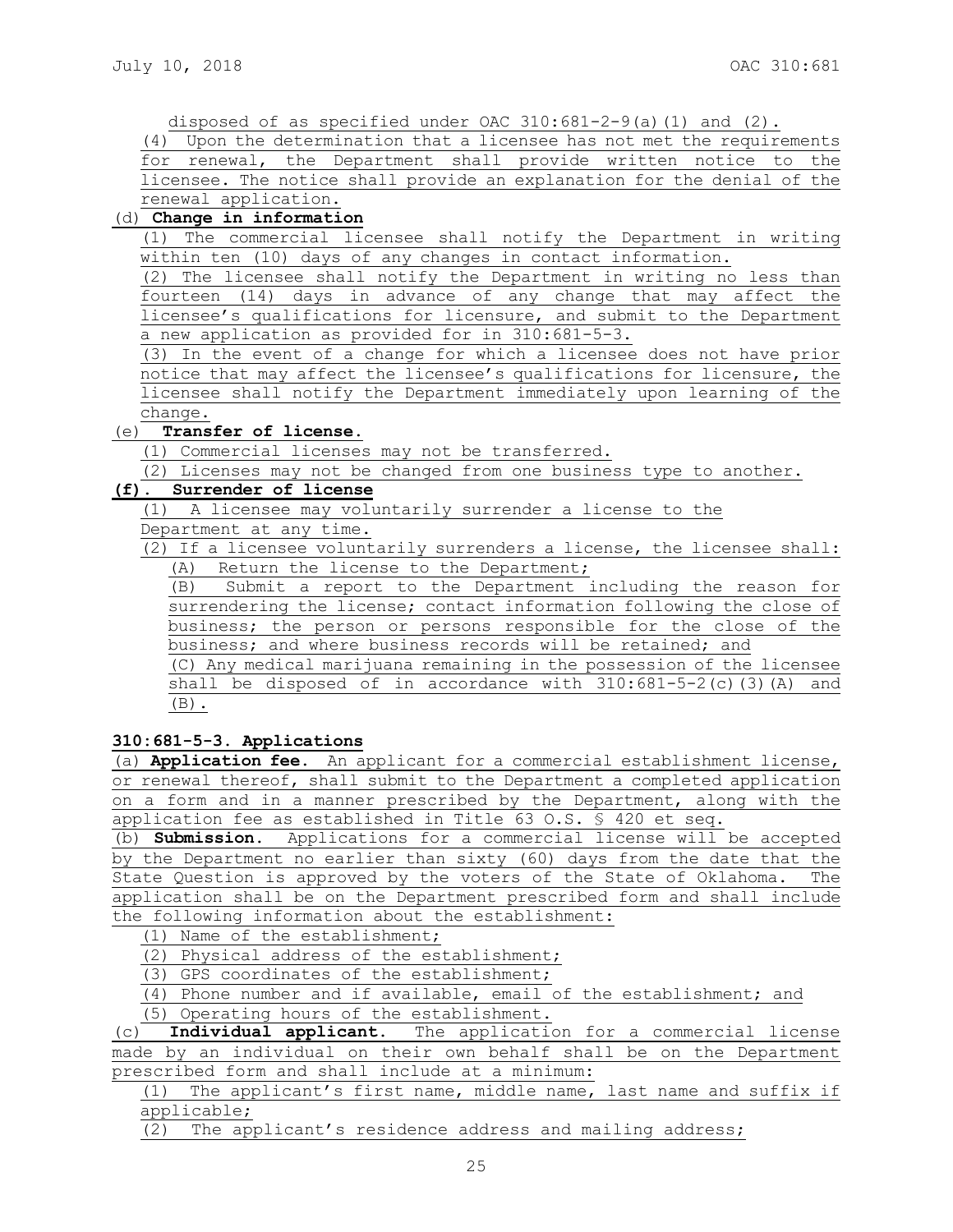(3) The applicant's date of birth;

(4) The applicant's preferred telephone number and email address;

(5) The applicant's telephone number and email address;

(6) An attestation that the information provided by the applicant is true and correct;

(7) A statement signed by the applicant pledging not to divert marijuana to any individual or entity that is not lawfully entitled to possess marijuana.

(d) **Application on behalf of an entity.** In addition to requirements of subsection (c), application for a commercial license made by an individual on behalf of an entity shall include:

(1) An attestation that applicant is authorized to make application on behalf of the entity:

(2) Full name of organization;

(3) Trade name, if applicable;

(4) Type of business organization;

(5) Mailing address;

(6) An attestation that the commercial entity will not be located on tribal lands;

(7) Telephone number and email address; and

(8) The name, residence address, and date of birth of each principal officer.

(e) **Supporting documentation.** For a determination that an entity meets the requirements of Title 63 O.S. § 420 et seq., each application shall be accompanied by the following documentation:

(1) A list of all persons and/or entities that have an ownership interest in the entity;

(2) A list of all creditors currently holding a secured or unsecured interest in the entity or the premises of the entity;

(3) A list of all persons or entities having a direct or indirect authority over the management or policies of the entity;

(4) An Affidavit of Lawful Presence for each owner;

(5) Proof that the proposed location of the commercial establishment is a least one thousand (1,000) feet from a public or private school or a church. The distance specified shall be measured from any entrance of the school or church to the nearest property line point of the dispensary;

(6) If the proposed location is not owned by the individual applicant/entity: a copy of the lease and a written statement from the owner/landlord certifying consent that the applicant/entity, if awarded a license, may operate a medical marijuana commercial facility on the property;

(7) Documents establishing the applicant, principal officers, and seventy-five percent (75%) of the ownership interests are Oklahoma residents as established in 310:681-1-6 (relating to proof of residency);

(8) Provide a surety bond that meets the requirements of 310:681-5- 16; and

(9) Designation of a successor-in-interest or designee of the Commercial Entity.

## **310:681-5-4. Inspections**

(a) Submission of an application for a commercial establishment license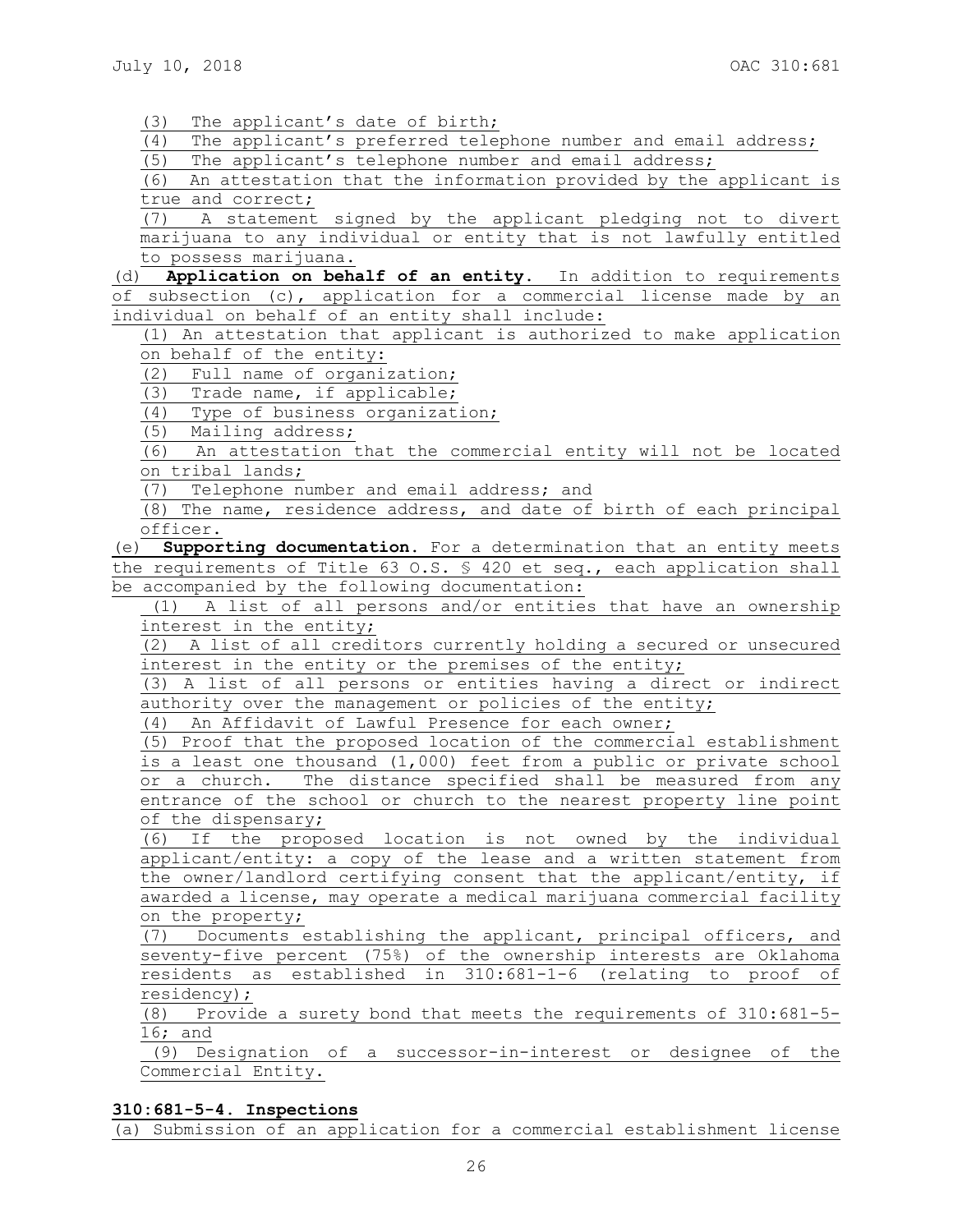constitutes permission for entry to and inspection of the licensee's premises during hours of operation and other reasonable times. Refusal to permit such entry or inspection shall constitute grounds for the nonrenewal, suspension or revocation of a license. All inspections must be complete and approved prior to the issuance of any commercial establishment license. Additionally, each licensee shall be inspected pursuant to this section at least once in any twelve month period.

(b) The Department may perform an annual unannounced on-site inspection of a commercial establishment to determine compliance with these rules or submissions made pursuant to this rule.

(c) If the Department receives a complaint concerning a commercial licensee's noncompliance with this chapter, the Department may conduct additional unannounced, on-site inspections beyond an annual inspection. The Department shall refer all complaints alleging criminal activity that are made against a commercial licensee to appropriate Oklahoma state or local law enforcement authorities.

(d) If the Department discovers what it reasonably believes to be criminal activity during an inspection, the Department shall refer the matter to appropriate Oklahoma state or local law enforcement authorities for further investigation.

(e) The Department may review any and all records of a commercial licensee and may require and conduct interviews with such persons or entities and persons affiliated with such entities, for the purpose of determining compliance with Department rules and applicable laws.

(f) All commercial licensees shall provide the Department access to any material and information necessary in a reasonable amount of time not to exceed fifteen (15) days for determining compliance with this chapter. (g) If the Department identifies a violation of Title 63 O.S. § 420 et seq. or this chapter during an inspection of the commercial establishment the Department shall provide an inspection report or a written notice of violation to the commercial licensee that includes the rule or statute violated.

# **310:681-5-5. Plan of Correction**

(a) If a violation is not corrected during the inspection or is a chronic, reoccurring violation, the Department may require the licensee to submit a plan of correction.

(b) Violations shall be corrected within thirty (30) days of receipt of the notice of violation.

(c) A plan of correction shall include:

(1) How and when the corrective action(s) will be accomplished;

(2) What changes will be made to ensure the violation identified by the Department does not recur; and

(3) How the establishment will monitor the corrective action(s) to ensure the violation does not recur.

(d) A commercial licensee shall provide the Department with a plan of correction within ten (10) business days of receipt of the notice of violation.

(e) Upon written request from the facility, the Department may extend the time period within which the violations are to be corrected where correction involves substantial structural improvement.

(f) A plan of correction is subject to acceptance or rejection by the Department.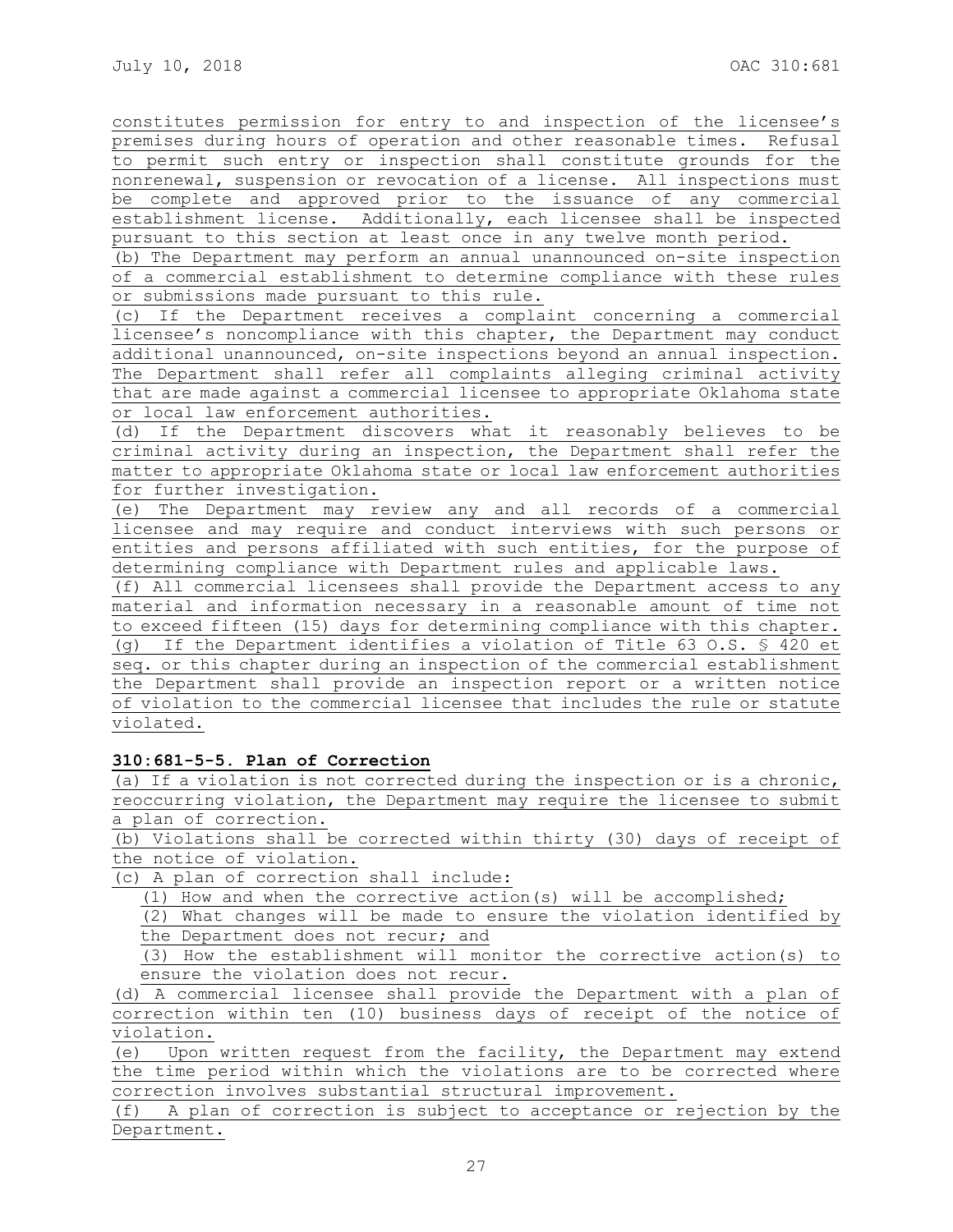(g) If the Department finds that the plan of correction does not meet the requirements for an acceptable plan of correction the Department will provide notice of the rejection and the reason for the rejection. The licensee shall have ten (10) working days after receipt of the notice of rejection in which to submit a modified plan. If the modified plan is not timely submitted, or if the modified plan is rejected, the Department shall impose a plan of correction, which the facility shall follow*.*

(h) Acceptance of the plan of correction by the Department does not release the licensee from the responsibility for compliance should the implementation not result in correction and compliance. Acceptance indicates the Department's acknowledgment that the license indicated a willingness and ability to make corrections adequately and timely.

## **310:681-5-6. Inventory Tracking, Records and Reports**

(a) **Monthly reports.** Each commercial licensee shall utilize an inventory management system to maintain records and shall complete a monthly report on a form prescribed by the Department. These reports shall be deemed untimely if not received by the Department by the fifteenth (15th) of each month for the preceding month.

(1) Dispensary reports shall include:

(A) The amount of marijuana purchased from a licensed processor in pounds;

(B) The amount of marijuana purchased from a licensed grower in pounds;

(C) The amount of marijuana sold to licensees and the type of licensee;

(D) A detailed explanation of why any medical marijuana product purchased by the licensee cannot be accounted for as having been sold or still remaining in inventory;

(E) Total dollar amount of all sales to medical marijuana patients and caregivers; and

(F) Total dollar amount of all taxes collected from sales to medical marijuana patients and caregivers.

(2) Grower reports shall include:

(A) The amount of marijuana harvested in pounds;

(B) The amount of marijuana sold to processor licensees in pounds; (C) The amount of marijuana sold to researcher, dispensary, and processor licensees in pounds;

(D) The amount of drying or dried marijuana on hand;

(E) The amount of marijuana waste in pounds;

(F) If necessary, a detailed explanation of why any marijuana cannot be accounted for as having been sold, disposed of or maintained in current inventory; and

(G) Total dollar amount of all sales to processer, dispensary, and researcher licensees.

(3) Processor reports shall include:

(A) The amount of marijuana purchased from grower licensees in pounds;

(B) The amount of marijuana sold to dispensary, processor, and researcher licensees in pounds;

(C) The amount of medical marijuana manufactured or processed in pounds;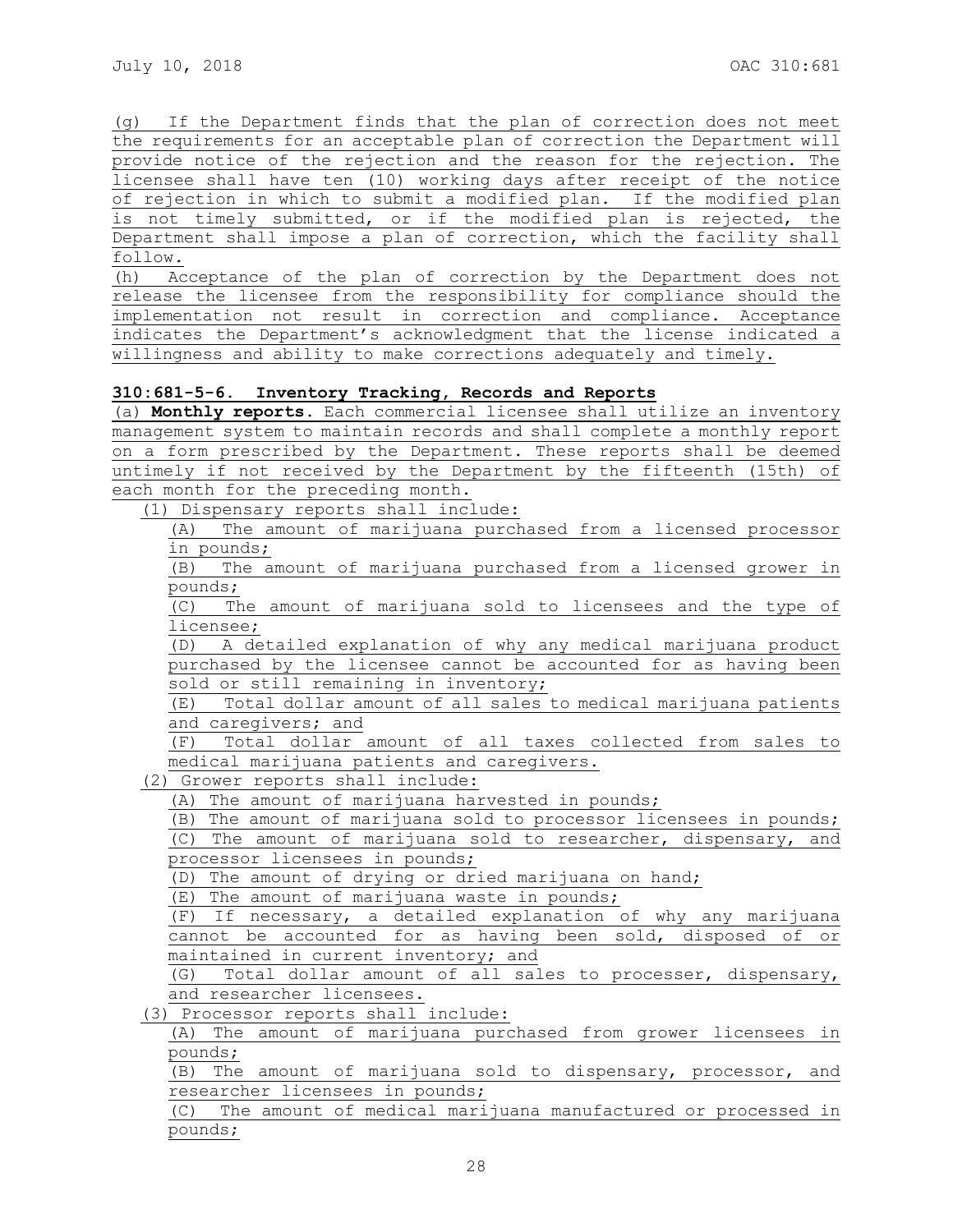(D) If necessary, a detailed explanation of why any marijuana cannot be accounted for as having been purchased, sold, processed, or maintained in current inventory; and

(E) The amount of marijuana waste in pounds.

(b) Records. Pursuant to the Department's audit responsibilities, commercial establishments shall keep a copy of the following records for at least seven (7) years from the date of creation:

(1) Business records, such as manual or computerized records of assets and liabilities, monetary transactions, journals, ledgers, and supporting documents, including agreements, checks, invoices, and vouchers;

(2) Documentation of every instance in which medical marijuana was sold, which shall include:

(A) The identification number associated with the receiving license; and

(B)The quantity and type of medical marijuana sold;

(3) Documentation of every instance in which marijuana was purchased, which shall include:

(A) The license number of the selling entity; and

(B) The quantity and type of medical marijuana purchased.

(c) Inventory. Each commercial licensee shall obtain and maintain an electronic inventory management system that:

(1) Documents the chain of custody of all medical marijuana and medical marijuana products;

(2) Establishes ongoing inventory controls and procedures for the conduct of inventory reviews and comprehensive inventories of medical marijuana and medical marijuana products for traceability which shall enable the licensee to detect any diversion, theft, or loss in a timely manner;

(3) Identifies and tracks a licensee's stock of medical marijuana and medical marijuana products from the time the medical marijuana is propagated at the time it is sold to a patient or caregiver;

(4) In event of a serious adverse event or recall, is capable of tracking medical marijuana or medical marijuana product from a patient back to the source of the medical marijuana or medical marijuana product;

(5) Tracks medical marijuana using an assigned batch number and bar code.

## **310:681-5-6. Penalties**

(a) **Failure to file timely reports.** If a licensee files six (6) or more untimely reports within a two (2) year time period, the license shall be revoked.

(b) **Inaccurate reports.** Within any two (2) year period of time, if the Department makes a finding the licensee has submitted one (1) or more reports containing gross errors that cannot reasonably be attributed to normal human error, the following penalties shall be imposed:

(1) First finding of inaccurate report(s): Five thousand dollar (\$5,000.000) fine. If said fine is not paid to the Department within thirty (30) calendar days of licensee receiving notice of the fine, the license shall be revoked.

(2) Any additional finding by the Department of inaccurate report(s):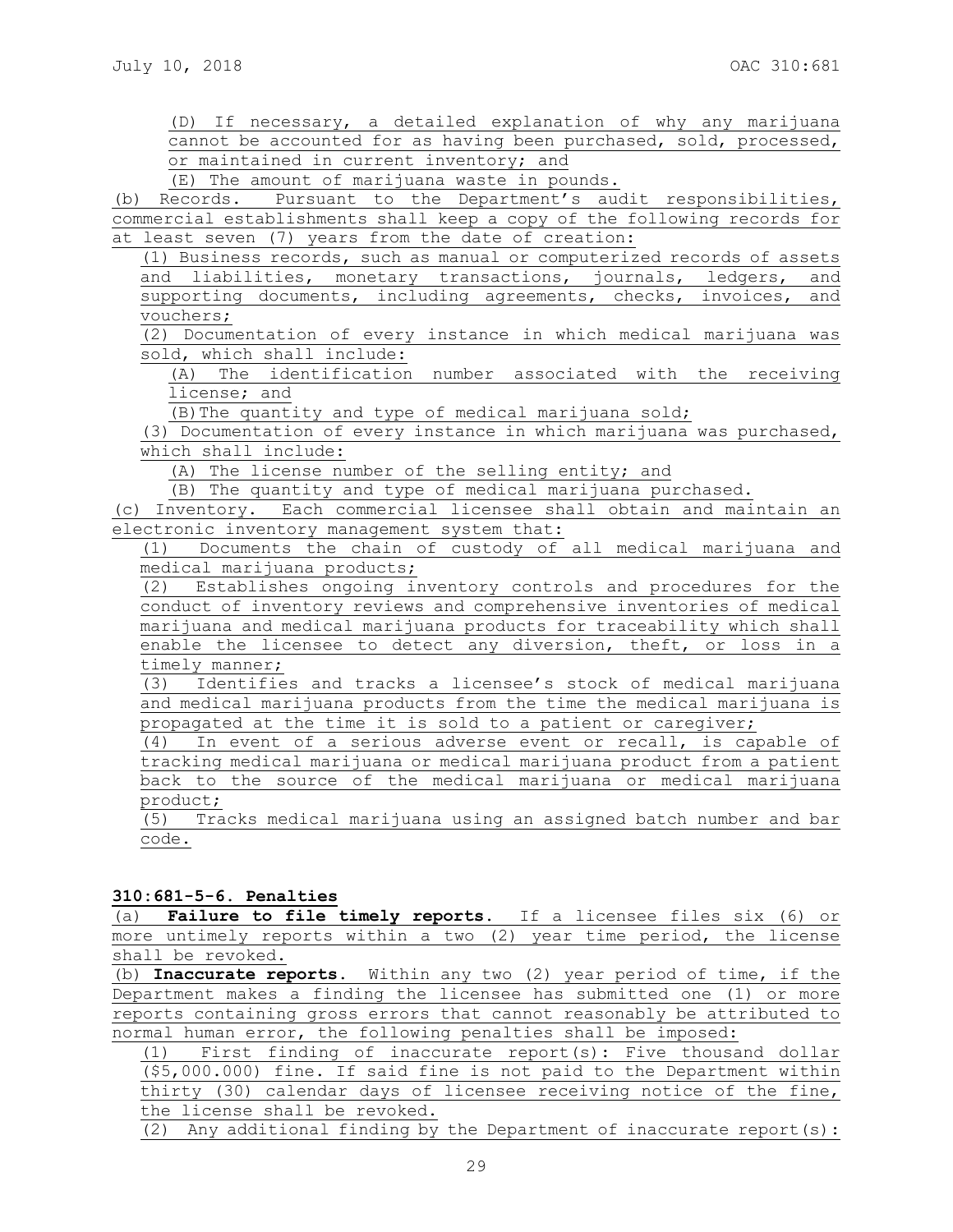Revocation of license.

(c) **Unlawful purchase and sale.** Within any two year period of time, if the Department makes a finding that the licensee has made an unlawful purchase or sale of medical marijuana, the following penalties shall be imposed:

(1) First finding of unlawful purchase(s) or sale(s): Five thousand dollar (\$5,000.000) fine. If said fine is not paid to the Department within thirty (30) calendar days after licensee receives notice of the fine, the license shall be revoked.

(2) Any additional finding by the Department of unlawful purchase(s) or sale(s): Revocation of license.

(d) **Failure to correct deficiency**. If a commercial licensee fails to correct any violation of the rules set forth for dispensaries, processors, and growers within thirty (30) calendar days of receiving the Department's written notice, the following penalties shall be imposed:

(1) Five hundred dollar (\$500) fine for each deficiency not corrected. (2) If said fine is not paid to the Department within thirty (30) calendar days after licensee receives notice of the fine, the license shall be revoked.

(e) **Other deficiencies.** Any commercial establishment who violates the following provisions shall be subject to revocation of license:

(1) Delivery of medical marijuana or marijuana products to patient or caregiver license holders outside of a dispensary;

(2) Consumption of alcohol, medical marijuana, or medical marijuana products on the premises of a commercial establishment;

(3) Employing persons under age twenty-one (21), or persons who do not pass the specified background check;

(4) Failure to post or maintain a surety bond in the amount specified; and

(5) In the case of dispensaries and processors, selling or dispensing medical marijuana products with THC levels above those specified.

(e) **Right to hearing.** The Department shall notify the licensee in writing of the Department's intent to take remedial action, to impose a fine, or to take action against the license issued; and of the rights of the licensee under this section, including the right to a hearing.

### **310:681-5-7. Tax on Retail Medical Marijuana Sales**

(a) The tax on retail medical marijuana sales by a dispensary is established at seven percent (7%) of the gross dollar amount received by the dispensary for the sale of any medical marijuana or medical marijuana product. This tax will be collected by the dispensary from the customer who must be a licensed medical marijuana patient or caregiver.

(b) Reports and payments on gross sales, tax collected and tax due shall be remitted to the Oklahoma Tax Commission by every dispensary on a monthly basis. No additional reporting regarding gross sales, tax collected and tax due shall be made to the Department.

(c) Dispensary reporting and remittance shall be made to the Oklahoma Tax Commission on a monthly basis. Reports and remittances are due to the Oklahoma Tax Commission no later than the 20<sup>th</sup> day of the month following the month for which the report and remittances are made.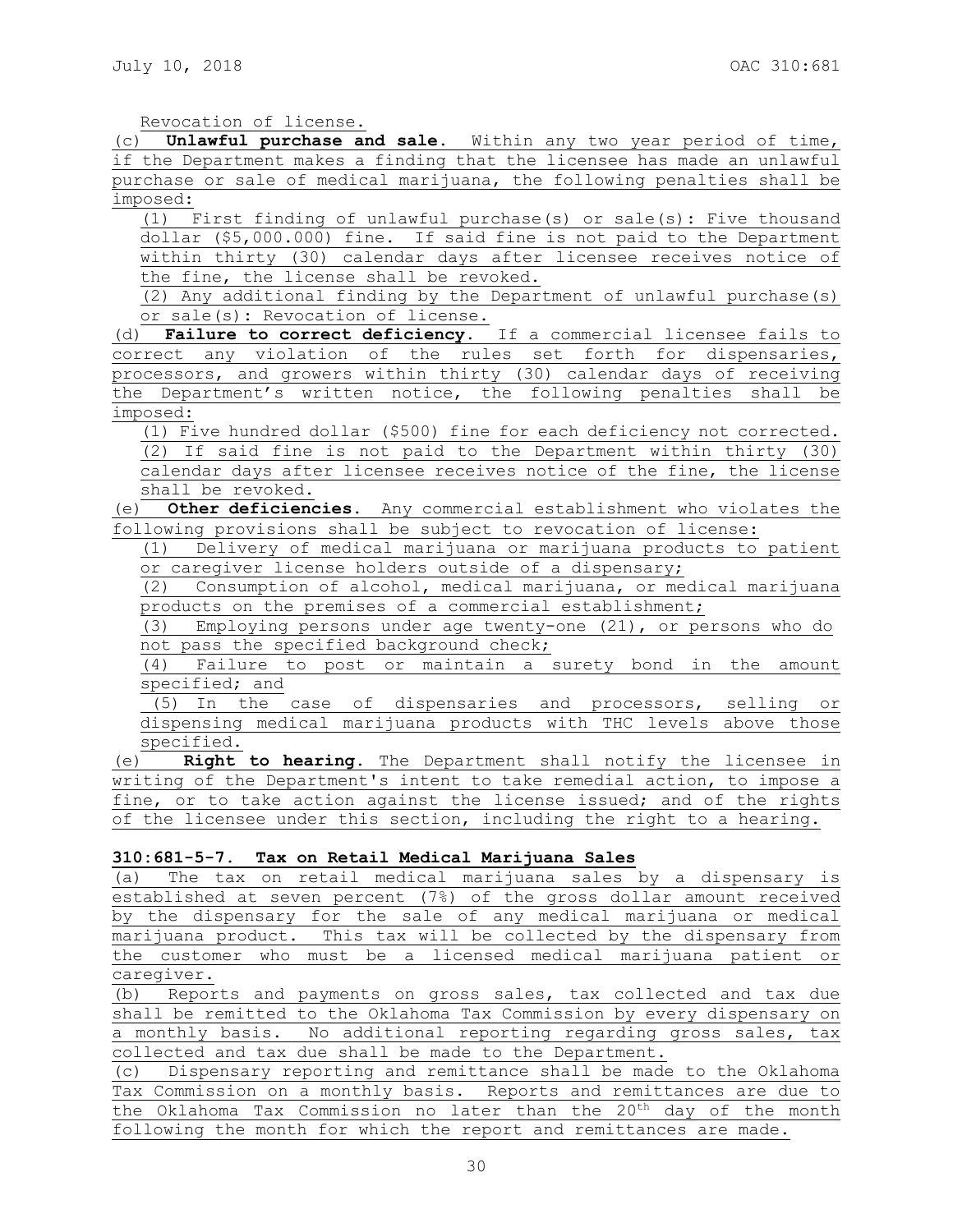(d) All dispensaries required to report and remit medical marijuana tax shall remit the tax and file their monthly tax report in accordance with the manner prescribed by the Tax Commission.

(e) The report shall contain the following information:

(1) Dispensary name, address, telephone number and dispensary license number;

(2) Reporting month and year;

(3) Total gross receipts for the preceding month from sales of medical marijuana or any medical marijuana product;

(4) The amount of tax due as described in (a) of this section; and (5) Such other reasonable information as the Tax Commission may require.

(f) If a due date for the tax reporting and remittance falls on a Saturday, Sunday, a holiday, or dates when the Federal Reserve Banks are closed, such due date shall be considered to be the next business date. (g) Pursuant to 63 O.S. § 426 proceeds from the sales tax levied shall first be distributed to the Oklahoma State Department of Health for the annual budgeted amount for administration of the Oklahoma Medical Marijuana Authority Program. All distributions will be made monthly to the Department until full reimbursement is reached for the annual budgeted cost of the program. If tax levies are not sufficient to reimburse the Department for the full annual budgeted cost, then all tax levies collected during the fiscal shall be remitted to the Department.

# **310:681-5-8 Composition of Medical Marijuana Industry Expert Board/Food Safety Board**

(a) The Medical Marijuana Industry Expert Board/Food Safety Board shall be comprised of 12 Oklahoma residents appointed by the Commissioner of Health and shall serve at the pleasure of the Commissioner of Health. Each member appointed must meet at least one of the following qualifications and only one member may be on the Board at any time from each of the following areas:

(1) State marijuana industry association representation;

(2) Laboratory scientist or representative;

(3) Director or designee of the Oklahoma Department of Mental Health and Substance Abuse Services;

(4) Director or designee of the Oklahoma Department of Agriculture, Food and Forestry;

(5) Director or designee of Oklahoma Center for Poison and Drug Information;

(6) Director or designee of the Oklahoma ABLE Commission;

(7) Director or designee of the Oklahoma Board of Pharmacy;

(8) Director or designee of the Oklahoma State Medical Association or Physician;

(9) Director or designee of the Oklahoma Board of Osteopathic Physicians;

(10) Director or designee of the Department of Environmental Quality;

(11) Director or designee Oklahoma Bureau of Narcotics and Dangerous Drugs;

(12) Director or designee of the Oklahoma Board of Medical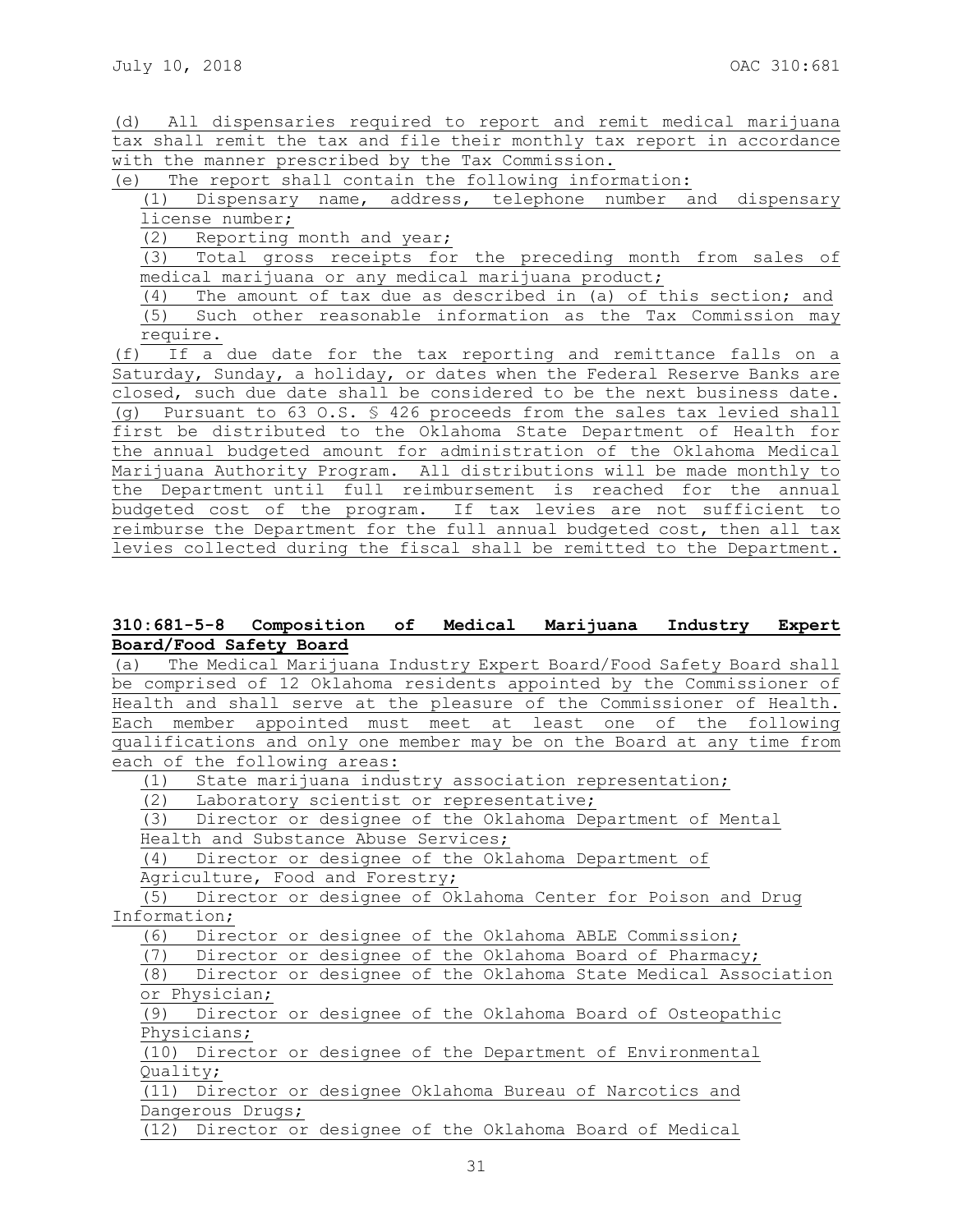Licensure or

(13) Food processor/manufacturer.

(b) The Medical Marijuana Industry Expert Board shall by December 1, 2018 and by every July 1 thereafter, and more often if required, submit to the Commissioner of Health recommendations regarding rule promulgation and standards related to the handling and processing of medical marijuana and medical marijuana products**.**

## **310:681-5-9. Standards for Handling and Processing Medical Marijuana and Medical Marijuana Products.**

**Minimum standards.** Oklahoma Administrative Rules 310:257 as well as all provisions under subchapter 6shall apply to all commercial licensees.

## **310:681-5-10. Medical Marijuana Waste Disposal.**

(a) **General.** All medical marijuana waste generated during production, processing and testing must be stored, managed and disposed of in accordance with these rules.

(b) **Evaluation for hazardous waste.** All medical marijuana waste generated during production, processing and testing must be evaluated against the state's hazardous waste regulations to determine if the medical marijuana waste is designated as hazardous waste. It is the responsibility of each medical marijuana waste generator to properly evaluate their medical marijuana waste to determine if it is designated as hazardous waste. If a generator's medical marijuana waste is designated as hazardous waste, the medical marijuana waste is subject to the hazardous waste management standards set by the Oklahoma Department of Environmental Quality in Oklahoma Administrative Code Title 252 Chapter 205.

(c) W**aste not designated as hazardous.** Medical marijuana waste not designated as hazardous waste must be rendered unusable in accordance with subsection 4 prior to disposal. Medical marijuana waste rendered unusable must be disposed of in accordance with subsection 5.

(d) **Rendering unusable**. The required method for rendering medical marijuana waste unusable is by grinding the medical marijuana waste and incorporating it with other ground materials so the volume of the resulting mixture is less than fifty percent medical marijuana waste. All other methods for rendering medical marijuana waste unusable must be approved by the Department before implementation. There are two categories of ground material that can be incorporated with medical marijuana waste: compostable mix waste and noncompostable mix waste.

(1) Compostable mixed waste: medical marijuana waste to be disposed as compost feedstock or in another organic waste method, such as an anaerobic digester, may be mixed with:

(A) Food waste;

(B) Yard waste;

(C) Vegetable-based grease or oils; or

(D) Other wastes as approved by the Department.

(2) Noncompostable mixed waste: medical marijuana waste to be disposed in a landfill or another disposal method, such as incineration, may

be mixed with these materials:

(A) Paper waste;

(B) Cardboard waste;

(C) Plastic waste;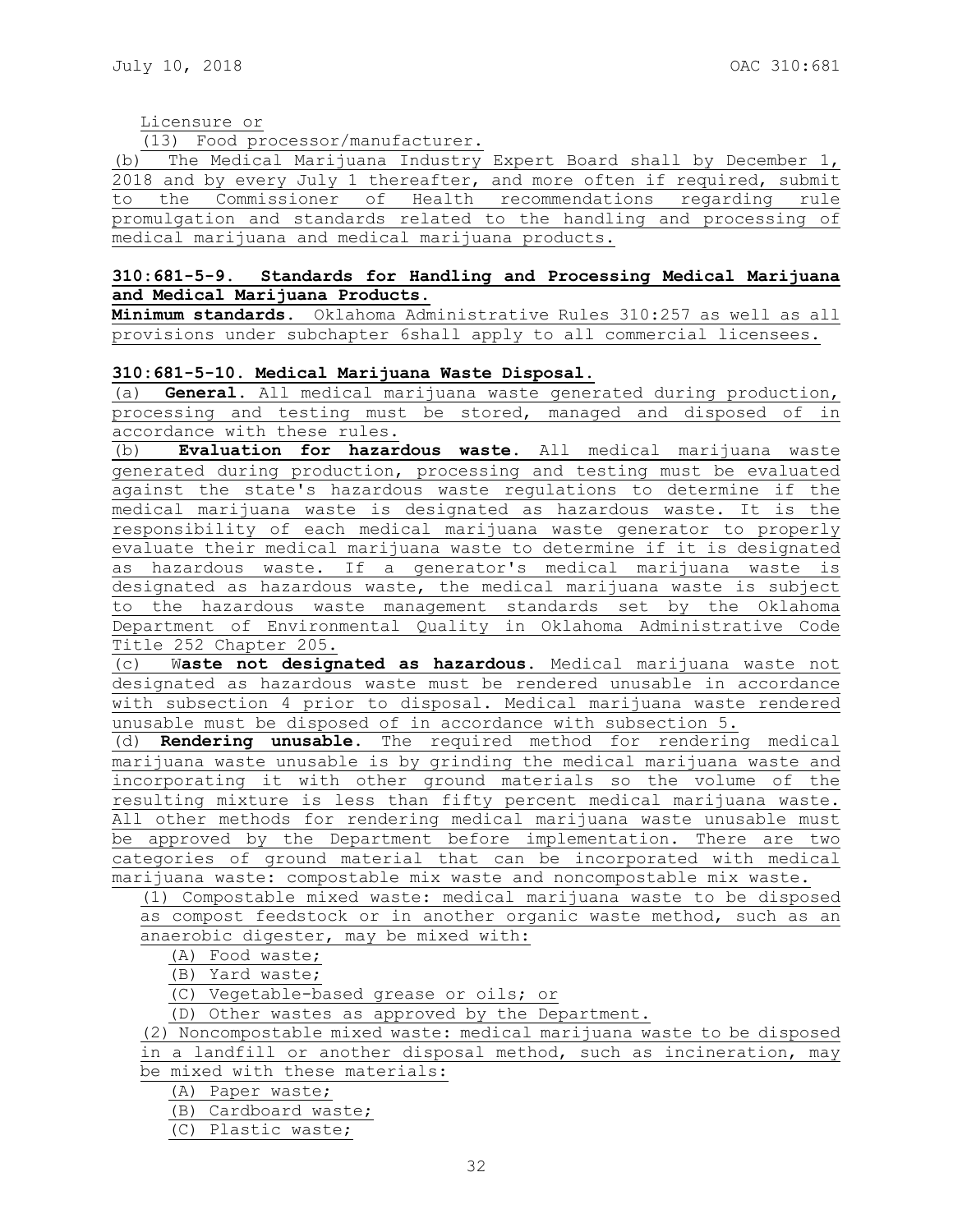## (D) Soil; or

(E) Other wastes as approved by the Department.

(e) **Disposal.** Medical marijuana waste rendered unusable in accordance with subsection (d) can be disposed. Disposal of the medical marijuana waste rendered unusable may be delivered to a permitted and stateapproved solid waste facility for final disposition. Acceptable and Department-approved permitted solid waste facilities include:

(1) Compostable mixed waste: compost, anaerobic digester or other facility with the approval of the jurisdictional state or local health department.

(2) Noncompostable mixed waste: landfill, incinerator or other facility with the approval of the jurisdictional state or local health department.

(f) **Disposal onsite**. Disposal of the medical marijuana waste rendered unusable may be managed onsite by the generator in accordance with the standards set by the Oklahoma Department of Environmental Quality in Oklahoma Administrative Code Title 252 Chapter 205 Hazardous Waste Management.

(g) **Record of disposal.** Licensees shall maintain a record of the final destination of medical marijuana waste rendered unusable. The record shall be maintained for a period of three (3) years.

## **310:681-5-11. Recall Procedures.**

Each commercial licensee shall establish a procedure for issuing voluntary and mandatory recalls for medical marijuana.

# (1) **Factors that require a recall.**

(A) Defective or potentially defective marijuana;

(B) Marijuana that has failed laboratory testing in accordance with these rules;

(C) Reasonable probability that use of the medical marijuana or exposure to the medical marijuana will cause serious adverse health consequences; or

(D) Any other instances as determined by the Department that would warrant recall.

(2) **Procedures**. The recall procedure shall include:

(A) The licensee's agent(s) who are responsible for overseeing the recall;

(B) The procedures for notifying patients, caregivers and necessary commercial licensees as applicable to each commercial license type; (C) Instructions for patients, caregivers and applicable commercial licensees regarding proper product handling of any recalled marijuana;

(D) Notification of the recall to the Department.

# **310:681-5-12. Marijuana Servings and Transaction Limitations**

(a) **Single serving.** A single serving of a medical marijuana product processed or dispensed shall not exceed ten (10) milligrams active tetrahydrocannabinol (THC) Medical marijuana products and Medical Marijuana Concentrate processed or dispensed shall have a THC content of not more than twelve percent (12%). Mature plants marijuana shall have a THC content of not more than twenty percent (20%).

(b) **Transaction limitation.** A single transaction by a dispensary with a patient or caregiver is limited to three (3) ounces of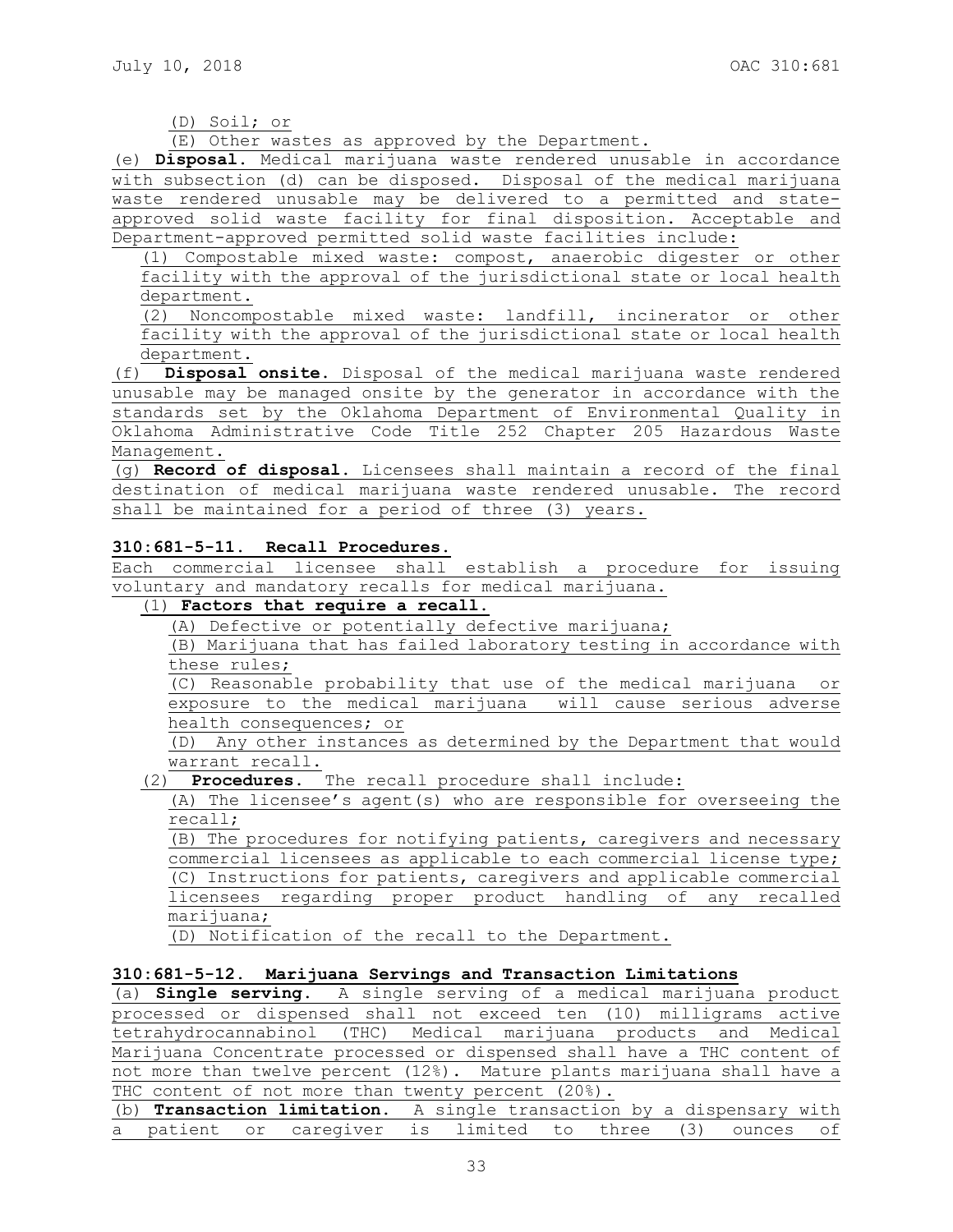usable marijuana, one (1) ounce of marijuana concentrate, and/or seventytwo (72) ounces of medical marijuana products.

## **310:681-5-13. Loss and Theft**

If a commercial licensee has reason to believe that an actual loss, theft, or diversion of medical marijuana has occurred, the commercial establishment shall notify immediately the Department, the Board of Pharmacy, and law enforcement. The commercial licensee shall provide the notice by submitting a signed statement that details the estimated time, location, and circumstances of the event, including an accurate inventory of the quantity and type of medical marijuana unaccounted for due to diversion or theft. The notice shall be provided no later than twentyfour hours after discovery of the event.

## **310:681-5-14. Dispensing Medical Marijuana**

(a)Only a Dispensary Manager shall control and distribute all medical marijuana products.

(1) Only the Dispensary

Manager shall be permitted to unlock the dispensary area or any addi tional storage areas for medical

marijuana, except in extreme emergency.

(2) An extreme emergency shall be in case fire, water leak, electri cal failure, public disaster or other catastrophe whereby the publ ic is better served by overlooking the safety/security restrictions on medical marijuana.

(3) Medical marijuana products shall not be left outside the dispensary area when the Dispensary Manager is not in attendance.

(4) Each dispensary, in order to obtain and maintain a dispensary license, must have a Dispensary Manager as the Dispensary Manager in charge (DMIC). A DMIC is designated by his/her signature on the original dispensary application or by the appropriate notification to the Department and is responsible for all aspects of the operation related to the practice of dispensing medical marijuana and medical marijuana products. The Dispensary Manager in charge must only be employed at one medical marijuana dispensary.Therefore, no Dispensary Manager may serve as a DMIC in more than one dispensary at a time.

(b) Medical marijuana may not be dispensed in a licensed pharmacy.

(c) Prior to employment at a medical marijuana dispensary, the Dispensary Manager must obtain 4 hours of medical marijuana specific continuing education training each calendar year.

(d) The Dispensary Manager in charge is responsible for:

(1) The supervision of all employees as they relate to the dispensing of medical marijuana and medical marijuana products;

(2) Establishment of policies and procedures for safekeeping of medical marijuana products that satisfy Department requirements, including security provisions when the dispensary is closed and drug diversion prevention policy and procedures;

(3) Proper record keeping system for the purchase, sale, delivery, possession, storage, and safekeeping of medical marijuana and medical marijuana products;

(4) Annual inventory of all medical marijuana products completed between May 1 and July 1;

(5) Maintenance of medical marijuana physician recommendation files and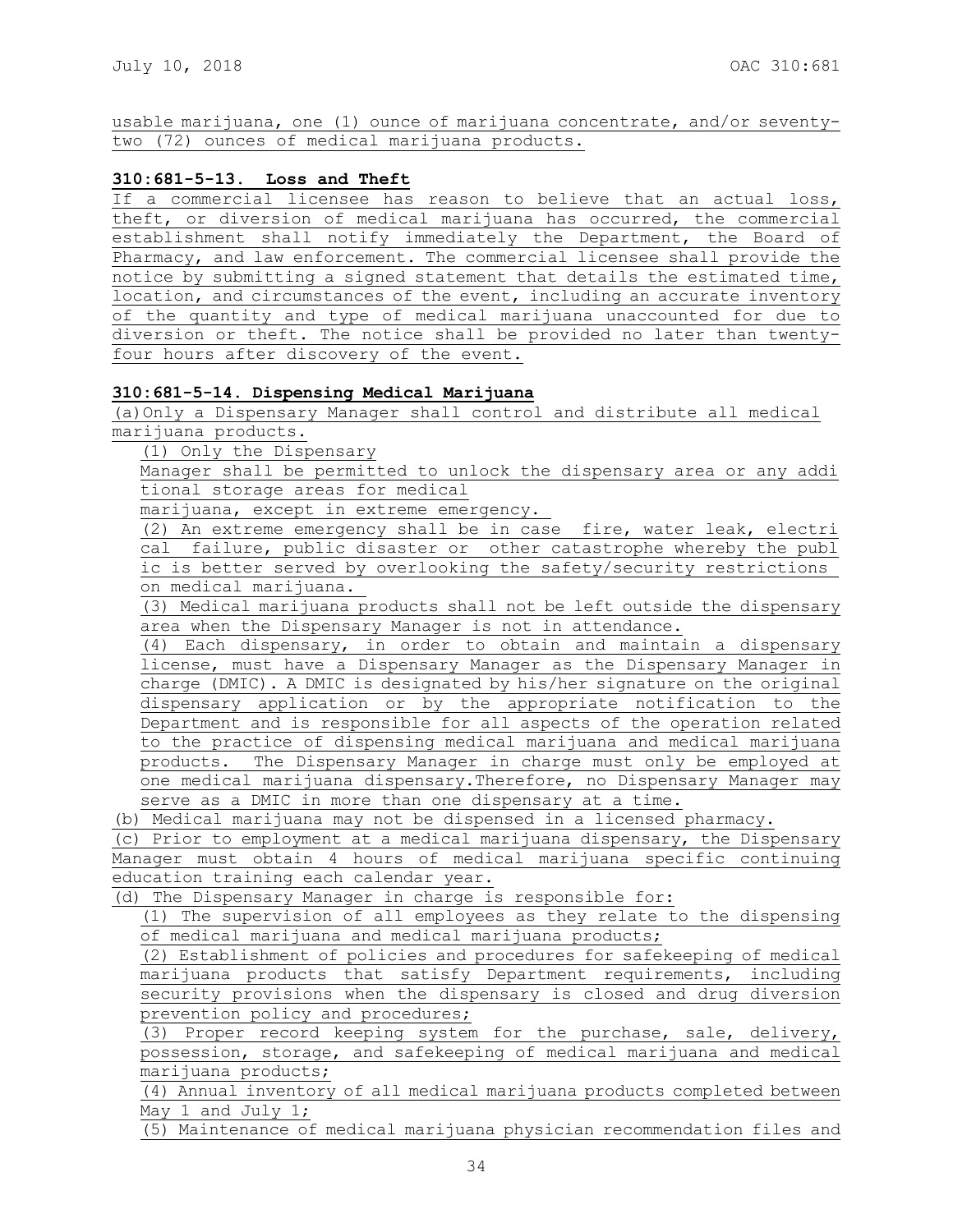|                     |  |  | records of all amounts of medical marijuana and medical marijuana |  |  |
|---------------------|--|--|-------------------------------------------------------------------|--|--|
| products dispensed; |  |  |                                                                   |  |  |

(6) Appropriate training of all dispensary employees and maintaining documentation of training on-site for inspection; and

(7) Failure of the dispensary to have a DMIC who fulfills these responsibilities is a violation of this code by both the dispensary and DMIC.

(e) The DMIC must be on-site at least 40 hours per week. In the absence of the DMIC, another Dispensary Manager with the proper training shall be

on site.

(f) Responsibilities of dispensary and DMIC:

(1) The dispensary and DMIC are responsible to establish and maintain effective controls against errors or misfills.

(2) The dispensary and DMIC shall notify the Department immediately by certified mail of the separation of employment of any employee for any suspected or confirmed drug or dispensary related violation. If the DMIC is terminated for such reason, the owner or other person in charge of the dispensary shall notify the Board by certified mail.

(3) The dispensary and DMIC shall establish and maintain effective controls against the diversion of medical marijuana and medical marijuana products into other than legitimate medical, scientific, or industrial channels as provided by state or local laws or rules.

(4) The Dispensary Manager is responsible for certifying the final product and recommendation prior to dispensing to the patient.

(5) The dispensary and DMIC are responsible for supervision of all employees.

(6) The Dispensary Manager on duty must wear an appropriate identification badge allowing the public the ability to distinguish him/her from other dispensary employees.

(g) Before a Dispensary Manager dispenses medical marijuana or medical marijuana products or before a processor agent processes medical marijuana for a patient or caregiver, the agent shall:

(1) Verify the patient's or the caregiver's proof of identity by requiring the presentation of a valid photo identification as specified in OAC 310:681-1-7 (relating to proof of identify), in addition to a verified Department issued medical marijuana license;

(2) Provide the patient or caregiver required education materials provided by the Department;

(3) Enter the patient's identification card number or caregiver's identification card number into the medical marijuana electronic verification system to verify the validity of the license card;

(4) Keep a record of the following information pertaining to each sale or service for the patient or caregiver:

(A) The patient's control number and if applicable, the caregiver's control number;

(B) The amount and types of medical marijuana or medical marijuana products dispensed;

(C) The date the medical marijuana was dispensed; and

(D) The dispensary's dispensary license number;

(h) All licensed medical marijuana dispensaries and registered medical marijuana physicians shall collect and retain, all applicable data elements identified within the ASAP4 template prescribed by the The Oklahoma Bureau of Narcotics and Dangerous Drugs Control (OBNDDC)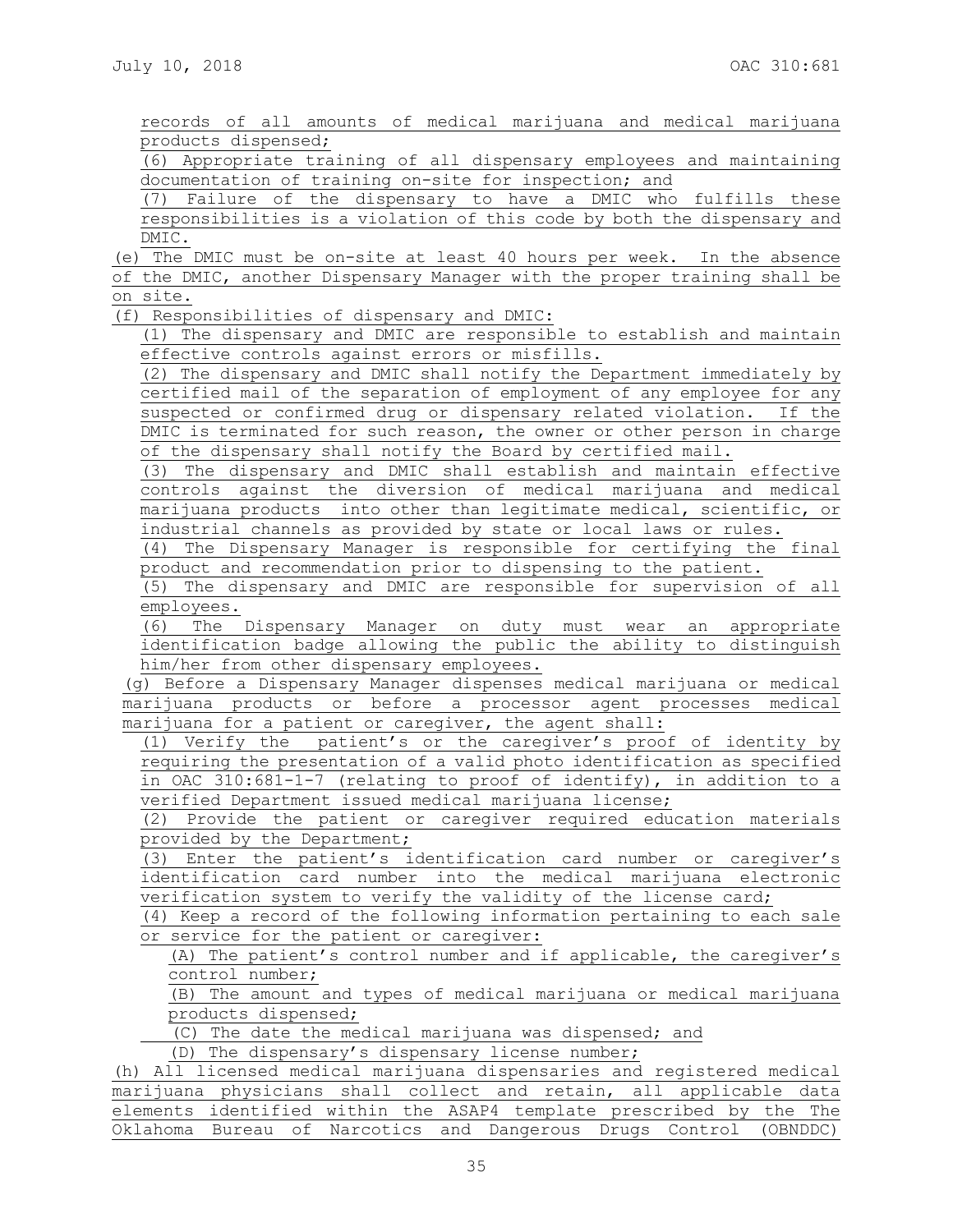Oklahoma Prescription Monitoring Program (OK PMP); and as set forth in the rules and requirements for the reporting and monitoring of Schedule II - V controlled substances dispensed and/or filled in Oklahoma; and available through the Oklahoma Data Submission Dispenser Guide.

## **310:681-5-15. Medical marijuana product storage standards.**

The dispensary manager shall verify at least the following:

(a) Medical marijuana and Medical marijuana products requiring special storage conditions to insure their stability are properly stored.

(b) No outdated Medical marijuana and Medical marijuana products are stored in the dispensary and are removed from the dispensary not more than 1 month after the expiration date.

(c)Distribution records are properly and adequately documented and reported.

(d)All necessary and required security and storage standards are met.

(e)Metric-apothecaries' weight and measure conversion tables and charts are reasonably available

(f)Policies and procedures of the dispensary are followed.

## **310:681-5-16. Hours of Operation**

A dispensary may only be open to the public and offer for sale medical marijuana and medical marijuana products Monday through Saturday from 8:00am to 12:00am with no sales or operation on Sunday.

## **310:681-5-17. Entry to Commercial Establishments**

No minors under the age of 18 may enter commercial establishments unless the minor is a patient license holder accompanied by their parent or legal guardian. In addition to commercial establishment employees and owners, transportation license holders only patient and caregiver license holders may enter dispensaries.

### **310:681-5-18. Prohibited Acts**

(a) No commercial establishment shall allow the consumption of alcohol, medical marijuana, or medical marijuana products on the premises.

(b) No commercial establishment shall employ any person under the age of twenty-one (21) or allow any employee to commence or continue employment or volunteer with the commercial establishment until such person has been verified via an Oklahoma State Bureau of Investigations background check as established in OAC 310:681-1-5, that the employee has no felony convictions in the preceding two (2) years, nor any drug related misdemeanor convictions in the preceding two (2) years. It shall be the responsibility of the Commercial Establishment to ensure the background check is run and kept on file during the term of the employee or volunteer's employment, and for seven (7) years after the end of such employment.

(c) No dispensary shall allow for or provide the delivery of medical marijuana or medical marijuana products to patient license holders or caregiver's license holders.

(d) No dispensary shall repackage or otherwise adulterate or change any medical marijuana product or concentrate.

(e) Dispensaries cannot be co-located with any other business entity (but may be co-located with other commercial establishments as defined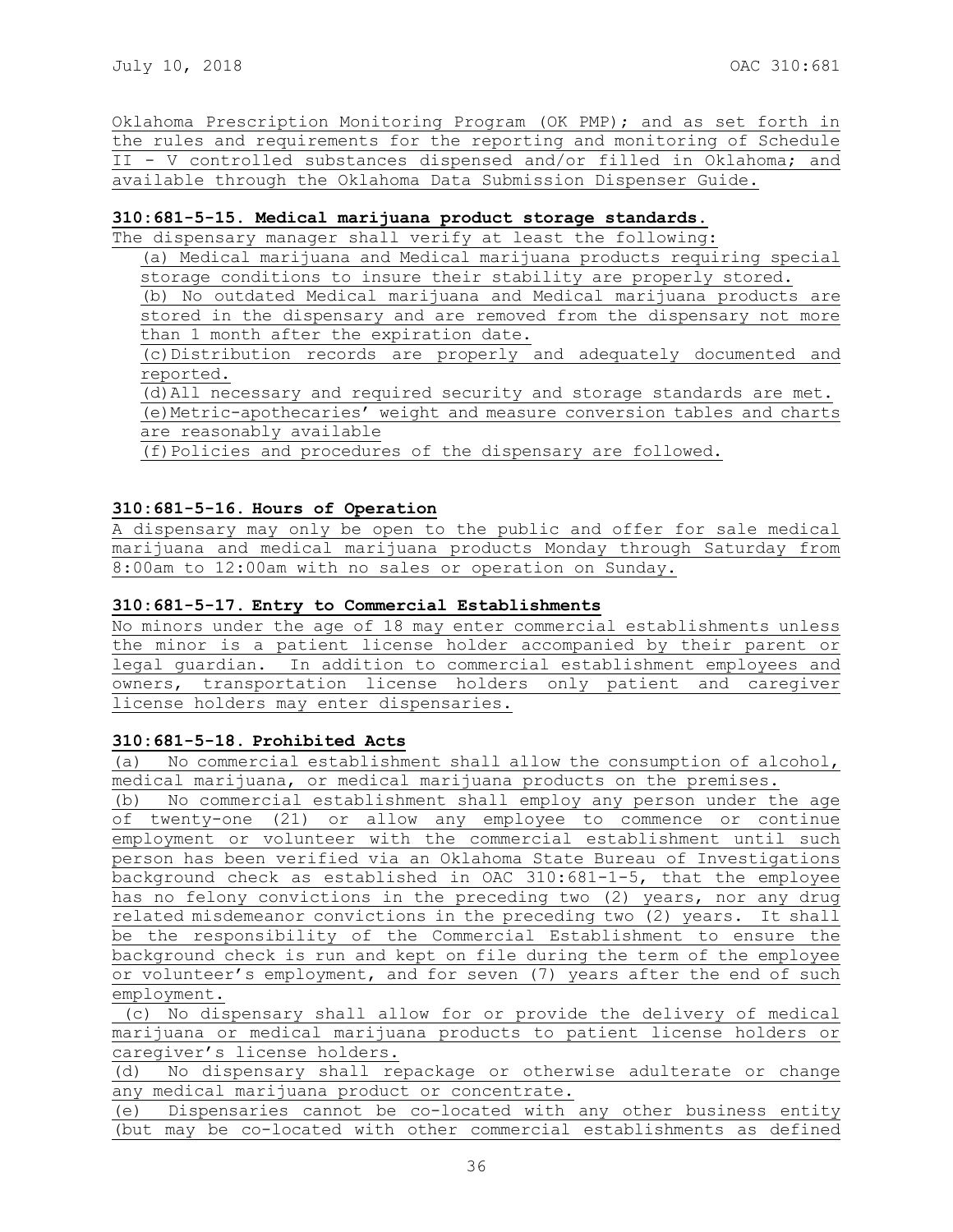herein) or a physician and may only sell or otherwise offer medical marijuana and medical marijuana products.

(f) No commercial establishment shall display more than two (2) separate signs. Signs shall only identify the business name. Signs shall be affixed to the building or permanent structure and each sign shall be limited to sixteen hundred (1,600) square inches. All exterior signage shall comply with local ordinances and requirements.

(g) No commercial establishment shall engage in advertising, assertions or statements on any product, any sign or display, or any document provided to a consumer that is false or untrue in any material particular, or that, irrespective of falsity, directly, or by ambiguity, omission, or inference, or by the addition of irrelevant, scientific or technical matter tends to create a misleading impression.

(h) No commercial establishment shall advertise in broadcast, cable, radio, print, and digital communications where at least 20 percent of the audience is reasonably expected to be 21 years of age or under including college student publications.

(i) No commercial establishment shall sell or offer to sell medical marijuana products by means of any advertisement or promotion including any statement, representation, symbol, depiction, or reference, directly or indirectly, which would reasonably be expected to induce persons under 21 to purchase or consume marijuana or medical marijuana products.

(j) No licensee shall advertise medical marijuana products outdoors within one thousand (1,000) feet of any public or private school, church property primarily and regularly used for worship services and religious activities or public playground. The distance between the establishment and the school, church or playground shall be measured in a straight line from the nearest property line of the school or church to the nearest perimeter wall of the licensed premises of the establishment. If it is not possible to make a direct measurement because of obstructions or other hindrances, the measurement may be made by any reasonable method.

(k) No commercial establishment shall advertise on or in a public transit vehicle or public transit shelter, or on or in a publicly owned or operated property.

(l) No commercial establishment shall produce any items for sale or promotional gifts, such as T-shirts or novelty items, bearing a symbol of or references to marijuana or medical marijuana products, including logos.

(m) No commercial establishment shall advertise "free" or "donated" products. Promotions or inducements such as giveaways and coupons are prohibited.

(n) No commercial establishment shall display medical marijuana products or advertisements/signs in windows or in public view; and shall ensure law enforcement personnel have a clear and unobstructed view of the interior of the premises, including the area in which the cash registers are maintained, from the exterior public sidewalk or entrance to the premises. However, this latter requirement shall not apply to premises where there are no windows, or where existing windows are located at a height that precludes a view of the interior of the premises to a person standing outside the premises.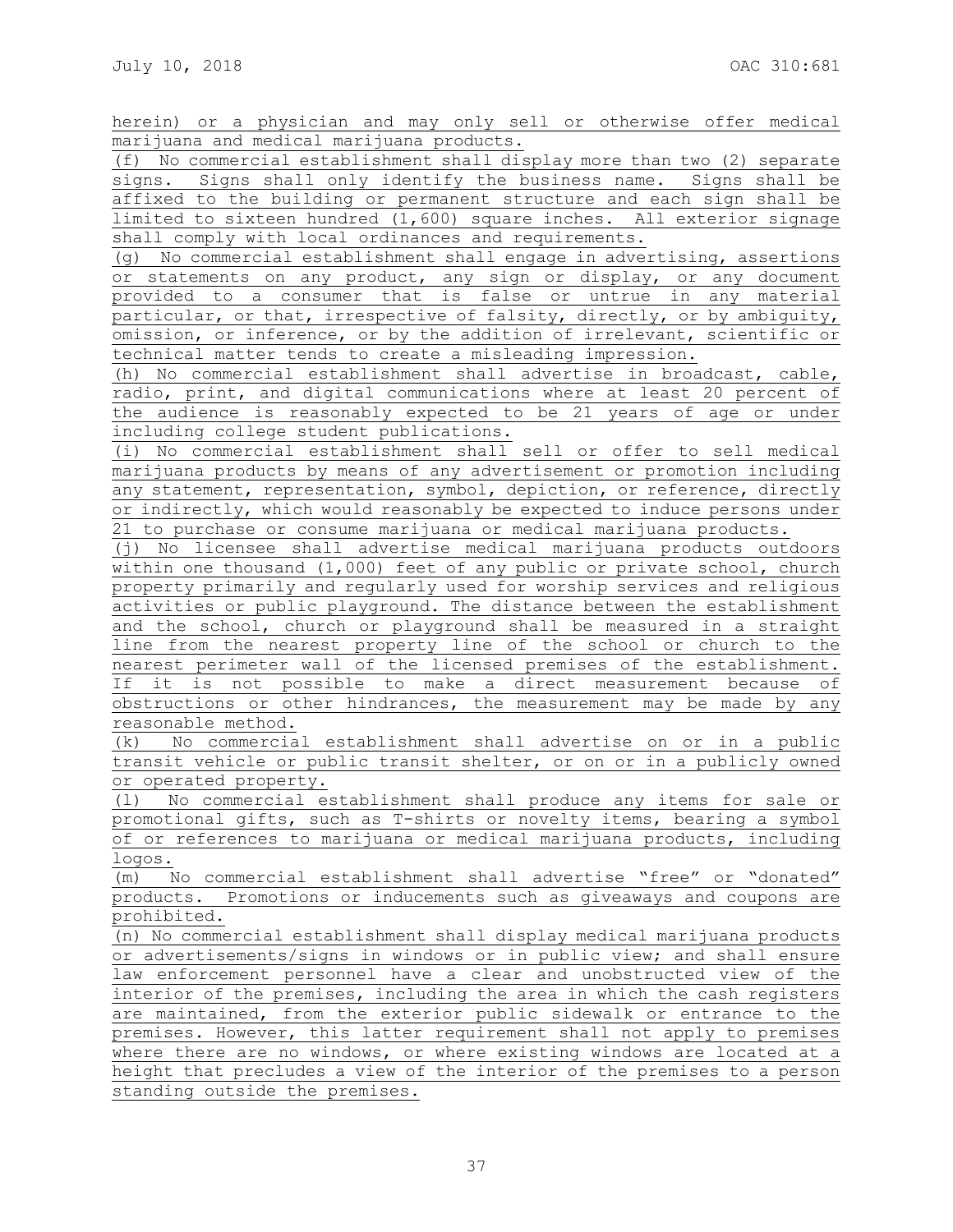(o) No commercial establishment shall display or store medical marijuana products such that a customer has direct access to the product.

## **310:681-5-19. Surety Bond**

(a) The licensee shall provide evidence of surety bond.

(b) The named insured on the bond shall be the Oklahoma State Department of Health.

(c) The surety bond shall be filed with the application for license.

(1) The bond shall be maintained through the term of license.

(2) The bond shall provide for the payment of financial penalties incurred during the course of operations of the licensee and shall include any financial penalties imposed or pending at the time of license revocation. The bond may also be utilized for any costs associated with disposing of unused medical marijuana and medical marijuana products or hazardous materials or waste.

(3) The bond shall be executed by a surety company licensed by the Oklahoma Insurance Commissioner.

 (4) The bond shall be continuous in form or may be renewed annually. If renewed annually, the licensee shall file evidence of bond renewal with each license renewal.

(d) Termination of the surety bond shall not affect the liability of the surety for any penalties resulting from operations occurring before the effective date of termination.

(e) The amount of the bond shall be maintained at one hundred thousand dollars (\$100,000).

(f) Under the terms of the bond, any cancellation, expiration, or lapse in the bond shall require the surety to send notice by certified mail to the licensee and to the Department at least thirty (30) days in advance of cancellation, expiration, or lapse.

(g) The licensee shall also have requirements to ensure that the Department is notified of:

(1) Any lapse in coverage; or

(2) Termination of coverage at least thirty (30) days before termination.

## **SUBCHAPTER 6. COMMERCIAL FACILITIES**

**310:681-6-1. General Security Requirements for Commercial Establishment** 

(a) Commercial licensees shall implement appropriate security measures to deter and prevent the unauthorized entrance into areas containing marijuana and the theft and diversion of marijuana.

(b) Commercial licensees are responsible for the security of all marijuana items on the licensed premises or all marijuana items in their possession during transit.

**310:681-6-2. Construction of Premises**

(a) **Enclosed and secure structure**. All growing, processing, and dispensing of marijuana, medical marijuana, and medical marijuana products shall take place within a building that: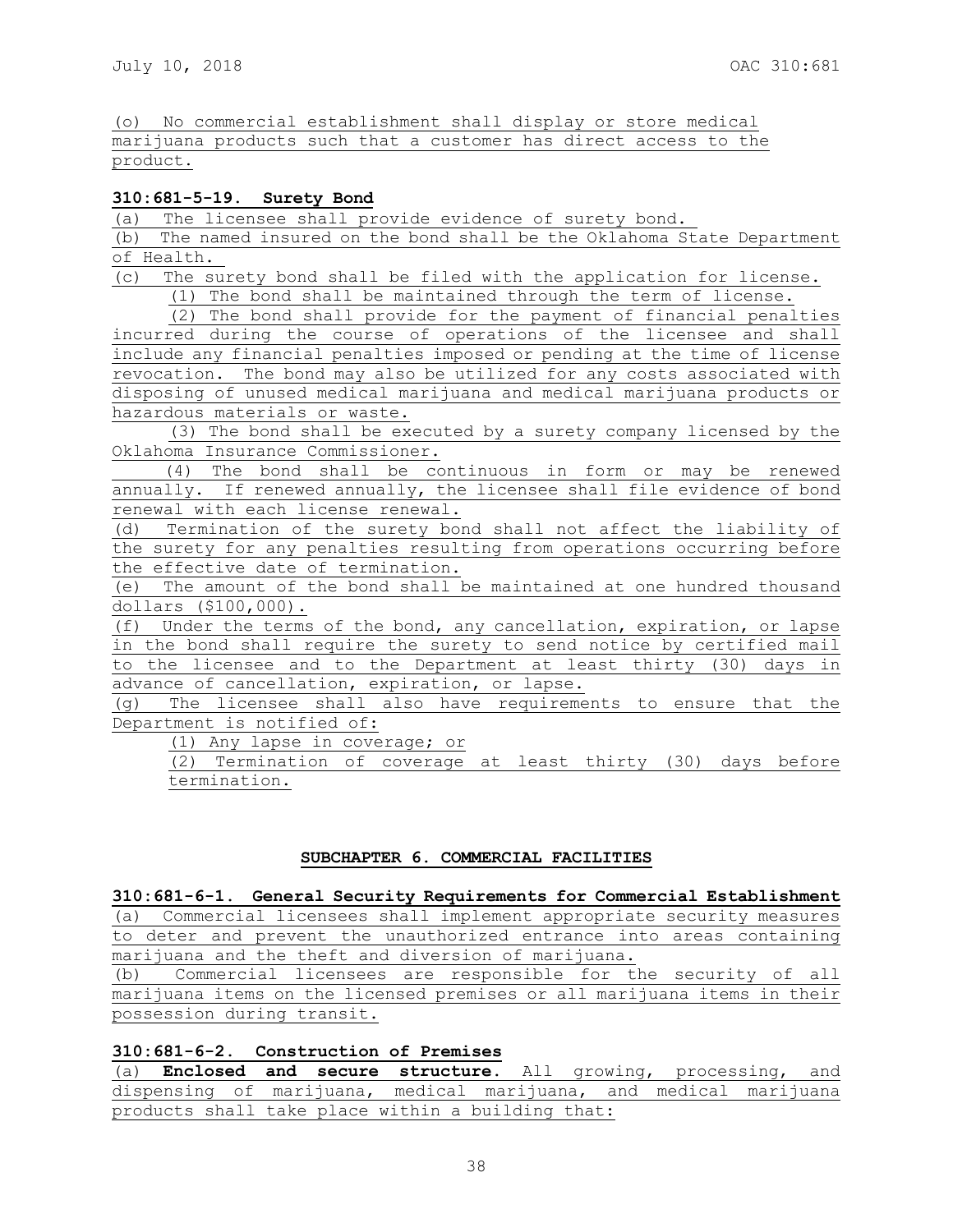(1) Has a complete roof enclosure supported by connecting walls, constructed of solid materials, extending from the ground to the roof; (2) Is secure against unauthorized entry;

(3) Has a foundation, slab, or equivalent base to which the floor is securely attached;

(4) Meets performance standards ensuring growing and processing activities cannot be and are not perceptible from the structure in terms of:

(A) Common visual observation;

(B) Odors, smell, fragrances, or other olfactory stimulus;

(C) Light pollution, glare, or brightness;

(D) Adequate ventilation to prevent mold;

(E) Noise;

(F) Complete visual screening; and

(G) Is accessible only through lockable doors.

(b) **Access.** Commercial grade, non-residential door locks shall be installed on every external door, and gate if applicable. Only authorized personnel shall have access to locked and secured areas. Facilities shall maintain detailed records of employees with access to locked and secured areas. Records shall be made available to the Department upon request.

(c) **Plans and drawings.** Commercial establishments shall maintain detailed plans and elevation drawings of all operational areas involved with the growing, processing, and dispensing of medical marijuana.

(1) The plans and drawings shall identify the following:

(A) All limited access areas, ventilation systems, and equipment used for growing and processing;

(B) All entrances and exits to the facility;

(C) All windows, skylights, and retractable mechanisms built into the roof;

(D) The location of all security cameras;

(E) The location of all alarm inputs, detectors, and sirens;

(F) All video and alarm system surveillance areas;

(G) All growing and processing areas shall be labeled according to the specific activity occurring within the area;

(H) All restricted and limited access areas shall be labeled accordingly; and

(I) All non-production areas labeled according to their purpose.

(2) Floor plans and elevation drawings shall be kept current and on the premises of the commercial establishment.

(3) Plans and elevation drawings shall be made available to the Department upon request.

(d)**Floors, walls, and ceilings.** Floors, walls, and ceilings shall be constructed in such a manner they may be adequately cleaned and kept clean and in good repair. Ceilings and ceiling tiles shall not allow access to the commercial establishment from adjacent properties.

(e) **Lighting.** Commercial establishment facilities shall have adequate lighting in all areas where marijuana is stored and where equipment and utensils are cleaned.

(f) **Plumbing.** Plumbing shall be of adequate size and design and adequately installed and maintained to carry sufficient quantities of water to required locations throughout the facility and to properly convey sewage and liquid disposable waste from the facility. There shall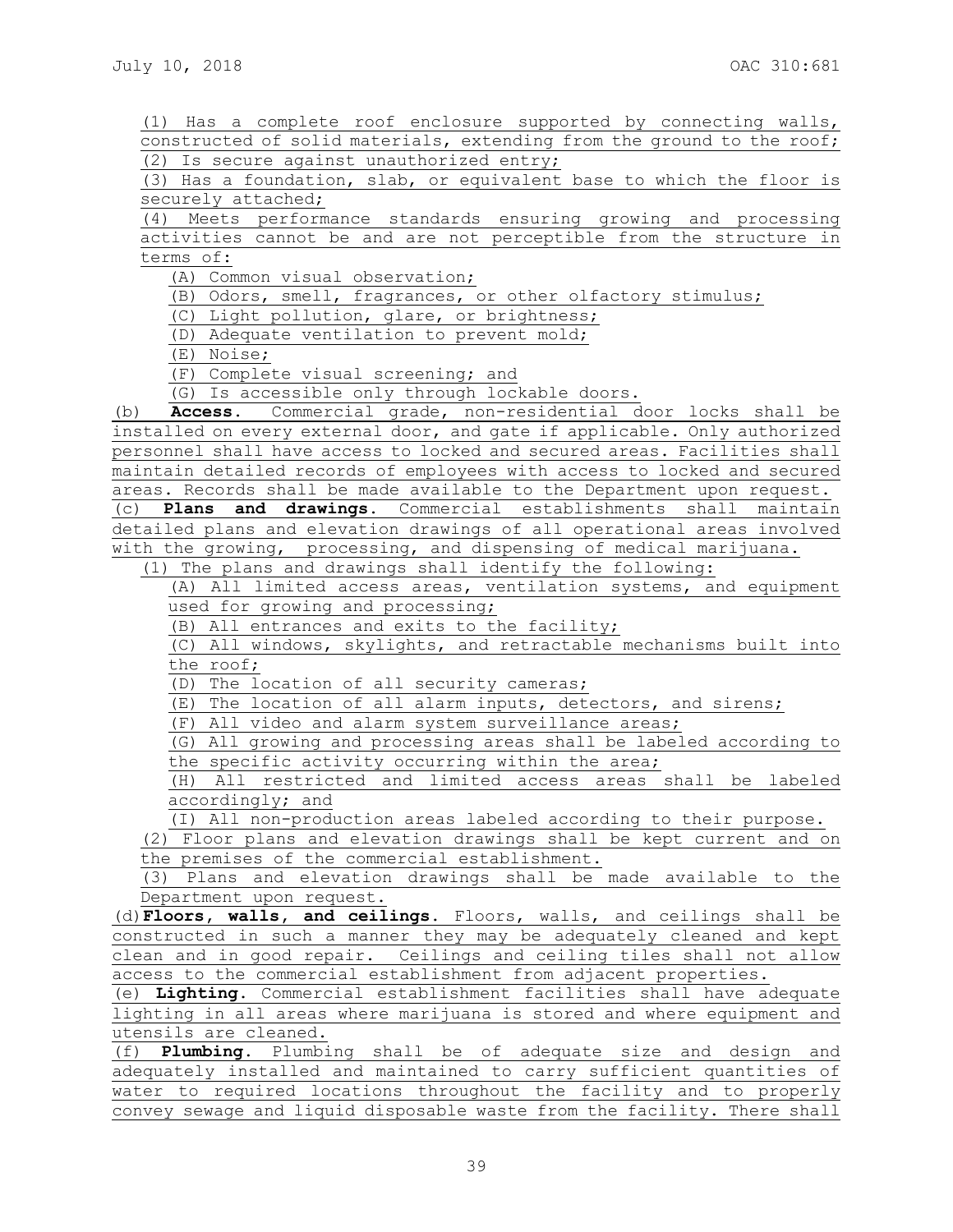be no cross-connections between the potable and waste water lines. There shall be both hot and cold running water.

(g) **Additional Standards.** All facilities shall be constructed to meet the standards of any applicable state and local electrical, fire, plumbing, waste and building specification codes including but not limited to the codes adopted by the Oklahoma Uniform Building Code Commission as set forth in OAC 748, ch. 20.

#### **310:681-6-3**. **Limited-Access Areas**

(a) Commercial licensees shall ensure that any person on the licensed premises, except for employees and contractors of the licensee, are escorted at all times by the licensee or at least one employee of the licensee when in the limited-access areas of the premises.

(b) Entrances to all limited-access areas shall have a door and a lock meeting the requirements of OAC 310:681-6-2(b). The door shall remain closed when not in use during regular business hours.

(c) All commercial licensees shall store their medical marijuana and medical marijuana products in a designated limited access area at all times.

#### **310:681-6-4**. **Alarm System**

(a) All commercial establishments shall be equipped with an alarm system which, upon attempted unauthorized entry, shall transmit a signal directly to a central protection company or a local or State police agency which has a legal duty to respond. A designated agent of the licensed commercial establishment shall also receive notification of any such signal.

(b) Alarm systems shall provide coverage for all points of ingress and egress to the facility, including, but not limited to, doorways, windows, loading bays, skylights, and retractable roof mechanisms.

(c) Alarm systems shall provide coverage of any room with an exterior wall, any room containing a safe, and any room used to grow or store medical marijuana.

(d) Alarm systems shall be equipped with a "panic device" that upon activation will not only sound any audible alarm components, but will also notify law enforcement.

(e) Alarm systems shall have "duress" and "hold up" features to enable an agent to activate a silent alarm notifying law enforcement of an emergency.

(f) Alarm systems must be equipped with failure notification systems to notify processor facilities and law enforcement of any failure in the alarm system.

(g) Alarm systems shall have the ability to remain operational during a power outage.

#### **310:681-6-5 Video Surveillance System**

(a) All commercial establishments shall be equipped with video surveillance systems consisting of the following:

(1) Digital video cameras;

- (2) 24 hour per day, 7 day per week recording capabilities;
- (3) The ability to remain operational during a power outage;
- (4) Digital archiving capabilities;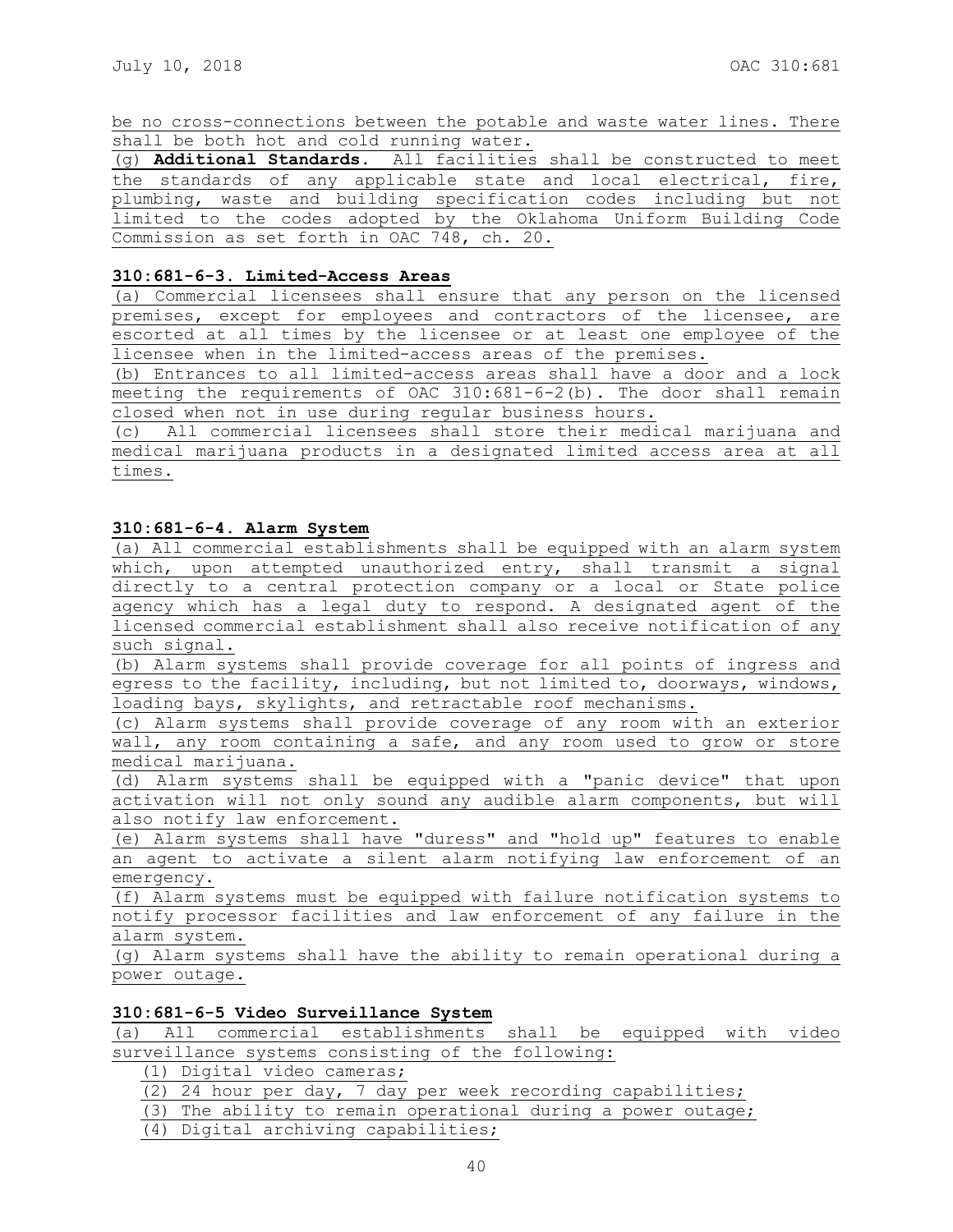(5) On-site and off-site monitoring capabilities; and

(6) All facilities must maintain at least one on-site display monitor connected to the surveillance system at all times. The monitor shall have a screen size of at least 12 inches.

(b) All commercial establishments shall maintain camera coverage of the following areas:

(1) All points of ingress and egress to the facility, including, but not limited to, doorways, windows, loading bays, skylights, and retractable roof mechanisms;

(2) Any room with an exterior wall, except restrooms, any room containing a safe, and any room or area used to grow, process, manufacture, or store medical marijuana;

(3) All areas in which any part of the disposal process of marijuana occurs; and

(4) All parking areas and any alley areas immediately adjacent to the building.

(c) All recording devices shall display an accurate date and time stamp on all recorded video.

(d) All recording devices shall have the capability to produce a still image from the video recording, and each facility shall maintain, on site, a video printer capable of immediately producing a clear still image from any video camera image.

(e) Access to on-site surveillance system controls and monitoring shall be limited to authorized personnel. Commercial establishments shall identify individuals with access to surveillance system controls and monitoring upon request by the Department.

(f) All surveillance recordings shall be maintained for a minimum of 90 days.

## **310:681-6-6 Perimeter Requirements**

(a) The perimeter of all commercial establishments shall be maintained in such a way to discourage theft and diversion of marijuana. All processor facilities shall maintain the following:

(1) Adequate lighting to facilitate surveillance; and

(2) Foliage and landscaping that does not allow for a person or persons to conceal themselves from sight.

(b) All stages of marijuana production, cultivation, and the disposal of marijuana and medical marijuana products, on the premises of a commercial establishment shall not be visible or accessible to the public.

(c) Except for licensed dispensaries, commercial establishments shall maintain any walls or fencing necessary to shield the operations of the facility from public access and view.

(d) Except for the licensed dispensaries, commercial establishments shall ensure any odors that may arise from any stage of marijuana production or the disposal of marijuana are not detectable by the public from outside the processor facility.

# **310:681-6-7 Additional Requirements for Processors**

(a) All processors used in the extraction of marijuana must be located in a separate, completely enclosed room. The room must be equipped with a vented hood, and all extractions must occur under the vented hood. A Lower Explosive Limit (LEL) monitor that can detect, indicate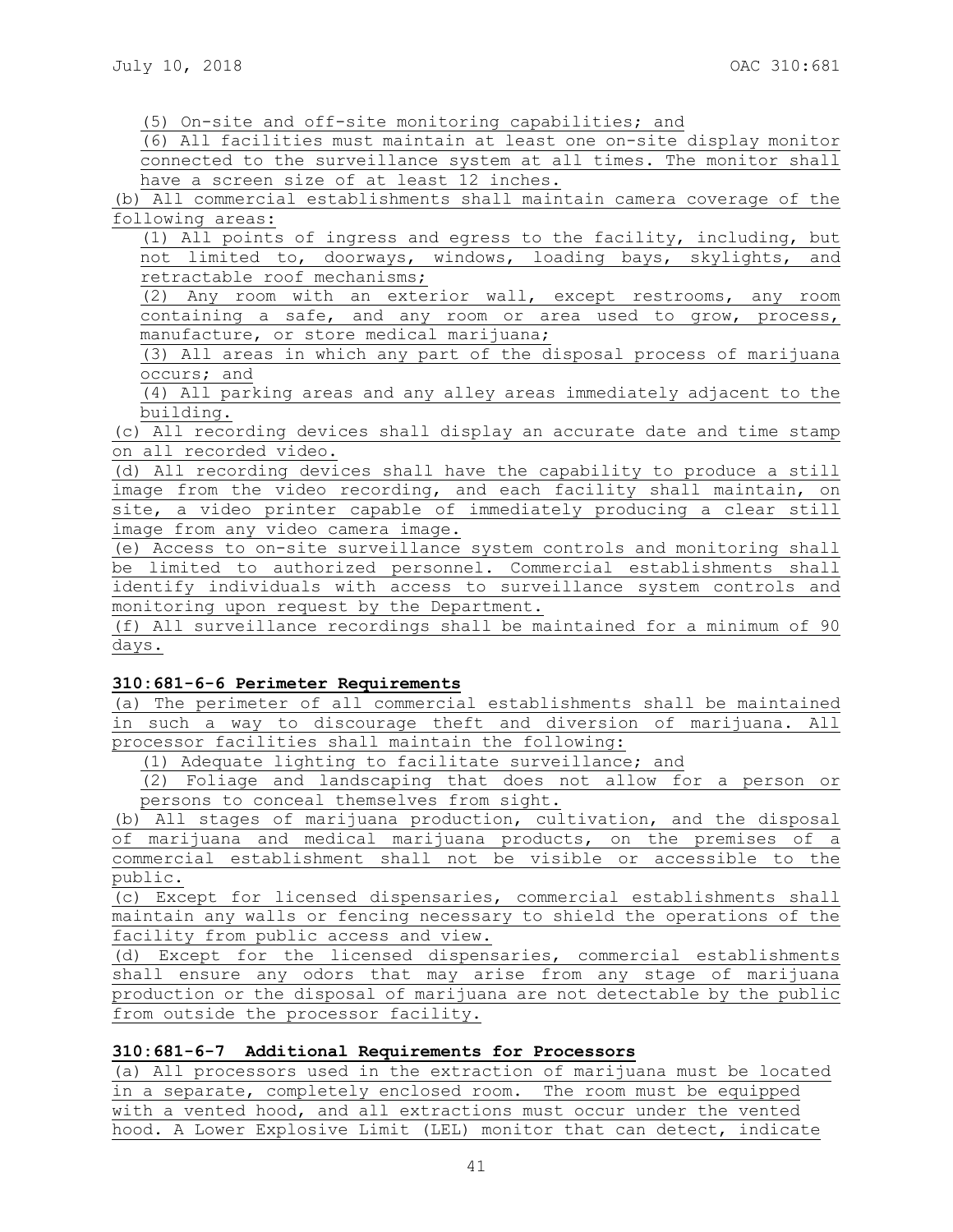and alarm when combustible gases or solvent vapors used in the extraction process are in the LEL safety range should be in the extraction room at all times.

(b) If extractions are to occur with CO2, the extraction room must have emergency relief valves in the extraction room that are piped to the outside of the building. The extraction room must also be equipped with a CO2 concentration monitor.

(c) The facility must be equipped with point-source ventilation, or written procedures must be in place to provide for the use of NIOSH approved N95 disposable respirators during all phases of processing and these respirators must be on hand at all times, including prior to licensure.

(d) Processing and extracting with butane is specifically prohibited.

## **310:681-6-8. Processing Requirements**

(a) All people who engage in product processing, shall be proficient in processing and should continually expand their processing knowledge by participating in seminars and/or studying appropriate literature. Documented training must be on-site and readily available for inspection by the Department.

(b) The Processor has the responsibility to:

(1) Ensure the validity of all recommendation orders

(2) Certify all recommendation orders.

(3) Approve or reject all components, drug product containers, closures, in‐process materials, and labeling.

(4) Ensure preparations are of acceptable strength, quality, and purity.

(5)Verify all critical processes to ensure that procedures will cons istently result in the expected qualities in the finished preparation.

(6) Prepare and review all processing records to ensure that no errors have occurred in the processing process.

(7) Ensure appropriate stability evaluation is performed or determined from the literature for establishing reliable beyond‐use dating.

(8) Ensure the proper maintenance, cleanliness, and use of all equipment used in a processing practice; and,

(9) Ensure only authorized personnel shall be in the immediate vicinity of the processing operation.

(10) Perform final check of preparations prior to their release from the Processor:

(A) A check for processing accuracy must ensure accuracy of the label and volumes or quantities of all drugs and solutions

(B) A visual examination procedure must ensure:

(i) Comparison with original order for initial dispensing

(ii) Accuracy of calculations

(iii) Use of proper solutions, additives and equipment

(iv) Labels are complete

(v) Proper assignment of beyond use date and time

(vi) Integrity of the container, including visual defects

(vii)Proper storage

(viii)Absence of particulate matter, precipitates, turbidity, discoloration, evidence of contamination or other signs that the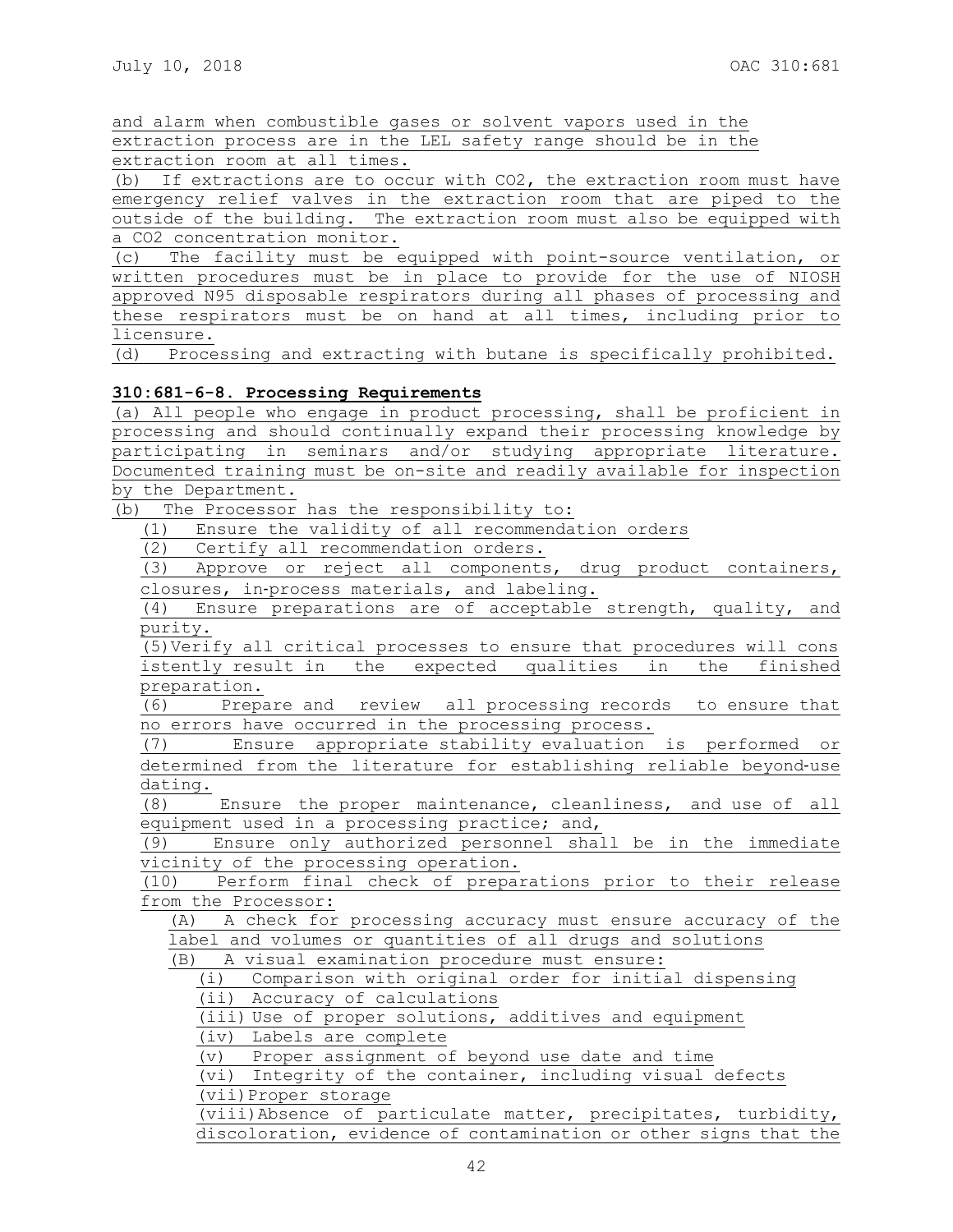preparation should not be used

(C)The Processorshall reject and destroy all preparations that do not pass the final examination.

(D) The Processor shall document final preparation examinations prior to releasing the compounded preparations from the Processor. (c)All processors must have available written policies and procedures for all steps in the processing of preparations. In addition, all policies and procedures shall address personnel education and training and evaluation, storage and handling, clothing, personal hygiene, handwashing, quality assurance, expiration dating, and other procedures as needed.

#### **310:681-6-9. Processor Processing Areas**

(a) Processors engaging in processing shall have a specifically designated and adequate space for the orderly processing of recommendation orders, including the placement and storage of equipment and materials.

(b) The area(s) used for the processing of products shall be maintained in a good state of repair. These area(s) shall also be maintained in a clean and sanitary condition. Adequate washing facilities are to be provided and sewage, trash and other refuse in the processing area is to be disposed of in a safe, sanitary, and timely manner.

(c) Bulk chemicals or materials used in the processing of medical marijuana products must be stored as directed by the manufacturer, in a clean, dry area, under appropriate temperature conditions (controlled room temperature, refrigerator, or freezer in adequately labeled containers). Bulk products shall also be stored such that they are protected from contamination.

(d) Adequate lighting and ventilation shall be provided in all processing areas.

(e) Potable water shall be supplied under continuous positive pressure in a plumbing system free of defects that could contribute contamination to any compounded drug preparation.

(f) Purified water must be used for processing non‐ sterile product preparations when formulations indicate the inclusion of water.

## **310:681-6-10. Processing Equipment**

(a) Equipment used in the processing of medical marijuana preparations shall be of appropriate design and capacity as well as suitably located to facilitate operations for its intended use, cleaning and maintenance.

(b) Processing equipment shall be of suitable composition so the surfaces that contact components shall neither be reactive, additive nor absorptive therefore not affecting or altering the purity of the compounded preparation.

(c) Equipment and utensils used for processing shall be thoroughly cleaned promptly after every use to prevent contamination and must be stored in a manner to protect them from contamination. A cleaning log is recommended.

(d) Defective equipment shall be clearly labeled as such.

(e) Automated, mechanical, electronic, limited commercial scale manufacturing or testing equipment, and other types of equipment may be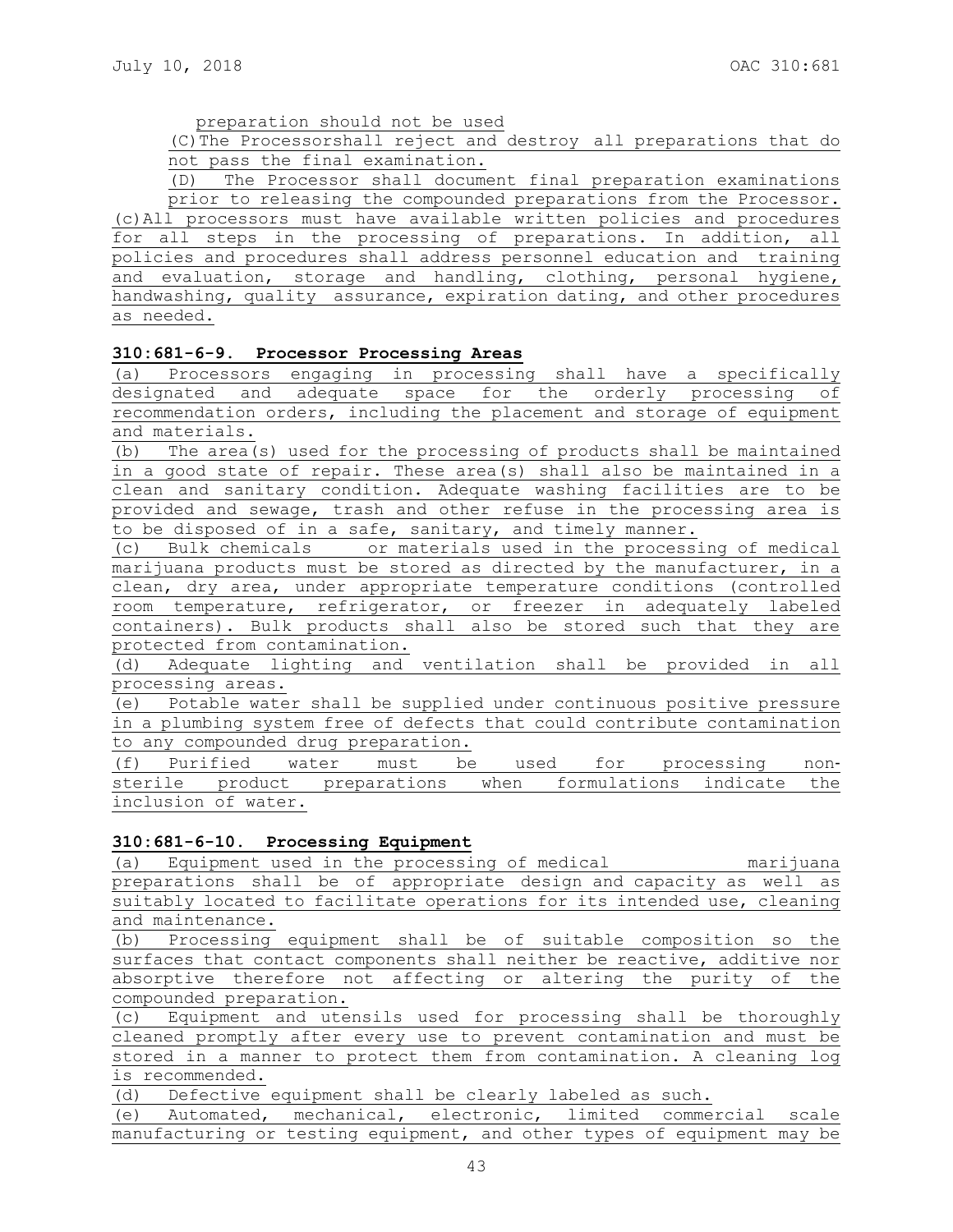used in the processing of drug products. If such equipment is used, it shall be routinely inspected, calibrated as necessary or checked to ensure proper performance. An equipment calibration log must be maintained.

# **310:681-6-11. Product processing controls**

(a) There shall be written procedures for the processing of medical marijuana preparations to assure that the finished products have the identity, strength, quality and purity they purport to have. These procedures should be available in either written form or electronically stored with printable documentation.

(b) The objective of the documentation is to allow another compounder to reproduce an equivalent product at a future date.

(c) Documentation shall include a listing of the components, their amounts (in weight or volume), the order of component mixing, and a description of the processing process (e.g. log, formula worksheet, original prescription, etc.) In addition, all equipment and utensils and the container/closure system, relevant to the processing procedure shall be listed.

(d) These written procedures shall be followed in the execution of the processing procedure and are designed to enable a compounder, whenever necessary, to systematically trace, evaluate, and replicate the steps included throughout the preparation process of a compounded preparation. (e) Components shall be accurately weighed, measured, and subdivided as appropriate. These operations should be checked and rechecked by the processing Processor manager, at each stage of the process, to ensure that each weight and measure is correct as stated in the written processing procedures.

(f)Written procedures shall be established and followed that describe the tests or examinations to be conducted on the preparation processed(e.g., degree of weight variation among capsules) to assure reasonable uniformity and integrity of processed preparations. Unless otherwise indicated or appropriate, compounded preparations are to be prepared to ensure that each preparation shall contain not less than 90% and not more than 110% of the theoretically calculated and labeled quantity of active ingredient per unit weight or volume and not less than 90% and not more than 110% of the theoretically calculated weight or volume per unit of the preparation.

(1) Such control procedures

shall be established to monitor the output and to validate the performance of those processing processes that may be responsible for causing variability in the final drug preparation. These procedures shall include, but are not limited to, the following (where appropriate):

(A) Capsule weight variation to ensure that each unit shall be not less than 90% and not more than 110% of the theoretically calculated weight for each unit;

(B) Adequacy of mixing to assure uniformity and homogeneity;

(C) The processor shall label any excess processed preparation so as to reference them to the formula used, the assigned batch number, and beyond use date based on the processors's appropriate testing, published data, or regulatory standards.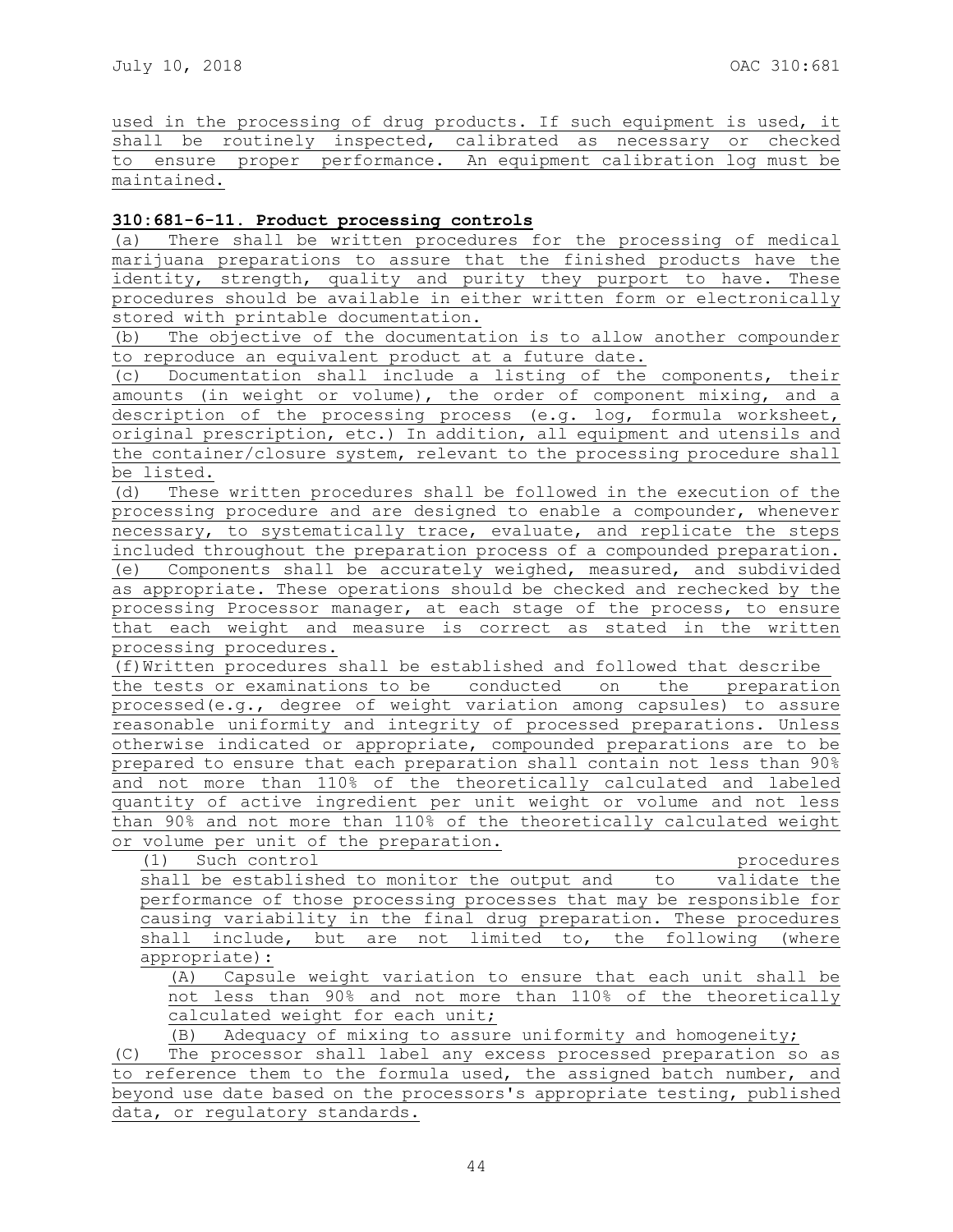#### **SUBCHAPTER 7. PACKAGING AND LABELING**

## **310:681-7-1. Labeling**

(a) **Purpose.** The purpose of this subchapter is to set the minimum standards for the labeling of medical marijuana that is intended to be sold to a qualified patient or caregiver.

(1) Usable marijuana received or sold by a dispensary shall meet the labeling requirements in these rules.

(2)(A) A dispensary must return usable marijuana that does not meet labeling requirements in these rules to the entity who transferred it to the dispensary and document to whom the item was returned, what was returned and the date of the return; or

(B) Dispose of any usable marijuana that does not meet labeling requirements and that cannot be returned in the manner specified by 310:681-5-10.

(b) **Medical marijuana labeling requirements.** Prior to medical marijuana being sold to a qualified patient or caregiver, the packaging holding the usable marijuana must have a label that has the following information:

(1) Processer business or trade name and license number;

(2) Grower business or trade name and license number;

(3) A unique identification number;

(4) Date of harvest;

(5) Name of strain;

(6) Net weight in U.S. customary and metric units;

(7) Concentration of THC and CBD;

(8) Activation time expressed in words or through a pictogram;

(9) Name of the lab that performed any test, any associated test batch number and any test analysis date;

(10) Universal symbol;

(11) A warning that states: "For use by qualified patients only. Keep out of reach of children.";

(12) A warning that states: "Marijuana use during pregnancy or breastfeeding poses potential harms."; and

(13) A warning that states: "This product is not approved by the FDA to treat, cure, or prevent any disease".

(c) Cannabinoid concentrates

(1) Prior to a cannabinoid concentrate being sold to another processor or a dispensary, or transferred to a patient or a caregiver the container holding the concentrate must have a label that has the following information:

(A) Dispensary business or trade name or license number;

(B) Business or trade name of processor that packaged the product;

(C) A unique identification number;

(D) Product identity);

(E) Date the concentrate was made;

(F) Net weight or volume in U.S. customary and metric units;

(G) If applicable, serving size and number of servings per container

or amount suggested for use by the processor at any one time;

(H) Concentration or amount by weight or volume of THC and CBD in each amount suggested for use and in the container;

(I) Activation time, expressed in words or through a pictogram;

(J) Name of the lab that performed any test, any associated test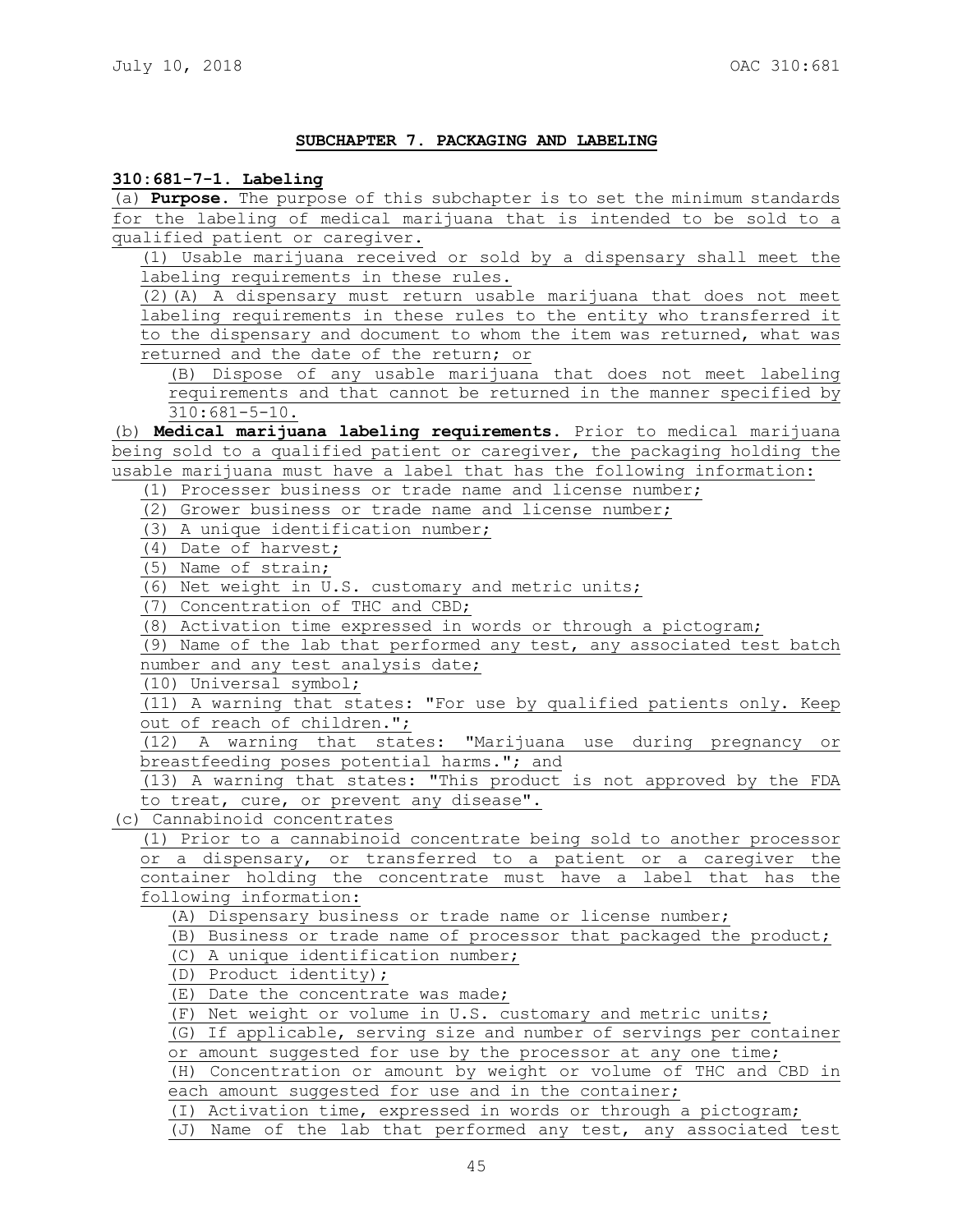| batch number and any test analysis date;                              |
|-----------------------------------------------------------------------|
| (K) Universal symbol;                                                 |
| (L) The following statements that read:                               |
| (i) "This product is not approved by the FDA to treat, cure, or       |
| prevent any disease";                                                 |
| (ii) "For use by Oklahoma medical marijuana patients only. Keep       |
| out of reach of children"                                             |
| (iii) "DO NOT EAT" in bold, capital letters; and                      |
| (iv) "Marijuana used during pregnancy or breast feeding poses         |
| potential harm"; and                                                  |
| (v) If processed for a patient, "Not for resale".                     |
| (d) General label requirement, prohibitions and exceptions            |
| (1) Principal Display Panel.                                          |
| (A) Every container that contains usable marijuana for sale or        |
| transfer to a qualified patient or a caregiver must have a principal  |
| display panel.                                                        |
| If a container is placed within packaging for purposes of<br>(B)      |
| displaying the marijuana item for sale or transfer to a qualified     |
| patient or designated caregiver, the packaging must have a principal  |
| display panel.                                                        |
| (C) The principal display panel must contain the product identity     |
| and universal symbol, and if applicable, the net weight.              |
| (2) A label required by these rules must:                             |
| (A) Be placed on the container and on any packaging that is used to   |
| display the marijuana item for sale or transfer to a qualified        |
| patient or designated caregiver.                                      |
| (B) Comply with the National Institute of Standards and Technology    |
| (NIST) Handbook 130 (2017), Uniform Packaging and Labeling            |
| Regulation, incorporated by reference.                                |
| (C) Be in no smaller than 8 point Times New Roman, Helvetica or Arial |
| font;                                                                 |
| (D) Statements required by subsections (c)(1)(L)(ii) and (iv) must    |
| be in at least 18 point.                                              |
| (E) Be in English, though it can also be in other languages; and      |
| (F) Be unobstructed and conspicuous.                                  |
| (3) Usable marijuana may have one or more labels affixed to the       |
| container or packaging.                                               |
| (4) Usable marijuana that is in a container that because of its size  |
| does not have sufficient space for a label that contains all the      |
| information required for compliance with these rules:                 |
| (A) May have a label on the container that contains usable marijuana  |
| and on any packaging that is used to display usable marijuana for     |
| sale or transfer to a patient or a caregiver that includes at least   |
| the following:                                                        |
| Information required on a principal display panel, if<br>(i)          |
| applicable for the type of usable marijuana;                          |
| (ii) Processor business or trade name and license number;             |
| (iii) a package unique identification number;                         |
| (iv) Concentration of THC and CBD; and                                |
| (v) Required warnings.                                                |
| (B) Must include all other required label information not listed in   |
| subsection (4) (A) on an outer container or package, or on a leaflet  |
| that accompanies the usable marijuana.                                |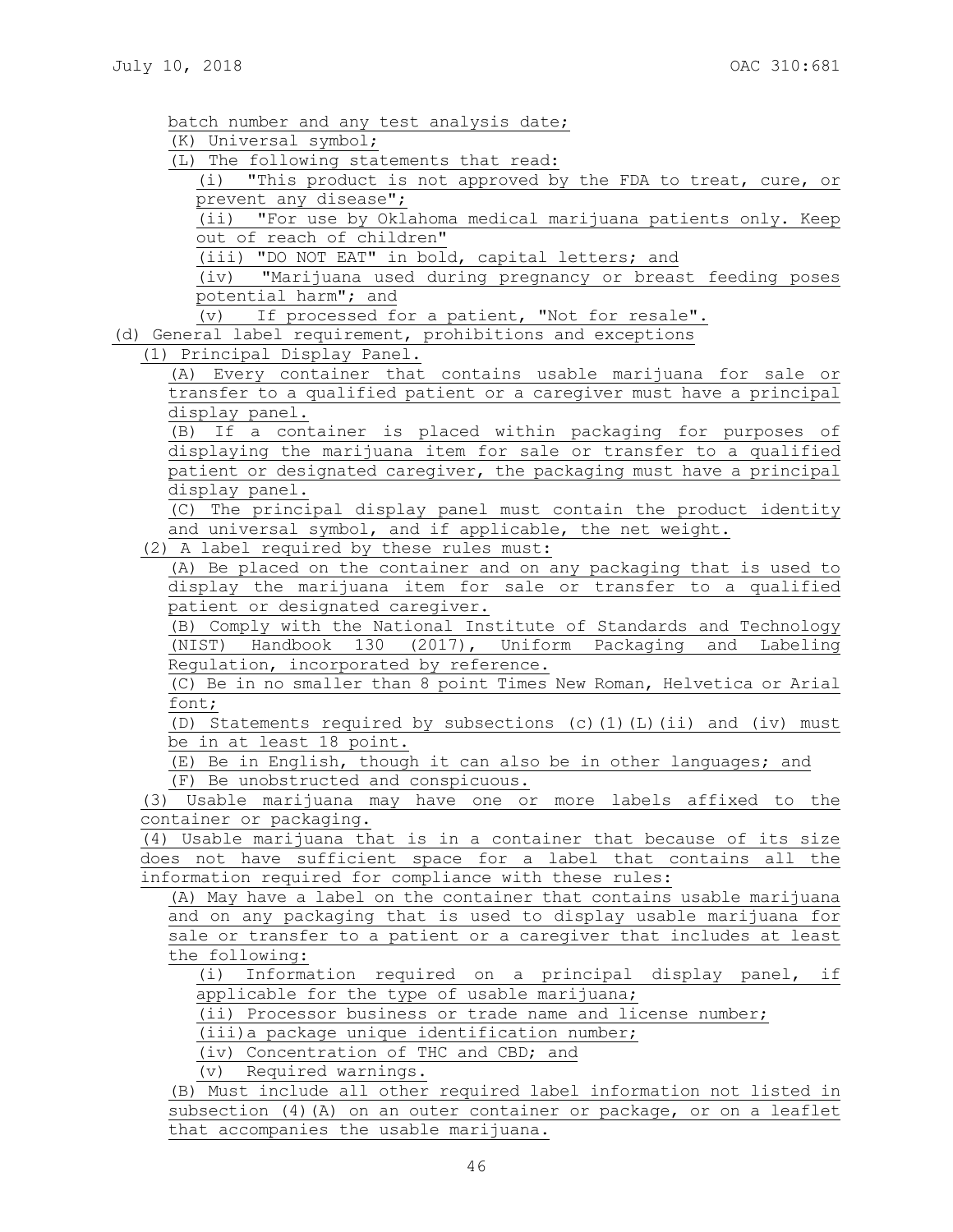(5) Usable marijuana in a container that is placed in packaging that is used to display the usable marijuana for sale or transfer to a qualifying patient or designated caregiver must comply with the labeling requirements in these rules, even if the container qualifies for the exception under subsection (4).

(6) The universal symbol:

(A) Must be at least 0.5 inches wide by 0.5 inches high and printed in red.

(B) May only be used by a processor licensee or researcher licensee. (C) May be downloaded at:<http://www.ok.gov/health>

(7) A label may not:

(A) Contain any untruthful or misleading statements including, but not limited to, a health claim that is not supported by the totality of publicly available scientific evidence (including evidence from well-designed studies conducted in a manner which is consistent with generally recognized scientific procedures and principles), and for which there is significant scientific agreement, among experts qualified by scientific training and experience to evaluate such claims; or

(B) Be attractive to minors.

(8) Usable marijuana that falls within more than one category must comply with the labeling requirements that apply to both categories, with the exception of the "DO NOT EAT" warning if the product is intended for human consumption.

(9) The THC and CBD amount required to be on a label must be the value calculated by the laboratory that did the testing.

(10) If usable marijuana has more than one test batch number, laboratory, or test analysis date associated with the usable marijuana that is being sold or transferred, each test batch number, laboratory and test analysis date must be included on a label.

(11) If usable marijuana is placed in a package that is being re-used, the old label or labels must be removed and it must have a new label or labels.

(12) Exit packaging must contain a label that reads: "Keep out of reach of children."

(13) All medical marijuana and medical marijuana products must be packaged in child resistant packages.

(14) A warning that states "Women should not use marijuana or medical marijuana products during pregnancy because of the risk of birth defects."

(15) A warning that states: "The intoxicating effects of this product may be delayed up to two hours. Use of marijuana and medical marijuana products impairs your ability to drive a car or operate machinery."

(16) Name, address, and phone number of the dispensary,

(17) Date and identifying number,

(18) Name of the patient,

(19) Directions for use to the patient,

(20) Name of the recommending physician,

(21) Initials of the dispenser,

(22) Required precautionary information regarding controlled substances,

(23) Such other accessory or cautionary information as may be required or desirable for proper use and safety to the patient, and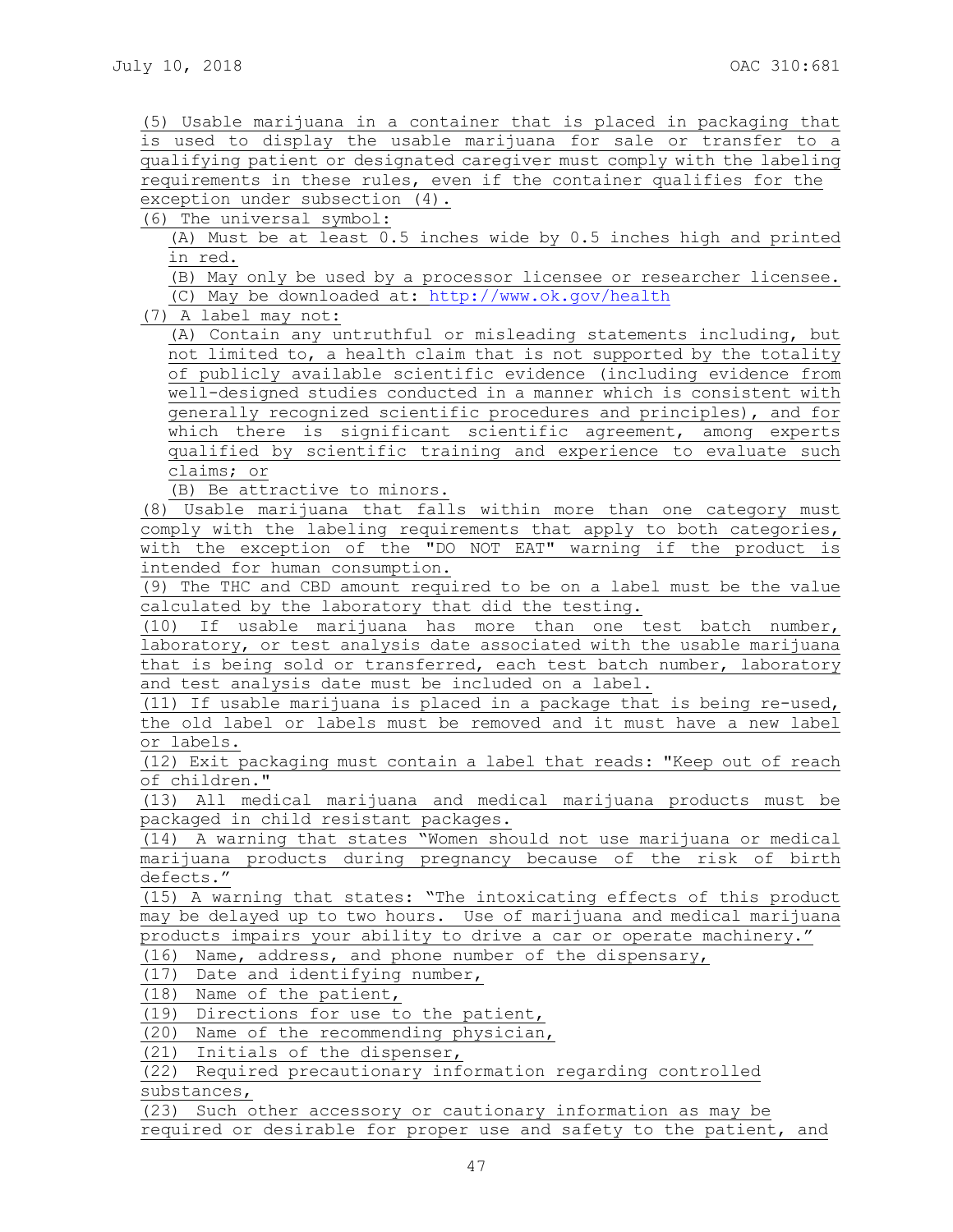(24) The name of the medical marijuana product, its strength, and the number of units dispensed.

(c)Discontinued and outdated products. The DMIC shall develop and implement policies and procedures to insure that discontinued and outdated products, and containers with worn, illegible or missing labels are quarantined in the dispensary for proper disposition.

(d) Medical marijuana packaging shall not bear a reasonable resemblance to any commercially available product. Medical marijuana products shall be packaged to minimize appeal to children and shall not depict shapes, images, text, or designs appealing to children. Medical marijuana product packages must be:

 $(1)$  Plain;

(2)Designed to maximize the shelf life of contained medical marijuana products;

(3)Tamper-evident;

(4)Child proof;

(5)Protect the product from contamination and must not impart any toxic or deleterious substance to the product;

(6)Opaque; and

(7)Shall not depict any images or commercial logos.

## **310:681-7-2 Prohibited Products**

(a) No commercial establishment shall manufacture or offer for sale or consumption any medical marijuana product intended to be attractive to children or minors including, but not limited to, the following:

(1) Gummy bears, lollipops, animal or other similarly shaped candies or products, fake cigarettes, or gummy worms.

(2) Products in a shape that bears the lines or contains characteristics of a realistic or fictional human or other being, animal, fruit, or other familiar shapes such as starts or flowers including artistic, caricature, or cartoon rendering.

(b) No commercial establishment shall offer for sale any marijuana seedlings or mature plants. No mature plants are authorized in the possession of either a commercial establishment licensee or patient license holder until 60 days after August 27, 2018. No seedlings are authorized in the possession of a commercial establishment license holder until 7 days after August 27, 2018.

#### **SUBCHAPTER 8: LABORATORY TESTING**

#### **310:681-8-1. General Provisions.**

(a) **Laboratory Accreditation**. A laboratory that will perform testing of medical marijuana and marijuana-derived products must be accredited by The NELAC Institute (TNI), ANSI/ASQ National Accreditation Board or other similar accrediting entity as determined by the Department, using the ISO/IEC Standard 17025. Any laboratory conducting testing under these provisions shall not have any business nor personal connection to any commercial establishment for which the laboratory conducts testing. (b) **Testing laboratory approval.** A laboratory must be approved by the

Department specifically for the testing of medical marijuana and marijuana-derived products.

(c) **Testing categories.** A laboratory may apply to the Department to be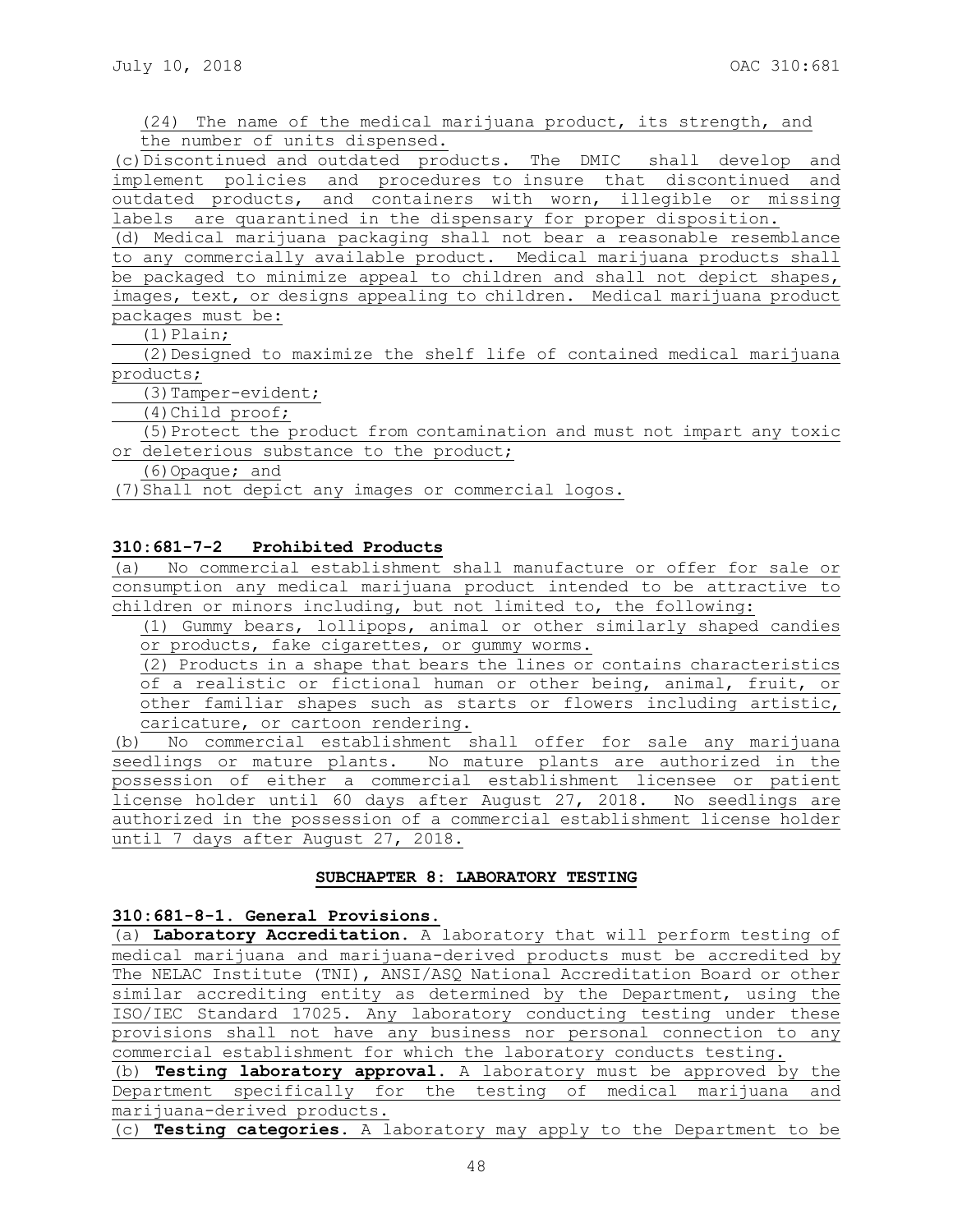licensed to perform testing of medical marijuana and marijuana-derived products so long as they are able to perform testing in the following categories:

(1) Cannabinoids;

(2) Residual pesticides;

(3) Heavy metals;

(4) Microbiological impurities;

(5) Residual solvents and processing chemicals;

(6) Water activity and moisture content;

(7) Foreign materials;

(8) Sterility; and

(9) Such other testing categories as the Department may identify.

(d) **Laboratory approval.** A laboratory seeking a approval by the Department to test medical marijuana and marijuana-derived products, must submit a completed Medical Marijuana Laboratory Testing Request and supporting documentation, as appropriate, to the Department.

(2) A laboratory seeking an initial approval shall not begin testing medical marijuana or marijuana-derived products until the Department has approved the request;

(3) The approval shall be valid for 12 months;

(4) To renew the testing laboratory approval a completed Medical Marijuana Laboratory Testing Request form and appropriate documentation shall be received by the Department from the laboratory no later than 30 calendar days before the expiration of the current approval. Failure to receive a notice for approval renewal from the Department does not relieve a laboratory of the obligation to renew the approval as required.

(5) In the event the approval is not renewed prior to the expiration date, the laboratory must not test any marijuana or medical marijuana products or goods until the approval is renewed.

(e) **Request Materials.** A laboratory approval requestor shall submit to the Department with each initial application and renewal application for continued approval the following items, unless as otherwise assured by the laboratory accrediting agency in written documentation to the Department that these items have been reviewed and approved by the accrediting agency as part of the laboratory accreditation process:

(1) Completed Medical Marijuana Laboratory Testing Request form;

(2) Electronic versions of the following documents:

(A) Management Systems: Documentation should include but is not limited to, a laboratory organization chart, including:

(i) Identification of key personnel, by name, lines of authority and responsibilities, having direct or indirect authority over the management or policies of the laboratory;

(ii) If the laboratory is part of a larger organization, a chart indicating the laboratory's position within the larger organization and the reporting relationships within the organization;

(iii) A list of all persons or business entities having any ownership interest in any property utilized by the laboratory, whether direct or indirect, and whether the interest is in land, building(s), or other material, including owners of any business entity that owns all or part of land or building(s) utilized; Organizational mission, goals, and objectives;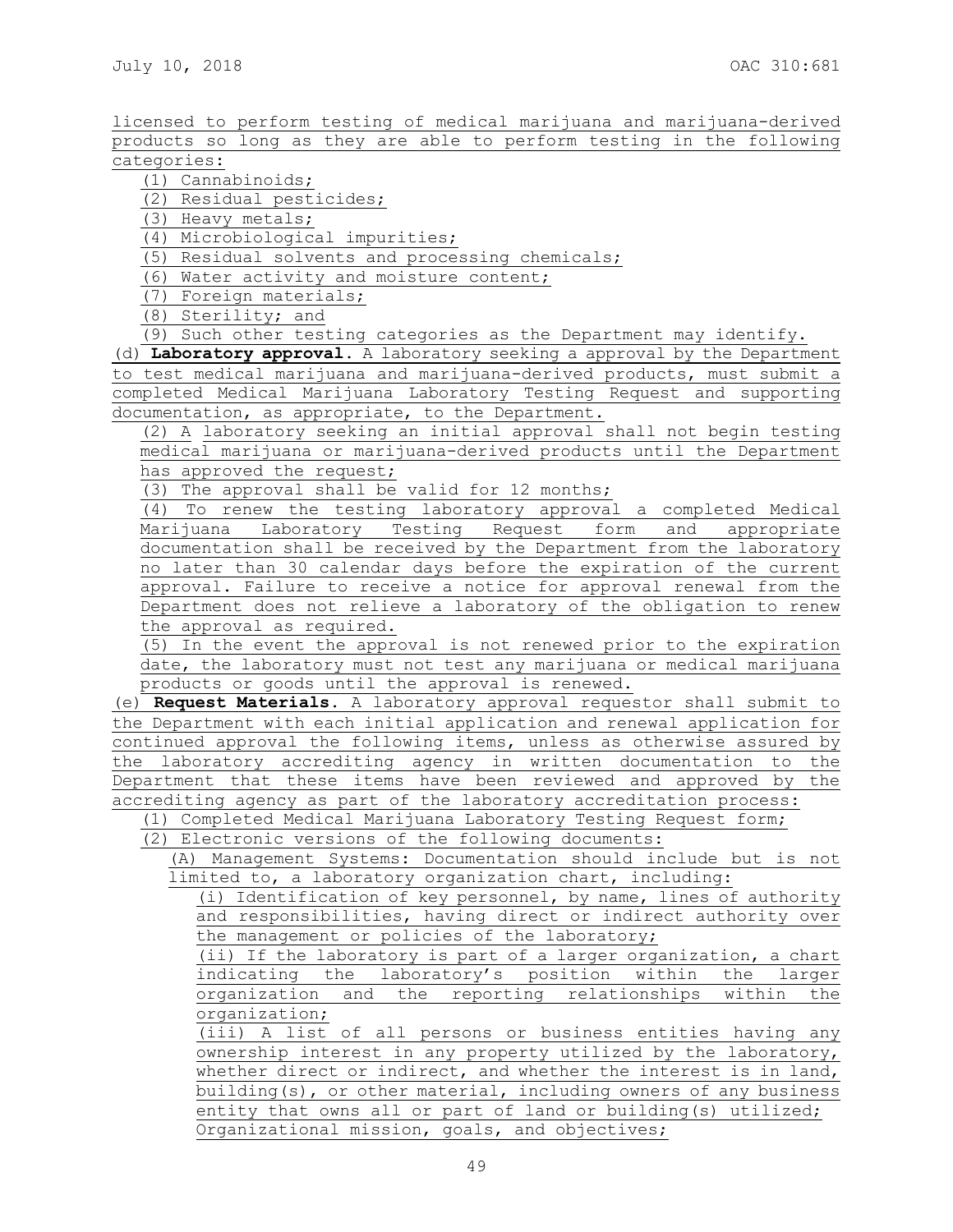(iv) Administrative policies and procedures, including management controls to ensure consistent performance and continuous improvement;

(v) Copies of the laboratory applicant's articles of incorporation and by-laws, as applicable;

(vi) Proof that the laboratory applicant is in good standing with the Oklahoma Tax Commission;

(B) Facilities. A description of the facilities and equipment that shall be used in the operation of the laboratory, including:

(i) A complete and detailed diagram of the proposed premises to include boundaries of the property and proposed premises to be licensed; boundaries, dimensions, entrances and exits, interior partitions, walls, rooms, windows, doorways, and common or shared entryways, and a brief statement or description of the principal marijuana activities to be conducted therein; and the location of all cameras and assigned number to each camera for identification purposes;

(ii) The type of equipment used in medical marijuana testing, performance checks and function verification, testing and calibration schedules, maintenance, and representative records. Include the identification of external maintenance and calibration services if applicable;

(C) Security Systems. A security policy that describes the methods and devices that will be used to provide security for the marijuana samples in the laboratory.

(D) Employees.

(i) A list of employees of the laboratory, including their education, qualifications and experience;

(ii) Training documentation for each employee of the laboratory, indicating training sessions (with date, time, and place the employee received training) and topics covered (with names and titles of trainers/presenters) and including statements signed by the employee attesting to said training. Employee training at the time of his or her initial appointment must include, but is not limited to, safety and security training incorporating the proper use of security measures and controls that have been adopted by the laboratory, and specific procedural instructions regarding how to respond to an emergency, including robbery or a violent accident. Employee training at the time of his or her initial appointment must also include ethics and compliance training to assure integrity of laboratory operations;

(iii) Documentation that analysts have been assessed for competency/proficiency in analytical/administrative procedures (initial, 6 months, 12 months and annual thereafter);

(E) Procedures.

(i) Sample Management, including a description of how the laboratory will ensure and document chain of custody of samples held or tested by the laboratory, and processes for receipt, rejection, handling, storage and disposition of samples;

(ii) A list of the method(s) and products used for each medical marijuana analyte, including the reference and performance characteristics of each method;

(iii) Documentation demonstrating that the analytic methods used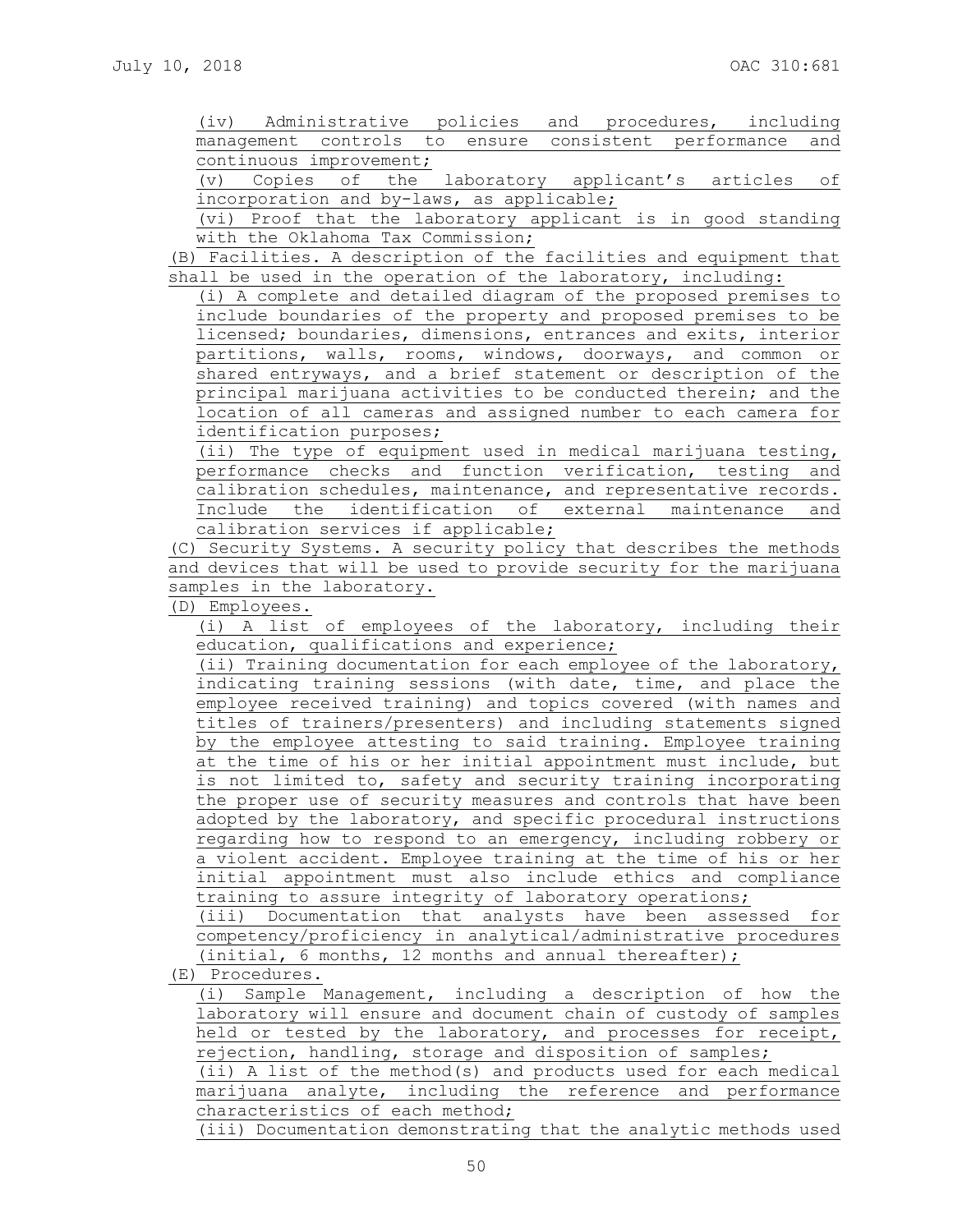by the laboratory are appropriate for their intended purpose and that each analytic method, as performed by the laboratory, has been appropriately validated by the laboratory;

(iv) Standard operating procedures to be used by the laboratory, including but not limited to: pre-analytic (sampling processes, sample preparation, reagent and reference standard preparation), analytic (instrument operation, technical procedures and quality control criteria to be used in performing the analysis for each analyte), and post-analytic (data recording and calculation of results, data review, reporting and storage) processes.

(F) Quality Systems.

(i) Quality Assurance (QA) Manual that includes but is not limited to the QA Plan, QA Policies and QA Procedures to be followed by the laboratory;

(ii) A list of Proficiency Testing (PT) programs to be used for each analyte, and the most recent PT results for each analyte including the date of the PT, the score and any corrective action(s) taken, if required;

(iii) The laboratory's most recent inspection(s) by their accreditation agency and the laboratory's responses to any findings of non-compliance with standards or recommendations. (3) Such other materials as the Department may require.

(f) **Provisional testing laboratory approval.** A laboratory may request a provisional Testing Laboratory license approval to receiving accreditation provided that the applicant meets all other requirements for a testing laboratory and submits to the Department an request in compliance with other rules of this section and an attestation that the laboratory has or intends to seek accreditation for testing methods required by the rules.

(1) A provisional Testing Laboratory approval shall be valid for 12 months.

(2) To renew a provisional approval, a completed Medical Marijuana Laboratory Testing Request form and appropriate documentation shall be received by the Department from the laboratory no later than 30 calendar days before the expiration of the approval. Failure to receive a notice for approval renewal from the Department does not relieve a licensee of the obligation to renew the approval as required.

(3) In the event the approval is not renewed prior to the expiration date, the laboratory must not test any commercial marijuana goods until the approval is renewed.

(4) The approval renewal form shall contain the following:

(A) The name of the laboratory. For laboratories who are individuals, the requestor shall provide both the first and last name of the individual. For laboratories who are business entities, the laboratory shall provide the legal business name of the applicant;

(B) The approval number and expiration date;

(C) The laboratory's address of record and premises address; and

(D) An attestation that all information provided to the Department

in the original request is accurate and current.

(5) The Department may renew a provisional approval for an initial renewal period of 12 months.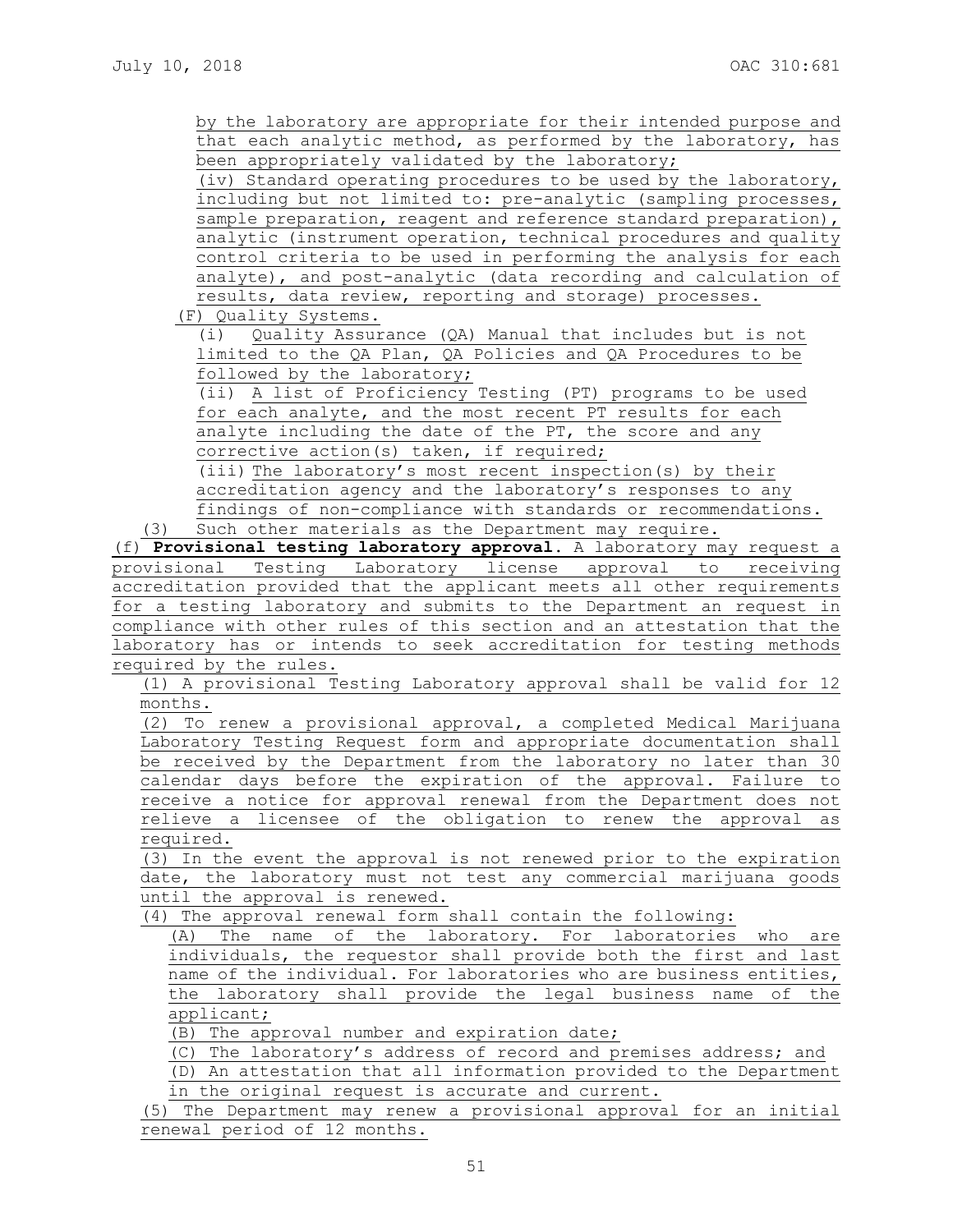(6) After one renewal, the Department may renew the provisional approval for additional 12-month periods if the laboratory has submitted a request for accreditation.

(7) The laboratory shall notify the Department if the request for each accreditation is granted or denied within 5 business days of receiving the decision from the accrediting body. If the accrediting body grants or denies the laboratory's request for any accreditation before the expiration of the provisional approval, the Department may terminate the provisional approval at that time.

(8) The Department may revoke a provisional approval at any time. (g) **Notification of Changes**. Each approved Testing Laboratory shall notify the Department in writing within 10 business days of any change to any item listed in the Testing Laboratory Request for Approval form, with the exception of a change to standard operating procedures. The notification shall be signed by an owner.

(1) A change in location of premises requires submission of a new request. A laboratory shall not begin operating out of new premises until the Department has approved the request.

(2) Licenses are not transferrable. If one or more of the owners of a laboratory change, a new request shall be submitted to the Department within 10 business days of the effective date of the ownership change. A change in ownership occurs when a new person meets the definition of an owner. A change in ownership does not occur when one or more owners leave the business by transferring their ownership interest to the other existing owner(s). In cases where one or more owners leave the business by transferring their ownership interest to the other existing owner(s), the owner or owners that are transferring their interest shall provide a signed statement to the Department confirming that they have transferred their interest.

(f) **Physical Plant**. The premises of the laboratory must meet the physical plant requirements relating to Commercial Establishments (as indicated in Subchapter 6). The laboratory applicant shall ensure:

(1) Adequate space for laboratory operations, including testing, sample and document storage;

(2) Provision of one or more secure, controlled access areas for storage of marijuana and marijuana-derived product test samples, marijuana-derived waste, and reference standards. Access to such storage areas shall be limited by the laboratory to authorized individuals;

(3) Compliance with all applicable local ordinances, including but not limited to zoning, occupancy, licensing, and building codes.

(g) **Identification cards.** Identification cards issued by the Department are the property of the Department and shall be returned to the Department upon the termination of the holder's employment with the laboratory, upon suspension, or revocation, or upon demand of the Department.

(h) **Term of approval.** Department approval of a laboratory for purposes of this rule shall be for a term of one year, and shall expire after that year, or upon closure of the laboratory. The laboratory shall apply for renewal of approval annually no later than 30 days prior to expiration.

(i) **Termination.** The Department may deny, withdraw, or suspend approval of a laboratory in accordance with this rule, upon determination by the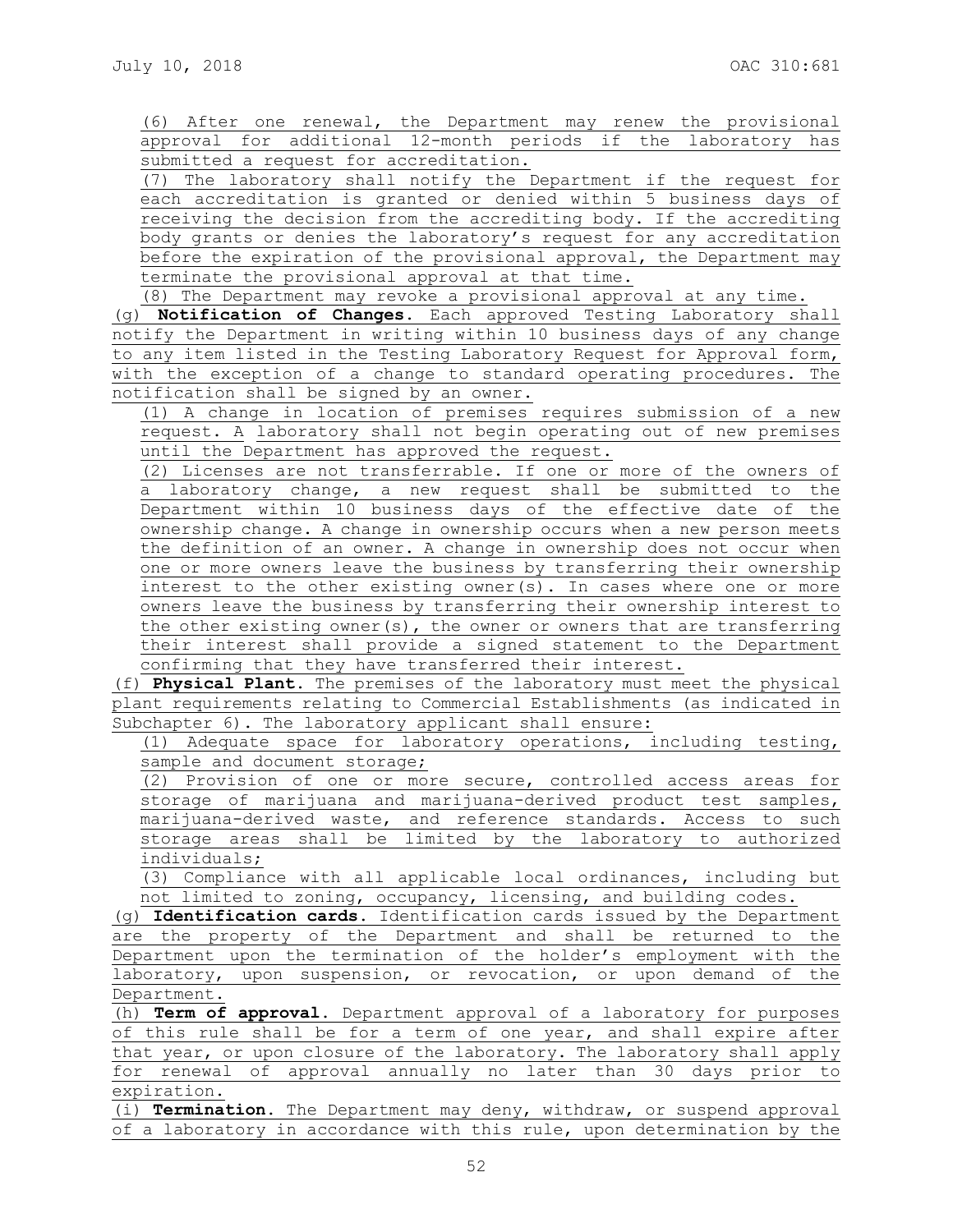Department that the laboratory has violated a provision of this rule, upon failure of proficiency testing, upon refusal of the laboratory to provide requested access to premises or materials, or upon failure of a laboratory to comply with any standard, procedure, or protocol developed, submitted, or maintained pursuant to this rule.

# **310:681-8-2. Requirements for Testing**

## (a) **Testing requirements for usable marijuana**.

(2) Growers must test every batch of usable marijuana, intended for use by a processor, prior to selling or transferring the usable marijuana for the following:

(A) Water activity and moisture content, unless the processor has a method of processing that results in effective sterilization.

## (b) **Testing requirements for concentrates and extracts.**

(1) Processors shall not accept the transfer of usable marijuana that is not sampled and tested in accordance with these rules.

(2) Processors shall test every process lot of cannabinoid concentrate or extract for use by a patient, including marijuana received directly from a medical marijuana patient being processed into a concentrate for a fee pursuant to Title 63 O.S. § 423(C), or a fee prior to selling or transferring the cannabinoid concentrate or extract for the following:

- (A) THC and CBD concentration;
- (B) Water activity and moisture content;
- (C) Residual pesticides;
- (D) Heavy metals;
- (E) Mycotoxins;
- (F) Microbiological impurities;
- (G) Foreign materials; and

(H) Residual solvents and processing chemicals unless:

(i) Only a mechanical extraction process is used by the processor to separate cannabinoids from the marijuana; or

(ii) Only water, animal fat or vegetable oil is used by the processor as a solvent to separate the cannabinoids from the marijuana.

(c) **Audit and random testing.** The Department may require a grower or processor to submit samples identified by the Department to a laboratory of the grower's or processor's choosing to be tested in order to determine whether the licensee is in compliance with these rules, and may require additional testing that is not required by these rules.

#### **310:681-8-3. Standards for testing**

# (a) **Cannabinoids**.

(1) A laboratory shall test for and report measurements for the following cannabinoids: (A) THC; (B) THCA;

- (C) CBD;
- (D) CBDA;
- (E) CBG; and
- (F) CBN.

(b) A laboratory may test for and provide test results for

additional cannabinoids if requested to do so by the requester of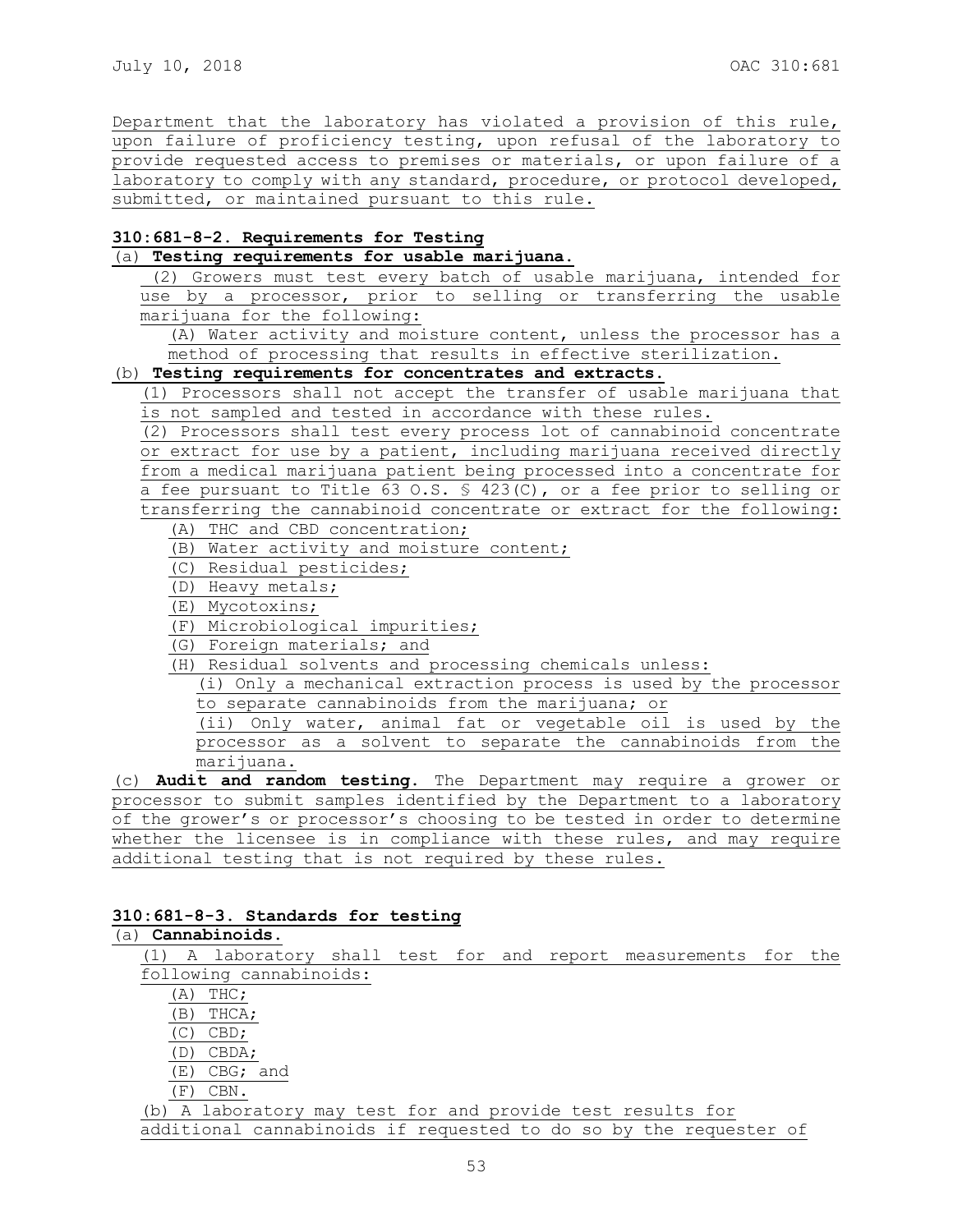the laboratory testing.

(c) For each analyzed sample from a harvest-lot of useable marijuana, a laboratory shall report the following information in the Certificate of Analysis (COA):

(i) The concentration, to 3 significant figures, in milligrams per gram (mg/g) dry-weight sample of the cannabinoids listed in subsection (1).

(ii) The dry-weight percent of cannabinoids listed in subsection (1) that are detected in the sample in the following way:

Dry-weight % cannabinoid = wet-weight % cannabinoid / (1 − % moisture / 100)

(d) For each analyzed sample from a marijuana-derived product batch, a laboratory shall report the following information in the COA:

(i) The concentration, to 3 significant figures, in milligrams per gram  $(mq/q)$  of the cannabinoids listed in subsection  $(1)$ . (ii) If the labeled content of any one cannabinoid is expressed as a total concentration of the cannabinoid, the laboratory shall calculate the total cannabinoid concentration as follows:

Total cannabinoid concentration  $(mg/g)$  = (cannabinoid acid form concentration  $(mq/q) \times 0.877$ ) + cannabinoid concentration  $(mq/q)$ 

For the purposes of cannabinoid potency testing of marijuanaderived products, the laboratory shall report whether the sample "passed" or "failed" cannabinoid potency testing. A sample passes potency testing if the concentration of THC or CBD does not exceed the labeled potency of THC or CBD, plus or minus 15 percent. A sample fails potency testing if the concentration of THC or CBD exceeds the labeled potency of THC or CBD, plus or minus 15 percent.

(e) If the sample fails cannabinoid testing, the batch from which the sample was collected fails cannabinoid testing and shall not be released for retail sale and shall be destroyed in accordance with OAC 310:681- 5-10.

(b) **Water activity and moisture content.**

(1) The laboratory shall analyze a sample of usable marijuana to determine the level of water activity and the percentage of moisture content.

(2) A marijuana sample shall be deemed to have passed water activity testing if the water activity does not exceed 0.65 Aw. The laboratory shall report the result of the water activity test, to two significant fissures, on the COA and indicate "pass" or "fail" on the COA.

(3) A marijuana sample shall be deemed to have passed moisture content testing if the moisture content does not exceed 15.0%. The laboratory shall report the result of the moisture content test to the nearest tenth of one percent, by weight, of the dry sample on the COA and indicate "pass" or "fail" on the COA.

(4) If a sample fails water activity and/or moisture content testing, the batch from which the sample was collected may be returned to the grower or person holding title for further drying and curing unless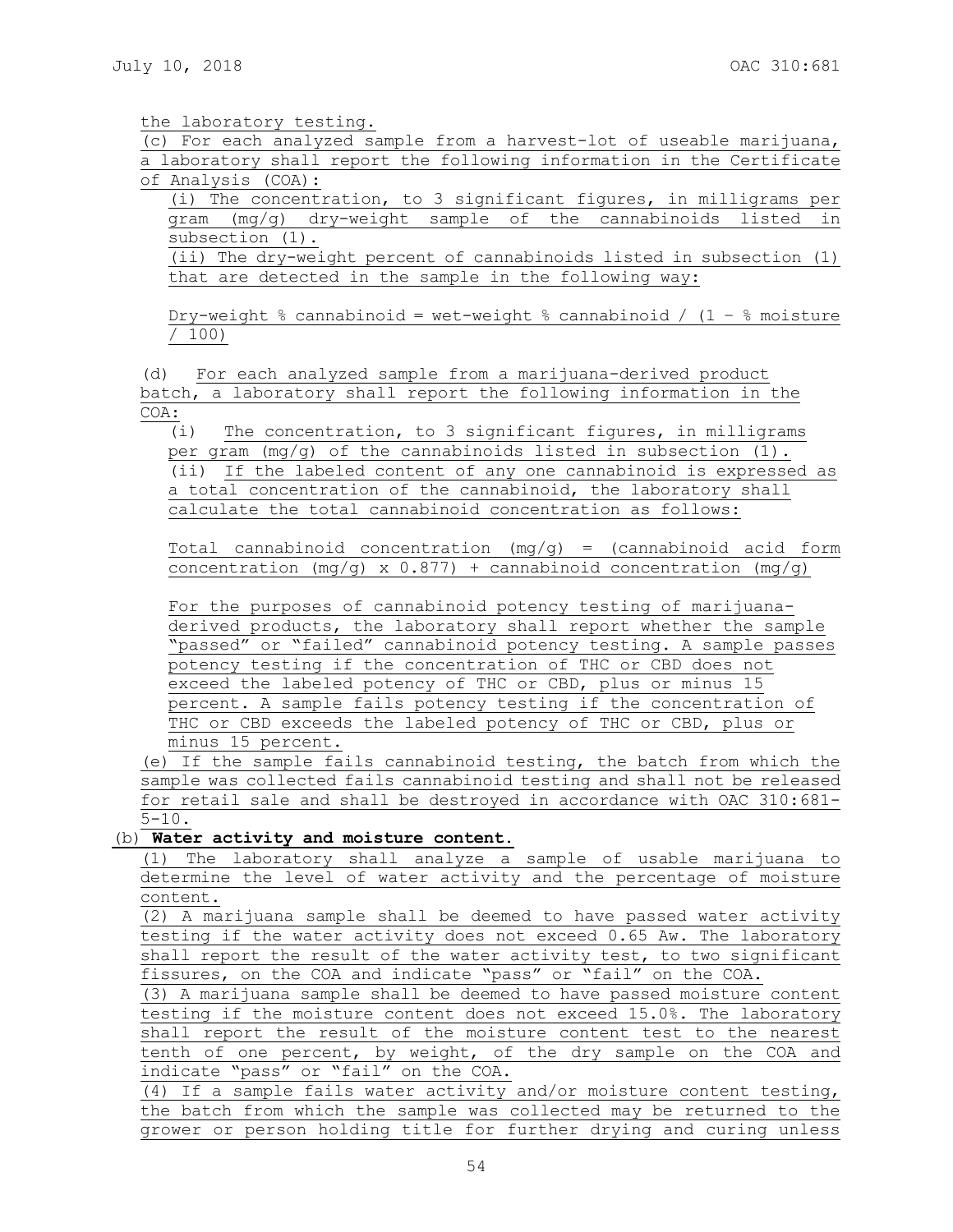prohibited by these regulations, and then re-tested or used to make a cannabinoid concentrate or extract.

# (c) **Residual pesticides.**

(1) The laboratory shall analyze a sample of marijuana or marijuanaderived product to determine whether residual pesticides are present. (2) The laboratory shall report the result of the residual pesticides testing, to three significant figures, in unit parts per million(ppm) on the COA and indicate "pass" or "fail" on the COA.

(3) A sample shall be deemed to have passed the residual pesticides testing if the level of any residual pesticide does not exceed the indicated action levels listed in the table below.

|                     | Analyte Chemical Abstract      | Action Level                                          |
|---------------------|--------------------------------|-------------------------------------------------------|
| Residual Pesticide  | Services (CAS) Registry Number | (ppm)                                                 |
| Abamectin           | $71751 - 41 - 2$               | 0.5                                                   |
| Acephate            | $30560 - 19 - 1$               | 0.4                                                   |
| Acequinocyl         | $57960 - 19 - 7$               | 2.0                                                   |
| Acetamiprid         | 135410-20-7                    | 0.2                                                   |
| Aldicarb            | $116 - 06 - 3$                 | $0.4$                                                 |
| Azoxystrobin        | 131860-33-8                    | 0.2                                                   |
| Bifenazate          | $149877 - 41 - 8$              | 0.2                                                   |
| Bifenthrin          | $82657 - 04 - 3$               | 0.2                                                   |
| Boscalid            | 188425-85-6                    | $0.4\,$                                               |
| Carbaryl            | $63 - 25 - 2$                  | 0.2                                                   |
| Chlorantraniliprole | $500008 - 45 - 7$              | 0.2                                                   |
| Chlorfenapyr        | $122453 - 73 - 0$              | 1.0                                                   |
| Chlorpyrifos        | $2921 - 88 - 2$                | 0.2                                                   |
| Clofentezine        | $74115 - 24 - 5$               | 0.2                                                   |
| Cyfluthrin          | 68359-37-5                     | 1.0                                                   |
| Cypermethrin        | $52315 - 07 - 8$               | $1.0$                                                 |
| Daminozide          | $1596 - 84 - 5$                | $1.0$                                                 |
| DDVP (Dichlorvos)   | $62 - 73 - 7$                  | 0.1                                                   |
| Diazinon            | $333 - 41 - 5$                 | 0.2                                                   |
| Dimethoate          | $60 - 51 - 5$                  | 0.2                                                   |
| Ethoprophos         | $13194 - 48 - 4$               | 0.2                                                   |
| Etofenprox          | 80844-07-1                     | $\ensuremath{\mathbf 0}$ . $\ensuremath{\mathbf 4}$   |
| Etoxazole           | $153233 - 91 - 1$              | 0.2                                                   |
| Fenoxycarb          | $72490 - 01 - 8$               | 0.2                                                   |
| Fenpyroximate       | $134098 - 61 - 6$              | 0.4                                                   |
| Fipronil            | $120068 - 37 - 3$              | 0.4                                                   |
| Flonicamid          | $158062 - 67 - 0$              | $1.0$                                                 |
| Fludioxonil         | 131341-86-1                    | $\ensuremath{\mathbf{0}}$ . $\ensuremath{\mathbf{4}}$ |
| Hexythiazox         | $78587 - 05 - 0$               | $1.0$                                                 |
| Imazalil            | $35554 - 44 - 0$               | 0.2                                                   |
| Imidacloprid        | $138261 - 41 - 3$              | $0.4$                                                 |
| Kresoxim-methyl     | 143390-89-0                    | 0.4                                                   |
| Malathion           | $121 - 75 - 5$                 | 0.2                                                   |
| Metalaxyl           | $57837 - 19 - 1$               | 0.2                                                   |
| Methiocarb          | $2032 - 65 - 7$                | 0.2                                                   |
| Methomyl            | $16752 - 77 - 5$               | 0.4                                                   |
| Methyl parathion    | $298 - 00 - 0$                 | $0.\overline{2}$                                      |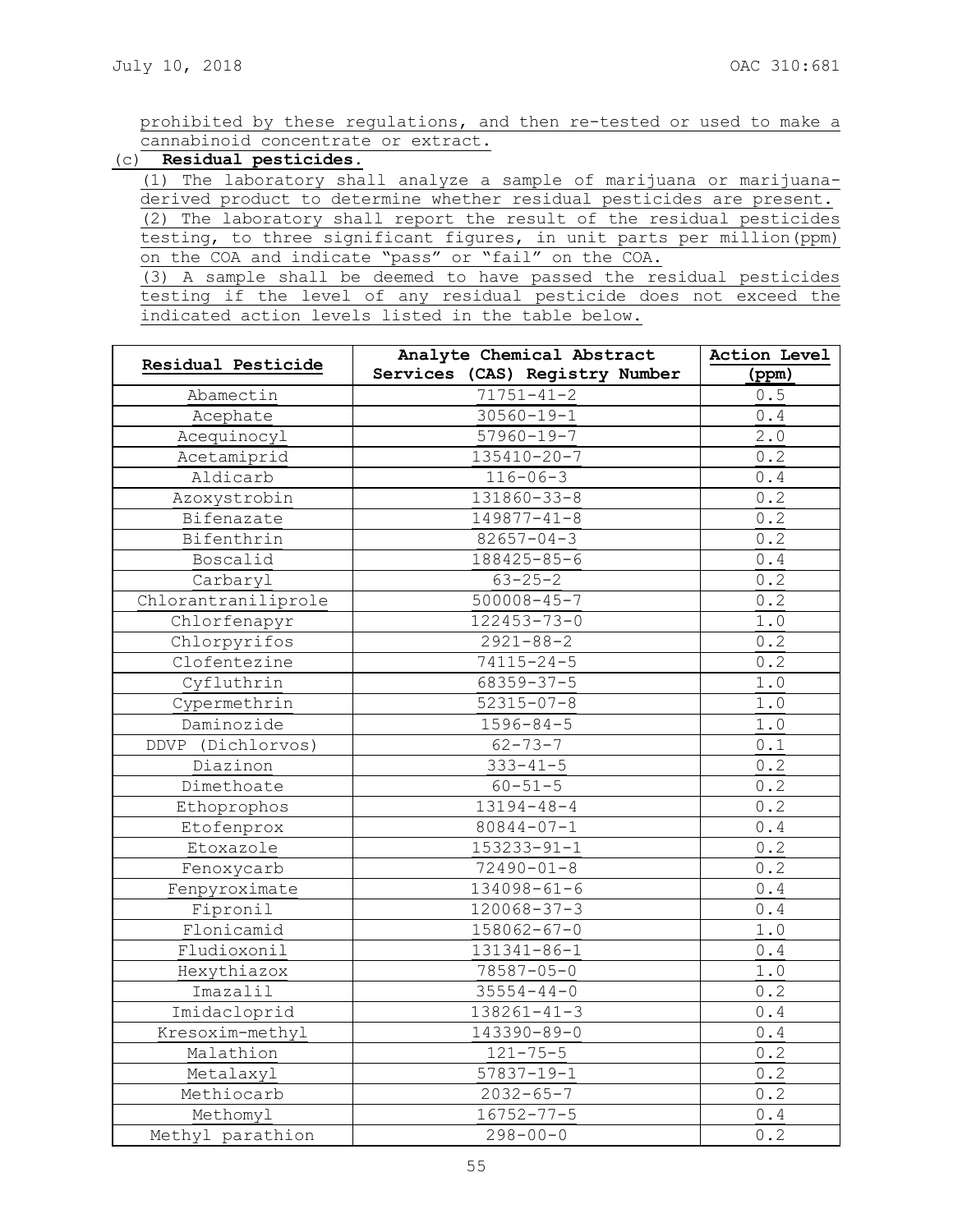| Residual Pesticide | Analyte Chemical Abstract      | Action Level |
|--------------------|--------------------------------|--------------|
|                    | Services (CAS) Registry Number | (ppm)        |
| $MGK-264$          | $113 - 48 - 4$                 | 0.2          |
| Myclobutanil       | 88671-89-0                     | 0.2          |
| Naled              | $300 - 76 - 5$                 | 0.5          |
| Oxamyl             | $23135 - 22 - 0$               | 1.0          |
| Paclobutrazol      | $76738 - 62 - 0$               | 0.4          |
| Permethrins*       | $52645 - 53 - 1$               | 0.2          |
| Phosmet            | $732 - 11 - 6$                 | 0.2          |
| Piperonyl butoxide | $51 - 03 - 6$                  | 2.0          |
| Prallethrin        | $23031 - 36 - 9$               | 0.2          |
| Propiconazole      | $60207 - 90 - 1$               | 0.4          |
| Pyrethrinst        | $8003 - 34 - 7$                | 1.0          |
| Pyridaben          | $96489 - 71 - 3$               | 0.2          |
| Spinosad           | $168316 - 95 - 8$              | 0.2          |
| Spiromesifen       | $283594 - 90 - 1$              | 0.2          |
| Spirotetramat      | 203313-25-1                    | 0.2          |
| Tebuconazole       | $80443 - 41 - 0$               | 0.4          |
| Thiamethoxam       | 153719-23-4                    | 0.2          |
| Trifloxystrobin    | 141517-21-7                    | 0.2          |

\* Permethrins should be measured as cumulative residue of cis- and trans-permethrin isomers (CAS numbers 54774-45-7 and 51877-74-8). † Pyrethrins should be measured as the cumulative residues of pyrethrin 1, cinerin 1 and jasmolin 1 (CAS numbers 121-21-1, 25402-06- 6, and 4466-14-2, respectively).

(4) If a sample fails residual pesticides testing, the batch from which the sample was collected fails pesticides testing and shall not be released for retail sale.

(5) Temporary residual pesticide testing requirements.

(A) Notwithstanding these rules, if the Department finds there is insufficient laboratory capacity for the testing of residual pesticides, the Department may permit randomly chosen samples from batches of usable marijuana to be tested for residual pesticides by a licensed laboratory rather than requiring every batch of usable marijuana from a harvest lot to be tested for residual pesticides. (B) The Department must ensure samples from at least one batch of every harvest lot are tested for residual pesticides.

(C) If any one of the randomly chosen samples from a batch or harvest lot fails a residual pesticide test every batch from the harvest lot must be tested for residual pesticides.

(D) If the randomly chosen samples from batches of usable marijuana that are tested for residual pesticides all pass, the entire harvest lot is considered to have passed residual pesticide testing and may be transferred or sold.

(d) **Heavy metals.**

(1) The laboratory shall analyze a sample of marijuana or marijuanaderived product to determine whether heavy metals are present.

(2) The laboratory shall report the result of the heavy metals test, to three significant figures, in micrograms per gram  $(\mu q/q)$  on the COA and indicate "pass" or "fail" on the COA.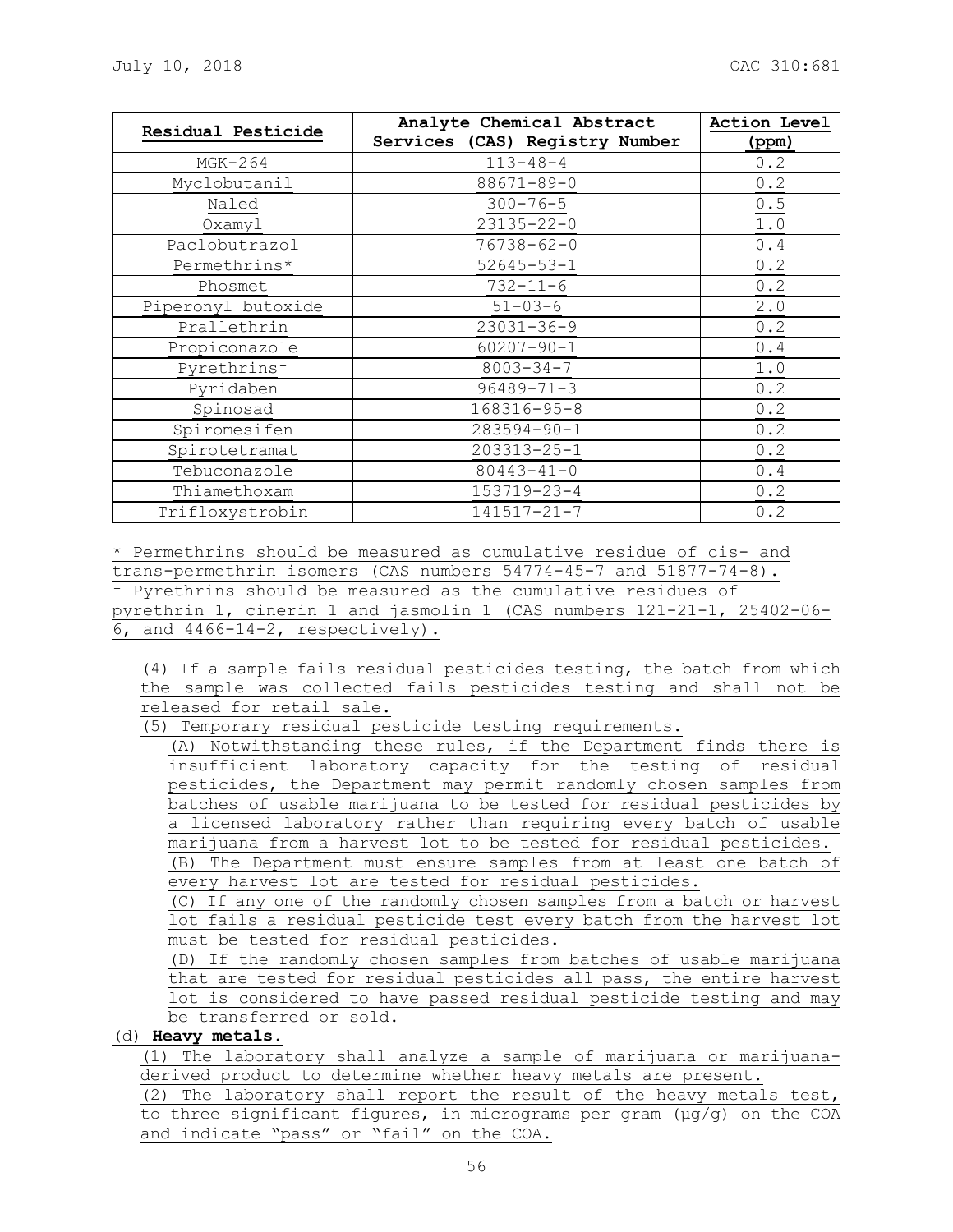(3) A sample shall be deemed to have passed the heavy metals testing if the presence of heavy metals does not exceed the action levels listed below.

|                    | Action Level $(\mu g/g)$                     |                                          |  |
|--------------------|----------------------------------------------|------------------------------------------|--|
| <b>Heavy Metal</b> | Inhalable Marijuana<br>and Marijuana-derived | Other Marijuana and<br>Marijuana-derived |  |
|                    | Products                                     | Products                                 |  |
| Cadmium            | 0.2                                          | 0.5                                      |  |
| Lead               | 0.5                                          | 0.5                                      |  |
| Arsenic            | 0.2                                          | 1.5                                      |  |
| Mercury            |                                              | 3.0                                      |  |

(4) If a sample fails heavy metals testing, the batch from which the sample was collected fails heavy metals testing and shall not be released for retail sale.

#### (e) **Microbiological impurities.**

(1) The laboratory shall analyze a sample of marijuana or marijuanaderived product to determine whether microbial impurities are present. (2) The laboratory shall report the result of the microbial impurities testing by indicating "pass" or "fail" on the COA.

(3) A sample shall be deemed to have passed the microbial impurities testing if all of the following conditions are met:

(A) Shiga toxin–producing *Escherichia coli* is not detected in 1 gram; (B) *Salmonella* spp. is not detected in 1 gram.

(5) If a sample fails microbial impurities testing, the batch from which the sample was collected fails microbial impurities testing and shall not be released for retail sale.

# (g) **Foreign materials.**

(1) The laboratory shall analyze a sample of marijuana or marijuanaderived to determine whether foreign material is present. This analysis must occur using a microscope at 10X to 40X magnification.

(2) The laboratory shall report the result of the foreign material test by indicating "pass" or "fail" on the COA.

(3) The laboratory shall perform foreign material testing on the total primary sample prior to sample homogenization.

(4) When the laboratory performs foreign material testing, at minimum, the laboratory shall do all of the following:

(A) Examine both the exterior and interior of the marijuana sample; and

(B) Examine the exterior of the marijuana product sample.

(5) A sample shall be deemed to have passed the foreign material testing if the presence of foreign material does not exceed:

(A) 1/4 of the total sample area covered by sand, soil, cinders, or dirt;

(B) 1/4 of the total sample area covered by mold;

(C) 1 insect fragment, 1 rodent hair, 1 human hair, or 1 count of mammalian excreta per 3.0 grams; or

(D) 1/4 of the total sample area covered by an embedded foreign material.

(6) If a sample fails foreign material testing, the batch from which the sample was collected fails foreign material testing. A batch of useable marijuana that fails foreign material testing must not be released for retail sale, unless it can be remediated and successfully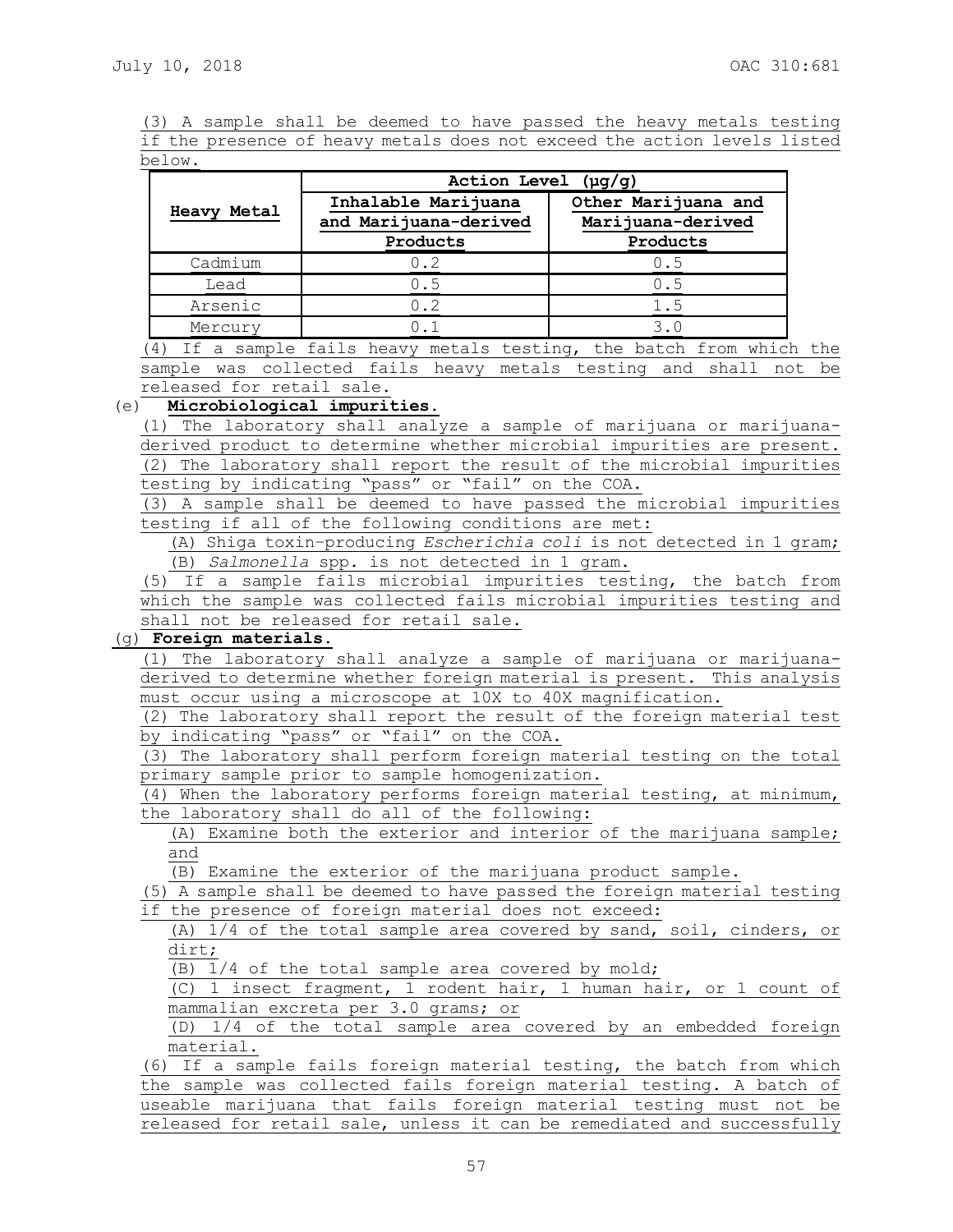pass re-testing. Failed batches or marijuana-derived products must be destroyed.

## (h) **Residual solvents and processing chemicals.**

(1) The laboratory shall analyze a sample of marijuana-derived product to determine whether residual solvents or processing chemicals are present.

(2) The laboratory shall report the result of the residual solvents and processing chemicals testing, to three significant figures, in unit micrograms per gram (μg/g) on the COA and indicate "pass" or "fail" on the COA.

(3) A sample shall be deemed to have passed the residual solvents and processing chemicals testing if both of the following conditions are met:

(A) The presence of any residual solvent or processing chemical listed below in Category I is not detected, and

(B) The presence of any residual solvent or processing chemical listed below in Category II does not exceed the indicated action levels.

|                     | Analyte Chemical  | Action Level (ug/g)        |
|---------------------|-------------------|----------------------------|
| Residual Solvent or | Abstract Services | Other Marijuana and        |
| Processing Chemical | (CAS) Registry    | Marijuana-derived Products |
|                     | Number            |                            |
| 1,2-Dimethoxyethane | $110 - 71 - 4$    | 100                        |
| 1,4-Dioxane         | $123 - 91 - 1$    | 380                        |
| 1-Butanol           | $71 - 36 - 3$     | 5000                       |
| 1-Pentanol          | $71 - 41 - 0$     | 5000                       |
| 1-Propanol          | $71 - 23 - 8$     | 5000                       |
| 2-Butanol           | $78 - 92 - 2$     | 5000                       |
| 2-Butanone          | $78 - 93 - 3$     | 5000                       |
| 2-Ethoxyethanol     | $110 - 80 - 5$    | 160                        |
| 2-methylbutane      | $78 - 78 - 4$     | 5000*                      |
| 2-Propanol (IPA)    | $67 - 63 - 0$     | 5000                       |
| Acetone             | $67 - 64 - 1$     | 5000                       |
| Acetonitrile        | $75 - 05 - 8$     | 410                        |
| Benzene             | $71 - 43 - 2$     | $\overline{2}$             |
| Butane              | $106 - 97 - 8$    | 5000*                      |
| Cumene              | $98 - 82 - 8$     | 70                         |
| Cyclohexane         | $110 - 82 - 7$    | 3880                       |
| Dichloromethane     | $75 - 09 - 2$     | 600                        |
| 2, 2-dimethylbutane | $75 - 83 - 2$     | 290 <sub>†</sub>           |
| 2,3-dimethylbutane  | $79 - 29 - 8$     | 290†                       |
| 1,2-dimethylbenzene | $95 - 47 - 6$     | See Xylenes                |
| 1,3-dimethylbenzene | $108 - 38 - 3$    | See Xylenes                |
| 1,4-dimethylbenzene | $106 - 42 - 3$    | See Xylenes                |
| Dimethyl sulfoxide  | $67 - 68 - 5$     | 5000                       |
| Ethanol             | $64 - 17 - 5$     | 5000                       |
| Ethyl acetate       | $141 - 78 - 6$    | 5000                       |
| Ethylbenzene        | $100 - 41 - 4$    | See Xylenes                |
| Ethyl ether         | $60 - 29 - 7$     | 5000                       |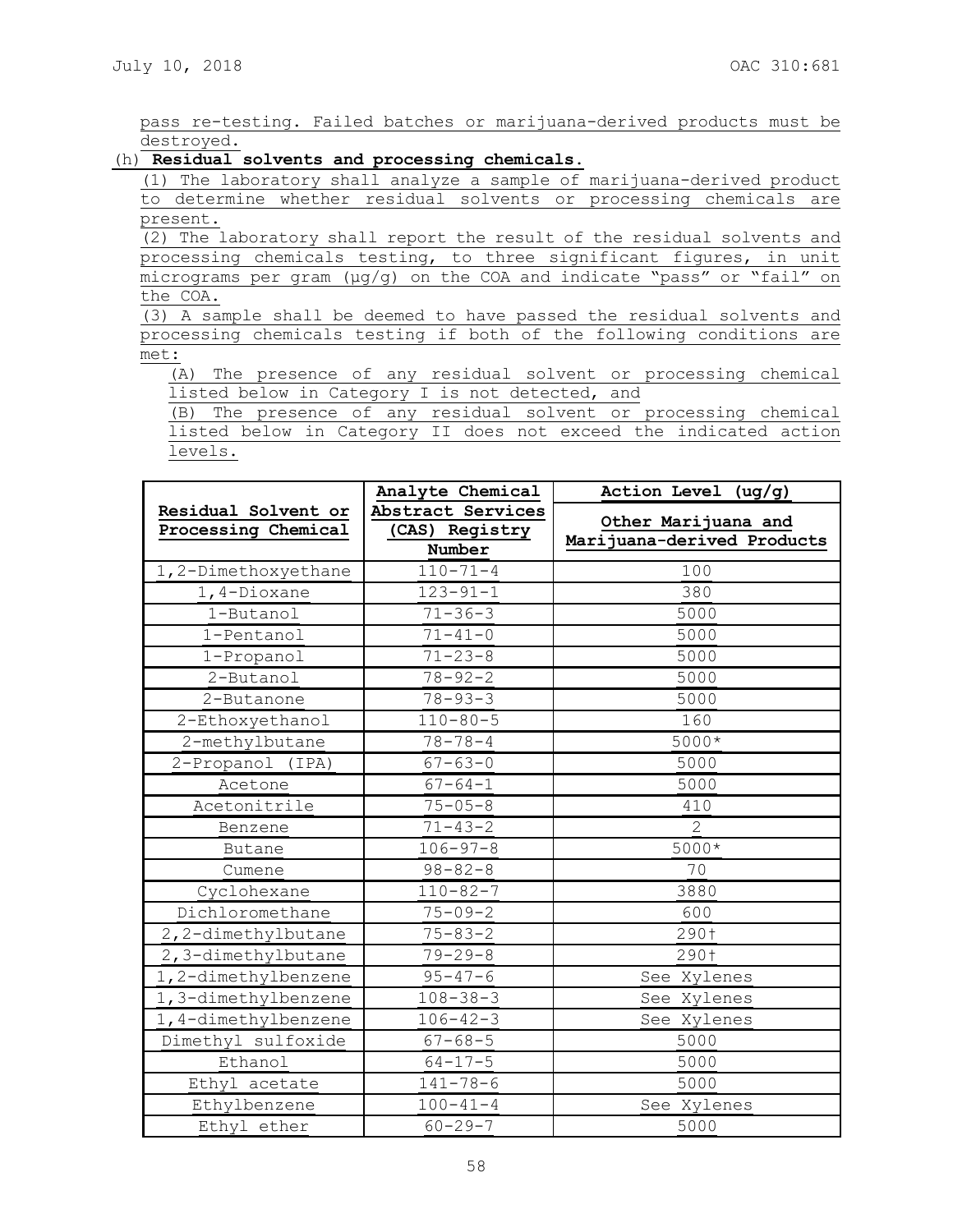|                                            | Analyte Chemical                              | Action Level (ug/g)                               |
|--------------------------------------------|-----------------------------------------------|---------------------------------------------------|
| Residual Solvent or<br>Processing Chemical | Abstract Services<br>(CAS) Registry<br>Number | Other Marijuana and<br>Marijuana-derived Products |
| Ethylene glycol                            | $107 - 21 - 1$                                | 620                                               |
| Ethylene oxide                             | $75 - 21 - 8$                                 | 50                                                |
| Heptane                                    | $142 - 82 - 5$                                | 5000                                              |
| n-Hexane                                   | $110 - 54 - 3$                                | 290                                               |
| Isopropyl acetate                          | $108 - 21 - 4$                                | 5000                                              |
| Methanol                                   | $67 - 56 - 1$                                 | 3000                                              |
| Methylpropane                              | $75 - 28 - 5$                                 | 5000*                                             |
| 2-Methylpentane                            | $107 - 83 - 5$                                | 290†                                              |
| 3-Methylpentane                            | $96 - 14 - 0$                                 | 290†                                              |
| N, N-dimethylacetamide                     | $127 - 19 - 5$                                | 1090                                              |
| N, N-dimethylformamide                     | $68 - 12 - 2$                                 | 880                                               |
| Pentane                                    | $109 - 66 - 0$                                | 5000                                              |
| Propane                                    | $74 - 98 - 6$                                 | $5000*$                                           |
| Pyridine                                   | $110 - 86 - 1$                                | 200                                               |
| Sulfolane                                  | $126 - 33 - 0$                                | 160                                               |
| Tetrahydrofuran                            | $109 - 99 - 9$                                | 720                                               |
| Toluene                                    | $108 - 88 - 3$                                | 890                                               |
| Xylenes‡                                   | $1330 - 20 - 7$                               | 2170                                              |

(4) If a sample fails residual solvents and processing chemicals testing the batch from which the sample was collected fails residual solvents and processing chemicals testing. Batches that fail residual solvents and processing chemicals testing may be remediated using procedures that would reduce the concentration of solvents and then re-tested. Otherwise batches that fail residual solvents and processing chemicals testing must be destroyed.

## **310:681-8-4. Sampling requirements and procedures.**

# (a) **General requirements**.

(1) Only appropriately trained individuals employed by the laboratory performing the analyses of samples may collect samples; these individuals are called "Samplers".

(2) Samplers must:

(A) Follow the laboratory's approved sampling policies and procedures; uncontrolled copies of sampling policies and procedures shall be available to samplers in the field;

(B) Follow chain of custody procedures;

(C) Apply for and receive a Transportation license pursuant to subchapter 3.

(3) Laboratory personnel may collect samples at the facility of the grower or processor or a grower or processor may transport batches of marijuana or marijuana-derived products to a laboratory for the sampling.

(4) The laboratory may obtain and analyze samples only from batches in final form.

(5) The laboratory shall collect both a primary sample and a field duplicate sample from each batch. The primary sample and field duplicate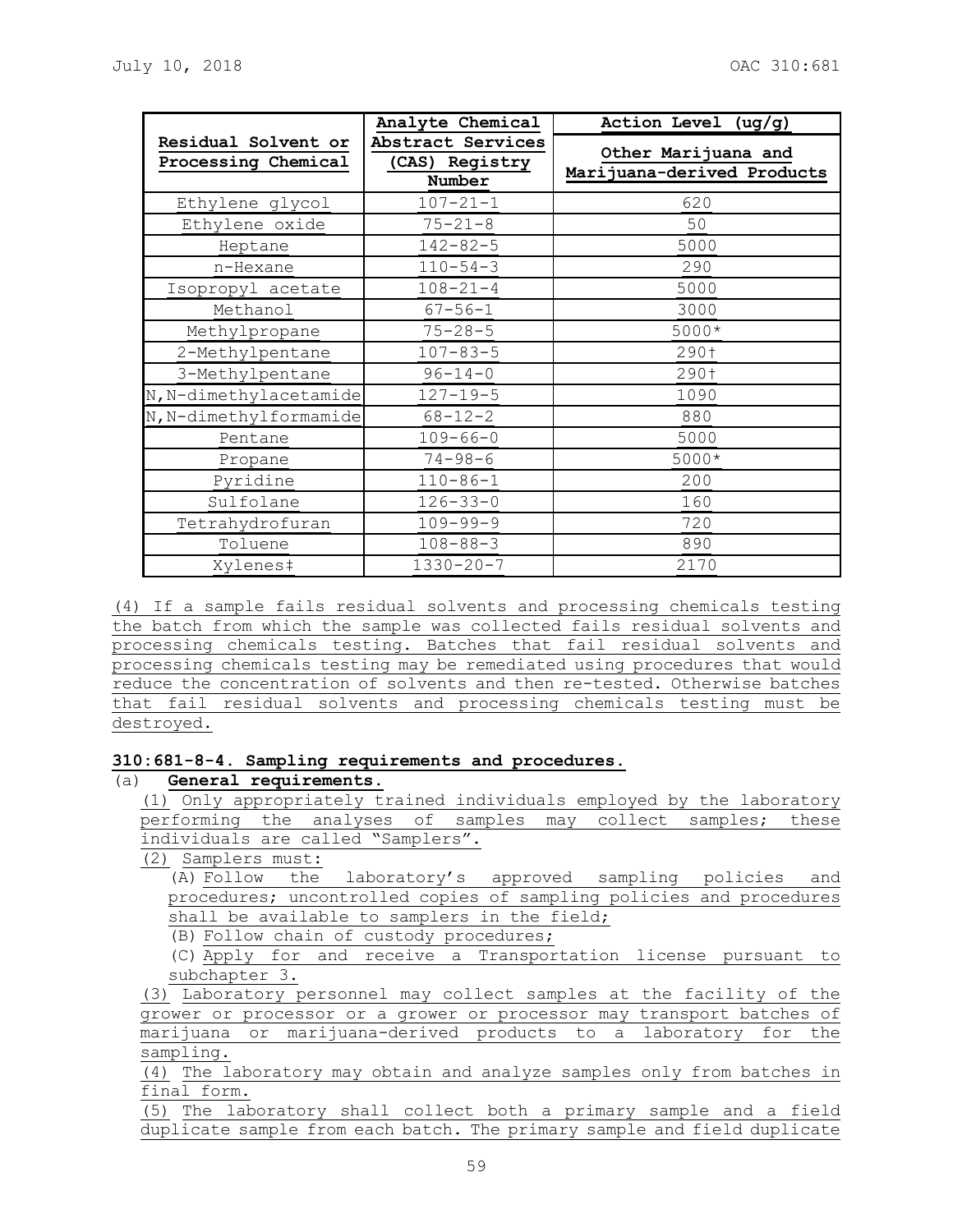sample shall be stored and analyzed separately. The field duplicate sample is used for quality control purposes only.

(6) The laboratory shall ensure that the sample is transported and subsequently stored at the laboratory in a manner that prevents degradation, contamination, and tampering. If the marijuana or marijuana-derived product specifies on the label how the product shall be stored, the laboratory shall store the sample as indicated on the label.

(7) The sampler shall use a sample field log to record the following information for each sampled batch:

(A) Laboratory's name, address, and license number;

(B) Sampler's name(s) and title(s);

(C) Date and time sampling started and ended;

(D) Grower's or processor's name, address, and license number;

(E) Batch number of the batch from which the sample was obtained;

(F) Sample matrix;

(G) Total batch size, by weight or unit count;

(H) Total weight or unit count of the primary sample;

(I) Total weight or unit count of the field duplicate sample;

(J) The unique sample identification number for each sample; and

(K) Sampling conditions or problems encountered during the sampling process, if any.

(8) The laboratory shall complete a chain of custody form for each sample that the laboratory collects and analyzes.

(9) A laboratory must maintain the documentation required in these rules for at least two (2) years and must provide that information to

the Department upon request. (b) **Sampling standard operating procedures.** The laboratory shall develop and implement written sampling policies and procedures that are

appropriate for each test method and each type of matrix to be tested and that are consistent with these regulations. Sampling procedures must describe the laboratory's method for collection, preparation, packaging, labeling, documentation, and transport of samples from each matrix type the laboratory tests. The sampling SOP shall include at least the following information:

(1) A step-by-step guide for obtaining samples from each matrix type the laboratory samples;

(2) Accepted test sample types;

(2) Minimum test sample size;

(3) Recommended test sample containers;

(4) Test sample labeling;

(5) Transport and storage conditions, such as refrigeration, as appropriate to protect the physical and chemical integrity of the sample;

(6) Other requirements, such as use of preservatives, inert gas, or other measures designed to protect sample integrity;

(7) Chain-of-custody documentation for each sample;

(8) Statements that the sampler must:

(A) Follow the laboratory's sampling SOP;

(B) Ensure that the sampling area is free of contaminants;

(C) Sanitize sampling tools and equipment between each batch or use disposable sampling tools;

(D) Wear the following items during the entire sampling process: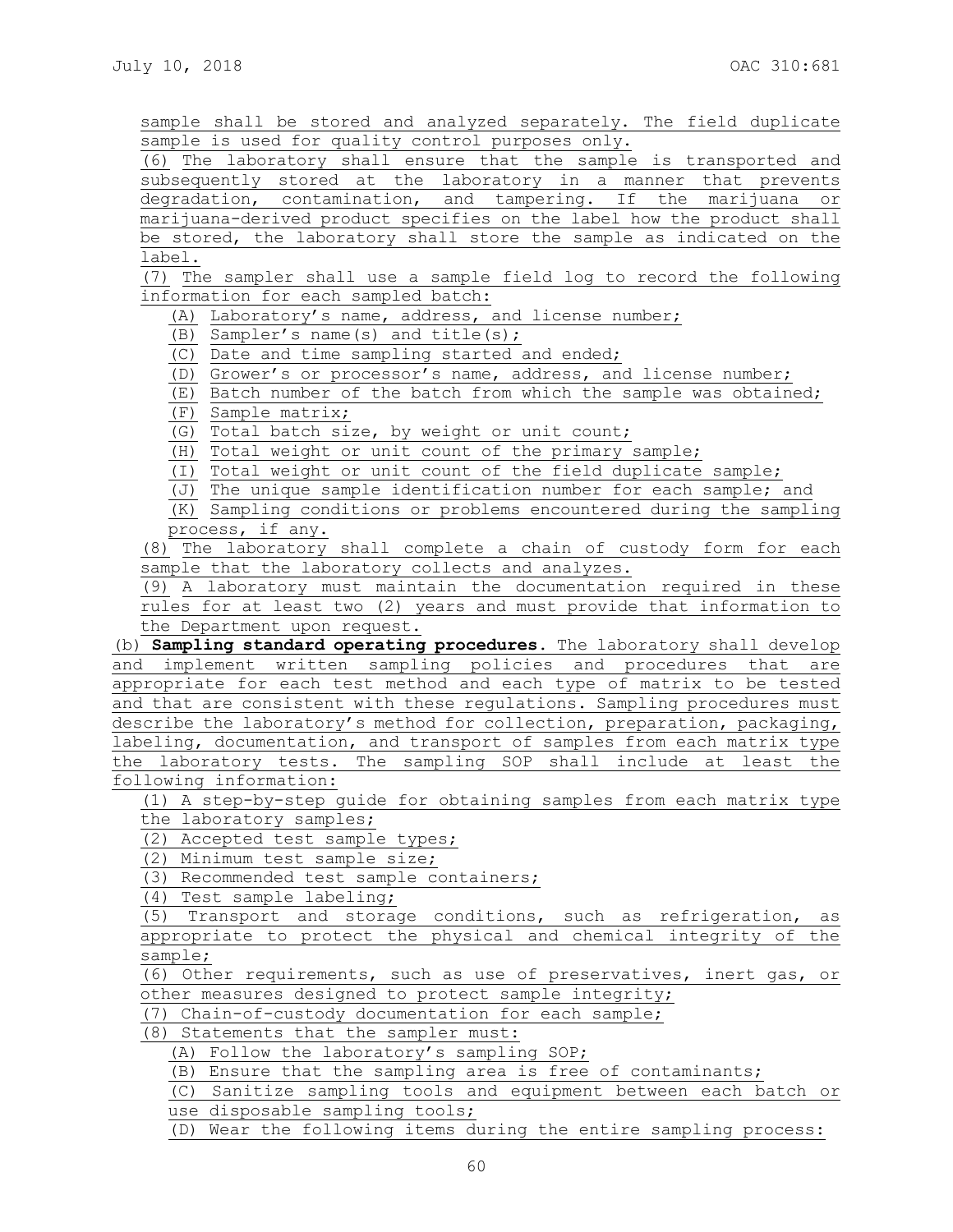(i) Disposable protective coveralls or disposable lab coat or apron;

(ii) Disposable, powder-free, nitrile gloves;

(iii) Filtering dust mask;

(iv) Safety goggles;

(v) Hair net.

(E) The sampler shall change gloves between each batch;

(F) Weigh samples to within 0.1 gram of accuracy using a calibrated balance;

(G) Collect both a primary and a field duplicate sample from each batch;

(H) Place the sample in a container capable of preventing degradation or contamination and seal the sample container with tamper evident material;

(I) Assign a unique sample identifier to both the primary and field duplicate samples;

(I) Record on the sample field log the conditions under which the sample is transported and stored;

(J) Follow chain of custody protocols; and

(K) Complete the sample field log, which shall include:

(i) Laboratory's name and license number;

(ii) Sampler's name and title and the names of others onsite; (iv) Date and time sampling began;

(iv) Distributor's name, address, and license number;

(v) Name, business address, and license number of the person

who transports the samples to the laboratory;

(vi) Sample matrix;

(vii) Requested analyses;

(viii) Total composite sample weight or count;

(ix) Date and time each sample was obtained;

(x) Total batch size, by weight or count;

(xi) Problems encountered and corrective actions taken;

(xii) For each sample, the weight or count of each sample,

the unique sample identification number, and the location

within the batch from which the sample was taken; (xiii) Any other observations from sampling, including major inconsistencies in the medical marijuana goods' color, size,

or smell;

(xiv) Sampling conditions, including temperature; and (xv) Batch or lot number of the matrix.

(9) The sampling SOP shall be signed and dated by the laboratory director and shall include the revision dates and authors. The laboratory director's signature denotes approval of the plan.

(10) The laboratory shall retain a controlled copy of the sampling SOP on the laboratory premises and ensure that the sampling SOP is accessible to the sampler in the field during sampling.

# (c) **Sampling and sample size.**

(1) Usable marijuana.

(A) Usable marijuana may only be sampled after it is cured.

(B) A grower must separate each harvest lot into no larger than 10 pound batches.

(C) A grower may combine batches for purposes of having a batch sampled for testing if each batch is intended for use by a processor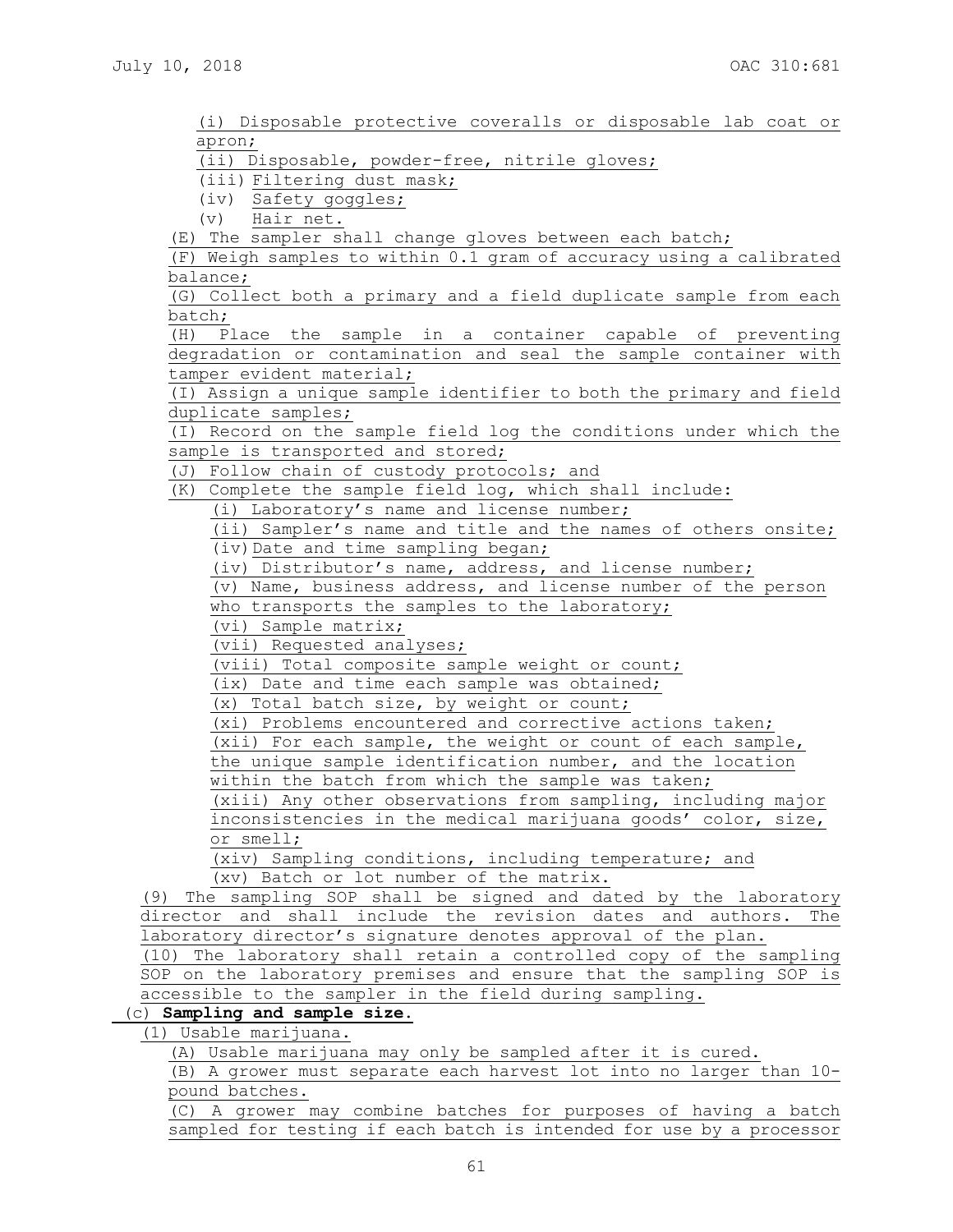62

shall be collected contemporaneous to, and in the same manner as,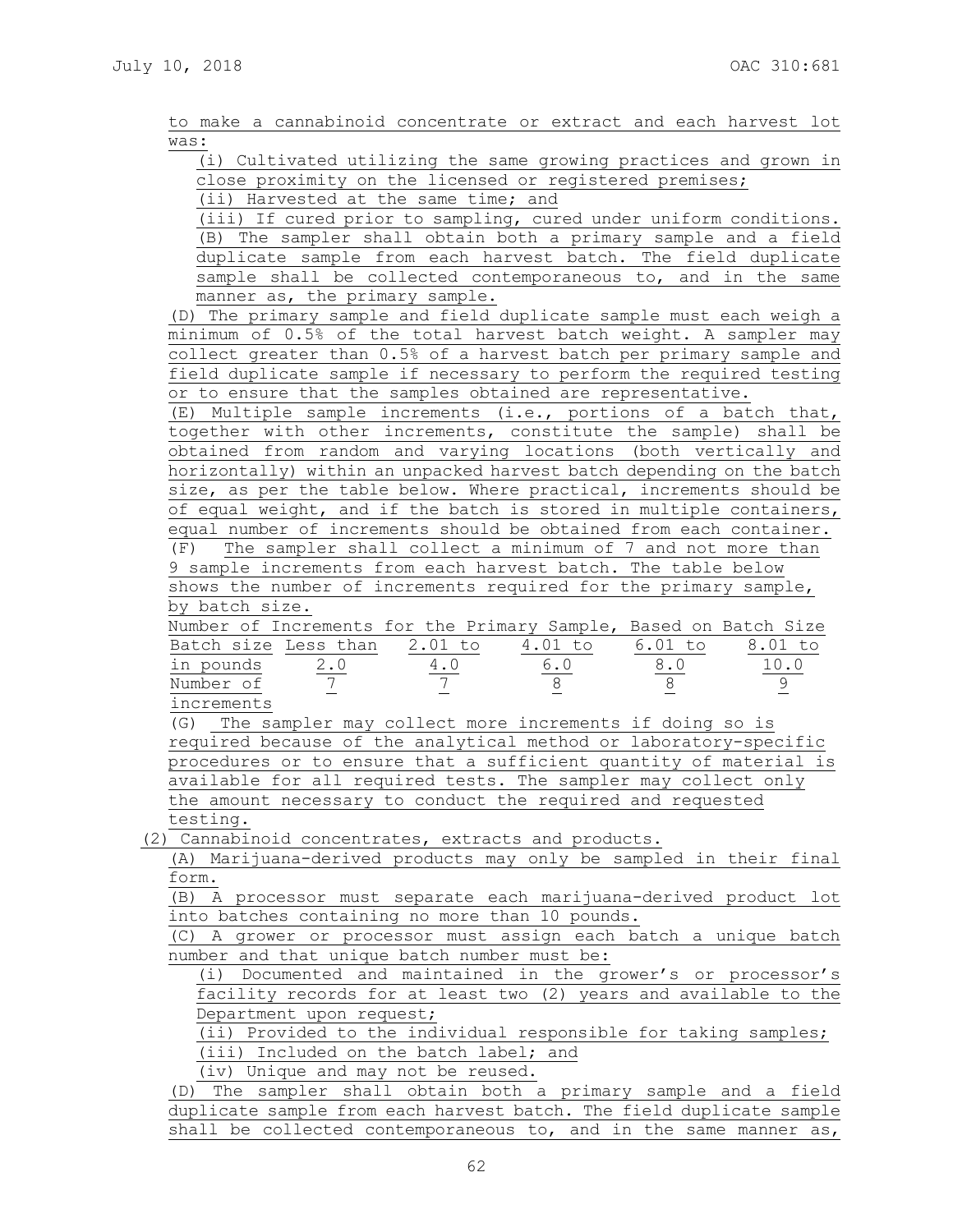#### the primary sample.

(E) Enough samples from a batch must be taken to ensure the required attributes in the batch to be tested are homogenous and consistent with the laboratory's sampling policies and procedures.

(F) Multiple sample increments shall be obtained from random and varying locations (both vertically and horizontally) within a product batch depending on the batch size, as per the table below. If batches are packaged, each increment consists of one pre-packaged unit.

| Product Batch Size | Number of Increments |
|--------------------|----------------------|
| (units)            | (minimum per sample) |
| 2 to 15            |                      |
| 16 to 50           |                      |
| 51 to 150          |                      |
| $151 - 500$        |                      |
| $501 - 3,200$      | 13                   |
| $3,201 - 35,000$   | 20                   |
| $35,001 - 500,000$ | 32                   |
| 500,001 and above  | 50                   |

(G) The sampler may collect a greater number of increments if required because of an analytical method or laboratory-specific

procedures or to ensure that a sufficient quantity of material is available for all required tests. The sampler may only collect the amount necessary to conduct the required and requested testing.

(d) **Grower and processor requirements for labeling and recordkeeping.**

Following samples being taken from a harvest or process lot batch, growers and processers shall:

(1) Label the batch with the following information:

(A) The grower or processor licensee number;

(B) The harvest or process lot unique identification number;

(C) The name and accreditation number of the laboratory that took samples and the name and accreditation number of the laboratory responsible for the testing, if different;

(D) The test batch or sample unique identification numbers supplied by the sampler;

(E) The date the samples were taken; and

(F) In bold, capital letters, no smaller than 12-point font, "PRODUCT NOT TESTED."

(2) Store and secure the batch at the grower's or processor's premises in a manner that prevents the product from being tampered with or transferred prior to test results being reported.

(3) Be able to easily locate a batch stored and secured and provide that location to the Department or a testing laboratory upon request.

(A) If the samples pass testing, the product may be sold or transferred.

(B) If the samples do not pass testing, licensee shall comply with the requirements of 310:681-8-6 (relating to post-testing procedures).

(e) **Chain of custody (COC) protocol**.

(1) The laboratory shall develop and implement a COC protocol to ensure accurate documentation of the transport, handling, storage, and destruction of samples.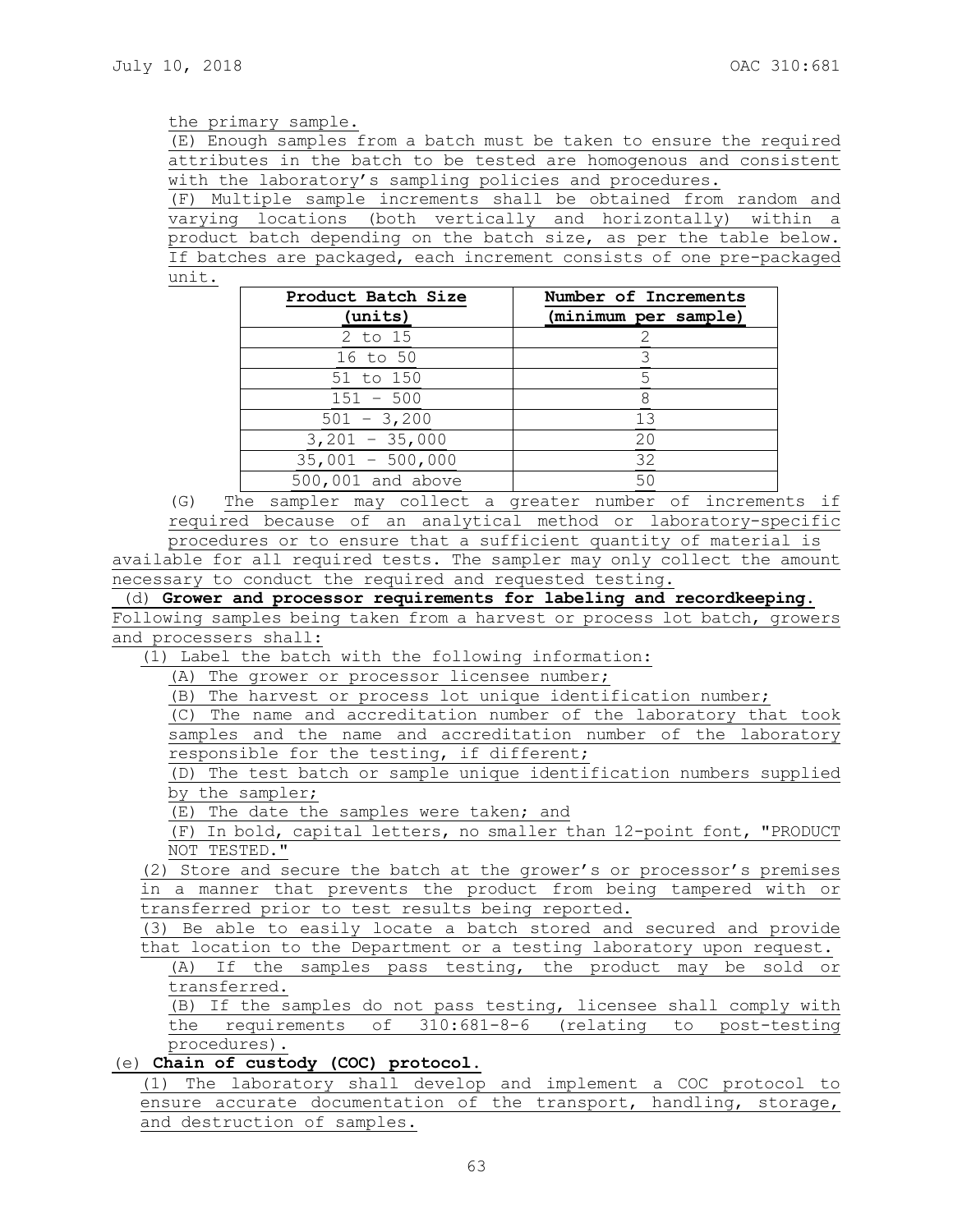- (2) The COC protocol shall require the use of a COC form that contains, at minimum, the following information:
	- (A) Laboratory's name, physical address, and license number;

(B) Grower's or processor's name, physical address, and license number;

(C) Unique sample identifier;

(D) Date and time of the sample collection;

(E) Printed and signed name(s) of the grower(s) or processor(s);

(F) Printed and signed name(s) of the sampler(s); and

(G) Printed and signed name(s) of the testing laboratory employee that received the sample.

(3) Each time the sample changes custody between licensees, is transported, or is destroyed, the date, time, and the names and signatures of persons involved in these activities shall be recorded on the COC form.

## (f) **Receipt of test samples.**

(1) The laboratory may accept and analyze only samples from a grower or processor for which there is an accompanying COC form.

(2) The laboratory shall not analyze a sample obtained from a grower or distributor, and the batch from which the sample was obtained may not be released for retail sale, if any of the following occur:

(A) The sample is received at the laboratory without the requisite COC form;

(B) The tamper evident material is broken prior to the sample being received at the laboratory; or

(C) There is evidence of sample comingling, contamination, degradation, or a related occurrence rendering the sample unusable for analytical testing when the sample is received at the laboratory.

(3) The laboratory shall record the receipt of every test sample, including at a minimum the following information:

(A) The name and contact information of the licensed grower or producer that was the source of the sample;

(B) An appropriately specific description of the sample;

(C) Whether it is an initial or remediated sample;

(D) The date of receipt of the sample;

(E) A statement of the quantity (weight, volume, number, or other amount) of the sample; and

(F) A unique sample identifier for the sample.

## **310:681-8-5. Laboratory Analyses.**

(a) **Standard operating procedures.** The laboratory shall develop, implement, and maintain written standard operating procedures (SOP) for the following laboratory processes:

(1) Sample preparation. Sample preparation SOP(s) shall address the following:

- (A) Sample homogenization;
- (B) Handling and storage;
- (C) Preservation; and
- (D) Hold time.
- (2) Test methods. Each test method SOP shall address the following: (A) Test method name;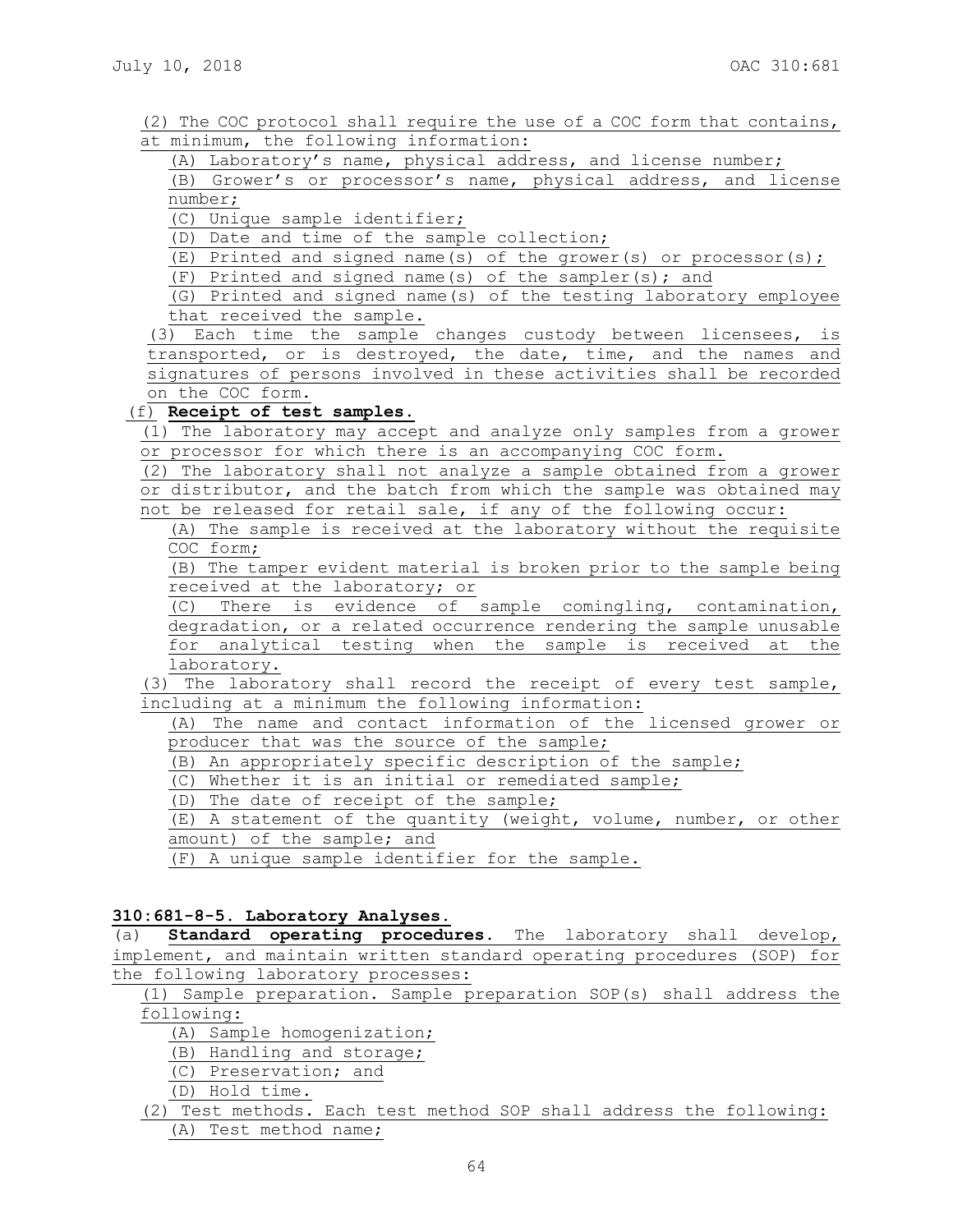(B) Applicable analytes and matrices;

(C) Method sensitivity;

(D) Potential interferences with the analysis, if any;

(E) Analytical instruments used for testing;

(F) Types, frequency, and acceptance criteria for quality control samples;

(G) Types, frequency, and acceptance criteria for calibration standards;

(H) Procedure for analyzing analytical batch samples;

(I) Calculation of results, if any; and

(J) Reagent, solution, standards, and reference material preparation, if any.

(3) The supervisory or management laboratory employee shall review, approve, sign, and date each SOP and each revision thereto.

(4) The laboratory shall keep each SOP at the laboratory premises and ensure that each SOP is accessible to laboratory employees during operating hours.

(5) The laboratory shall make each SOP available for inspection by the Department upon request, as well as any other SOPs associated with the licensee's certificate of accreditation.

#### (b) **Test methods.**

(1) The laboratory shall develop, implement, and validate test methods for the analyses of samples as required under this section.

(2) To the extent practicable, the laboratory test methods shall comport with the most recent version of the following guidelines, which are incorporated herein by reference:

(A) US Food and Drug Administration's Bacterial Analytical Manual, 2016;

(B) US Food and Drug Administration's Guidelines for the Validation of Chemical Methods for the FDA FVM Program, 2nd Edition, 2015. (C) AOAC International's Official Methods of Analysis for Contaminant Testing of AOAC International, 20th Edition, 2016; or (D) United States Pharmacopeia and the National Formulary's Methods of Analysis for Contaminant Testing, 2016.

# (c) **Validation of test methods**.

(1) The laboratory may use a standard, non-standard, amplified, or modified test method or a method that is designed or developed by the laboratory to validate the methods for analyses of samples.

(2) The laboratory shall follow the most recent version of the following guidelines to validate test methods:

(i) Microbial analyses: the US Food and Drug Administration's *Guidelines for the Validation of Methods for the Detection of Microbial Pathogens in Foods and Feeds*, 2nd Edition, 2015.

(ii) Chemical analyses: the US Food and Drug Administration's *Guidelines for the Validation of Chemical Methods for the FDA FVM Program*, 2nd Edition, 2015.

(3) The laboratory shall include and address the criteria listed below when validating test methods: (i) Microbial analyses:

| WILLIUM INTUIT                  |             |
|---------------------------------|-------------|
| Criteria                        | Requirement |
| Number of target organisms;     |             |
| inclusivity                     |             |
| Number of non-target organisms; |             |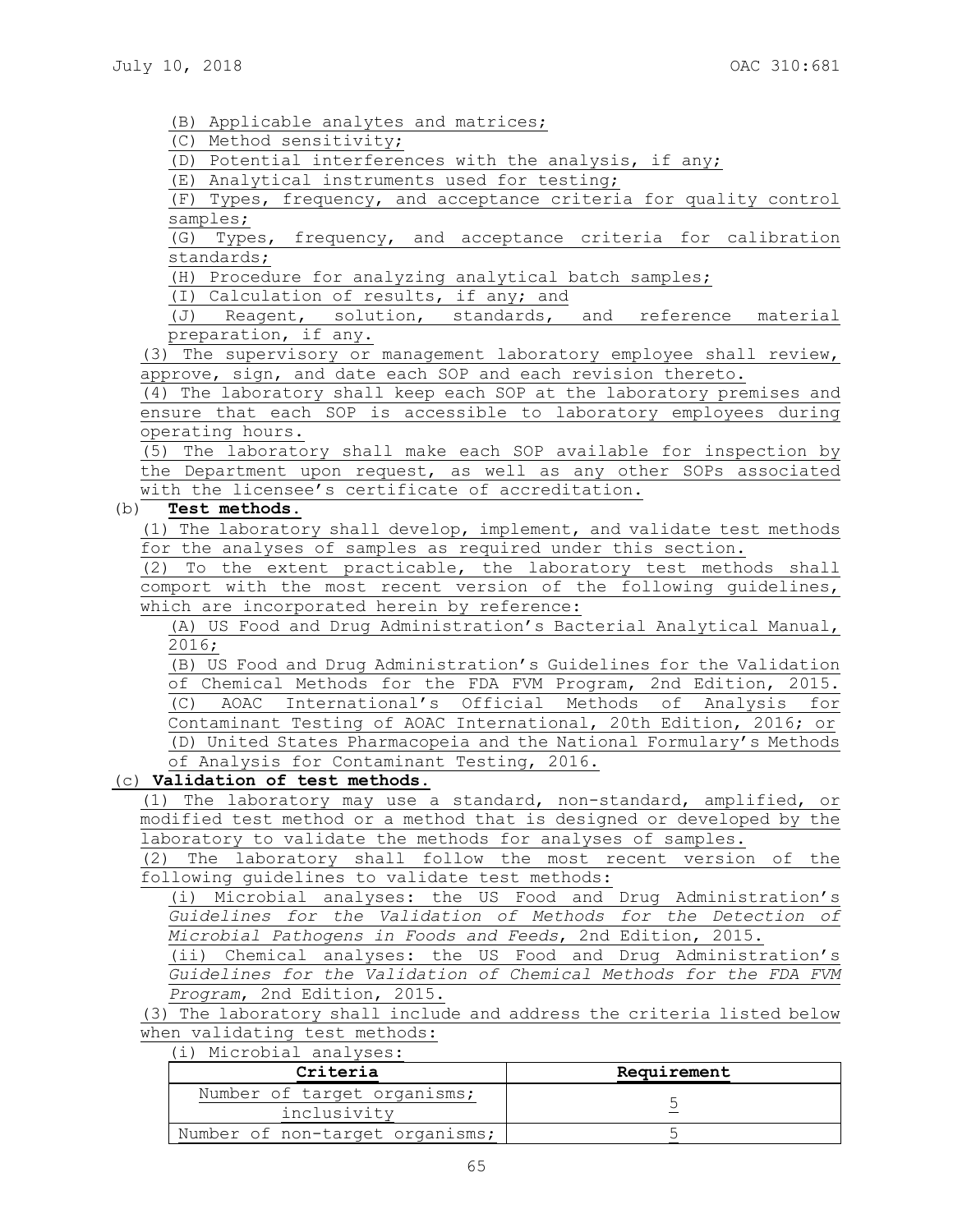| exclusivity                                                  |                                                                               |
|--------------------------------------------------------------|-------------------------------------------------------------------------------|
| Number of analyte levels per                                 | 3 levels: high and low inoculum                                               |
| matrix: Qualitative methods                                  | levels and 1 uninoculated level                                               |
| Number of analyte levels per<br>matrix: Quantitative methods | 4 levels: low, medium and high<br>inoculum levels and 1<br>uninoculated level |
| Replicates per food at each<br>level tested                  | 2 or more replicates per level                                                |
| Reference method comparison                                  | Nο                                                                            |

(ii) Chemical analyses (as relevant):

- a. Accuracy;
- b. Precision (within run, between run, between day);
- c. Limit of detection;
- d. Limit of quantitation;
- e. Linearity and analytic measurement range;
- f. Reportable range;
- g. Sensitivity and specificity;
- h. Limit of detection and limit of quantitation;
- i. Recovery;
- j. Other data quality parameters as relevant.

If available, the laboratory shall use marijuana reference materials or certified reference materials to validate test methods.

(d) **Required testing**. A laboratory shall test each sample for the following:

- (1) Cannabinoids;
- (2) Foreign materials;
- (3) Heavy metals;
- (4) Microbial impurities;
- (5) Moisture content and water activity (usable marijuana only);
- (6) Residual pesticides;

(7) Residual solvents and processing chemicals (marijuana-derived products only).

(e) **Analyses.** A licensed laboratory shall:

(1) Utilize analytical methods that are appropriate for the purpose of testing of marijuana and marijuana-derived products;

(2) Require analysts to demonstrate proficiency in the performance of the analytical methods used;

(3) Maintain written procedures for the analytical method used for the analysis of each test sample;

(4) Ensure that no deviations from approved protocols or standard operating procedures are made during any analytical process without proper authorization and documentation; and

(5) Use only primary standards or secondary standards for quantitative analyses.

#### (f) **Recording of analytical data.**

(1) A laboratory shall ensure that all data generated during the testing of a test sample, except data generated by automated data collection systems, is recorded directly, promptly, and legibly in ink. All data shall be annotated with the date of entry and signed or initialed by the person recording the data. Any change in entries shall be made so as not to obscure the original entry, shall indicate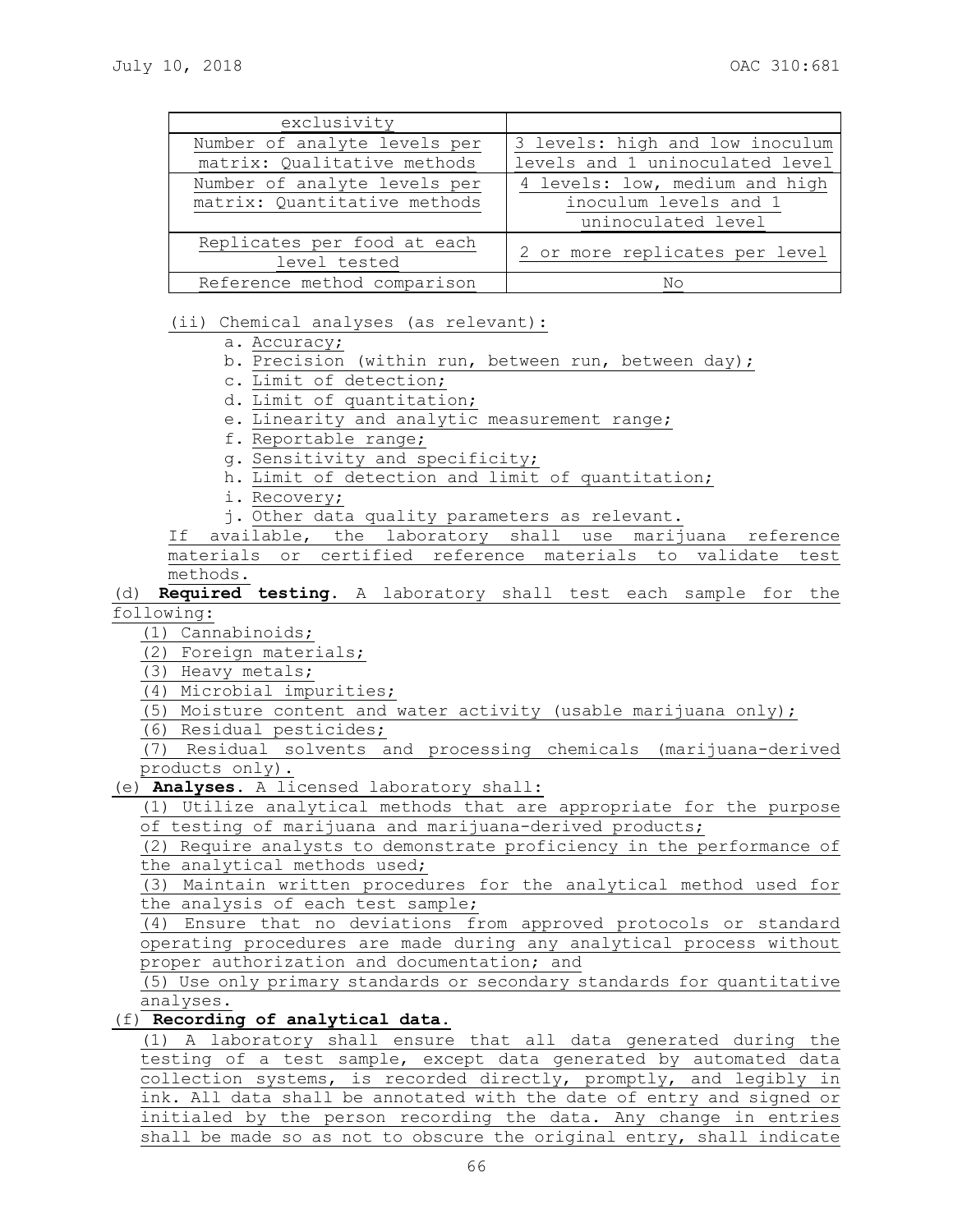the reason for such change, and shall be dated and signed or initialed at the time of the change.

(2) In automated data collection systems, the individual responsible for direct data input shall be identified at the time of data input. Any change in automated data entries shall be made so as not to void or delete the original entry, shall indicate the reason for change, shall be dated, and shall identify the responsible individual.

(3) For each final result reported, a laboratory shall verify that: (A) Any calculations or other data processing steps were performed correctly;

(B) The data meet any data quality requirements such as for accuracy, precision, linearity, etc.;

(C) Any reference standards used were of the appropriate purity and within their expiration or requalification dates;

(D) Any volumetric solutions were properly standardized before use; and

(E) Any test or measuring equipment used has been properly tested, verified, and calibrated, and is within its verification or calibration period.

(g) **Sample handling, storage and disposal.** A laboratory shall establish sample handling procedures for the tracking of test samples through the analytical process (by weight, volume, number, or other appropriate measure) to prevent diversion.

(1) The laboratory shall store each test sample under the appropriate conditions to protect the physical and chemical integrity of the sample.

(2) Analyzed test samples consisting of marijuana or marijuana-derived product shall be appropriately segregated, controlled, and held in a controlled access area pending destruction or other disposal.

(3) Any portion of a marijuana or marijuana-derived test sample that is not destroyed during analysis shall be:

(A) Returned to the licensed individual or entity that provided the sample;

(B) Transported to a state or local law enforcement office; or

(C) Destroyed in a manner that prevents unauthorized use as documented in section 310:681-5-10 (relating to medical marijuana waste disposal). Such destruction shall be documented and witnessed by at least two employees, one of whom shall be supervisory or managerial personnel; except that if video surveillance is used, only one employee is required.

(h) **Data reporting.**

(1) The laboratory shall generate a certificate of analysis (COA) only for each primary sample that the laboratory analyzes.

(2) The laboratory shall issue the COA to the requester within 2 business days after technical and administrative review of analysis has been completed.

(3) The COA shall contain, at minimum, the following information:

(A) The name, address, license number and contact information of the laboratory that conducted the analysis;

(B) The name, address and license number of the requester;

(C) The description of the type or form of the test sample (leaf, flower, powder, oil, specific edible product, etc.) and its total primary sample weight in grams, reported to three significant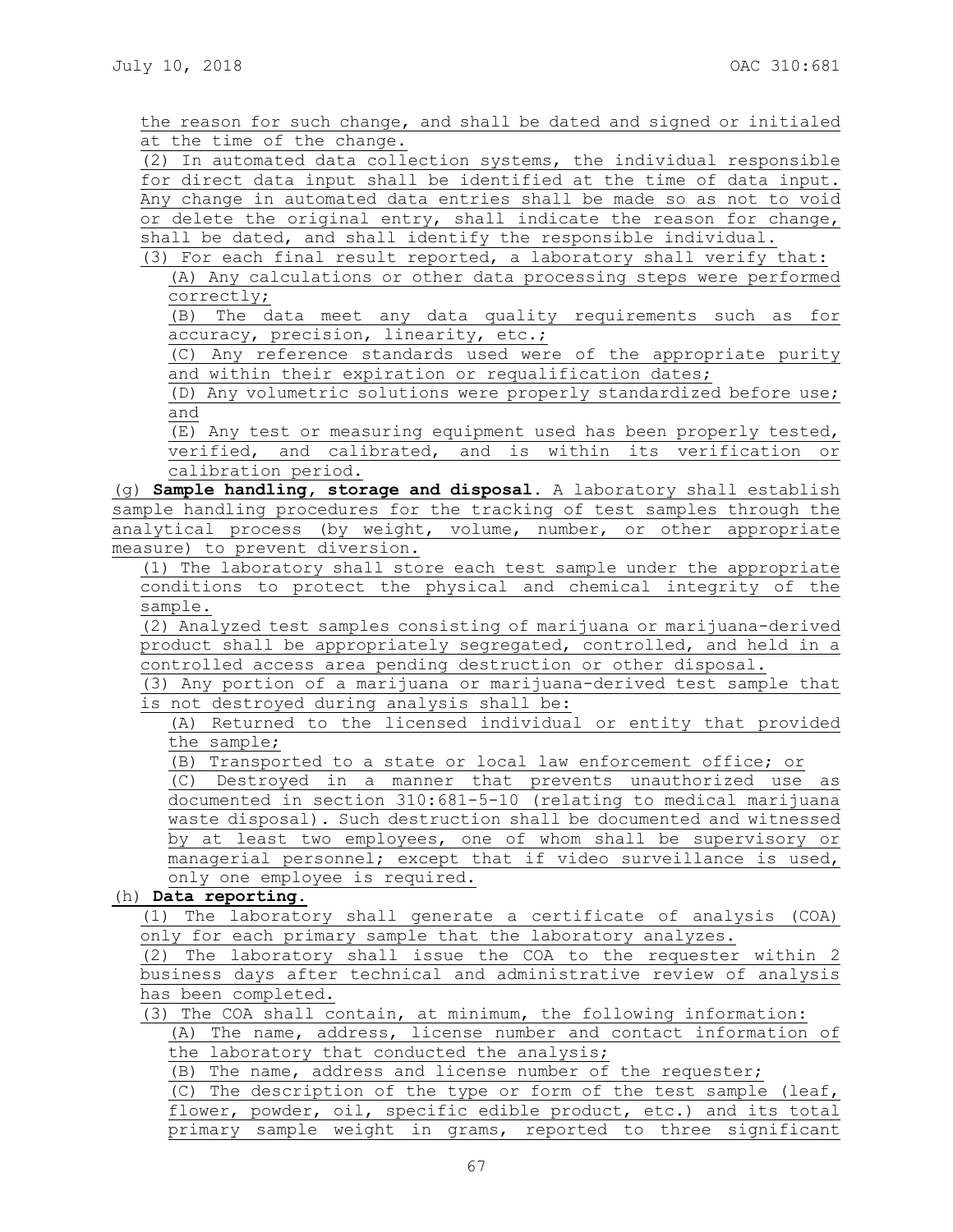figures;

(D) The unique sample identifier;

(E) Batch number of the batch from which the sample was obtained; (F) Sample history, including the date collected, the date received by the laboratory, and the date(s) of sample analyses and corresponding testing results, including units of measure where applicable;

(G) The analytical methods used, including at a minimum identification of the type of analytical equipment used (e.g., GC, HPLC, UV, etc.);

(H) The reporting limit for each analyt tested;

(I) Any compounds detected during the analyses of the sample that are not among the targeted analytes and are unknown, unidentified, tentatively identified or known and injurious to human health if consumed, if any; and

(J) The identity of the supervisory or management personnel who reviewed and verified the data and results and ensured that data quality, calibration, and other applicable requirements were met.

(4) The laboratory shall report test results for each primary sample on the COA as follows:

(a) When reporting quantitative results for each analyte, the laboratory shall use the appropriate units of measurement as required under this chapter;

(b) When reporting qualitative results for each analyte, the laboratory shall indicate "pass" or "fail";

(c) When reporting results for each test method, the laboratory shall indicate "pass" or "fail";

(d) When reporting results for any analytes that were detected below the analytical method LOQ, indicate "<LOQ";

(e) When reporting results for any analytes that were not detected or detected below the LOD, indicate "ND"; and

(f) Indicate "NT" for any test that the laboratory did not perform;

(g) A sample containing synthetic cannabinoids shall be reported as "failed".

(5) The Department may initiate an investigation upon receipt of a report of tentatively identified compounds from a laboratory and may require a processor or grower to submit samples for additional testing, including testing for analytes that are not required by these rules, at the licensee's expense.

(i) **Retention of testing records.** The laboratory shall retain all results of laboratory tests conducted on marijuana or marijuana-derived products for a period of at least seven (7) years and shall make them available to the Department upon the Department's request.

# **310:681-8-6. Post-Testing Procedures.** (a) **Post-testing sample retention.**

(1) The laboratory shall retain the reserve sample, consisting of any portion of a sample that was not used in the testing process. The reserve sample shall be kept, at minimum, for 45 business days after the analyses, at which time it must be destroyed and denatured to the point the material is rendered unrecognizable.

(2) The laboratory shall securely store the reserve sample in a manner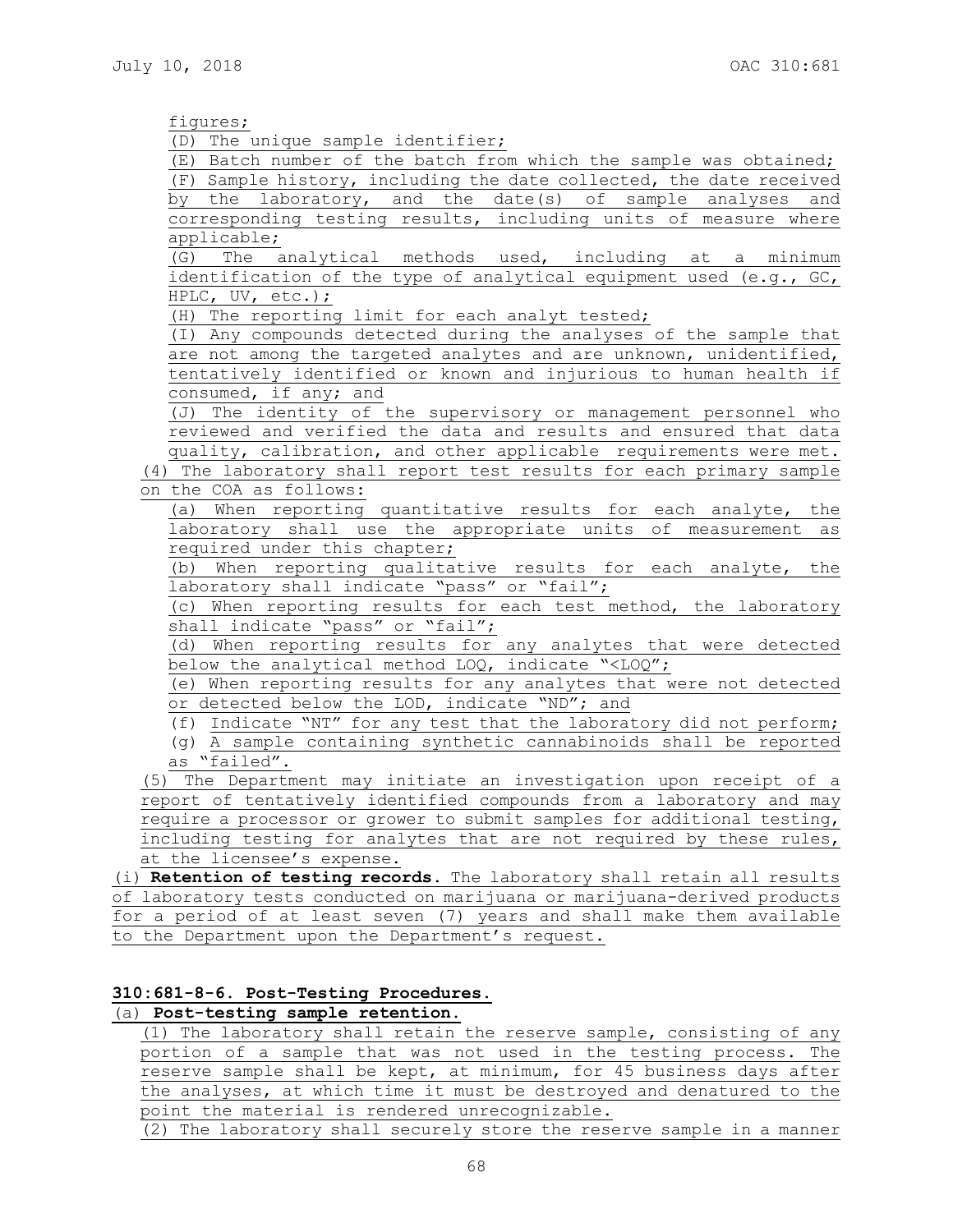that prohibits sample degradation, contamination, and tampering.

(3) The laboratory shall provide the reserve sample to the Department upon request.

## (b) **Remediation and retesting, general**.

(1) If a sample fails a test or a reanalysis under subsection  $(1)$ ,  $(2)$ , or (3) of this section, the batch:

(A) May be remediated or sterilized in accordance with this rule; or (B) If it is not or cannot be remediated or sterilized under this rule, it must be destroyed in a manner specified by the Department. (2) A harvest or product batch that has been additionally

processed after a failed testing must be re-tested and successfully pass all the analyses required under this chapter.

(3) No remediated harvest or product batches may be sold or transported until re-tested and successful passage of all analyses required under this section.

(4) Growers and processors may remediate failed harvest or product batches providing the remediation method does not impart any toxic or deleterious substance to the usable marijuana or marijuana-derived products.

(A) Remediation solvents or methods used on marijuana or marijuanaderived products must be disclosed to the testing laboratory, processor or dispensary to which the remediated harvest or batch is transferred, or consumer upon request.

(B) The entire failed harvest or product batch must be remediated using the same remediation technique.

(5) Growers and processers must, as applicable:

(A) Have detailed procedures for sterilization processes to remove microbiological contaminants and foreign materials, and for reducing the concentration of solvents.

(B) Prior to retesting, provide to the testing laboratory a document specifying how the product was remediated. This document shall be retained by the laboratory together with other testing documentation;

(C) Document all re-sampling, re-testing, sterilization, remediation and/or destruction of marijuana or marijuana-derived products that fail laboratory testing under these rules.

(6) A harvest batch or product batch may only be remediated twice, unless otherwise stated in 310:681-8-6 (b)-(f). If the batch fails after the second remediation attempt, the entire batch shall not be released for retail sale.

(7) If a harvest batch or product batch fails after undergoing attempted remediation or sterilization as permitted under this rule, the batch must be destroyed in a manner approved by the Department.

(8) At the request of the grower or processor, the Department may authorize a re-test to validate a failed test result on a case-by-case basis. All costs of the re-test will be borne by the grower or the processor requesting the re-test. Cannabinoid re-testing will generally not be authorized.

(9) Growers and processors must inform a laboratory prior to samples being taken that the batch has failed a test and is being re-tested after undergoing remediation or sterilization.

(10) A harvest batch or product batch that fails testing because of non-conformance with the labeled content may be re-labeled to conform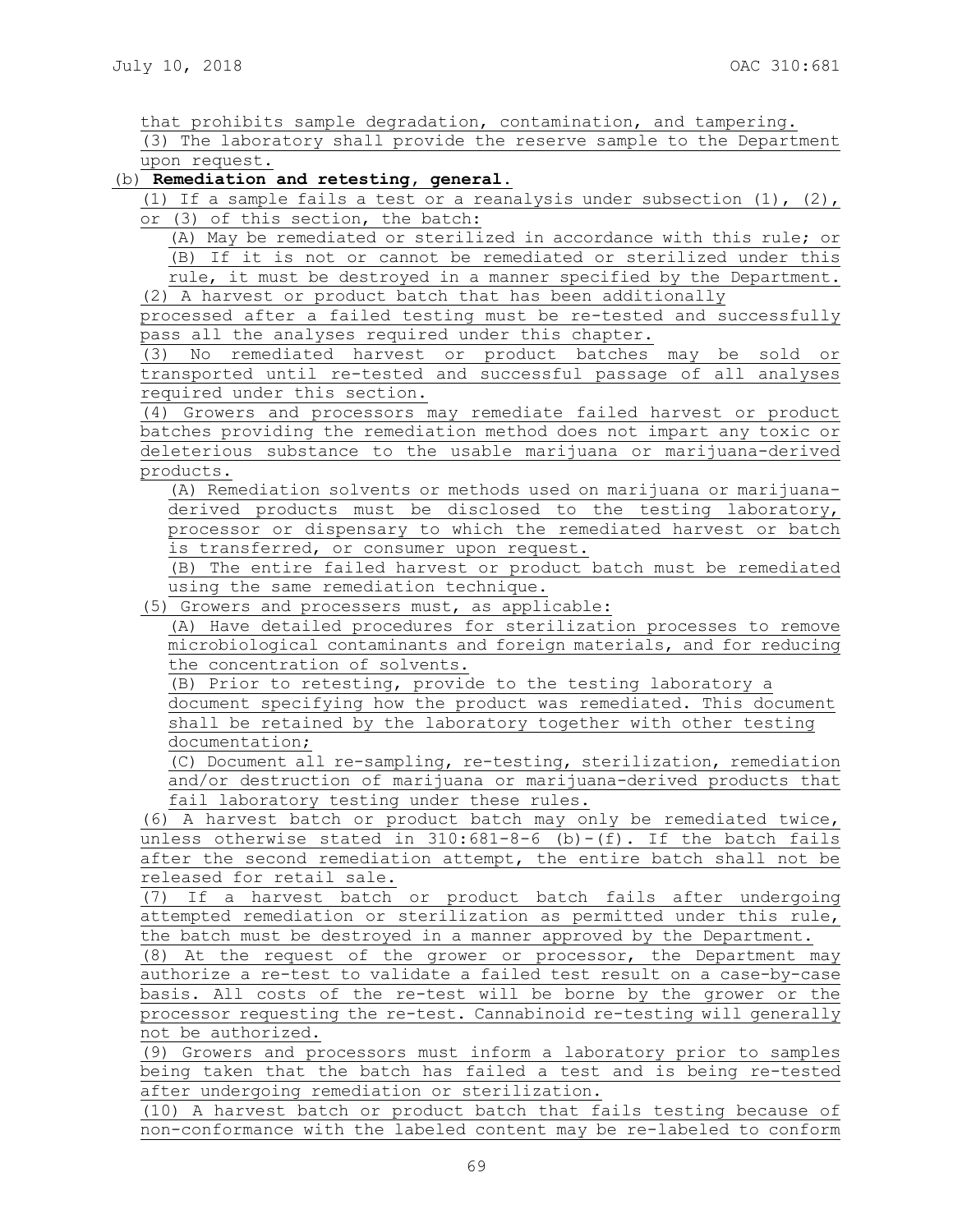with the labeled content.

#### (c) **Remediation and retesting, microbiological impurities testing.**

(1) If a sample from a batch of usable marijuana fails microbiological contaminant testing, the batch may be used to make a cannabinoid concentrate or extract if the processing method effectively sterilizes the batch, such as a method using a hydrocarbon-based solvent or a CO<sup>2</sup> closed loop system.

(2) If a sample from a batch of a cannabinoid concentrate or extract fails microbiological contaminant testing, the batch may be further processed, if the processing method effectively sterilizes the batch, such as a method using a hydrocarbon-based solvent or a  $CO<sub>2</sub>$  closed-loop system.

(3) A batch that is sterilized in accordance with subsection (1) or (2) of this section must be sampled and tested in accordance with these rules and must be tested, if not otherwise required for that product, for microbiological contaminants, residual solvents and processing chemicals and residual pesticides.

(4) A batch that fails microbiological contaminant testing after undergoing a sterilization process in accordance with subsection (1) or (2) of this section must be destroyed.

## (d) **Remediation and retesting, residual solvent and processing chemicals testing.**

(1) If a sample from a batch fails residual solvent and processing chemicals testing, the batch may be remediated using procedures that would reduce the concentration of solvents to less than the action level.

(2) A batch that is remediated in accordance with subsection (1) of this section must be sampled and tested in accordance with these rules and must be tested if not otherwise required for that product under these rules, for solvents and pesticides.

(3) A batch that fails residual solvent and processing chemicals testing and is not remediated or is remediated and fails testing must be destroyed in a manner specified by the Department.

## (e) **Remediation and retesting, moisture content and water activity testing.**

(1) If a sample from a batch of usable marijuana fails moisture content and water activity testing, the batch from which the sample was taken may:

(A) Be used to make a cannabinoid concentrate or extract; or

(B) Continue to dry or cure.

(2) A batch that undergoes additional drying or curing as described in subsection (1) of this section must be sampled and tested in accordance with these rules.

#### (f) **Remediation and retesting, foreign materials testing.**

(1) If a sample from a batch of usable marijuana fails foreign materials testing, the batch from which the sample was taken may:

# (A) Be remediated to reduce the amount of foreign materials to below action levels.

(2) A batch that undergoes remediation as described in subsection (1)

(B) of this section must be sampled and tested in accordance with these rules.

## (g) **Remediation and retesting, residual pesticide testing.**

(1) If a sample from a batch fails residual pesticide testing, the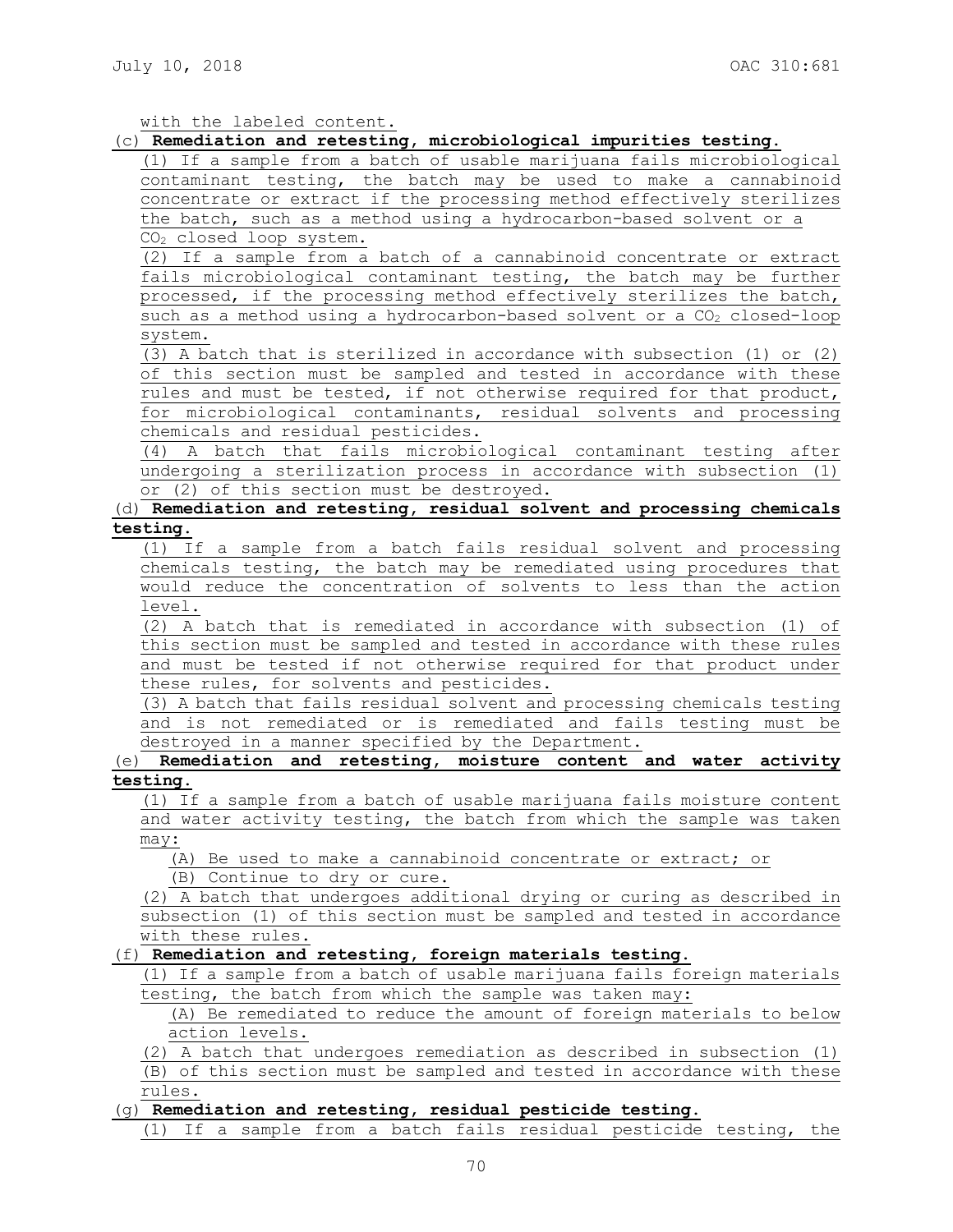batch may not be remediated and must be destroyed in a manner approved by the Department.

(2) The Department must report to the Oklahoma Department of Agriculture all test results showing samples failing residual pesticide testing.

# (h) **Remediation and retesting, heavy metals testing.**

(1) If a sample from a batch fails heavy metals testing, the batch may not be remediated and must be destroyed in a manner approved by the Department.

(2) The Department must report to the Oklahoma Department of Agriculture all test results showing samples failing heavy metals testing.

## (i) **Remediation and retesting, heavy metals testing.**

(1) If a sample from a batch fails mycotoxins testing, the batch may not be remediated and must be destroyed in a manner approved by the Department.

# (j) **Remediation and retesting, cannabinoid testing.**

(1) Usable marijuana that fails cannabinoid testing under 310:681-8-3 (a) may be repackaged in a manner that enables the item to meet the standard in 310:681-8-3 (a).

(2) Usable marijuana that is repackaged in accordance with this section must be sampled and tested in accordance with these rules.

#### **310:681-8-7. Laboratory Quality Assurance and Quality Control.**

(a) **Laboratory Quality Assurance (LQA) Program.** The laboratory shall develop and implement an LQA program to assure the reliability and validity of the analytical data produced by the laboratory.

(1) The LQA program shall, at minimum, include a written LQA manual that addresses the following:

(A) Quality control procedures;

(B) Laboratory organization and employee training and responsibilities;

(C) LQA objectives for measurement data;

(D) Traceability of data and analytical results;

- (E) Instrument maintenance, calibration procedures, and frequency;
- (F) Performance and system audits;

(G) Steps to change processes when necessary;

(H) Record retention;

(I) Test procedure standardization; and

(J) Method validation.

(2) A supervisory or management laboratory employee shall annually review, amend if necessary, and approve the LQA program and manual when:

(A) The LQA program and manual are created;

(B) There is a change in methods, laboratory equipment, or the supervisory or management laboratory employee overseeing the LQA program.

## (b) **Laboratory quality control samples.**

(1) The laboratory shall use laboratory quality control (LQC) samples in the performance of each analysis according to the specifications in this section.

(2) The laboratory shall analyze LQC samples in the same manner as the laboratory analyzes samples of marijuana and marijuana-derived products.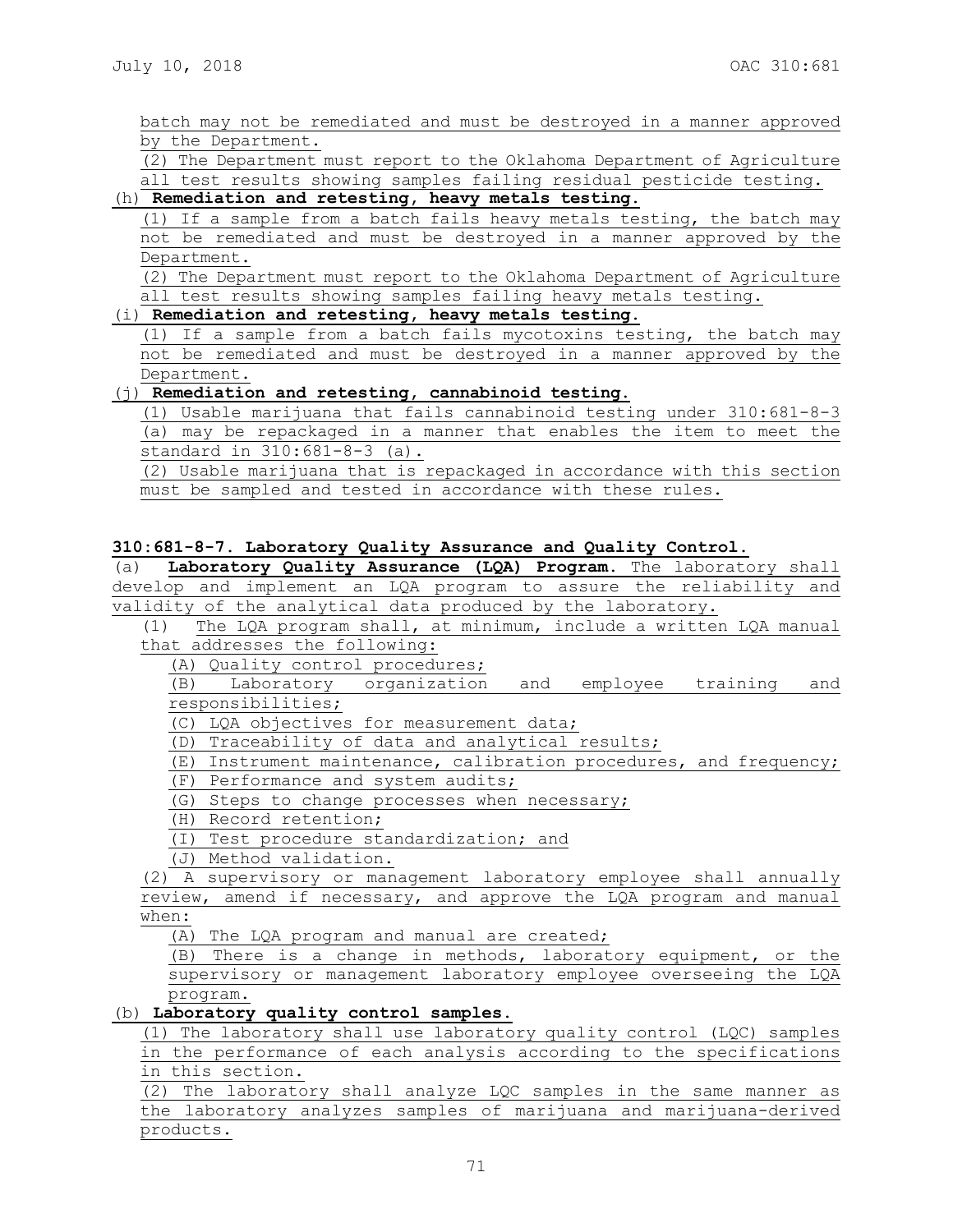(3) The laboratory shall use negative and positive controls for microbial testing. (4) The laboratory shall prepare and analyze at least one LQC sample for each analytical batch within each set of 20 samples for the following LQC samples: (A) Method blank; (B) Continuing calibration verification (CCV); (C) Laboratory replicate sample; and (D) Matrix spike sample or matrix spike duplicate sample. (5) If the result of the analyses is outside the specified acceptance criteria in the chart below, the laboratory shall determine the cause and take steps to remedy the problem until the result is within the specified acceptance criteria. (6) The laboratory shall generate a LQC sample report for each analytical batch that includes LQC parameters, measurements, analysis date, and matrix. Laboratory Quality Control Sample | Acceptance Criteria Method blank sample for chemical analysis Not to exceed LOQ Reference material and certified reference material for chemical analysis % recovery between 80% to 120% Laboratory replicate sample  $\begin{array}{|c|c|c|c|c|}\n\hline \text{Relative} & \text{\&} & \text{difference} \end{array}$ (RPD) no greater than 20% Matrix spike or matrix spike duplicate sample for chemical analysis % recovery between 80% to 120% CCV for chemical analysis  $\frac{8 \text{ recovery between } 80\% \text{ to}}{1000}$ 120% Marijuana-derived product field duplicate sample expression and a RPD no greater than 20% Marijuana field duplicate sample TRPD no greater than 30% (c) **Reagents, solutions, and reference standards.** (1) Reagents, solutions, and reference standards shall be:

(A) Secured in accordance with the laboratory's storage policies; labeled to indicate identity, date received or prepared, and expiration or requalification date; and, where applicable, concentration or purity, storage requirements, and date opened; (B) Stored under appropriate conditions to minimize degradation or deterioration of the material; and

(C) Used only within the item's expiration or requalification date. (2) Deteriorated or outdated reagents and solutions shall be properly disposed, in compliance with all federal, state and local regulations. (3) The laboratory may acquire commercial reference standards for cannabinoids and other chemicals or contaminants, for the exclusive purpose of conducting testing for which the laboratory is approved. The laboratory may elect to produce reference standards in-house (internally). When internally produced, the laboratory shall utilize standard analytical techniques to document the purity and concentration of the internally produced reference standards. The laboratory is authorized to obtain marijuana or marijuana-derived product from a licensed non-profit producer for this purpose. (4) The laboratory shall obtain or, for internally-produced standards, shall create a certificate of analysis (COA) for each lot of reference

72

standard. Each COA shall be kept on-file and the lot number of the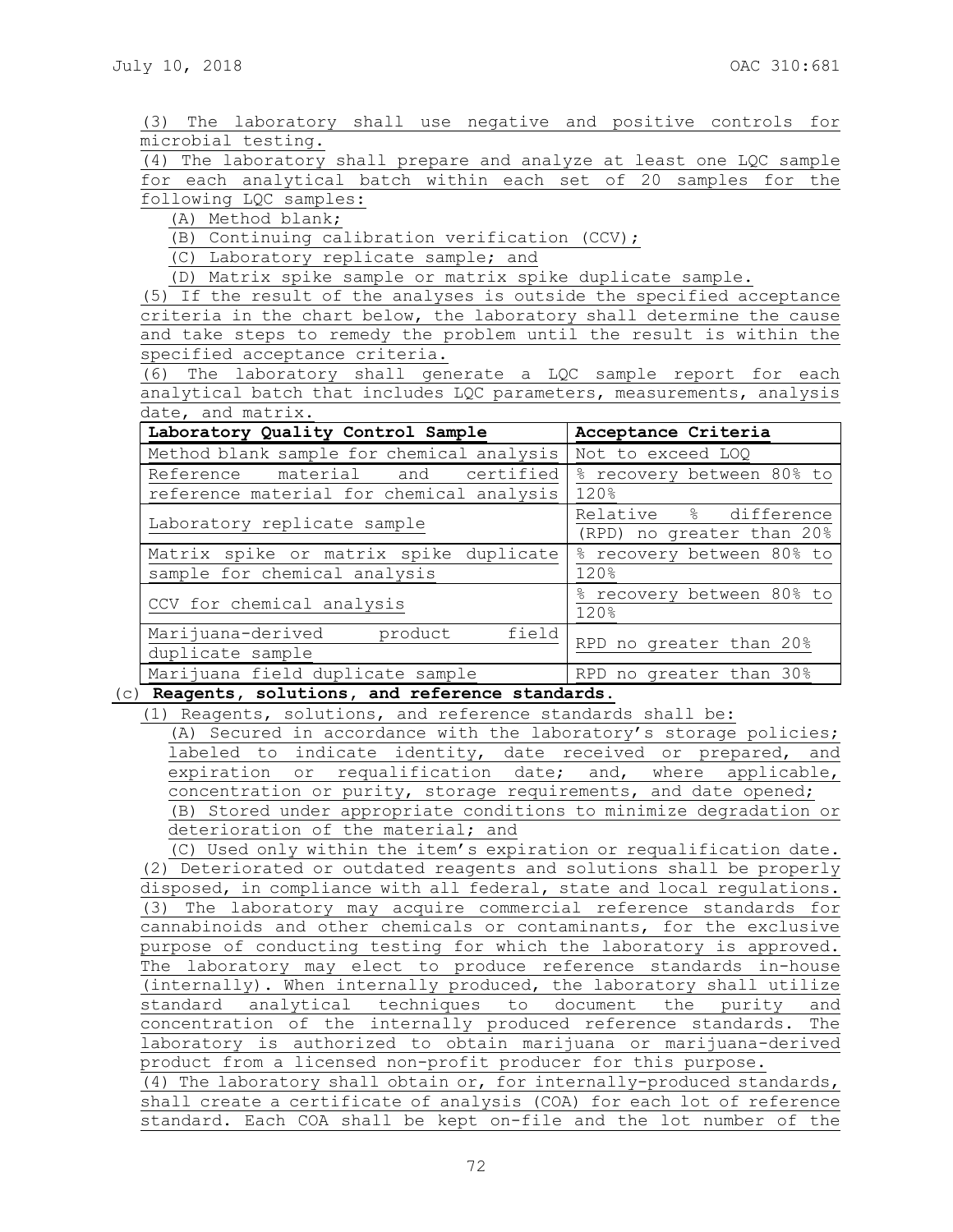reference standard used shall be recorded in the documentation for each analysis, as applicable.

## (d) **Equipment.**

(1) Equipment used for the analysis of test samples shall be adequately inspected, cleaned, and maintained. Equipment used for the generation or measurement of data shall be adequately tested and calibrated on an appropriate schedule, as applicable.

(2) Laboratory operations shall document procedures setting forth in sufficient detail the methods and schedules to be used in the routine inspection, cleaning, maintenance, testing, and calibration of equipment, and shall specify, as appropriate, remedial action to be taken in the event of failure or malfunction of equipment. The procedures shall designate the personnel responsible for the performance of each operation.

(3) Records shall be maintained of all inspection, maintenance, testing, and calibrating operations. These records shall include the date of the operation, the person who performed it, the written procedure used, and any deviations from the written procedure. Records shall be kept of non-routine repairs performed on equipment as a result of failure and malfunction. Such records shall document the nature of the repair, how and when the need for the repair was discovered, and any remedial action taken in response to the repair. (4) Computer systems used for the analysis of samples, retention of data, sample tracking, calibration scheduling, management of reference standards, or other critical laboratory management functions shall ensure that electronic records, electronic signatures, and handwritten signatures executed to electronic records are trustworthy, reliable, and generally equivalent to paper records and handwritten signatures executed on paper.

## (e) **Data storage.**

(1) The laboratory shall ensure that all raw data, documentation, protocols, and final reports associated with analysis of a test sample are retained for at least seven (7) years from the date of completion of analysis.

(2) The laboratory shall designate an individual as responsible for records maintenance. Only authorized personnel may access the maintained records.

(3) The laboratory shall maintain the records identified in this section:

(A) In a manner that allows retrieval, as needed;

(B) Under conditions of storage that minimize deterioration throughout the retention period; and

(C) In a manner that prevents unauthorized alteration.

(f) **Materials to be maintained on premises.** The laboratory shall maintain on its premises, and shall promptly present to the Department upon request:

(1) Personnel documentation including, but not limited to employment records, job descriptions, education, and training requirements of the laboratory, and documentation of education and training provided to staff for the purpose of performance of assigned functions;

(2) Requirements concerning laboratory operations, business licensing, and security procedures;

(3) Standards for receipt, handling, and disposition of samples of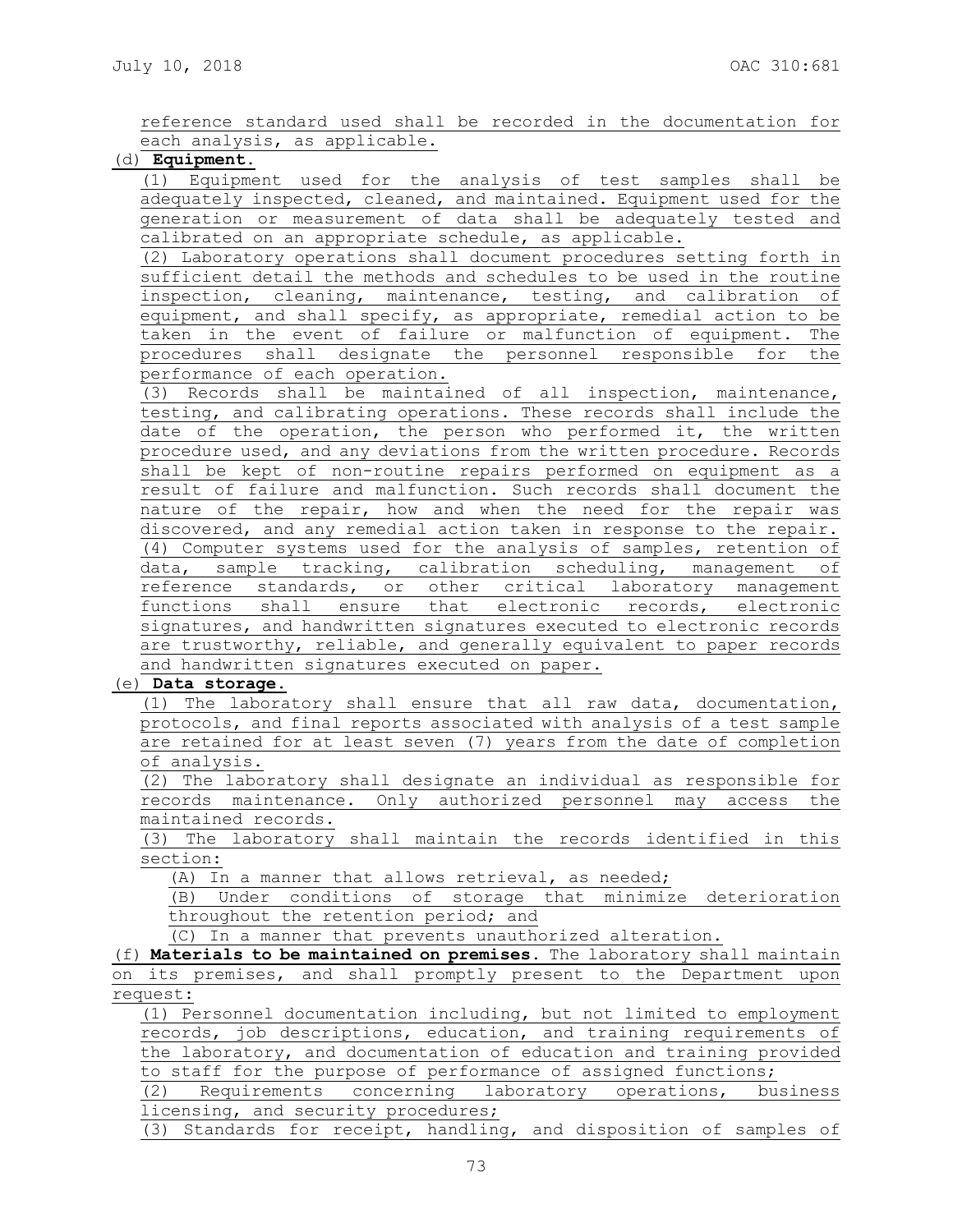usable marijuana;

(4) Equipment information detailing the type of equipment used, inspection standards and practices, testing and calibration schedules and records, and standards for cleaning and maintenance of equipment; (5) Reagents, solutions, and reference standards including, but not limited to standards for labeling, storage, expiration, and requalification dates and records;

(6) Reference standards, acquired or internally produced, including the certificate of analysis;

(7) Sample analysis procedures including, but not limited to procedures for the use of only primary or secondary standards for quantitative analyses;

(8) Documentation demonstrating that the analytical methods used by the laboratory are appropriate for their intended purpose; that staff is proficient in the process; and that deviations from approved standards of practice do not occur without proper authorization;

(9) Standards for data recording, review, storage, and reporting that include, but are not limited to standards to ensure that:

(A) Data are recorded in a manner consistent with this rule, and that they are reviewed to verify that applicable standards of practice, equipment calibration, and reference standards were applied before reporting;

(B) All data, including raw data, documentation, protocols, and reports are retained in accordance with the requirements of this rule; and

(C) Reports are the property of the business or individual who provided the sample, and reports meet the requirements of this rule.

(10) Safety data sheets for all chemicals used are readily accessible to laboratory staff; and

(11) Such other materials as the Department may require.

(g) **Proficiency testing.**

(1) The laboratory shall be subject to proficiency testing (PT) by the Department or its designee prior to approval, and thereafter at a frequency and at times to be determined by the Department or its designee.

(2) The laboratory shall cooperate with the Department or its designee for purposes of conducting PT. The Department or its designee may require submission of marijuana and marijuana-derived product samples from licensed non-profit producers for purposes of PT.

(2) Failure of PT.

(A) If the Department determines on the basis of a PT that the laboratory has not satisfactorily identified the presence, quantity, or other relevant factor(s) pertaining to a given analyte, the Department may deny the application in whole or in part, require additional tests, or require remedial actions to be taken by the laboratory.

(B) If the Department determines on the basis of a PT that the laboratory has not satisfactorily identified the presence, quantity, or other relevant factor(s) pertaining to a given analyte, the Department may withdraw approval of the laboratory in whole or in part, require additional tests, or require remedial actions to be taken by the laboratory.